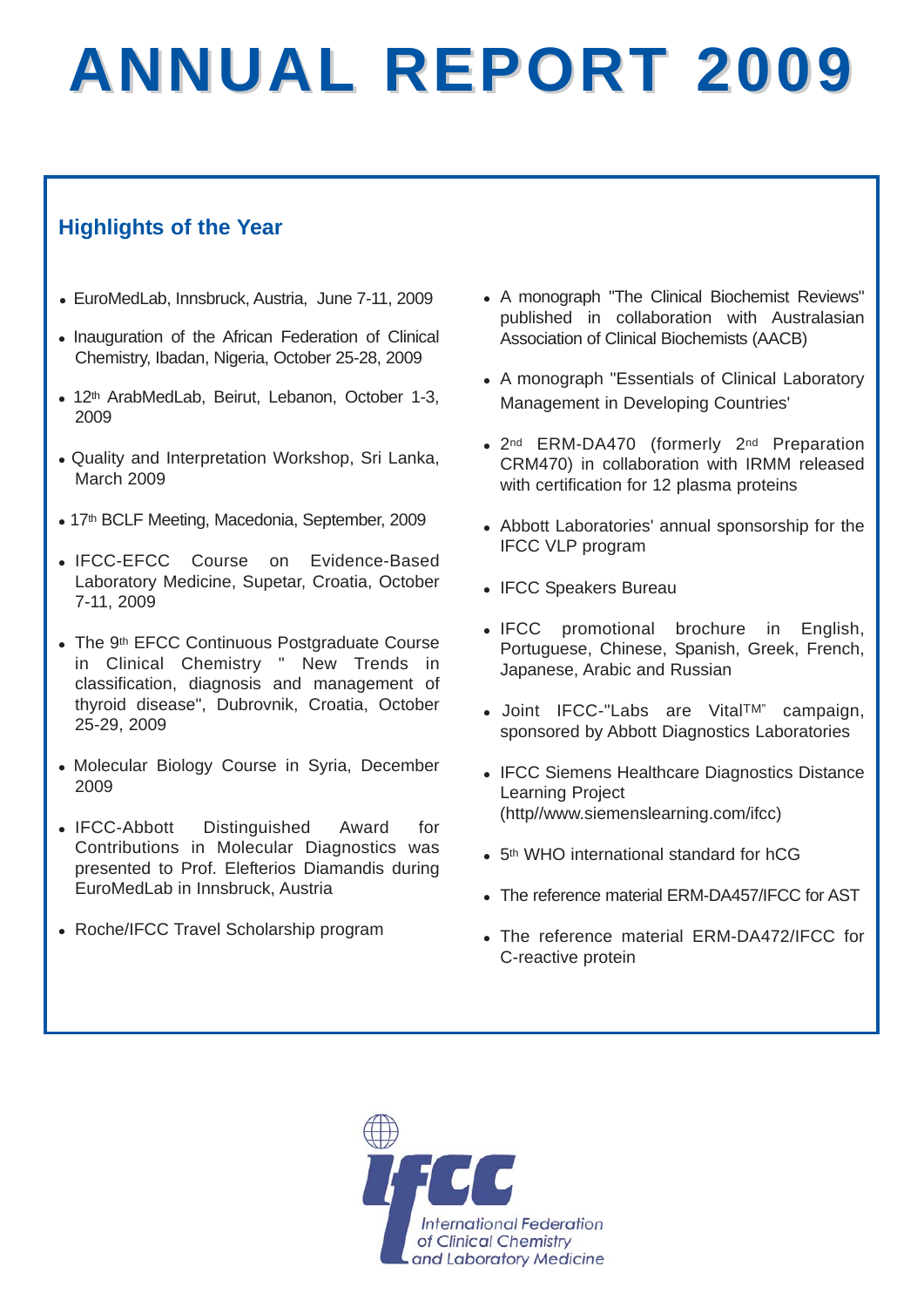# **INDEX**

| Message from IFCC President                                                                                                                                                                                                                                                                                                                                                | 3                          |
|----------------------------------------------------------------------------------------------------------------------------------------------------------------------------------------------------------------------------------------------------------------------------------------------------------------------------------------------------------------------------|----------------------------|
| <b>Executive Board</b>                                                                                                                                                                                                                                                                                                                                                     | 5                          |
| <b>Treasurer</b>                                                                                                                                                                                                                                                                                                                                                           | 5                          |
| <b>Awards Committee</b>                                                                                                                                                                                                                                                                                                                                                    | 6                          |
| <b>Corporate Members</b>                                                                                                                                                                                                                                                                                                                                                   | $\overline{7}$             |
| Committee on Congresses and Conferences (C-CC)                                                                                                                                                                                                                                                                                                                             | $\overline{7}$             |
| Scientific Division (SD)                                                                                                                                                                                                                                                                                                                                                   | 8                          |
| Education and Management Division (EMD)                                                                                                                                                                                                                                                                                                                                    | 13                         |
| Communication and Publication Division (CPD)                                                                                                                                                                                                                                                                                                                               | 14                         |
| Task Force on Ethics (TF-E)                                                                                                                                                                                                                                                                                                                                                | 15                         |
| Task Force on Paediatric Laboratory Medicine (TF-PLM)                                                                                                                                                                                                                                                                                                                      | 16                         |
| Task Force on Pharmacogenetic Guidelines (TF-PG)                                                                                                                                                                                                                                                                                                                           | 16                         |
| <b>Nominations Committee</b>                                                                                                                                                                                                                                                                                                                                               | 17                         |
| Organizations (Regional) affiliated with IFCC:<br>• Asian-Pacific Federation of Clinical Biochemistry (APFCB)<br>• European Federation of Clinical Chemistry and Laboratory Medicine (EFCC)<br>• Arab Federation of Clinical Biochemistry (AFCB)<br>• Latin-American Confederation of Clinical Chemistry (COLABIOCLI)<br>• African Federation of Clinical Chemistry (AFCC) | 17<br>22<br>28<br>28<br>29 |
| <b>Full Member Societies</b>                                                                                                                                                                                                                                                                                                                                               | 30                         |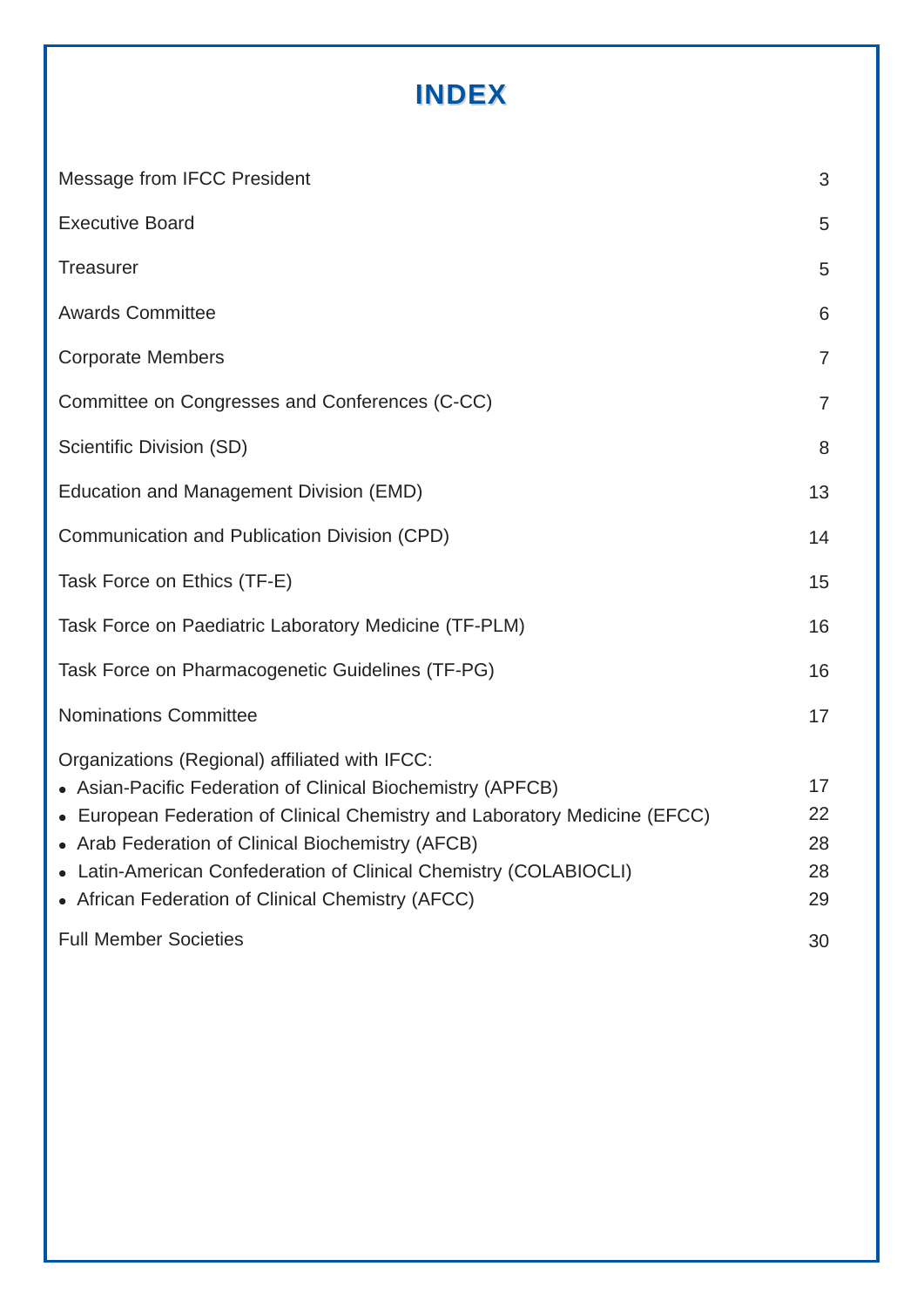# **MESSAGE FROM THE PRESIDENT OF THE IFCC, DEC 31, 2009**



#### **Introduction**

It is a pleasure to write this summary of the year 2009 on behalf of IFCC. My first year as President has been busy and enjoyable. I have been grateful for the warm welcome that I have received and encouraged by the

many experts who give freely of their time and expertise in the interests of improving the quality, delivery and relevance of clinical chemistry and laboratory medicine on a worldwide basis. IFCC is in good health and 2009 was a year of progress and 'added value'.

#### **Membership**

IFCC now has its highest ever number of Full Members - 84. During 2009 we were delighted to welcome into membership the national societies from Peru, Ethiopia, Philippines and Algeria. We have produced a world map showing IFCC Full Members and this clearly shows the global impact of IFCC. Despite the ongoing consolidation in the diagnostics industry Corporate Membership of IFCC remains strong and we have been able to welcome Gentian AS, Sentinel CH SpA, Agappe Diagnostics Ltd and Sichuan Maker Biotechnology Co Ltd as new members in 2009.

A significant milestone in the history of IFCC was achieved in October 2009 with the launch of the African Federation of Clinical Chemistry (AFCC) creating the fifth IFCC Regional Organization. Past President Jocelyn Hicks attended the launch and the inauguration of the first AFCC President Vanessa Steenkamp.

#### **Strategic Plan**

At its first meeting of the year the Executive Board developed a detailed Strategic Plan for its three year period of office. Building on the priorities identified by the previous Board a total of 26 Action Points were agreed. The full plan is available from the IFCC website (www.ifcc.org) but the main themes of the Strategic Plan are:

- Greater accountability to Members
- Improved internal and external communication
- Promotion of the 'added value' of laboratory medicine to healthcare
- Enhanced international clinical collaboration
- Education and management support to developing countries
- An international voice for young scientists
- Sharing examples of good laboratory practice

Progress with the Strategic Plan is monitored at each Board meeting - and we are on track to complete the programme.

#### **'Added Value'**

It is now well established that laboratory medicine results inform ~70% of clinical decisions. This puts laboratory medicine as one of the key clinical services at the centre of healthcare. With such a central role comes responsibility. For many years IFCC has been at the forefront of developing the quality agenda for laboratory medicine and considerable progress has been made with quality control, quality assurance, quality management and the standardisation of methods. This work needs to continue. In addition, however, laboratory medicine specialists have a responsibility to add value to the data generated by their laboratories. This means taking a leading role in managing the knowledge that we generate. Examples of adding value include:

- Influencing clinical decisions and patient management
- Working at the clinical interface in multidisciplinary teams that decide national and local policy and investigative procedures
- Promoting and practicing evidence based medicine
- Harmonising practice in the interests of improved patient safety
- Sharing examples of good laboratory medicine practice
- Performing regular clinical audit to assess the value of the service to the user
- Adopting active public relations campaigns to promote the contribution of laboratory medicine to healthcare to wider audiences including politicians, the media and the public

These are significant challenges for laboratory medicine specialists and for our partners in the diagnostics industry but we must realise that no-one else is going to do this on our behalf. We are the architects of our own destiny. IFCC is giving a lead but 'added value' will be most effective at local level. This something for which we are all responsible - why don't you join the 'added value' movement?

#### **Milestones of Progress**

The most significant work of IFCC takes place in its Divisions, Committees and Working Groups. This annual report contains many excellent examples and I urge you to read these. I am impressed that successive emails that I receive may relate to high level scientific endeavour with the World Health Organization or the United Nations or an education and management course to improve laboratory medicine quality in an emerging nation. After a difficult couple of years the IFCC website was transformed during 2009 and represents the main organ for communication to and from IFCC.

As part of its Strategic Plan the Executive Board initiated new projects during 2009 and it will be fascinating to see how they perform in 2010.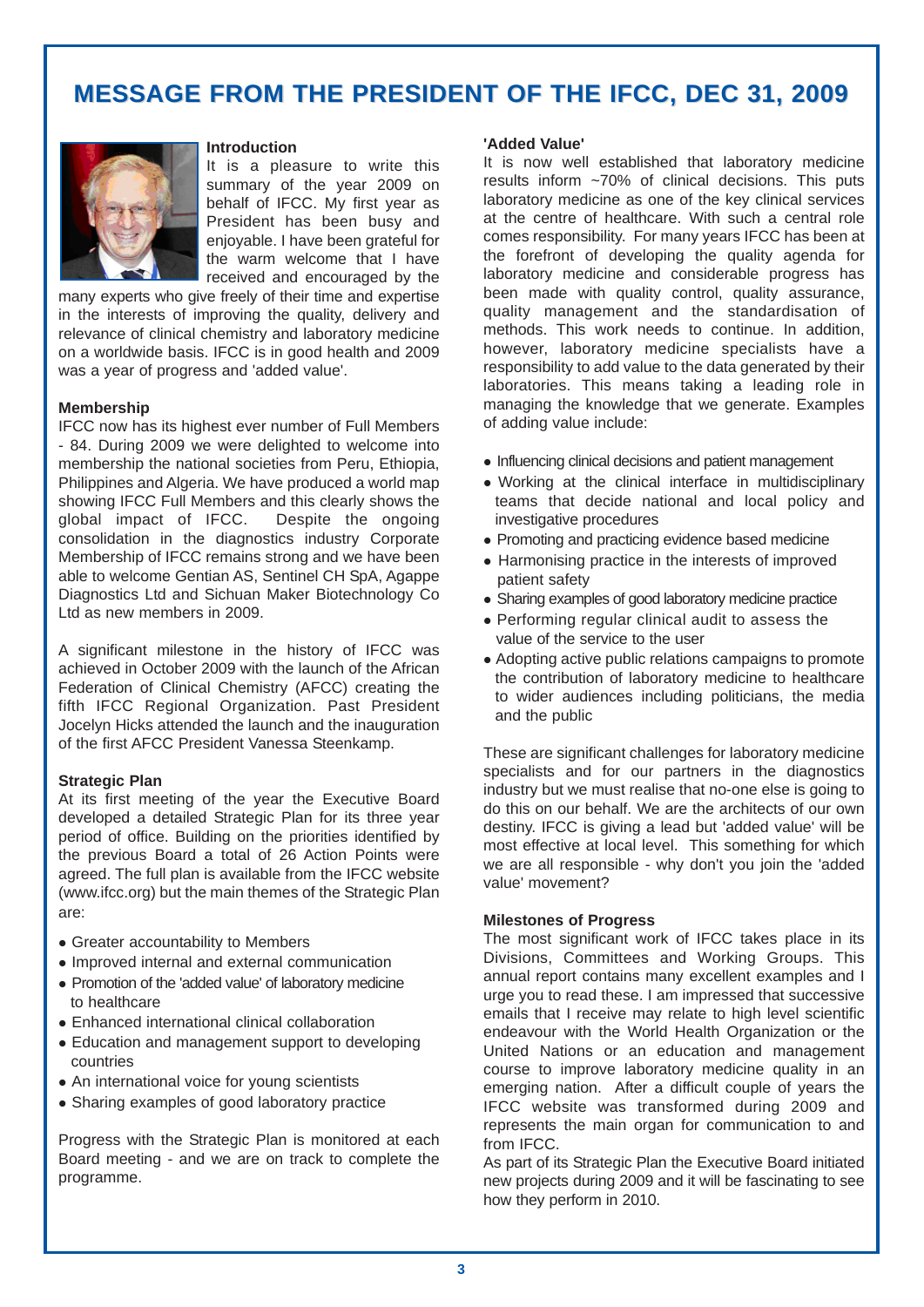These new projects include:

- Task Force for International Clinical Liaison
- Task Force for Young Scientists
- Integrated Project on the Reporting of HbA1c
- Working Group on Allowable Errors for Traceable Results
- Working Group on Quality Specifications for Glucose POCT
- Working Group for Harmonization of Autoantibody tests

## **Congresses and Conferences**

Congresses and conferences are an essential part of the work of IFCC. Not only do they provide an opportunity to update our scientific and clinical knowledge, skills and experience but they also provide a great forum to meet and make friends and to build long lasting professional networks. During 2009 three of the IFCC Regional Organizations held successful congresses: Europe EuroMedLab in Innsbruck, Arab Federation Congress in Beirut, African Federation Inaugural Congress in Ibadan.

## **Financial Challenge**

The years 2008 and 2009 will long be remembered as the years of the global recession and as the Treasurer reports IFCC has not been able to escape the impact. Several factors have contributed to two difficult years. These include consolidation in the diagnostics industry, losses on investments and uncertainty of exchange rates. In 2009 IFCC had to trim back on some programmes that it would like to do and we will certainly have to do the same in 2010.

## **Personal Reflections**

During 2009 my role as President involved:

- $\bullet$  Receiving and dealing with 12,000 emails
- Establishing an email address book with >200 IFCC contacts
- Attending three Executive Board and three Division Executive Committee Meetings
- Attending Regional Congresses in Innsbruck and Beirut
- Representing IFCC at 15 conferences and other meetings on five continents and travelling almost 100,000km in the process
- Writing countless letters, position papers, documents and reports.

So it has been a very busy year but with the exception of the airport check-in desks and security I have enjoyed the experience.

## **Thanks**

I wish to thank my predecessor, Jocelyn Hicks, who has been supportive and a constant source of knowledge and advice during my first year. The Executive Board and the Chairs of Divisions have been harmonious and industrious colleagues and the staff in the IFCC Office in Milan have worked tirelessly during a difficult year of change. Paivi Laitinen, in her capacity as Honorary Secretary has been responsible for the production of this Annual Report and so much more. Lastly, I must thank my long suffering wife Judith who saw much less of me in 2009 than she expected or deserved.

## **And Finally**

It is a privilege to serve as President of IFCC and I am impressed beyond words by the skill, expertise, experience and commitment of the many hundreds of laboratory medicine professionals that I have met working in hospitals and in the diagnostics industry. There are tens of thousands of others doing the same job at local and national level. Laboratory medicine specialists are genuinely 'nice' people with a high level of professionalism who embrace team working in the interests of serving patients and the public. If we have a fault it is that we are too modest about our achievements - perhaps we can all do something about that in 2010?

*Graham Beastall IFCC President*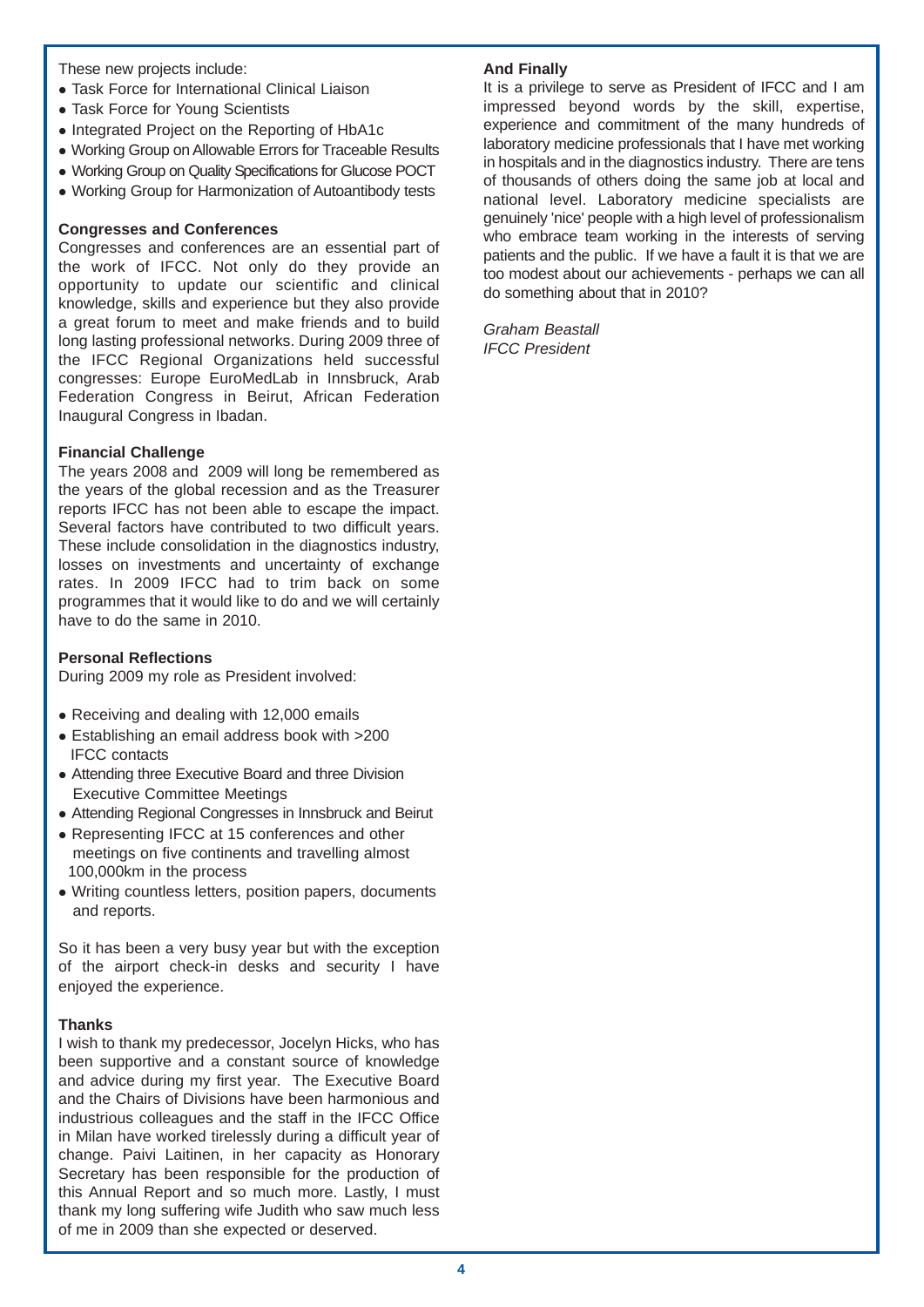## **EXECUTIVE BOARD (EB) EXECUTIVE BOARD (EB)**

The term of the present Executive Board started in the beginning of 2009. The newly elected Executive Members attended the last meeting of the previous Executive Board in November to learn some of the activities Executive Board is dealing with. The first meeting of the year was held in Windsor, UK on March 1-2, 2009. The second meeting was held prior the EuroMedLab 2009 in Innsbruck on June 6-7, 2009. The budget meeting of the year was traditionally held in Milan, Italy on November 14- 16, 2009. All the Division Chairs also attend the budget meeting and present the work of their respective Division and its budget proposal for the next year.

IFCC gained several new members during the year. Ethiopian Medical Laboratory Association (EMLA), Peruvian Association of Clinical Laboratory Professionals, Philippine Association of Medical Technologists (PAMET), The National Association of Medical Analysis Laboratories (ALAM) were approved unanimously as new Full Members by the IFCC membership via a mail ballot. At the end of 2009 the IFCC had thus 84 Full Members. We also gained four new Corporate Members (Gentian AS, Sentinel CH SpA, Agappe Diagnostics Ltd, Sichuan Maker Biotechnology Co Ltd).They are warmly welcomed into the Federation. A new Regional Federation, namely the African Federation of Clinical Chemistry was launched in 2009.

The Executive Board has outlined a Strategic Plan for the three-year term. The main focus will be on public relations and promoting clinical chemistry and laboratory medicine among health care professionals as well as the public. One of the tools to achieve these goals is the website which will be improved and updated online. I invite you to visit the website (www.ifcc.org) where you will find information on the IFCC activities, forthcoming congresses and conferences, IFCC Newsletters and eJIFCC. The joint IFCC-"Labs are VitalTM" campaign, sponsored by Abbott Diagnostics Laboratories, is also an important tool in promoting laboratory medicine and the campaign has been present in major congresses and conferences during the year.

A letter was sent to National Societies of the Full Members requesting for their annual reports. 53 reports were received to be included in the IFCC Annual Report 2009, which is available on the IFCC website (www.ifcc.org). The full detailed annual reports of the Divisions' as well as Task Forces' activities are included in the IFCC Annual Report. Regional Federations are essential part of the IFCC and they also give their annual reports to be part of the IFCC Annual Report. Please, visit the website to know more of IFCC.

Päivi Laitinen **Secretary** 

## **TREASURER**

After two years of unsatisfactory performance of IFCC assets due to the International Financial Crisis which hit almost all aspects of finance in Europe and USA, the performance of the assets started to improve to end up with 13.3% at the end of 2009. Although the profit made during 2009 is remarkable in comparison with 2007 & 2008, we are still far behind to gain all our losses during the previous years. The EuroMedLab in Innsbruck was another financial success with sizeable income for the organisers and for IFCC. The Executive Board of the IFCC has anticipated some financial difficulties in 2010 due to increase expenditure for the General Conference and shortage of income as no major conferences will be held in 2010. In addition many corporate members are still recovering from the financial crisis of 2007 & 2008. The Executive Board has requested all Division and Committee Chairs to minimise their expenses in 2010 to the minimum.

The IFCC Treasurer is handling the reimbursement of EFCC officers through the IFCC office. The reimbursements are paid from special IFCC budget line allocated to cover the expenses of the scientific activities of the EFCC. The annual dues of EFCC members, which are collected by EFCC, are transferred to EFCC special subaccount under the umbrella of IFCC accounts.

With the valuable help and assistance of IFCC office we were able to secure the payment of the annual dues of Full, Affiliate and Corporate Members for 2009. Below is a diagram showing the percentage of the major income of IFCC during 2009.

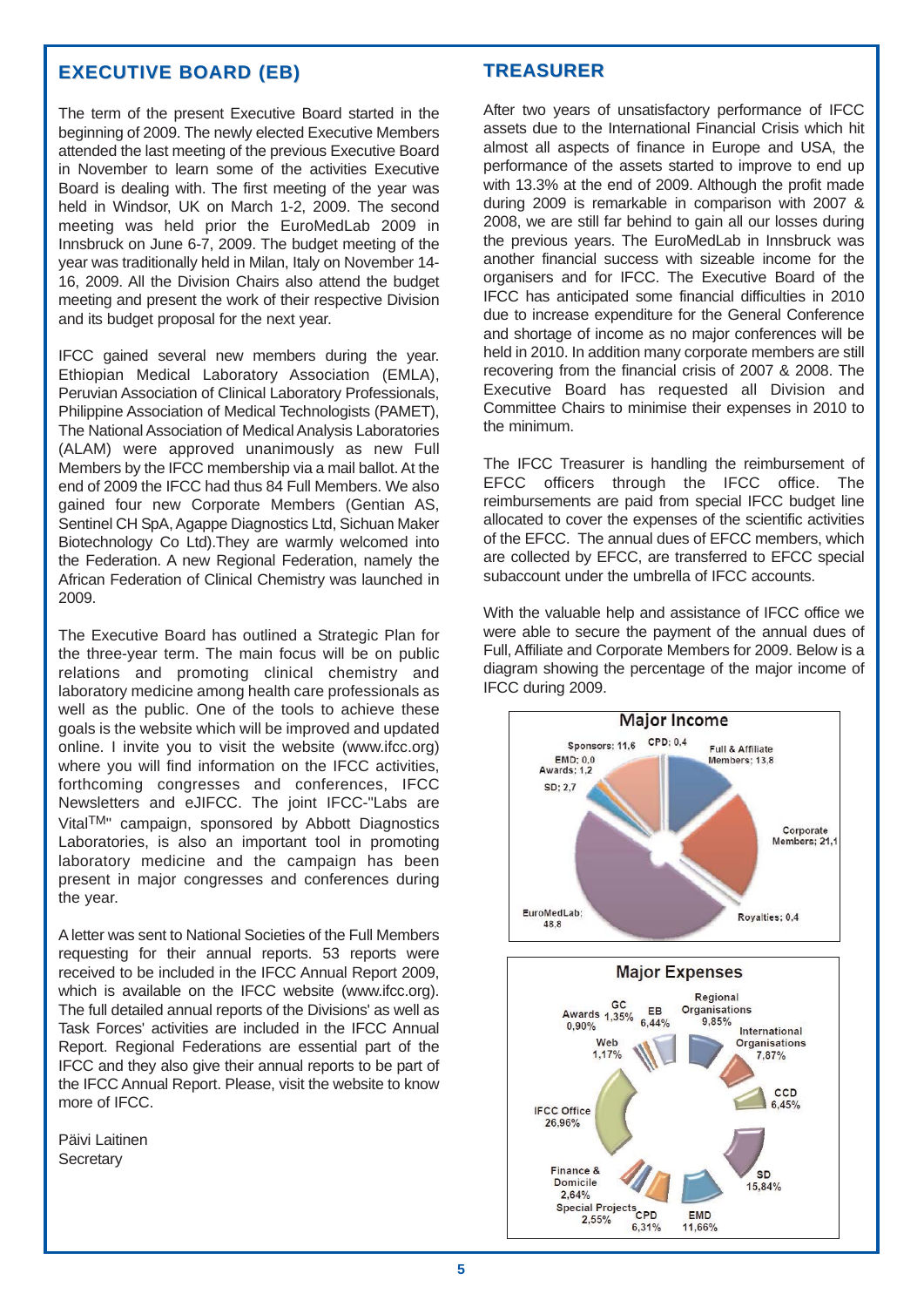From the diagram of the Major Expenses, one can easily note that the Scientific Division has the largest share among other divisions. This is obvious due to their remarkable scientific activities in various fields. IFCC's support to regional organisations continued in 2009 through sponsoring Workshops & Symposia during EuroMedLab in Innsbruck and by allocating special funds to sponsor the scientific activities in AFCB, APFCB, COLABIOCLI and EFCC.

In addition to those funds, IFCC officers were very actively sponsored by various programmes like VLP, PSEP and Analytical Quality.

The IFCC Financial Advisory Committee is pleased with the present Auditors, Humphreys & Gates, who perform professional auditing of IFCC accounting. The contract of the auditor was extended till the end of 2012.

Two major changes took place in 2009 to IFCC Client Banks. Dresdner Bank in Switzerland was acquired by LGT Group which owned by the Royal Family of Liechtenstein Provence. Banca Intesa was merged with San Paolo Bank and the new name is Intesa San Paolo Bank. However, both banks in addition to Credit Suisse have shown a great deal of cooperation and understanding with the IFCC Treasurer and the IFCC Office staff.

The graph below shows the performance of IFCC assets in 2009. As mentioned before, the performance during 2009 was promising and we are looking forward for continuous improvement in the financial market in the coming years. Such improvement would regain confidence in the management of IFCC assets.



*Ghassan Shannan Treasurer* 

## **AWARDS COMMITTEE**

The Federation presents several awards to clinical chemists, laboratorians, and others who work in the field of clinical chemistry, laboratory medicine, and clinical laboratory science. These awards are presented to recognize the outstanding achievements by these individuals; to make the scientific community and general public aware of exceptional contributions by them to scientific research and development and the improvement of health care; and to stimulate and encourage other scientists and laboratorians to accelerate their efforts to contribute to the advancement of the field of clinical laboratory medicine and science.

The IFCC Awards Committee for the term of 2009 to 2011 comprises the following members: Professor Jean Claude Forest of Canada, Professor Chris Lam of Hong Kong and China (Chairman), Professor Vladimir Palicka of the Czeck Republic, Professor Mohamed Shaarawy of Egypt, Dr Rosa Sierra Amor of Mexico. Dr Carl Burtis of USA and Professor Y M Dennis Lo of Hong Kong were Consultants of the Committee.

Awards Committee's task is to conduct nomination and selection of the following IFCC awards, which are the highest honor that our federation can bestow to colleagues in clinical chemistry and medicine: 1. IFCC Distinguished Clinical Chemist Award, 2. IFCC Henry Wishinsky Distinguished International Service Award, 3. IFCC-Beckman Coulter Distinguished Award for Contributions in Education, 4. IFCC-Abbott Distinguished Award for Contributions in Molecular Diagnostics, 5. IFCC Distinguished Award for Laboratory Medicine and Patient Care, 6. IFCC/NIST/CLSI Robert Schaffer Distinguished Award for Standards in Laboratory Medicine , 7. IFCC-Roche Young Investigator Award. The last triennial awards (1-6 above) were conferred at the 20th IFCC WorldLab Congress in Fortaleza, Brazil on 28 September, 2008.

In 2009, the annual IFCC-Abbott Distinguished Award for Contributions in Molecular Diagnostics was conferred to Professor Eleftherios Diamandis of the Department of Laboratory Medicine and Pathobiology, Faculty of Medicine, the University of Toronto, Mount Sinai Hospital, Toronto, Canada at the EuroMedLab Congress Innsbruck on 7 June. The 2010 Award will be conferred at the 12th Asian and Pacific Congress of Clinical Biochemistry that will be held in Seoul, Korea in October.

The IFCC-Roche Young Investigator Award is a new award that has been established by the IFCC Executive Board in June 2009 with the following guidelines and criteria: "This new award recognizes and encourages the academic and professional developments of a young investigator who has demonstrated exceptional scientific achievements in clinical chemistry and laboratory medicine early in his/her career. Nominees must be younger than 40 years by January 1 in the year of the award (e.g. 2011), and assessment will be based on the originality, creativity and significance of their research and development work in clinical chemistry and laboratory medicine demonstrating great potential of becoming an outstanding investigator".

The next round of all the above 7 IFCC Awards will be conferred at the 21st IFCC WorldLab Congress in Berlin, Germany in May 2011. The Awards Committee plans to call for nominations of these awards in mid-2010.

*C W K Lam Awards Committee, Chair*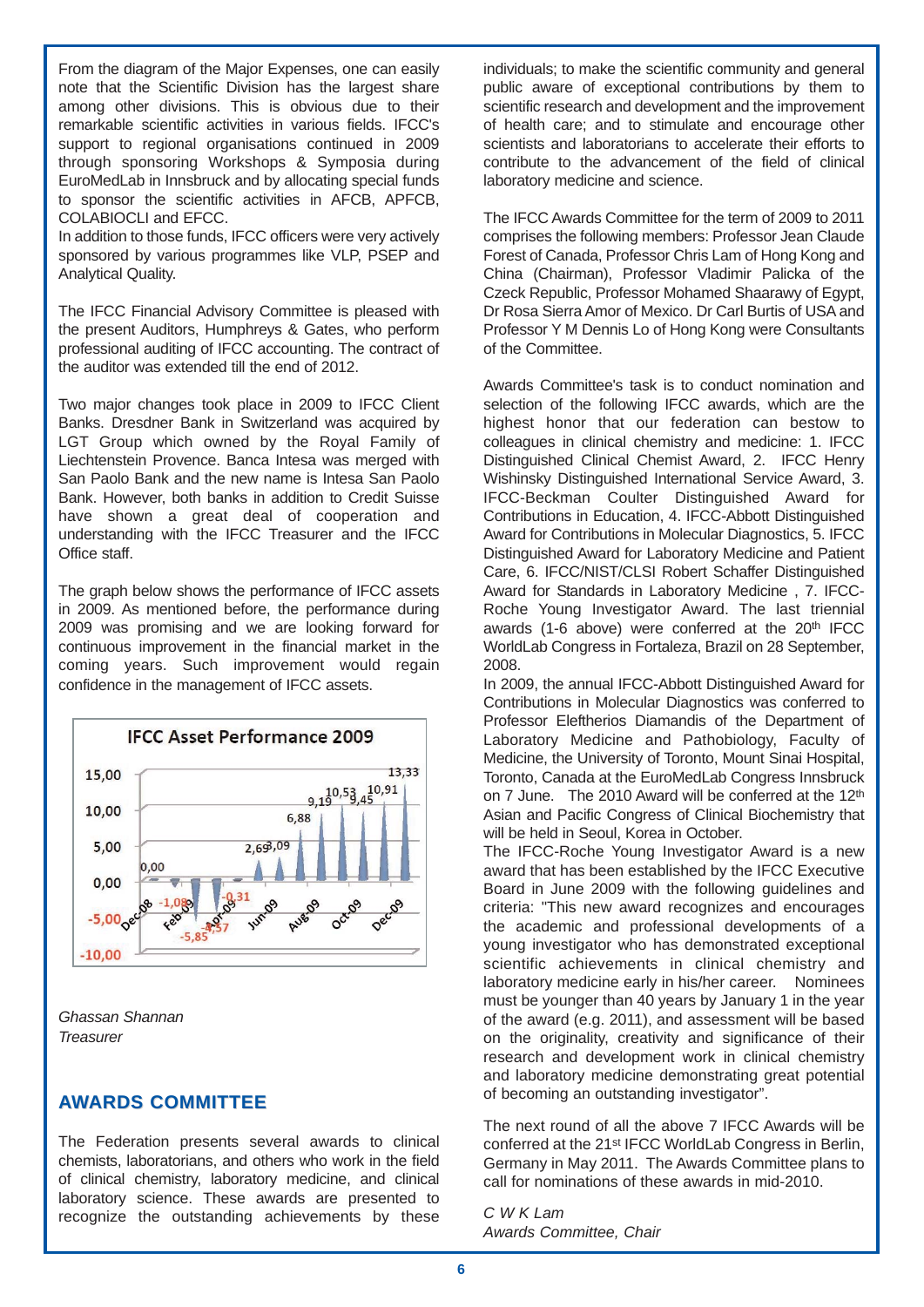## **CORPORATE MEMBERS**

Corporate Representation at IFCC Executive Board for the three years term 2009-2011 will focus on the following topics: 1. Strength communication and collaboration between IVD industry and laboratory professionals. 2. Position laboratory medicine as an important and indispensable part of patient health care.

The clinical and economical value of laboratory medicine and in vitro diagnostics is totally underestimated in both public and governmental health authorities. In addition a lot of research and development is done outside universities in IVD companies. New diagnostic biomarkers from industry are launched year by year for early diagnosis of diseases and to improve disease state management in patient health care. Therefore, it is crucial for both IFCC and IVD industry work together because these goals can be only achieved by joint activities in an equal partnership.

At EuroMedLab 2009 in Innsbruck the Corporate Representative and the IFCC President together started with a kick-off meeting entitled "Adding Value". The purpose of this meeting with National Scientific Societies and Corporate Members was to develop and agree a common programme of work for IFCC and its members. The theme to this programme is "Adding value to clinical chemistry and laboratory medicine". Examples of adding value are likely to include clinical liaison, harmonisation, evidence-based practice and public relations. A follow-up meeting is planed at the General Conference in Corfu in April 2010.

In 2009 the total number of Corporate Members has increased to 39. In a year with extremely challenging global economical conditions and budget constraints for the majority of IVD companies Corporate Members contributed significantly to the overall IFCC budget, sponsored IFCC Scientific Awards, and continued supporting IFCC activities e.g. working in all three IFCC Divisions in their Executive Committees. In addition numerous delegates from Corporate Members actively collaborated in most of the scientific workgroups.

In 2009 only one Corporate Representative Meeting was organized in conjunction with EuroMedLab in Innsbruck. IFCC officers of the Executive Board participated in this meeting to welcome new Corporate Members. In addition the strategy of the new IFCC Executive Board was presented and discussed. In 2010 Corporate Members meetings are planed at the General Conference in Corfu and at AACC in Anaheim, CA.

One of the highlights in 2009 was certainly EuroMedLab in Innsbruck, Austria. The exhibits of a multitude of IVD companies made a very important part of the congress. In total 65 IVD companies sponsored the conference. Furthermore 13 companies organized numerous Industry Sponsored Workshops (ISW) presenting in vitro diagnostic novelties and high level research outcomes of industry activities. However, industry exhibition time with 4.5 days was considered as too long. Therefore a first decision has been made with the Organising Committee of EuroMedLab 2011 in Berlin to shorten the expo to 3 days.

*Thomas Brinkmann Corporate Representative*

## **COMMITTEE ON CONGRESSES AND CONFERENCES (C-CC) CONFERENCES (C-CC)**

## **Meetings and Membership**

Dr Vanessa Steenkamp from South Africa started her first term as Member of C-CC in 2009. C-CC held one committee meeting during the EuroMedLab 2009 meeting in Innsbruck.

## **International Congresses of Clinical Chemistry and Laboratory Medicine**

## **WordLab 2008**

XX IFCC International Congress of Clinical Chemistry and Laboratory Medicine (XX ICCCLM) was held in Fortaleza, Brazil from 28 September to 2 October 2008. Areport of the congress states that the total number of participants was 4000, of which 3000 were from Brazil and Latin America and 1000 from other regions. The number of countries represented was 82, and there were 20 exhibitors.

## **WordLab 2011**

The IFCC WorldLab Berlin 2011 (XXI ICCCLM) will be held concurrently with the IFCC-EFCC EuroMedLab from 15-20 May 2011 in Berlin, Germany. The International Scientific Committee for IFCC-WorldLab Berlin 2011 had a meeting in Innsbruck on Tuesday, June 9th, 2009 to review the status of the meeting. The first meeting of the Congress Organizing Committee (COC) was held in Berlin on December 14th and 15th, 2009.

## **WordLab 2014**

The contract between the Turkish Society of Clinical Chemistry (TBD), IFCC and Emmezeta was signed in May 2009 in Istanbul. The Congress' web-site has recently been set up: www.istanbul2014.org. The first announcements were published and circulated to the participants at EuroMedLab2009 in Innsbruck.

#### **Regional Congresses**

#### **EuroMedLab Innsbruck**

Euromedlab Innsbruck 2009 Congress was successfully held in Innsbruck, Austria, on June 07-11, 2009 both scientifically and socially. 2681 delegates attended the congress and there were also 1300 visitors for the exhibition. 867 posters were accepted. The exhibition area was 2620 m2 . The congress had 69 sponsors, of which 6 were major sponsors, 3 official sponsors and 4 principal sponsors.

#### **XII Arab Congress of Clinical Biology**

12th ArabMedlab, Arab Federation of Clinical took place in Beirut/Beyrouth, October 1-3, 2009.

#### **12th Asian Pacific Congress of Clinical Biochemistry**

The 12<sup>th</sup> Asian Pacific Congress of Clinical Biochemistry will be held in Seoul, Korea from 3-8 October 2010. Prof. James Wesenberg was appointed to the COC of 12th APCCB. Various committees are being setup and the website is http://www.apccb2010.org. The three divisions of IFCC will organize several symposia chosen by the organizers.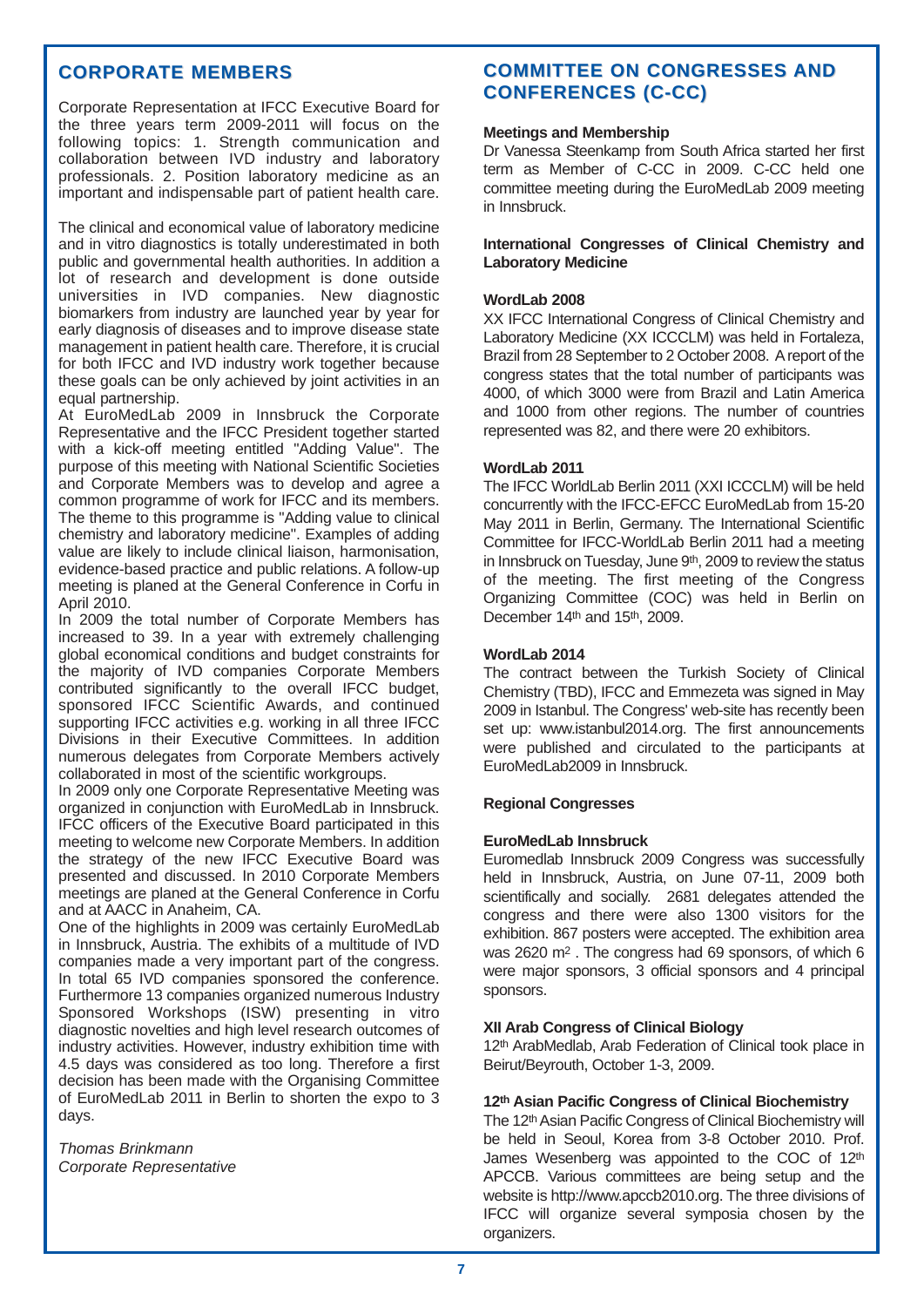## **EuroMedLab 2013**

The IFCC Committee on Congresses and Conferences (C-CC) evaluated the three bids (Milan, Paris and Stockholm) for EuroMedLab 2013. The scoring results of the C-CC members for the three bids for Euromedlab 2013 were: Milano 423, Paris 414 and Stockholm 398. The national society representatives of EFCC voted in favor of Milan during the EFCC General Assembly which was held on June 10<sup>th</sup>, 2009 during the EuroMedLab 2009 Congress.

## **Ccongresses with IFCC Auspices**

C-CC provides IFCC Auspices to high quality meetings/congresses in the area of clinical chemistry and laboratory medicine. 36 organizations have granted for IFCC auspices for their meetings in 2009. The list of these meetings is available on the IFCC website (www.ifcc.org).

*Tomris Ozben C-CC Chair* 

## **SCIENTIFIC DIVISION (SD)**

During 2009, the following members served on the SD Executive Committee: Mauro Panteghini (Italy) (Chair), Ian Young (UK) (Vice-Chair), Gary Myers (United States) (Secretary), Philippe Gillery (France), Lothar Siekmann (Germany), Naotaka Hamasaki (Japan) and George Brotea (United States) (corporate representative). Three representatives of International Organizations are invited to attend the SD meetings as consultants: Jean-Claude Forest (JCTLM), Heinz Schimmel (IRMM) and David Bunk (NIST). Two meetings were held during the year 2009: April 17-18 (Milan, IT) and October 2-3 (Milan, IT).

## **Relationship with International Organizations**

The SD continues to pursue the expansion of its activities to partner with international organizations to promote the implementation of the concept of traceability in laboratory medicine and the implementation of reference measurement systems.

## **Joint Committee on Traceability in Laboratory Medicine (JCTLM)**

The JCTLM continues its work which is available for review on its database at www.bipm.org/jctlm. The Working Group 1 on Reference Measurement Procedures and Reference Materials continues its program of identifying and reviewing against agreed criteria (ISO standards 15193 and 15194). The Working Group 2 on Reference Measurement Services has reviewed new nominations from candidate laboratories. A procedure is in place to periodically review the lists and to remove entries when they no longer meet the established criteria. The database has become a reliable source of information particularly for the In Vitro Diagnostics (IVD) industry.

## **Institute for Reference Materials and Measurements (IRMM)**

Close collaboration with IRMM continues through a number of joint ventures involving SD Committees and Working Groups. New materials for aspartate aminotransferase (AST) and C-reactive protein (CRP) have been released. Projects continue for the preparation of materials for HbA2, myoglobin, cystatin C, ß2-microglobulin and ceruloplasmin.

## **Clinical and Laboratory Standards Institute (CLSI) (formerly NCCLS)**

An updated list of joint CLSI/IFCC documents is available on the IFCC web site at:

http://www.ifcc.org/index.asp?cat=Publications&scat=CLSI\_(C lin\_Lab\_Stand\_Inst) - IFCC\_Joint\_Projects&rif=6&dove=1.

## **National Institute of Standards and Technology (NIST)**

NIST continues to undertake a large number of projects, many of which are of considerable interest to IFCC. Standard Reference Materials (SRM) released in 2009 include: vitamin D in human serum (SRM 972) and 25- Hydroxyvitamin D2 and D3 calibrating solutions (SRM 2972). SRMs to be released in the near future include: Steroid hormones including thyroid hormones in human serum; Drugs of abuse in human serum; Metabolites in human plasma; Creatinine in human urine; Antiepilepsy drugs in serum; Vitamins B6 and B12 in human serum; Fat soluble vitamins and carotenoids in human serum.

## **International Congress of Clinical Chemistry (ICCC)**

## **XXI International Congress of Clinical Chemistry and Laboratory Medicine (Wordlab 2011) Berlin, Germany (May 15th-20th, 2011)**

The SD was asked to develop proposals for symposia to submit to the EB. Three symposia topics were suggested.

## **Regional and other congresses**

## **EuroMedLab Innsbruck**

Two official symposia were presented by the SD during the EuroMedLab Innsbruck on June 7-11, 2009: "How to Define and Determine Reference Intervals and Decision Limits in Laboratory Medicine" and "Standardization Activities in Endocrinology".

## **12th Asian Pacific Congress of Clinical Biochemistry, Seoul**

The SD proposed symposium "Standardization activities in endocrinology" was accepted for APCCB in Seoul, Korea.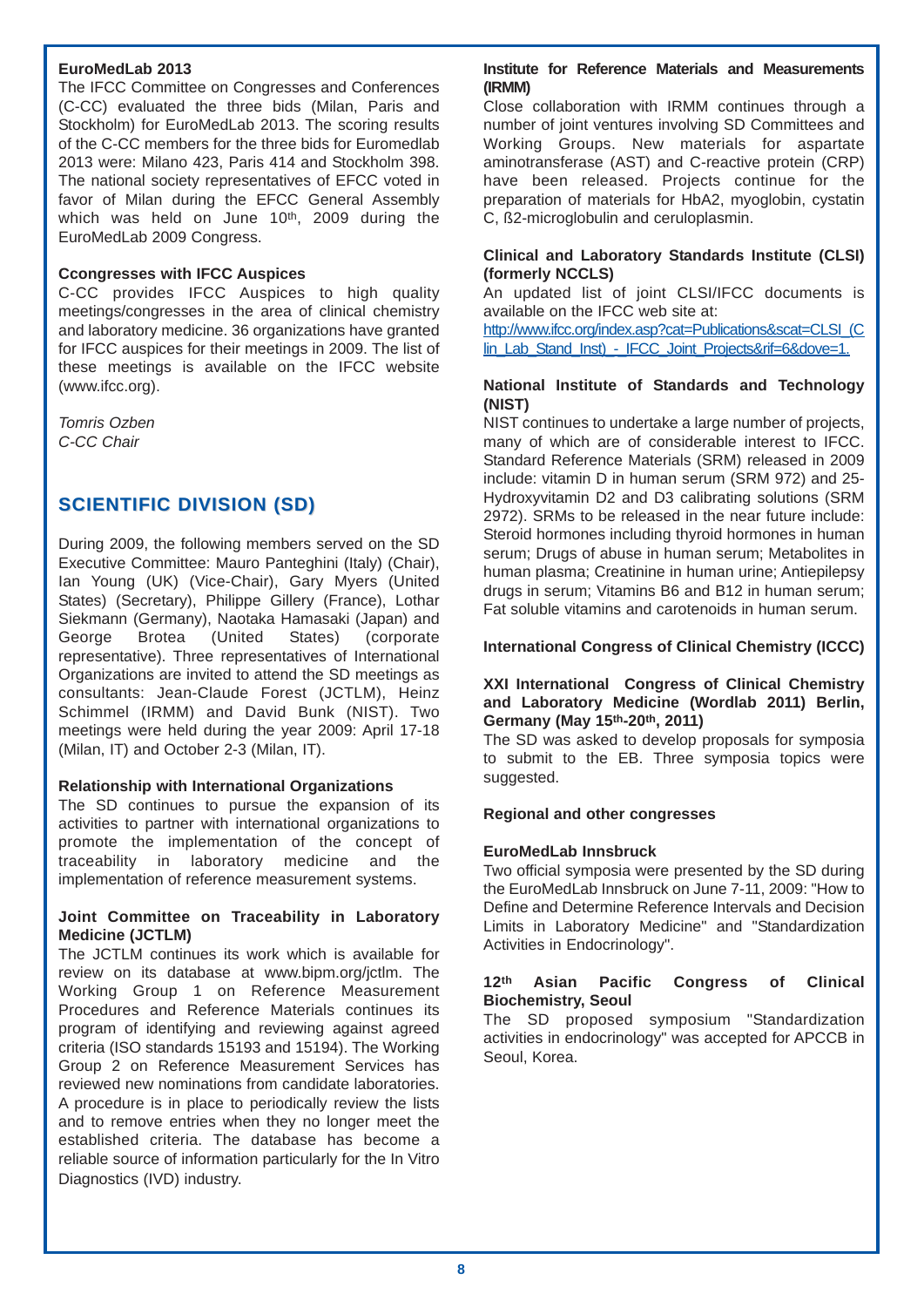## **Activities of Committees and Working Groups**

The Committees (Cs), which are theme-oriented, carry out much of the scientific and professional activities of the SD. Their work is often in close collaboration with other international organizations. For more specific tasks, the activities are usually accomplished through Working Groups (WGs). During the year the SD EC had the opportunity to meet with the Chairs of C-PP and WG-HbA2.

## **Committees**

## **C-Nomenclature, Properties and Units (C-NPU)**

During 2009 ongoing progress towards C-NPU terms of reference included:

**Term of Reference 1.** *Provide advice for the management, updating and publishing of the NPU terminology.* Accomplishments include: updated version of the NPU terminology data-base that has been available for download at the national Danish site, www.labterm.dk, since January 2009. Collaboration with IHTSDO (International Health Terminology Standards Development Organization), which manages SNOWMED CT, lead to a satisfactorily performed trial period April-October 2009.

**Term of Reference 2.** *Make recommendations on NPU for reporting clinical laboratory data that conform to or adopt current standards of authoritative organizations and that will improve their utilization for health care.* Accomplishments include: Properties and units for function examinations (IUPAC 2001-067-1-700) is progressing. Properties and units for urinary calculi (2001-070-1-700) is progressing. Securing and structural updating of information in the NPU coding system and its environment (IUPAC 2006-012-1-700). A 102 page user's guide has been edited in Danish, and published on the Danish Board of health website. An English version has been drafted, and is under review within the C-NPU. A second version of the NPU coding system is intended to be posted on the SFBC (French Society of Clinical Biology) website.

**Term of Reference 3.** *To provide a connection with other organizations concerned with NPU, such as the Bureau International des Poids et Mesures (BIPM), the European Committee for Standardization (CEN) and the International Organization for Standardization (ISO), and, by extension, clinical laboratory sciences societies, such as the International Union of Pure and Applied Chemistry (IUPAC).* Accomplishments include: All of the above activities were jointly performed with IUPAC. Copy of VIM3 was released on free access on the IFCC website.

## **C-Molecular Diagnostics (C-MD)**

**Term of Reference 1.** *To foster dynamic exchanges between IFCC and Mol DX labs and industry.* Accomplishments include: Organized a "Brown Bag" session on Nucleic Acids Reference Materials at the 2009 AACC Annual Meeting. The C-MD is collaborating with the CanGeneTest research consortium on genetic laboratory services (www.cangenetest.org) for the production of a horizon-scanning newsletter in the field of Genetic Laboratory Services.

**Term of Reference 2.** *Guidelines on validation, conduct and reporting of Mol DX tests.* Accomplishments include: Publication in CCLM of a first paper on a proposed reference method for haploid DNA. Preparation of a document commenting on the UK Human Genetics Commission's public consultation on a framework on direct-to-consumer genetic testing. A consensus of available guidelines on molecular DX testing has been compiled on the C-MD web page.

**Term of Reference 3.** *Provision of well-defined reference materials.* Accomplishments include: A position paper on nucleic acid reference materials is in preparation. The C-MD website provides an updated census of available reference materials and EQA programs for Mol DX.

**Term of Reference 4.** *Creation of a network of locus specific IFCC Molecular Diagnostic Centers.* Accomplishments include: Planning continues for a call for laboratories to participate in the network.

**Term of Reference 5.** *C-MD web page within IFCC website.* Accomplishments include: All the links of this web page have been validated and upgraded in 2009 and it now contains 324 links.

## **C-Plasma Proteins (C-PP)**

During 2009 ongoing progress towards C-PP terms of reference included:

**Term of Reference 1.** *Standardization of plasma protein determinations by the uniform use of international reference materials.* Accomplishments include: Collaboration with IRMM for the production of protein reference materials; ?2-Microglobulin (B2M), C-reactive protein, ceruloplasmin and myoglobin. Development of a study to evaluate analytical issues with assays for free light chains in serum.

**Term of Reference 2.** E*stablishment of new reference intervals after uniform calibration of different analytical systems.* Accomplishments include: Collaboration on a third Asian study on reference intervals.

## **C-Standardization of Markers of Cardiac Damage (C-SMCD)**

During 2009 ongoing progress towards C-SMCD terms of reference included:

**Term of Reference 1.** *Analytical and clinical recommendations pertaining to standardization and evaluation of available biomarker assays.* Accomplishments include: The C-SMCD reviewed a draft protocol for establishing a repository of samples from reference subjects for the purpose of defining 99th percentiles upper limit for troponin assays.

**Term of Reference 2.** *Evaluate need for performance improvements of biomarkers.* Accomplishments include: Two papers describing the experimental work for the second stage of the project to evaluate BNP, proBNP and NT-proBNP antigens from multiple commercial sources for cross-reactivity in commercial and experimental BNP, NT-proBNP and proBNP assays are in final stages of revision.

**Term of Reference 3.** *Evaluate selection and use frequency of biomarkers in varied clinical settings.* Accomplishments include: The tables for cardiac troponin and natriuretic peptides assays have been reviewed, updated and posted on IFCC website.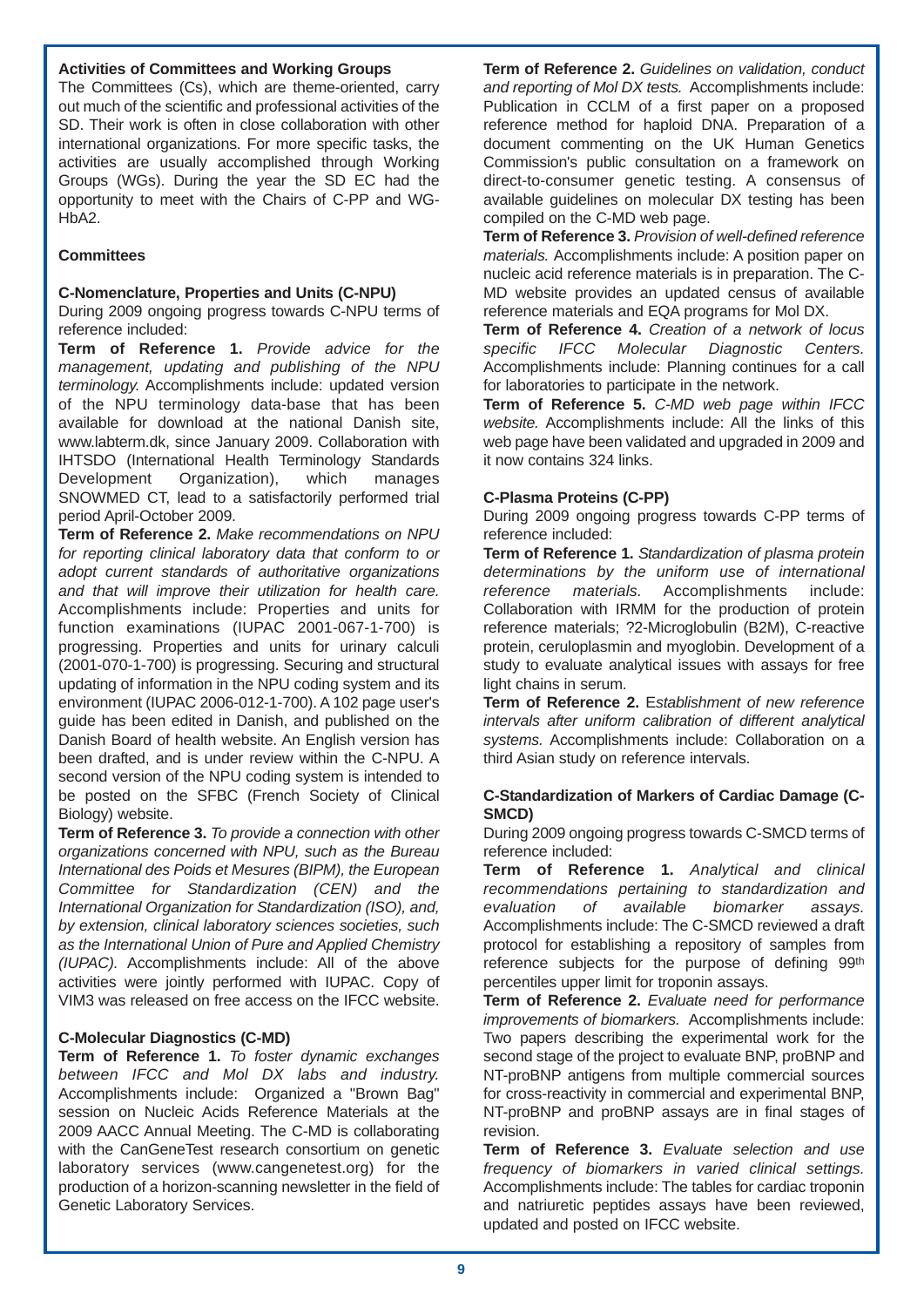## **C-Reference Systems for Enzymes (C-RSE)**

During 2009 ongoing progress towards C-RSE terms of reference included:

**Term of Reference 1.** *New 37 °C IFCC enzyme reference procedures are developed on the basis of the existing 30 °C IFCC methods.* Accomplishments include: Preparation of a manu-script for publication as an IFCC document entitled: "IFCC reference procedures for catalytic concentration measurement of enzymes: Corrigendum, notes and useful advice".

C-RSE has cooperated with C-RIDL to solve the problem of missing reference intervals for the proposed IFCC reference measurement procedure for alkaline phosphatase (ALP). Work on the development of a reference measurement procedure for lipase continues. **Term of Reference 2.** *Network of Enzyme Reference Laboratories: Coordination of a group of reference laboratories from hospitals, academy and industry, which are able to perform adequate measurements according to a list of stated requirements.* Accomplishments include: None

**Term of Reference 3.** *Enzyme Reference Materials: Evaluate reference materials provided by IRMM within the network of reference laboratories prior to certification.* Accomplishments include: Members of the C-RSE reference laboratory network are co-authors of the publica-tion entitled: "Traceability of values for catalytic activity concentration of enzymes: a Certified Reference Material for aspartate transaminase" submitted for publication.

## **C-Point of Care Testing (C-POCT)**

As a result of concern over a lack of productivity by the C-POCT, the IFCC Executive Board (EB) decided to terminate the C-POCT. See also Project Proposals.

## **C-Traceability in Laboratory Medicine (C-TLM)**

During 2009 ongoing progress towards C-TLM terms of reference included:

**Term of Reference 1.** *Support activities of the JCTLM based on a harmonized opinion among IFCC members - concerning the identification of reference measurement procedures, reference materials and reference laboratories.* Accomplishments include: Comments were provided on the document "Summary Technical Documentation (STED) for Demonstrating Conformity to the Essential Principles of Safety and Performance of In Vitro Diagnostic Medical Devices" of the Global Harmonization Task Force.

**Term of Reference 2.** *Establish an External Quality Assessment Scheme (EQAS) for reference laboratories and act as an advisory committee. Accomplishments include:* The 6<sup>th</sup> ring trial for Reference Laboratories (RELA 2008) was completed in June 2009. The RELA website was redesigned and a guideline for the use of the website was published. Alkaline phospatase measurement will be added to the 2010 RELA survey.

## **C-Reference Intervals and Decision Limits (C-RIDL)** During 2009 ongoing progress towards C-RIDL terms of reference included:

**Term of Reference 1.** *Review current concepts of establishing reference intervals and decision limits and*

*to prepare state-of-the-art position statements regarding new avenues to make available reference intervals and decision limits that respect the requirements of international directives, such as the European IVD Directive 98/79, and relevant ISO standards.*

Accomplishments include: One paper published.

**Term of Reference 2.** D*etermine priority list of analytes for which reference intervals and/or decision limits have to be developed.* Accomplishments include: None.

**Term of Reference 3.** *To monitor and evaluate currently proposed reference intervals for selected analytes in the light of the concept of traceability and of the identification of the uncertainty.* Accomplishments include: None.

**Term of Reference 4.** *To establish transferabilty protocols of reference intervals and decision limits, which take into consideration interroutine laboratory method variations and achieve better applicability in clinical practice.* Accomplishments include: None.

**Term of Reference 5.** *To collaborate with other organizations and/or to undertake establishment of reference intervals or decision limits for analytes identified as a priority.* Accomplishments include: Collection of data on reference subjects was completed for AST, ALT and GGT. The 3rd Asian study on reference intervals has been concluded.

**Term of Reference 6.** *To work in close collaboration with other Cs and WGs of SD for the development and appropriate clinical utilization of reference intervals and decision limits.* Accomplishments include: Collaborated with C-RSE to collect samples from reference subjects for ALP.

## **Working Groups**

## **WG-Apolipoproteins (WG-A)**

The IFCC-EB decided the termination of the WG. The CDC is prepared to continue to act as repository for the two Apolipoprotein B and A-I reference materials.

## **WG - Standardisation of hCG (WG-SHCG)**

The paper summarizing EQA results obtained with the international reference reagents (IRR) for hCG and related molecules has been published in Clinical Chemistry (see publication list). The intact hCG material, which has served for IRR 99/686 prepared by WG-SHCG (recoded as 07/364), has been proposed by NISBC as 5th WHO international standard for hCG. As the major work of the WG has been completed, the IFCC-EB decided the termination of the WG.

## **WG-Standardization of HbA1c (WG-HbA1c)**

During 2009 ongoing progress towards WG-HbA1c terms of reference included:

**Term of Reference 1.** *Development of a reference system for HbA1c.* Accomplishments include: Improvement to the IFCC Reference Measurement Procedure for HbA1c by LC-ESI/MS will be investigated and assessed by the network.

**Term of Reference 2.** *Development of a network of reference laboratories.* Accomplishments include: Currently there are 13 IFCC Reference Network Laboratories for HbA1c (5 HPLC-MS and 8 HPLC-CE).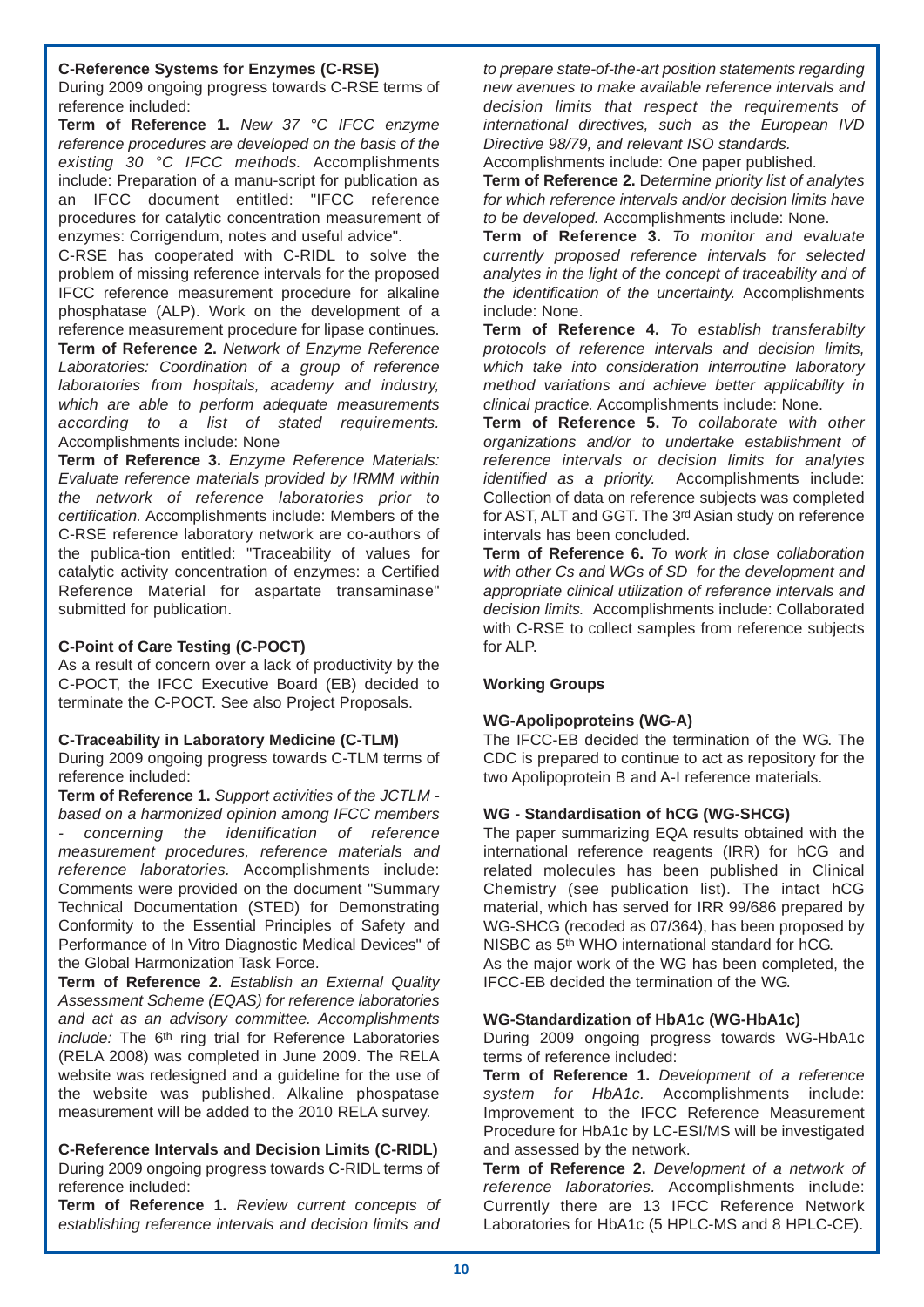These participate in analytical exercises demonstrating their competence with the reference measurement procedures. Their work continues to demonstrate that the Master Equation remains remarkably constant.

**Term of Reference 3.** *Collaboration with clinicians for the transition from National to International Standardization.* Accomplishments include: Clinical and laboratory representatives of a number of countries have agreed on future reporting of HbA1c results, many of which have adopted the IFCC recommendation. These decisions will continue to be made at the national level and there are different views on this matter; the UK, Italy, Germany, Netherlands, Australia, New Zealand, Finland, Canada and Japan are likely to adopt SI (IFCC) units, whereas the US is likely to remain with NGSP units and may be the only country to adopt calculation of average glucose (eAG).

The major work to establish an international reference system to standardize HbA1c has been completed. The priority now is the implementation of the IFCC recommendations for standardizing and reporting HbA1c results. The SD recommended closing the WG and placing the HbA1c Laboratory Network under the oversight of the C-TLM. As a consequence, the creation of an IFCC Integrated Project on Implementation of HbA1c standardization was approved by the IFCC EB.

## **WG-Standardisation of Thyroid Function Tests (WG-STFT)**

During 2009 ongoing progress towards WG-STFT terms of reference included:

**Term of Reference.** *Development of reference measurement systems for thyroid hormones (total T4 and T3, free T4 & T3) and TSH.* Accomplishments include: For FT4, a phase II proof-of-concept study consisting of a method comparison between immunoassays and the ED ID-LC/tandem MS international conventional candidate reference measurement procedure confirmed that method comparison on using a panel of native sera is an appropriate tool to serve the purpose of standardization (through recalibration of immunoassays). A phase II proof-of-concept study for TSH was also performed which consisted of analysis of a panel of sera obtained according to the CLSI C37-A protocol (without filtration) from apparently healthy donors and comparison of each assay's results performance against the "all methods' trimmed mean". The consistency was within ~10%. For most assays the recalibration process by the respective manufacturers was successfully done and in agreement with mathematical recalibration; the interassay CV improved considerably after recalibration.

#### **WG-Standardization of Hemoglobin A2 (WG-HbA2)** During 2009 ongoing progress towards WG-HbA2 terms of reference included:

**Term of Reference.** To promote the standardisation of hemoglobin A2 measurement through the definition of an international reference system, including a reference measurement procedure and primary and secondary reference materials. Accomplishments include: Development of the reference method: A need for optimizing the digestion was underlined, as well the opportunity to increase the number of MS laboratories to reduce the uncertainty. Two labeled peptides as internal standards are being prepared.

Secondary reference materials: The one-year stability study on the first pilot of a lyophilized material from a human stabilized hemolysate at physiological HbA2 concentration was completed. The specimens have been tested for homogeneity and stability under various conditions, as well for the HbA2 content measured by various analytical methods. Results indicate excellent quality of this first batch, also with respect to the content of HbA1c. Preparation of the large batch is being delayed until validation of the reference measurement procedure is completed.

## **WG-Standardisation of Carbohydrate-Deficient Transferrin (WG-CDT)**

During 2009 ongoing progress towards WG-CDT terms of reference included:

**Term of Reference 1.** *Establish a network of CDT reference laboratories that perform the HPLC candidate reference method.* Accomplishments include: Five laboratories are performing the HPLC candidate reference method. A WG ring trial (Ring trial-A) in May 2009 including both native and lyophilized serum pools at two CDT (% disialotransferrin) levels showed an interlaboratory CV in the range 2.5-7.3% for the reference laboratories. Another ring trial (October 2009) included one native serum pool and three different lyophilized variants showed an interlaboratory CV for the CDT reference laboratories in the range 3.2-3.7%. Further studies are planned on the possible use of mass spectrometry as a reference method for CDT.

**Term of Reference 2.** *Development of a reference material for CDT.* Accomplishments include: A Ring trial-A was conducted to compare native and lyophilized serum pools at two disialotransferrin levels for all available commercial routine and research CDT methods (HPLC, CE, immunoassay). The standard lyophilization process was not optimal for the N Latex CDT immunoassay. A meeting with the IRMM representatives on a possible joint development strategy for production of CDT reference materials was held.

## **WG-Standardisation of Cystatin C Assays (WG-SCC)**

During 2009 ongoing progress towards WG-SCC terms of reference included:

**Term of Reference 1.** *Promote the standardisation of cystatin C measurement through the definition of an international reference system including a reference measurement procedure and primary and secondary reference materials.* Accomplishments include: Further characterization of both the Primary and Secondary Reference Preparations (called PRP and SRP, respectively) has been performed. New double radial immunodiffusion studies (= Ouchterlony studies), crossed immunoelectroporesis, gelfiltration and SDS-PAGE-immunoblotting studies have been used. The results indicated that both preparations contained virtually only monomeric cystatin C with a molecular mass and electrophoretic mobility characteristic for native intact cystatin C.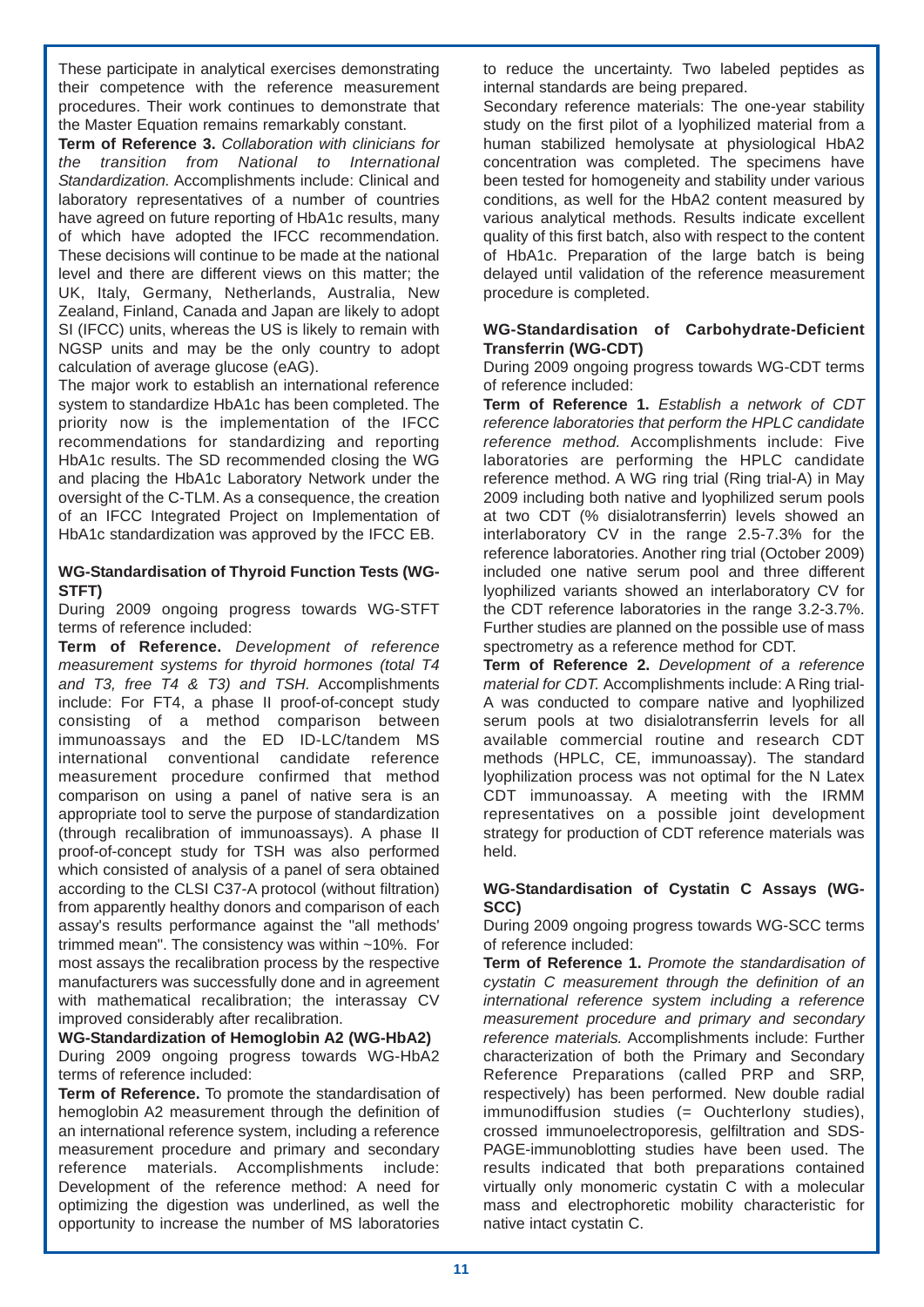The value assignment of cystatin C in the SRP (ERM-DA471/IFCC) has been carried out using the abovementioned PRP. The study was conducted using the following immunochemical methods: single radial immunodiffusion, immunonephelometry and immunoturbidimetry. The total number of value assignment studies was 7, performed at 4 different expert laboratories all following the same practical protocol. The mathematical analysis indicated that all assays gave comparable results and that all data therefore could be pooled for suggesting a concentration value of cystatin C in the SRP. Commutability studies by IRMM have been started. A report has been submitted to the Certification Advisory Panel at IRMM for ERM-DA471/IFCC.

## **WG-Standardisation of Glomerular Filtration Rate Assessment (WG-GFRA)**

During 2009 ongoing progress towards WG-GFRA terms of reference included:

**Term of Reference 1.** *Coordinate, support and undertake collaborative international studies to evaluate and define performance characteristics of available clinical laboratory measurement procedures for creatinine, supporting the use of eGFR, and enabling development of best-practices analytical recommendations for clinical laboratories.*

Accomplishments include: A collaborative study to evaluate specificity among currently available routine serum creatinine methods was completed. The study involved four major IVD systems manufacturers using 8 commercially available creatinine methods (systems) and the LC/IDMS-MS reference method. More than 20,000 serum creatinine measurements were completed for 429 native human specimens, selected for likely presence of potential interferences. Data analysis is ongoing.

**Term of Reference 2.** *Promote the establishment and growth of a reference laboratory network for creatinine measurements in serum and urine.* Accomplishments include: Collabora-tion with N Dalton (London, UK) to establish calibration traceability and performance characteristics for his LC/MS-MS reference measurement procedure for creatinine, so that the method could be used as the reference measurement procedure for the IFCC/NKDEP creatinine specificity study described above.

## **WG-Standardisation of Albumin Assay in Urine (WG-SAU)**

During 2009 ongoing progress towards WG-SAU terms of reference included:

**Term of Reference 1.** *Establish a reference procedure and reference materials for the measurement of albumin in urine.* Accomplishments include: An albumin in urine reference material has been prepared by the Japanese Society of Clinical Chemistry (JSCC) and value assigned for use in Japanese internal investigations. A LC-MS/MS method developed at the Mayo Clinic, US is being validated as a reference measurement procedure to quantify intact albumin in urine.

**Term of Reference 2.** *Establish recommendations for sample collection and handling to im-prove uniformity of results.* Accomplishments include: A study to evaluate adsorption of albumin onto containers used for urine

collection and urine albumin measurement has been completed by CDC. Planning of a study to evaluate urine albumin physiologic variability coordinated by CDC is complete. IRB submissions are in process.

**Terms of Reference 3.** *Define the measurand(s) that are important for clinical interpretation of urine albumin.* Accomplishments include: NKDEP has completed plans for a study to determine the molecular forms of urine albumin.

## **WG-Standardisation of Pregnacy-associated Plasma Protein A (WG-PAPPA)**

During 2009 ongoing progress towards WG-PAPP A terms of reference included:

**Term of Reference:** *Develop a reference system for standardisation of PAPP-A measurement employed as marker for prenatal screening.* include: In anticipation of a project start, reagents (several PAPP-A preparations extracted from pregnancies, index antibodies) have been identified and received from Hytest Ltd, Finland.

## **WG-Growth Hormone (WG-GH)**

During 2009 ongoing progress towards WG-GH terms of reference included:

**Term of Reference 1.** A*ssessment of the commutability of WHO 98/574 reference material.* Accomplishments include: A Meeting with IRMM to discuss GH assay harmonization and potential ways to collaborate on commutability was held and also a meeting with representatives from clinical societies to discuss GH assay harmonization and to plan for collection of serum samples for commutability studies.

**Term of Reference 2.** *Determination of the clinical decision limits for specific assays.* Accomplishment include: A consensus workshop with the Growth Hormone Research Society, the IGF Society, assay manufacturers, representatives from laboratories and regulatory bodies (including FDA) was held to discuss assay harmonization.

**Term of Reference 3.** *Identification of a reference procedure for GH measurement.* Accomplishments include: Developed and conducted initial validation of a MS method to quantify GH in serum/EQAS samples based on the measurement of specific fragments.

## **WG-Standardisation of Insulin Assays (WG-SIA)**

During 2009 ongoing progress towards WG-SIA terms of reference included:

**Term of Reference.** *Improve the standardization of assays for insulin by the development of a candidate reference method and materials.* Accomplishments include: Funding was provided by NIH to support the collection and preparation of a panel of single donor samples for insulin assay harmonization.

## **WG-Standardisation of Troponin I (WG-TNI)**

During 2009 ongoing progress towards WG-TNI terms of reference included:

**Term of Reference 1.** *Develop a candidate secondary reference measurement procedure and candidate secondary reference material for cardiac troponin I (cTnI).*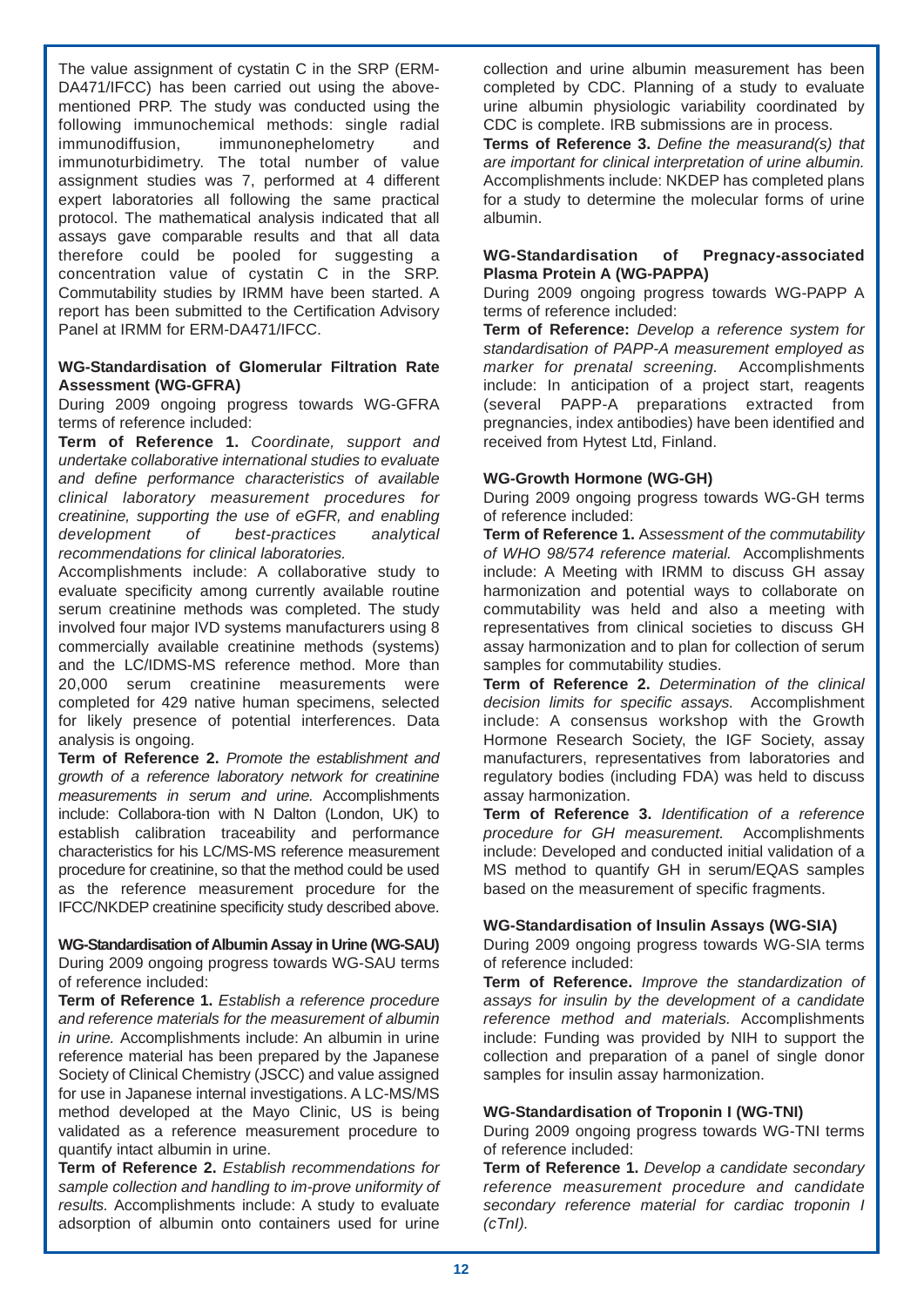Accomplishments include: Candidate Reference Measurement Procedure: NIST has selected final 2 monoclonal antibodies (MAbs) which showed optimized binding affinity (multibead technology). NPL designed 1+1 ELISA format (capture Ab 41-49 a.a. and detection Ab 83-93 a.a.) and optimised the method for reference material value assignment; the method validation is in progress. The WG has developed a pilot study protocol to investigate comparability of the candidate RMP versus current commercial cTnI assays.

Candidate Secondary Reference Material: The WG has developed a pilot study protocol to investigate the feasibility of preparing a commutable, stable secondary reference material for cTnI by use of serum pools. The study involves NIST, NPL, hospital laboratories and indus-try. The collection of patient samples is underway. **Term of Reference 2.** *Testing for cTnI standardization and clinical validation by comparison with validated commercial assays in a round robin study.* Accomplishments include: None.

## **Project Proposals**

The IFCC EB approved the creation of a new WG on "Allowable Errors for Traceable Results" (WG-AETR) and R Bais (AU) has been appointed as Chair. The IFCC EB approved the creation of a new WG on "Harmonization of Autoantibody Tests" (WG-HAT) and J Sheldon (UK) has been appointed as Chair. The IFCC EB approved the creation of a new WG on "Quality Specifications for Glucose POCT" (WG-GPOCT) and R Tirimacco (AU) has been appointed as Chair.

*Mauro Panteghini SD Chair*

## **EDUCATION AND MANAGEMENT DIVISION (EMD) DIVISION (EMD)**

The provision of educational resources for clinical chemistry and laboratory medicine, particularly in emerging countries, is the key remit of the Education and Management Division (EMD). During 2009, there have been significant developments to this end within the work of the Division.

Firstly, in developing resources for the IFCC Project to raise awareness of quality competence in emerging nations, two workshops on accreditation and analytical quality were held during the year, in Sri Lanka in February and in Macedonia in September. The former was coupled with a workshop on clinical interpretation, presented by Ken Sikaris, the Chair of the Committee on Analytical Quality (C-AQ) and Janet Smith. The C-AQ members and members of the Committee on Clinical Laboratory Management (C-CLM), under the Chairmanship of Elizabeth Frank, have a wealth of experience and knowledge in all areas of quality in the clinical laboratory. These workshops have provided us with a template which will be readily transferable to other countries and IFCC Regions which request symposia or workshops on any aspect of quality. For 2010, a workshop on accreditation is planned for February in Indonesia and one on laboratory management and accreditation in Tunisia in December. It is also hoped that educational resources focusing on quality issues can be provided for countries within the African Federation of Clinical Chemistry.

The second area in which there has been major progress for emerging nations is in fulfilling the objective of the Chair of the Committee on Clinical Molecular Biology Curriculum (C-CMBC), Michael Neumaier, to provide courses on molecular biology in countries which require them. A pilot for these courses was held in Syria in December and was extremely successful. Lessons learnt from it will be used to refine the course for the future. It is hoped to hold such a course on at least an annual basis and national Societies wishing to host such a course should contact Dr Neumaier or IFCC Office.

Michael Thomas has been appointed as a consultant to the Project to raise awareness of quality competence and under the auspices of the project, funding has been provided for the second pilot of a collaborative project between the Australian and Vietnamese National Societies to implement an EQA scheme in Vietnam. A meeting of the Project steering group will be held during the Asian Pacific Congress of Clinical Biohemistry (APCCB) in October 2010.

It is inevitable that distance learning will become a major educational tool for the EMD in the future. The IFCC Siemens distance learning module on natriuretic peptides, available on the IFCC website, has now been translated into French and Spanish and the contributions of Bernard Gouget and Daniel Mazziotta to this process is appreciated by EMD. Work on the second IFCC Siemens module on Quality Systems and ISO 15189 continues. It is an objective of the EMD to work closely with the Communications and Publications Division in developing distance learning for IFCC.

The Committee on Evidence-based Laboratory Medicine (C-EBLM), under its new Chair, Robert Christenson, held a very successful EBLM course in Croatia in October 2009. It is the long term aim of the C-EBLM to develop a distance learning module, based on the course. In the shorter term, the presentations from the Croatia course will be made available on the IFCC website. We welcome Rob and also Chris Florkowski, who both have extensive expertise in evidence-based medicine, to the Division.

A new EMD Working Group, looking at bone markers in the diagnosis and monitoring of osteoporosis (WG-BMS), was established this year. Under the chairmanship of Sam Vasikaran, the WG is working closely with the International Osteoporosis Federation, to ensure that there is appropriate clinician input into the development of recommendations.

The work of the Division is dependent on resources being available to allow experts to travel to present symposia, courses and workshops in all IFCC Regions. Without the generous support of Corporate Members of IFCC, this would not be possible. In particular, we must thank Abbott for their continuing support of the Visiting Lecturer Programme (VLP). During 2009, VLP visits have been made to many countries, including Mexico, Argentina, Paraguay, Uruguay, China, Vietnam, Sri Lanka, India, Nigeria, Lebanon, Syria, Romania, Peru, Macedonia and Turkey.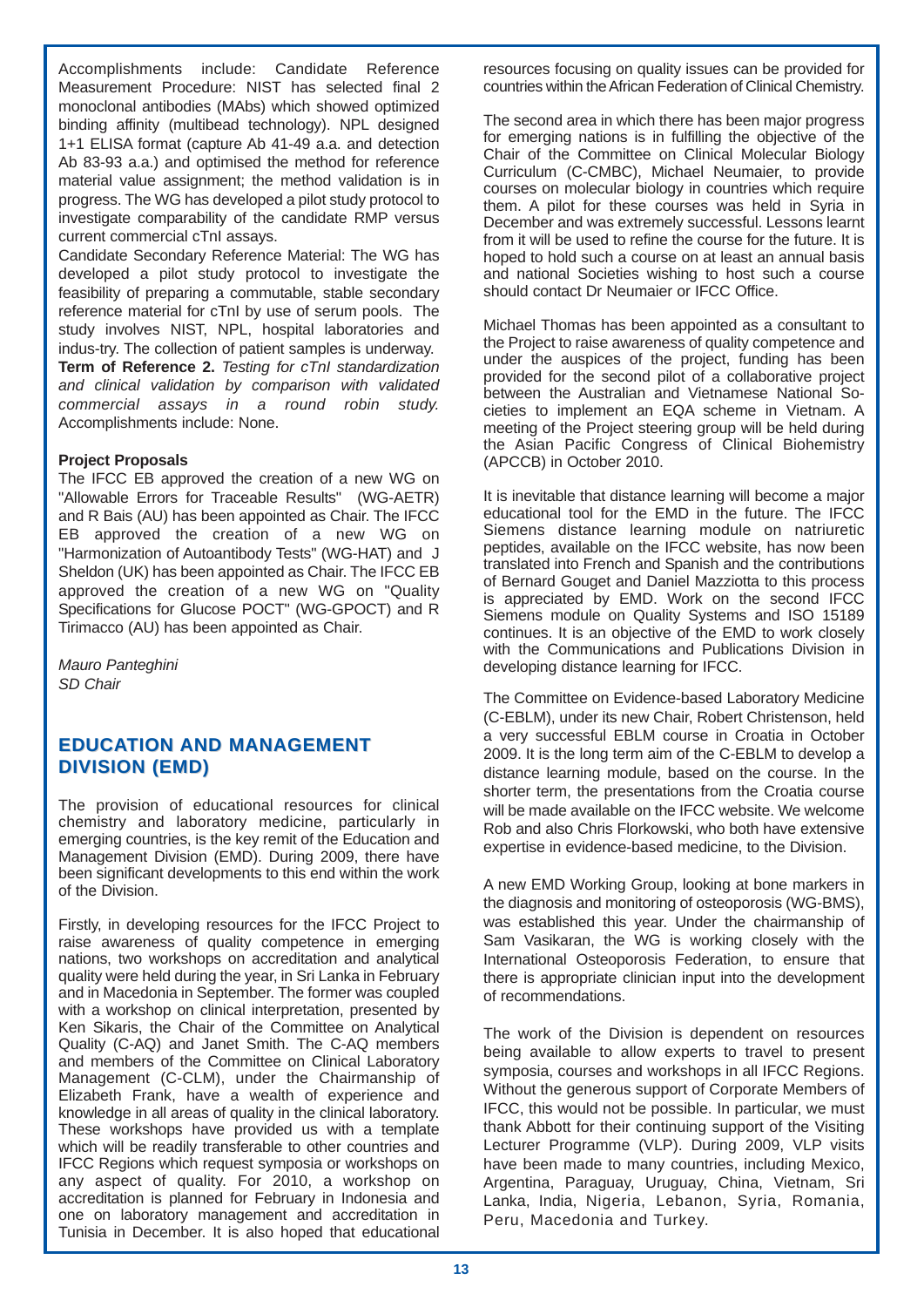I would like to thank all members of EMD Committees and Divisions for their hard work and support during the year and give special thanks to Ken Sikaris, Chair of the C-AQ, whose second term of Office was completed at the end of December 2009, for his invaluable contribution to the work of the Division over many years.

*Janet Smith EMD Chair*

## **COMMUNICATIONS AND PUBLICATIONS DIVISION (CPD)**

## **Activities and Reports**

This was the third year of Ellis Jacobs' first term as CPD chair. Three face-to-face committee meetings were held in 2009, Milano, Italy February 2009, Innsbruck, Austria June 2009, and Bydgoszcz, Poland October 2009. A meeting was held with editors and publishers of biomedical journals at EuroMedLab 2009 (Innsbruck). Approval was given to Acta Biochquimica Clinica Latinoamericana (ABCL) to publish three more Spanish translations of IFCC documents (these translations will be posted on the RIA corner of the IFCC website). Copyright approval was given to Siemens Diagnostic Solutions to reproduce the table on troponin assays. The IFCC logo copyright was given to the International Osteoporosis Foundation (IOF) in the frame of the joint IOF-IFCC Working Group on bone markers. Permission was also given to Clinical & Laboratory Standards Institute (CLSI) to reproduce the equation for transformation of whole blood to plasma glucose concentration. Progress continued in completing the CPD 3-year strategic plan that was approved in 2007 by the EB.

## **Committees**

## **C-Public Relations**

This is the second year of this committee, chaired by Khosrow Adeli, and continues to be very active. The IFCC promotional brochure was updated after the elections in Fortaleza and has been printed by the IFCC in nine languages: English, Portuguese, Chinese, Spanish, Greek, French, Japanese, Arabic and Russian. An IFCC informational/promotional PowerPoint presentation was developed for use by IFCC officers and representatives. A PR brochure for the general public is being developed.

Joint IFCC-"Labs are VitalTM" PR Initiative - This is a "Laboratory Survival Program", sponsored by Abbott Diagnostics but at arms-length. The current focus/objectives of the LAV program are: to recognize and celebrate vital contributions of Lab Professionals, to continue to develop online resources. The LAV program has also developed a number of metrics to assess progress: unique site-visits, supporter Registration (conversion), supporter Engagement (total actions), email Activity, time spent on site (new metric).

## **Working Groups**

## **WG-eJIFCC**

The publication schedule was adhered to, consisting of 4 issues per year. Different members of the IFCC and editor-in-chief acted as Guest Editors for the different issues. Application for Medline indexing was denied because of not having a sufficient indexing priority. Several recommendations were received: develop a journal policy regarding ethics, have submission guidelines available on the website, and expand the Editorial Board. Inactive members of the Board were removed and a new board member was added. Currently there are 5 members of eJIFCC Working Group (eJIFCC Editorial Board). Starting in 2010 there will no longer be thematic issues because of the difficulty in obtaining enough manuscripts on a selected subject within a reasonable time, and the content will be oriented toward practice issues and audits.

## **WG-IFCC News**

WG membership consists of representation from Australia, Belgium, Canada, India, Malaysia, South Africa, Spain, Syria, Tunisia, and UK. Members are now required to submit at least two articles per year. The schedule of 6 issues per year has been maintained with good content. However the shortage of opinion, position papers and letters to the editor remain somewhat problematic.

The relationship between IFCC and LabMedica International for the print publication of the IFCC News continues to be smooth and without issues.

## **WG-Internet and Distant Learning (WG-IDL)**

Prof Thanh Van Ta from Saigon, Vietnam was appointed Publications and Distance Learning Coordinator in 2009 and is chair of this WG. He is actively working on reactivating this WG. Dr. Andrew Lyons (CA) (the new IFCC Web Editor) and Prof Petr Kocna (Chair - EMD Committee on Distance Learning) are new members of this WG. A new website was launched in January and a Webmaster was hired. The Distance Learning Coordinator, Web Editor, and Webmaster have been working to restore functionality, e.g, access to several databases was lost in the transition to the new website. New functionality is being added, e.g. open and closed (private) forums, hosting distance learning programs. Guidelines for website maintenance/updating have been developed.

## **Siemens/IFCC Distance Learning Program**

Through the end of 2009, the first distance learning program on B-Natriuretic Peptide (oral lecture with PowerPoint slides), that was released in September 2008 has been viewed by 382 individuals and completed by 85 individuals. It has been translated into French and Spanish and these modules are expected to be available the 1st quarter of 2010. The next program, a multipart program on developing a quality system in line with ISO 15189 based on the EMD workshop in Fortaleza is almost complete.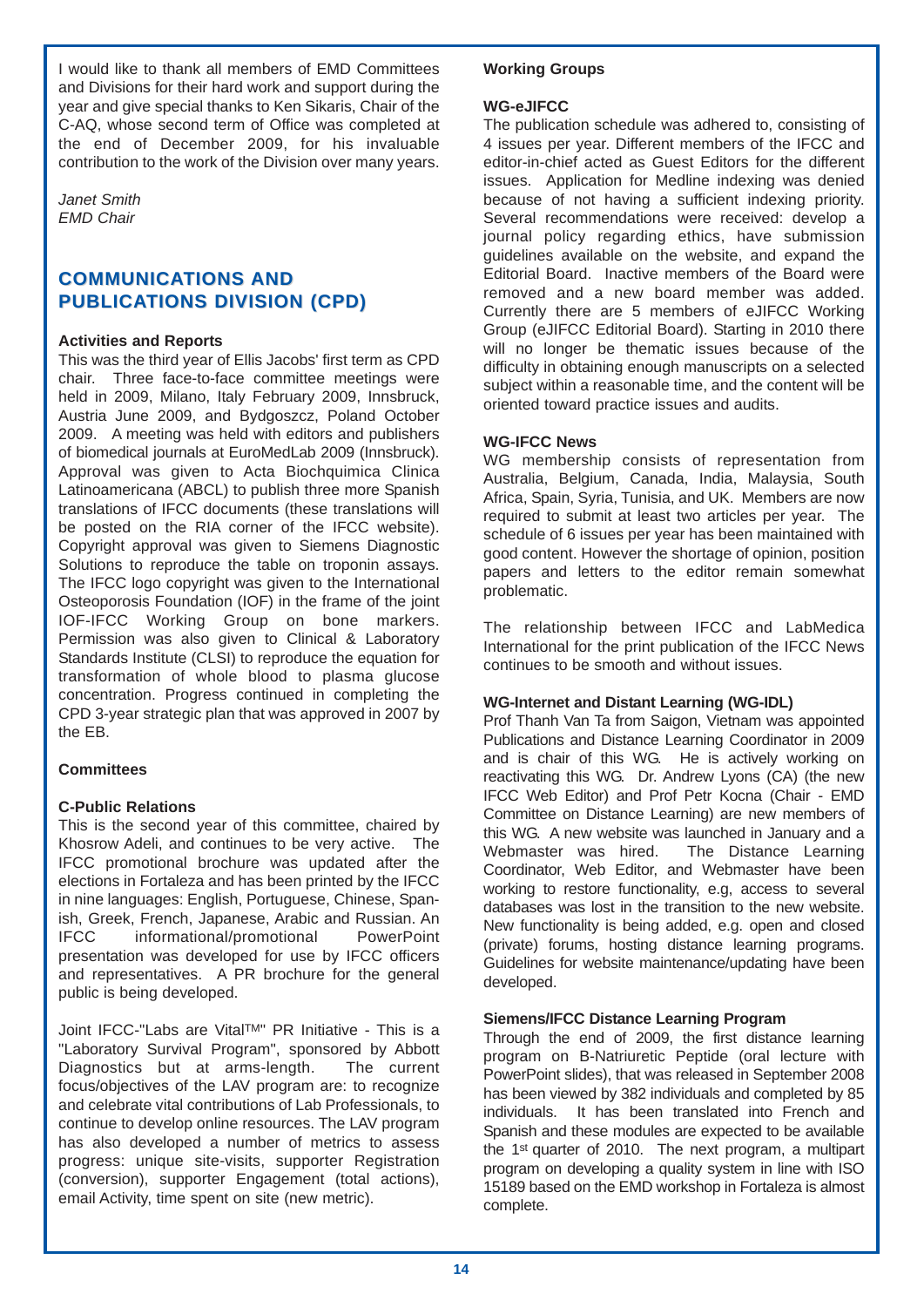## **WG-Ibero-American Nomenclature and Translations (WG-IANT)**

This WG has been revitalized by Prof Blanes and is working with the Webmaster to develop a new RIA section on the IFCC website.

## **WG-Reports on Publications**

Documents from Committees & Working Groups - Report of the Editor of Documents

The database continues to be updated as publications are forthcoming.

## **Books**

Handbook on Flow Cytometry was translated from German into English and, via a special grant from Coulter Foundation, will be provided free of charge to young scientists in developing countries. An application to receive the free book was placed on the IFCC website. Revision of the "Silver Book": Compendium of Terminology and Nomenclature of Properties in Clinical Laboratory Sciences (IUPAC and IFCC Recommendations) is almost complete and should be finished next year.

## **Journals**

## Meeting of Editors/Publishers

Starting this year, this meeting was expanded to include publishers of society journals. A meeting is held at every major international conference, this year at EuroMedLab in Innsbruck.

## **Clinical Chemistry & Laboratory Medicine (CCLM)**

We are in the second of our three year contract with Walter deGruyter relative to CCLM being the official journal of the IFCC. All IFCC documents are available free on the CCLM Web Site. Free access to full online version is available for all NR & PR of members societies, CR, EB, DC, and IFCC Regional presidents. There are also reduced-rate subscriptions available for the paper CCLM through National Societies.

## **Corporate Member Activities**

The corporate member, Franz Baumann (Roche Diagnostics), continues to be active in the development of the Bergmeyer Conference and work closely with the eNews editor.

All individuals whose term of office expired at the end of the year were reappointed for a second term of office by the EB. However, due to the potential problem with all but one member's term expiring at the same time, all members agreed to a potential change in the terms of their service so that a staggering term of office could be put in place.

*Ellis Jacobs CPD Chair*

## **TASK FORCE ON ETHICS (TF-E)**

Task Force on Ethics is working on three topics: Survey of Teaching of Ethics in Training Programs, Interactive Workshop on Ethics, Guideline on Ethics for IFCC. The first survey will focus on postdoctoral training programs in which training is predominantly in clinical chemistry and laboratory medicine, regardless of the area of the trainees' prior doctoral work, whether scientific or medical. The Task Force will send an inquiry to the National Representatives to provide names and contact information for directors of programs. If needed to get an adequate representation of training programs, Task Force members will consider approaching groups in various countries and regions (such as EFCC for Europe http://www.efcclm.org/) for contact information on directors of relevant training programs. The list of ComACC-accredited training programs is available on the web (https://apps.aacc.org/comacc/training.stm).

The second topic the Task Force in working on is Interactive Workshop on Ethics. The Task Force members have a lot of the experience in the area of publication ethics and thus the Task Force will present a workshop in that area. The following format was agreed enthusiastically for a 45-minutes session (to be repeated if desired): 1. Short overview of ethics in clinical chemistry and laboratory medicine, 2. Case 1 Presentation (2-3 minutes) and Discussion, 3. Case 2: Presentation (2-3 minutes) and Discussion, 4. Summary of points made. IFCC Executive Board has recognized the need for ethical guidelines for officers and committee members of IFCC. The Task Force will focus on two areas in which task force members have some experience: (1) publication ethics and (2) conflict of interest policies for association officers. Three members of the task force have developed a policy on publication ethics for a journal in the field of clinical chemistry.

That policy was developed after review of the literature on the topic and examination of policies and recommendations from authorities in publication followed by a 2-day meeting and subsequent discussions by email. To make use of this experience and avoid reinventing the wheel, the Task Force agreed that it will review that policy and, as appropriate, use it as a starting point for development of an IFCC policy. The Task Force will also review policies of other organizations on conflict of interest of members of the leadership board.

Task Force on Ethics had a conference call on Nov. 20, 2009.

*David Bruns Task Force on Ethics, Chair*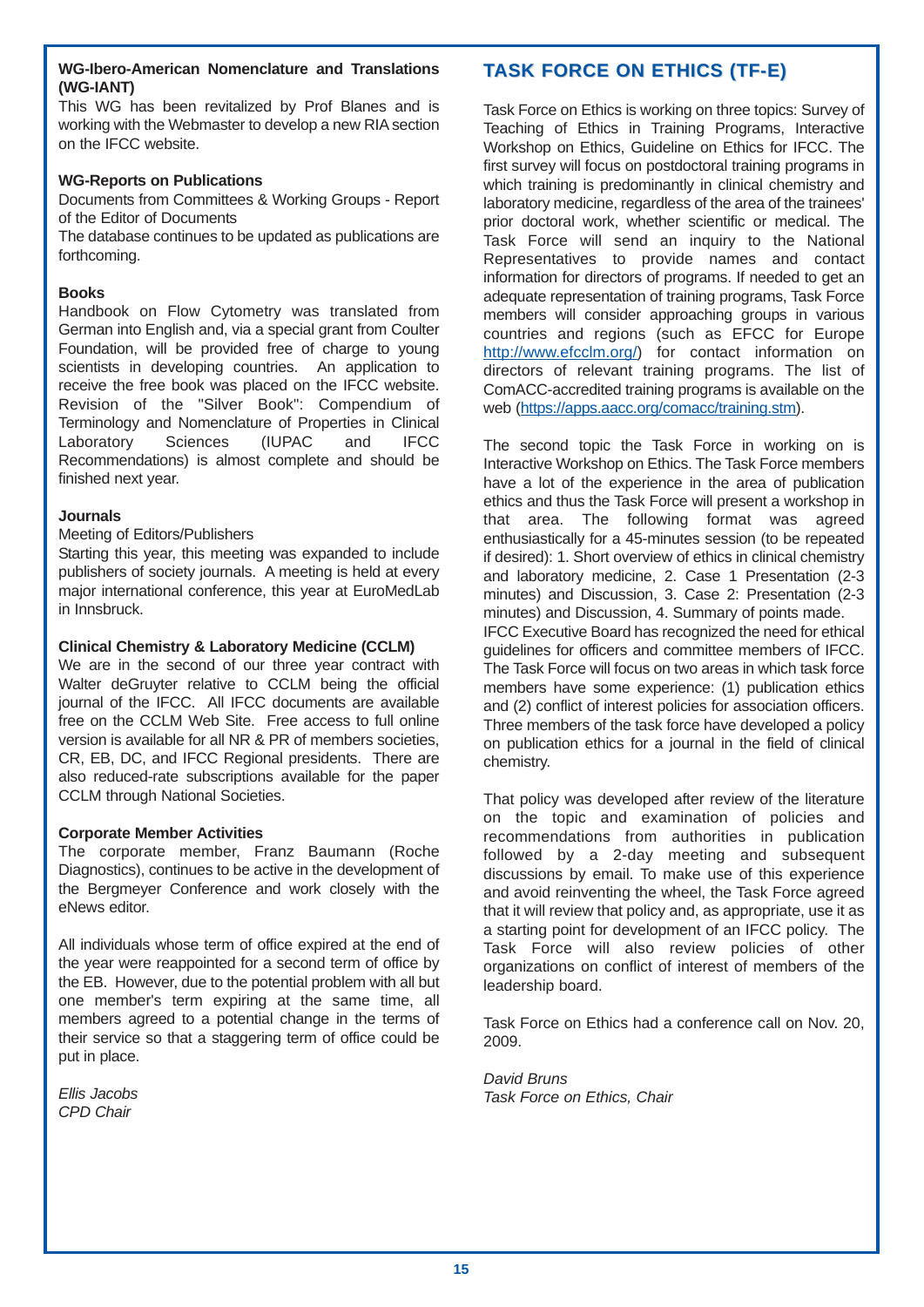## **TASK FORCE ON PAEDIATRIC LABORATORY MEDICINE (TF-PLM)**

## **Purpose**

The purpose of this Task Force is to develop procedures and processes to improve the diagnosis and management of patients from birth to adolescence. Generally this Task Force is dedicated to: Coordinate activities worldwide directed towards the establishment of reference intervals for laboratory test results in paediatric patients of all age groups, to form a sound support basis for the continuation of the International Congresses of Paediatric Laboratory Medicine which have been very successful over the past 25 years, and to create a world wide network of scientists working in laboratories specialized in Paediatric Medicine.

## **Motivation**

Paediatric patients comprise a group with special problems, also with regards to the results of laboratory investigations. Local and regional activities exist in which an exchange of ideas and concepts for the role of the laboratory in the care of children's health take place, but in general, these activities are not linked to each other.

## **Activities of the Task Force**

The TF coordinates, promotes and develops existing IFCC SD research activities associated with reference intervals. Existing regional groups within IFCC, e.g., the Nordic States (Denmark, Sweden, Norway, Finland and Iceland) are currently engaged in the development of Paediatric Reference values. By close interaction with this group and the IFCC SD, the Task Force will expand these activities to other regions of the world.

## **Current status, recent and future activities**

The XI<sup>th</sup> International Congress of Paediatric Laboratory Medicine (ICPLM) was held September 26th to 28th, in Fortaleza (Brazil), under the motto "Bringing the Best in Paediatric Laboratory Medicine to the Whole World". More than 320 delegates attended the congress; 2 plenary lectures and 8 symposia with 33 lectures were presented. An excellent and encouraging feedback was obtained from many participants. The support from Brazilian colleagues, especially those from the Fortaleza area, was extremely helpful.

The XII<sup>th</sup> ICPLM will be held from May 13t<sup>th</sup> to 15<sup>th</sup>, 2011, in Berlin (Germany), immediately prior to the IFCC International Congress of Clinical Chemistry and Laboratory Medicine (WorldLab 2011). An International Scientific Advisory Board has been formed, with members nominated from 33 National Societies for Clinical Chemistry. The first meeting of the International Scientific Advisory Board (IAB) took place Wednesday, June 10th, 2009, during the EFCC European Congress of Clinical Chemistry and Laboratory Medicine (EuroMedLab 2009) in Innsbruck (Austria), A first outline of the ICPLM 2011 was drafted, and a website was established with the help of the IFCC office (www.icplm2011.org), which is also available in Spanish.

Members of the Task Force have actively participated in many international congresses within the last two years with emphasis on Paediatric Laboratory Medicine and have presented results from studies regarding the establishment of paediatric reference values. These meetings included the EuroMedLab 2009, and the AACC Annual Meetings 2008 and 2009 as well as other congresses.

## *Klaus P. Kohse*

*Task Force on Paediatric Laboratory Medicine, Chair*

## **TASK FORCE ON PHARMACOGENETICS (TF-PG) (TF-PG)**

The IFCC TF-PG committee aims to provide guidance documents for laboratories to facilitate the proper implementation of pharmacogenetic analyses for patient diagnostics. Besides specific pharmacogenetic input from laboratories, also interaction and collaboration with the specific clinical disciplines is sought. An international core team of 6 members was formed as the TF-PG. This task force consisted of a clinical chemist/pharmacogeneticist, a PK expert, a geneticist, two MDs and a clinical pharmacologist.

In 2009, one member resigned due to a change in job responsibilities. This vacancy in the committee was not filled, in order to use the financial space to invite clinical experts to the meetings of the committee. Also in 2009, a Pharmacogenetic Advisory Board of 12 internationally recognized pharmacogenetic experts from inside and outside IFCC was formed to assist the IFCC TF-PG with the preparation of pharmacogenetic guidelines. In addition, the 2009 chair of the IFCC C-MD participates in the Pharmacogenetic Advisory Board, creating interaction between the TF-PG and the C-MD.

The IFCC TF-PG is further in close contact with the German Proficiency testing network (DGKL) in Molecular diagnostics and its External Quality Assessment Programs, in which Pharmacogenetics have a rapidly growing share. In 2009, a start has been made for the formation of a European Laboratory Network on Pharmacogenetics.

This Network may provide specific feedback on pharmacogenetic issues encountered in laboratory practice in the different countries, and will be used for disseminating guidelines. Specific contacts with national pharmacogenetic networks in France, UK, Italy and The Netherlands have been established. There has also been contact with the European Network for Pharmacogenetic Research (in which a member of IFCC TF-PG is active in the Steering Committee) and with Eurogentest, EMEA and the FDA.

The role of the IFCC TF-PG has been presented in several international meetings (ASCPT, ESF, EPMA, EUSPM, IFCC WordLab, EuroMedLab). Based on information available, the IFCC TF-PG produced a priority shortlist of topics to cover regarding publication of guidance documents. The current focus for the TF-PG is to produce guidelines for TPMT pharmaco-genetic testing. Collaboration was established with the European Crohn and Colitis Organization, the British Dermatology Organization and the iBMF group (childhood leukemia). Representatives of these organizations participated in the IFCC TF-PG meetings and have provided valuable input from their specific clinical disciplines.

*Ron van Schaik, Task Force on Pharmacogenetics, Chair*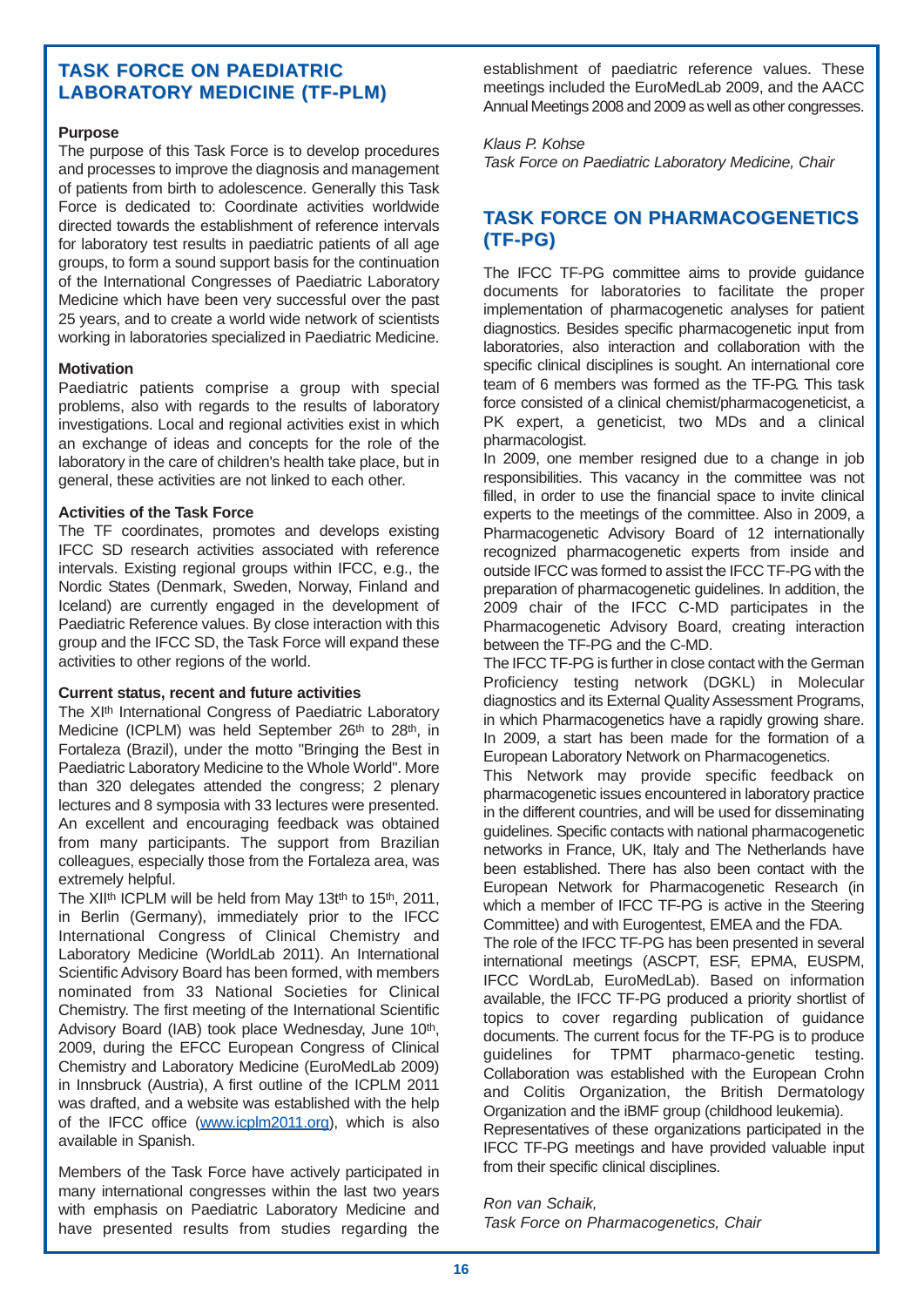## **NOMINATIONS COMMITTEE**

The Executive Board appointed the Nominations Committee at the start of the new triennium. The Committee Chair is Michael Thomas (UK). Other members of the committee are the past chair of the committee, Mary Buritt (USA), the past president of IFCC, Jocelyn Hicks (USA), Leslie Burnett (Australia), Fouad Harb (Syria) and Daniel Mazziotta (Argentina). The committee hopefully reflects the broad geographic diversity of the IFCC.

Over the course of the next two years and leading up to the next meeting of Council preced-ing WorldLab in Berlin in May 2011, the Nominations Committee will be soliciting nominations for candidates from all full Members of IFCC for positions on the next Executive Board, other than the Past-President and Corporate Representative. Nominations must be submitted before 31st July 2010. After that the committee will undertake the preparation of a slate of candidates, which will be distributed to Council members 3 months before its next meeting. Nominations for the Corporate Representative to the Board will be independently sought from all Corporate members and follows a slightly different timeline to that of other EB members.

Whilst most of the activity of the Nominations Committee takes place by e-mail and through formal letters correspondence with IFCC members we still hope to attend local national and international meetings in our geographic area and look forward to seeing you there.

*Michael Thomas Nominations Committee, Chair*

## **ORGANIZATIONS (REGIONAL) TIONS (REGIONAL) AFFILIATED WITH IFCC**

#### **ASIAN-PACIFIC FEDERATION OF CLINICAL BIOCHEMISTRY (APFCB)**

#### **Membership**

The APFCB membership comprises ordinary and 14 corporate members with one affiliate member.

#### **2009-2010 Travelling Lectureship**

Dr Samuel Vasikaran of Perth, Australia the Travelling Lecturer has offered the following topics for this Lectureship:<br>I bone

- bone markers and osteoporosis
- II. eGFR and markers of renal disease

III. interpretative commentary of laboratory results. Dr Vasikaran delivered the Travelling Lecture in November 2009 at the ACBI annual conference in Kochi, India. For 2010, lectures have been planned for delivery in Hong Kong, Mainland China, Indonesia, Singapore and Korea (at the 12th APCCB).

2011-2012 Travelling Lectureship: Dr Angela Wang, a nephrologist from Hong Kong has accepted an invitation to be the APFCB Travelling Lecturer on the topic "New Inflammatory makers in CKD".

#### **IFCC Visiting Lectureship**

The 2008-2009 Visiting Lecturer to the APFCB region, Professor Mauro Panteghini, brought his Lectureship to a close with lectures in Chengdu and Beijing in Mainland China, in November.

#### **APFCB-Beckman Coulter Educational Symposium**

Professor Gunther Weiss of Innsbruck, Austria, visited Beijing, Hong Kong, Manila and Ho Chi Minh City to speak on the topic "Diagnostic Challenges in Chronic Anaemia's", between 22-27 June.

#### **Interpretative Comments Educational Program Report, 2009**

Five case reports were circulated. The responses were assessed by 3-person review panel. The programme had 46 registrants and a response rate was about 50%. These analyses of results will be undertaken in 2010.

**The IFCC-APFCB-ACBSL Workshop on Laboratory Quality** was held in Colombo, Sri Lanka in April. A oneday workshop on the interpretative commentary of laboratory results was conducted in conjunction with the QA workshop.

#### **The 3rd Asian Project on Reference Intervals Project**

organised by Professor Kiyoshi Ichihara, the APFCB Scientific Committee Chair and involving Japan, the APFCB and the IFCC which was initiated in 2008 continued into 2009. A total of more than 3400 individuals from Japan and 9 cities in Asia-Pacific region took part in the study. The analyses of the samples were completed at the end of July. A meeting of project participants to present preliminary results was held in Osaka on 25th September. Publications from the project are expected in 2010.

#### **Membership**

PAMET (Philippines) was admitted as a member of the IFCC in November 2009.

#### **APFCB-AACB Scholarship**

One scholarship was awarded from the APFCB's Philanthropic Fund to Dr H V Singh from India for the attendance of the AACB's ASM.

#### **APFCB Publications**

The 2008 issue of the APFCB News was published and distributed within and outside the APFCB region.

There following scientific publications in 2009 emerged from the APFCB's projects:

- 1. Shiesh S-C, Hsiao-Mei Wiedmeyer, Kao Jau-Tsuen, Vasikaran SD, Lopez JB and the Laboratory Management Committee for the Asian-Pacific Federation of Clinical Bio-chemistry. Proficiency Testing of HbA1c: A 4-year experience in Asian and Pacific Re-gion. Clin Chem 2009; 55: 1876-80.
- 1. Vasikaran SD, Lai LC, Sethi S, Lopez JB, Sikaris KA. Quality of interpretative com-menting on common clinical chemistry results in the Asia-Pacific region. Clin Chem Lab Med 2009; 47: 963-70.

#### **Laboratory Automation Meeting**

The AACC-APFCB-Malaysian ACB Workshop on Laboratory Automation was held in Kuala Lumpur on 22<sup>nd</sup> and 23<sup>rd</sup> October. The meeting had 6 corporate sponsors and about more than 150 participants.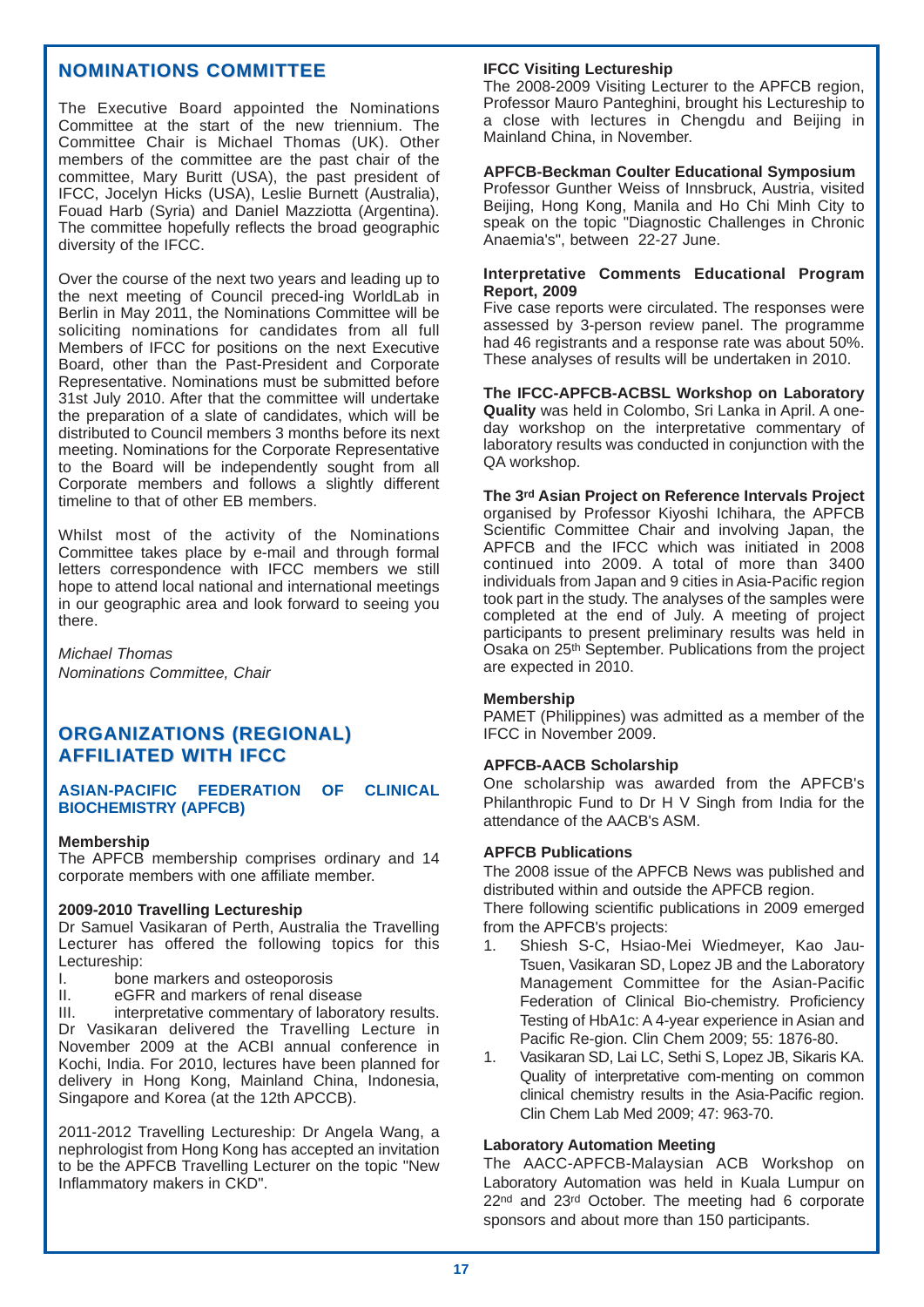## **12th Asian-Pacific Congress of Clinical Biochemistry (12th APCCB), Seoul, Korea, 3-8 Oct 2010**

Preparations for the congress are well in progress. Corporate sponsorship is within expectation and the scientific programme was almost completed by the end of the year. The APFCB will host the following scientific sessions which will be organised by Professor Kivoshi Ichihara:

- I. A 120-minute symposium on the "The Asian Project for Joint Derivation of Reference Intervals and Exploration of Diagnostic Evidence for Laboratory Medicine".
- II. Co-host a 4 hour workshop entitled, "Educational Course: Multivariate analyses for laboratory scientists".

The IFCC will host the following symposia as part of the main scientific programme:

- 1. IFCC CPD: Electronic Communication and Distance Learning
- 2. IFCC SD: Standardization Activities in **Endocrinology**
- 3. IFCC EMD: Predictive Medicine: A New Goal For Laboratory Medicine

## **IFCC-APFCB Draft Agreement**

The draft of an agreement between the APFCB and IFCC was actively discussed before being forwarded to the IFCC for its consideration.

## **APFCB Strategic Plan**

Following a suggestion made at the Council Meeting held in Beijing in October 2007, a Task Force was formed to draw up a Strategic Plan for the APFCB with the President as the Chair. The Task Force will hold its first meeting in Perth, Australia, on 30<sup>th</sup> January, 2010.

## **APFCB Corporate Members provided the following sponsorships during the year 2009:**

| No. | Company | Activity |
|-----|---------|----------|
|     |         |          |

- 1. BD Diagnostics IFCC-APFCB-ACBSL Workshop on QA , Sri Lanka
- erence Intervals project<br>2. Bio-Rad IFCC-APFCB-ACBSL Workshop on QA, Sri Lanka
- 3. Beckman-APFCB-Beckman Coulter Educational Symposium

## **IFCC Grant**

As in previous years, the APFCB received a grant of CHF 10,000 from the IFCC for its activities.

## **Management**

The AFPCB is domiciled in Singapore and the management of its financial and regulatory affairs is handled by its office in Singapore. Despite the increasing level of activity, the APFCB's finances remain healthy. The start of financial year was changed from 1st August to 1st January to coincide the financial year with the start of the annual activity cycle.

## **APFCB Members**

The following Area or National Societies are members of the APFCB.

1. Australasian Association of Clinical Biochemists (AACB)

- 2. Chinese Society of Laboratory Medicine (CSLM)
- 3. Hong Kong Society of Clinical Chemistry (HKSCC)
- 4. Association of Clinical Biochemists of India (ACBI)
- 5. Indonesian Association for Clinical Chemistry (IACC)
- 6. Japan Society of Clinical Chemistry (JSCC)
- 7. Korean Society of Clinical Chemistry (KSCC)
- 8. Malaysian Association of Clinical Biochemistry (MACB)
- 9. Nepal Association for Medical Laboratory Sciences (NAMLS)
- 10. Pakistan Society of Chemical Pathologists (PSCP)
- 11. Philippine Association of Medical Technologists (PAMET)
- 12. Singapore Association of Clinical Biochemistry (SACB)
- 13. Association for Clinical Biochemistry, Sri Lanka (ACBSL)
- 14. Association for Clinical Biochemistry, Taipei, China (CACB)
- 15. Thailand Association of Clinical Biochemists (TACB)
- 16. Vietnamese Association of Clinical Biochemistry (VACB)

Of these, all but the NAMLS (Nepal) are IFCC members.

## **Corporate Members**

- 1. Abbott Diagnostics
- 2. BD Diagnostics<br>3. Beckman Coulte
- Beckman Coulter
- 4. Beijing Wantai, (China)
- 5. Bio-Rad<br>6. Olympus
- **Olympus**
- 7. Ortho-Clinical Diagnostics
- 8. Piramal Healthcare (India)<br>9. PM Separations (Australia)
- PM Separations (Australia)
- 10. Randox Laboratories
- 11. Roche Diagnostics<br>12. Sekisui Chemical C
- Sekisui Chemical Co (Japan)
- 13. Siemens 14. Sysmex

## **APFCB Officers**

## **APFCB Executive Board:**

**President:** Joseph Lopez (MACB, Malaysia) **Vice-President:** Leslie Lai (MACB, Malaysia) **Immediate Past President:** Chris Lam (HKSCC, Hong Kong) **Treasurer:** Sunil Sethi (SACB, Singapore) **Secretary:** Elizabeth Frank (ACBI, India) **Corporate Representative:** Brian Smith (BD Diagnostics)

## **Chairs of APFCB Committees:**

**Communications:** Shen Ziyu (CSLM, Mainland China) **Education:** Endang Hoyaranda (IACC, Indonesia) **Laboratory Management:** Samuel Vasikaran (AACB, Australia) **Scientific:** Kiyoshi Ichihara (JSCC, Japan)

**Hon. Auditors:**  Leslie Burnett (AACB, Australia) Jap Tjin-Shing (CACB, Taiwan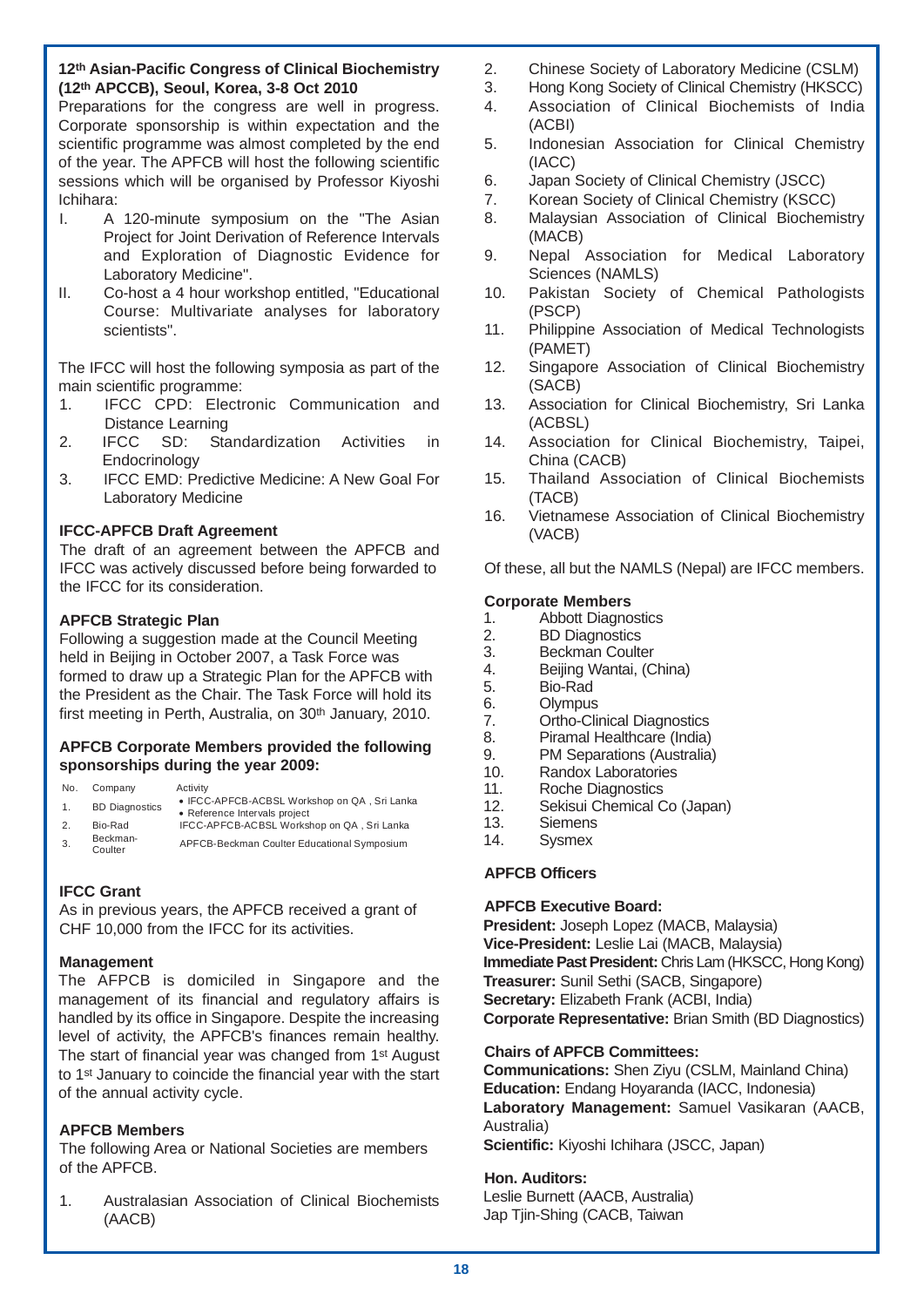## **Educational Activities**

The following educational activities were undertaken by the Education Committee (C-Edu) in 2009: Chair: Mrs Endang Hoyaranda (Indonesia) Secretary: Dr Sun Fei (Mainland China)

## **APFCB Travelling Lectureship**

2009-2010 Travelling Lectureship: The Travelling Lecturer for the period 2009-2010 is Dr Samuel Vasikaran of Perth, Australia. Dr Vasikaran is Chemical Pathologist at the PathWest-Royal Perth Hospital and Visiting Consultant at the Osteoporosis Clinic of the same hospital. Prior to this, he was the Head of Core Clinical Pathology & Biochemistry at the Royal Perth Hospital. He is concomitantly Clinical Associate Professor School of Pathology & Laboratory Medicine at the Faculty of Medicine, Dentistry & Health Sciences, University of Western Australia.

The topics offered by Dr Vasikaran are

- (I) bone markers and osteoporosis,
- (II) eGFR and markers of renal disease, and,
- (III) interpretative commentary of laboratory results.

Funding for this Travelling Lectureship will come from the APFCB's internal funds.

Dr Vasikaran presented his Travelling Lecture at the ACBI annual conference in Kochi, India in November, 2009. He is expected to visit the following countries in 2010: Hong Kong, Mainland China, Singapore and possibly Indonesia; in addition, Dr Vasikaran is a plenary speaker for the 12<sup>th</sup> APCCB, Korea, in 2010.

2011-2012 Travelling Lectureship: Following a survey of the membership, the APFCB EB has decided that the 2011-2012 APFCB Travelling Lectureship will have the theme "New Inflammatory makers in CKD" and the Travelling Lecturer will be Dr Angela Wang, a nephrologist from Hong Kong.

## **IFCC Visiting Lectureship**

2008-2009 IFCC Visiting Lectureship to the APFCB region The IFCC Visiting Lecturer to the APFCB region Professor Mauro Panteghini delivered his 2009 lectures in Chengdu and at the scientific meeting commemorating the 30<sup>th</sup> anniversary of the Chinese Society of Laboratory Medicine (CSLM) which was held from 5-7, Nov 2009, in Beijing.

## **Next IFCC VLP**

Following a survey undertaken by the APFCB C-Edu, it was decided that an application will be made for an IFCC VL to speak in the APFCB Region on the topic of "New biomarkers for CHD", starting 2010.

## **APFCB-Beckman Coulter Educational Symposium**

The lecturer for the 2009 APFCB-Beckman Educational Symposium, Professor Gunther Weiss of Innsbruck, Austria undertook a tour of 4 Asian cities in June to speak on the topic "Diagnostic Challenges in Chronic Anaemias". The itinerary of the tour and participants at each venue were as follows:

June 22: Beijing, China, symposium; about 100 participants June 23: Travel to Hong Kong

June 24: Hong Kong symposium; about 170 participants June 25: Hong Kong to Manila; Manila symposium; about 250 participants

June 26: Manila to HoChiMin City, Vietnam June 27: Ho Chi Minh City symposium; about 80 participants

This was the first time that an APFCB event was organised in the Philippines by PAMET, a recent member of the Federation. Accompanying Professor Weiss throughout this seminar tour was Dr. Peter Heseltine, BC Corporate Medical Director. BC local offices worked closely with these 4 member societies for the local arrangement.

The itineraries for all three lectureships have been arranged by the C-Edu. Beckman Coulter will not organise this Symposium in 2010 but will instead concentrate on its participation in the 12th APCCB.

## **Laboratory Management Activities**

The APFCB's activities in laboratory management are undertaken by the APFCB Laboratory Management Committee (C-LM) whose Chair is Dr Samuel Vasikaran (Australia).

## **Interpretative Comments Educational Program Report 2009**

(contributed by Dr Sam Vasikaran)

The APFCB Interpretative Comment Educational Program was initiated in 2008 and continued with some changes in 2009. The invitation to participate in the 2009 programme was sent out in April. There were 46 registrants, including 8 from outside the APFCB region (2 from Kenya, 2 from South Africa, 1 from Trinidad and Tobago, 1 from Slovenia, 1 from Spain and 1 from East Timor). Participants were not charged a fee and all communication was through e-mail.

Five case reports were circulated between June and November. Each case report had a space for an interpretative comment to be attached by the participant. In addition, there were a series of statements (MCQs) which the participant was asked to mark as correct or incorrect. The responses were assessed by the review panel which comprised the following persons:

Dr Samuel Vasikaran (Chair, Australia) Dr Ken Sikaris (Australia) Dr Leslie Lai (Malaysia)

Each member of the panel gave a score out of 4 for each comment (a score of 0 indicating an incorrect and dangerous comment and a score of 4 indicating a perfect comment). The scores from the 3 panel members were added up and the participant received a total score out of 12. In addition, the responses to the MCQ statements were also marked and a score given (the total MCQ score varied depending on the number of statements).

The response rate was around 50% and remained steady throughout the year. The panel feels that further and more detailed analysis of the patterns of participant scores is warranted.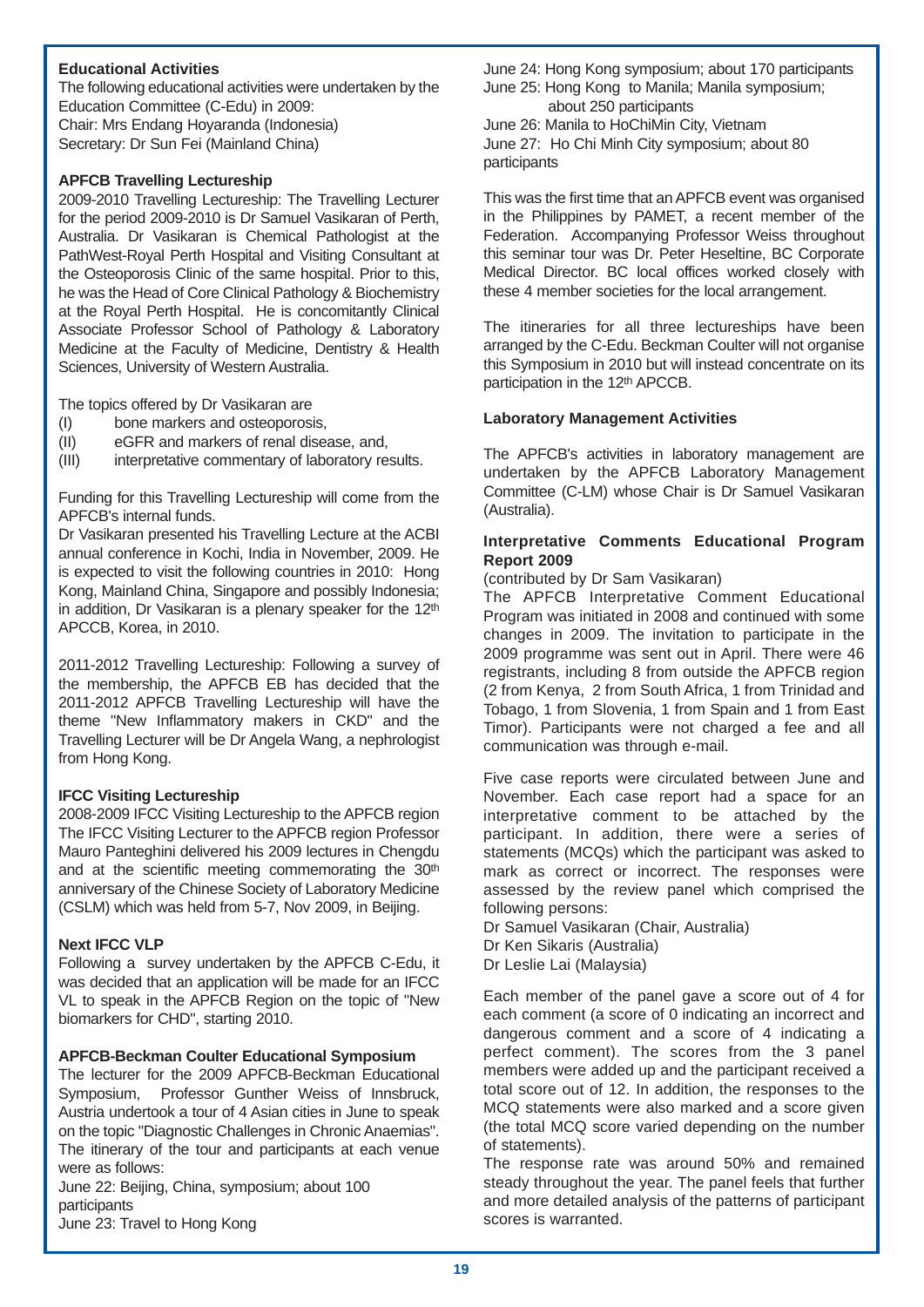The relationship between the scores for the comment and the MCQs should be analysed, and also the cases should be circulated to different groups of doctors to assess their response to the MCQs and compare that with the response to the MCQs from the laboratory personnel. These analyses will be undertaken in due course. It is not proposed to continue the program this year as it is felt that further thought should be given after the above analyses are performed, in order to consider ways of improving the program. It is proposed that the program recommences in 2011 with the suggested improvements if the EB agrees. APFCB funding for an administrative person is gratefully acknowledged since this helped greatly in reducing the workload of the panel with regard to communicating with participants.

## **Workshop on Laboratory Quality, Sri Lanka (IFCC-APFCB-ACBSL)**

A workshop on Laboratory Quality was held in Colombo, Sri Lanka on 4<sup>th</sup> and 5<sup>th</sup> April 2009. It was jointly organised by the IFCC-EMD, the APFCB and Association of Clinical Biochemists of Sri Lanka. The organisation of the event was headed by Mr Heemachandra Weer-awarna (ACBSL).

The QA workshop covered principles and practice of analytical quality together with the fun-damentals of accreditation, quality systems and ISO 15189. There were 73 participants for the workshop for the QA workshop and 114 for the Interpretative Skill Educational Seminar. These figures excluded the 9 members of the organising committee and exceeded expectations. Some of the participants for the seminar on interpretative skills were physicians and professors. The panel of lecturers and the IFCC-APFCB involvement were thought to be the main attraction for their participation. Time was a major constraint, as this was a busy programme for the speakers.

The APFCB facilitated the sponsorship of the events by BioRad and BD Diagnostics, both of which are its corporate members.

## **Planned Activities for 2010**

## **Workshop on Accreditation (IFCC-IACC)**

A workshop on ISO15189 laboratory accreditation will be held in Jakarta in February 2010. APFCB auspices have been given for this meeting.

## **Application for Workshop on QA, Philippines (IFCC-APFCB-PAMET)**

An application to hold a workshop on QA in the Philippines, co-sponsored by the IFCC, the APFCB and PAMET, has been made to IFCC-EMD for March 2011. This will be similar to the Sri Lanka workshop held in 2009.

## **Scientific Activities**

APFCB Scientific Committee (C-Sci) Chair: Professor Kiyoshi Ichihara

Reference Intervals Project (involving Japan, APFCB

## and IFCC)

The 3rd Asian Project on Reference Intervals which was initiated in 2008 continued into 2009.

The sampling from healthy individuals started from the end of January, 2009. The countries that participated in this project were:

- $\bullet$  Japan
- Mainland China
- Hong Kong and Macau
- $\bullet$  Indonesia
- South Korea
- $\bullet$  Malavsia
- $\bullet$  Taiwan
- Vietnam

A total of more than 3400 healthy individual are took part in the study: approximately 1500 subjects from 9 cities outside Japan (Seoul, Beijing, Taipei, Tainan, Hong Kong, Macau, Kuala Lumpur, Ho Chi Minh City, Jakarta) and about 1900 subjects from 12 areas in Japan. The collection of the last samples of the study was completed early July.

The analyses of the collected samples started in early May at Beckman-Coulter (BC) Laboratory in Tokyo and were completed at the end of July. Professor Ichihara visited four reference laboratories belonging to the JCTLM network in Europe, in March 2009, i.e. those of Professor M Panteghini, Dr F Ceriotti, Professor Siekman, Professor Linda Thienpont, and obtained collaboration to standardise the assay results from Beckman Coulter. It is expected that universal reference intervals for the standardised analytes with or without partitioning will be available. For the non-standardized analytes the investigators will adjust the Reference Intervals derived for BC reagents, based on crosscheck test results between Beckman Coulter laboratory and each participating lab.

A meeting to discuss the results was held in Osaka on Friday 25th September 2009. This international symposium was on "Collaborative Derivation of Reference Interval and Data Analysis for Evidence-Based Laboratory Medicine." The meeting was attended by the participants from Japan, China, Hong Kong Indonesia, Korea, Malaysia, Taiwan and Vietnam and representatives from the companies that participated in this study, namely, Beckman Coulter Japan and BD. Besides presentation by colleagues from Japan, Dr K Kuwa, Professor Y Itoh, Professor H Ihara, Professor T Kano, Professor K Kataoka, Dr K Ikeda, Dr Y Mimura, N Shimizu and, Professor Ichihara, there were also presentations from the APFCB President Joseph Lopez, Dr Xuejing Wang (China), Professor Shu-Chu Shiesh (Taiwan) and Priscilla Poon (Hong Kong).

The analyses of the results have been completed and publications from this study are expected to emerge in 2010. An expanded version of this study to cover a wider geographical area and more subjects is being planned for 2010, if funding is received.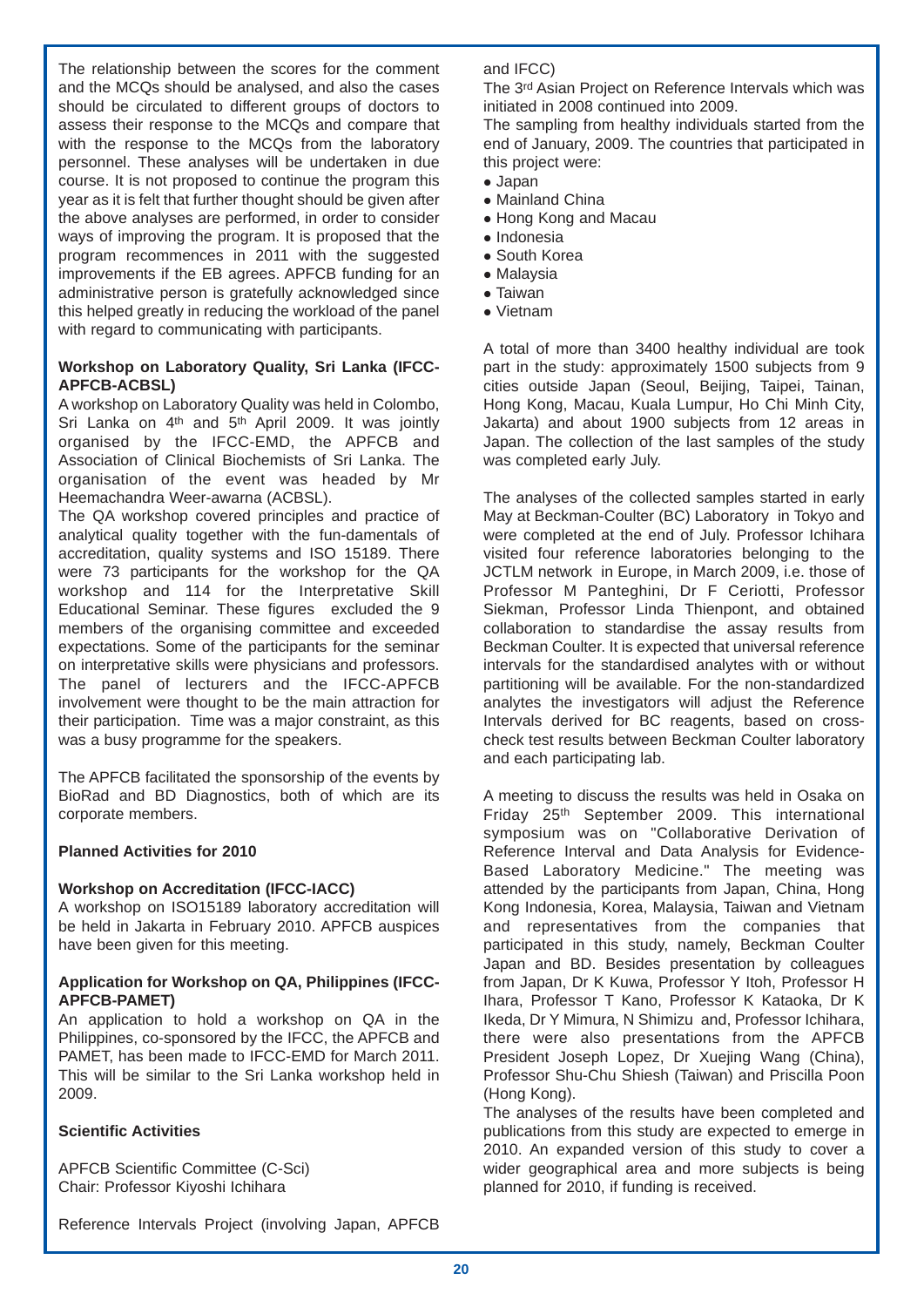## **Other Regional Activities**

## **Membership**

PAMET (Philippines): PAMET was admitted as an ordinary member of the IFCC in November.

## **APFCB Philanthropic Fund/APFB Scholarships APFCB-AACB Scholarship**

One APFCB-AACB Scholarship for the attendance of the AACB ASM was won by an applicant from India H V Singh from Delhi, India, who presented the poster "Emerging Biochemical Risk Markers For Coronary Artery Disease: A Case-Control Study".

## **Meetings**

## **Laboratory Automation Meeting**

The AACC-APFCB-MACB (Malaysian Association of Clinical Biochemists) Workshop on Laboratory Automation was held in Kuala Lumpur on October 22- 23, 2009. IFCC auspices for this meeting were given by the Chair of the C-CC.

The workshop had 6 sessions. Among the speakers were the following persons:

- Leslie Burnett (Australia): Pre-analytical aspects of automation
- James Nichols (USA): Operational aspects of implementation - pitfalls to avoid and lessons learned
- Charles Hawker (USA): Eliminating mislabelled specimens through new technology
- Sunil Sethi (Singapore): Optimisation: increased efficiency and optimising utilization

There was also a panel discussion on the theme "Where are we going? - Industry's and lab's perspective". Industry supporters of the meeting were Abbott, Beckman Coulter, Ortho Clinical Diagnostics, Siemens, Sysmex and Techno Medica. The meeting was held under the auspices of the IFCC and the Singapore Association of Clinical Biochemists.

## **Asian Pacific Conference on Chromatography & Mass Spectrometry, Hong Kong, 14-16 Jan 2010**

The Hong Kong Society of Clinical Chemistry, in collaboration with the Australasian Association of Clinical Biochemists and the Hong Kong Society of Mass Spectrometry held the "Asian Pacific Conference on Mass Spectrometry and Chromatography" from January 14th to 16th, 2010. This meeting had the theme "New Horizons in Clinical Chemistry" and was held in Hong Kong. The meeting was supported by the Department of Chemical Pathology of the Chinese University of Hong Kong and had been given APFCB and IFCC auspices. Dr CS Ho of the HKSCC and Dr Danny Sampson, Australia of the AACB were Co-Chairs of this meeting.

## **12th Asian-Pacific Congress of Clinical Biochemistry (12th APCCB), Seoul, Korea, 3-8 Oct 2010**

The APFB Executive Board is in contact with Professor Won-Ki Min, the Chairman of Organising Committee of the 12<sup>th</sup> APCCB. Based on recommendations from the AFPCB the International Advisory Committee has been named. Chris Lam and Joseph Lopez visited Korea to hold discussions on the congress after the Beijing meeting in November 2009.

#### Scientific Programme

The Organising Committee of APCCB 2010 has organised the overall scientific program of the congress. It will consist of the following sessions:

- 5 Plenary Lectures (60 minutes each).
- 28 Symposia, the duration of 12 symposia will be 120 minutes each, and other 16 symposia will be 90 minutes each.
- 8 mini Symposia, each for 60-minutes, maximum 10 Industry Symposiums, and 8 Oral Sessions
- 8 workshops will be on October 3rd from 9 AM to 3 PM

## **APFCB Scientific Participation at 12th APCCB**

The APFCB will host a 120 minute symposium on the "The Asian Project for Joint Derivation of Reference Intervals and Exploration of Diagnostic Evidence for Laboratory Medicine". In addition, it will co-host a 4 hour workshop entitled: Educational Course: Multivariate analyses for laboratory scientists.

## **IFCC Participation**

Besides being the APFCB triennial congress this is also an IFCC regional congress. All of the IFCC's participation is coordinated by Professor Tomris Ozben. The scientific participation will involve the following, each lasting 120 minutes:

- IFCC CPD: Electronic Communication and Distance Learning
- IFCC SD: Standardisation Activities in Endocrinology
- IFCC EMD: Predictive Medicine: A New Goal For Laboratory Medicine

## **Sponsorship**

With the assistance of the Korean directors of global companies, the organisers visited China and Singapore in June for meeting the representatives of Asia-Pacific. For Japan, they will attend the 41st Congress of Japan Society for Clinical Laboratory Automation (JSCLA) to meet the representative of Japanese companies, to seek sponsorship.

Key dates, 2010: Abstract submission: 31st May Early bird registration: 15th July Pre-registration: 31st August

#### **Scholarships**

A total of 18 scholarships will be offered for scientists to attend the 12th APCCB. Of these, 5 will be offered by the APFCB to young scientists from the region; of the 5, a maximum of 2 scholarships will be open to scientists from countries in the APFCB geographical region which are not APFCB members. These scholarships will be sponsored by the APFCB Philanthropic Fund.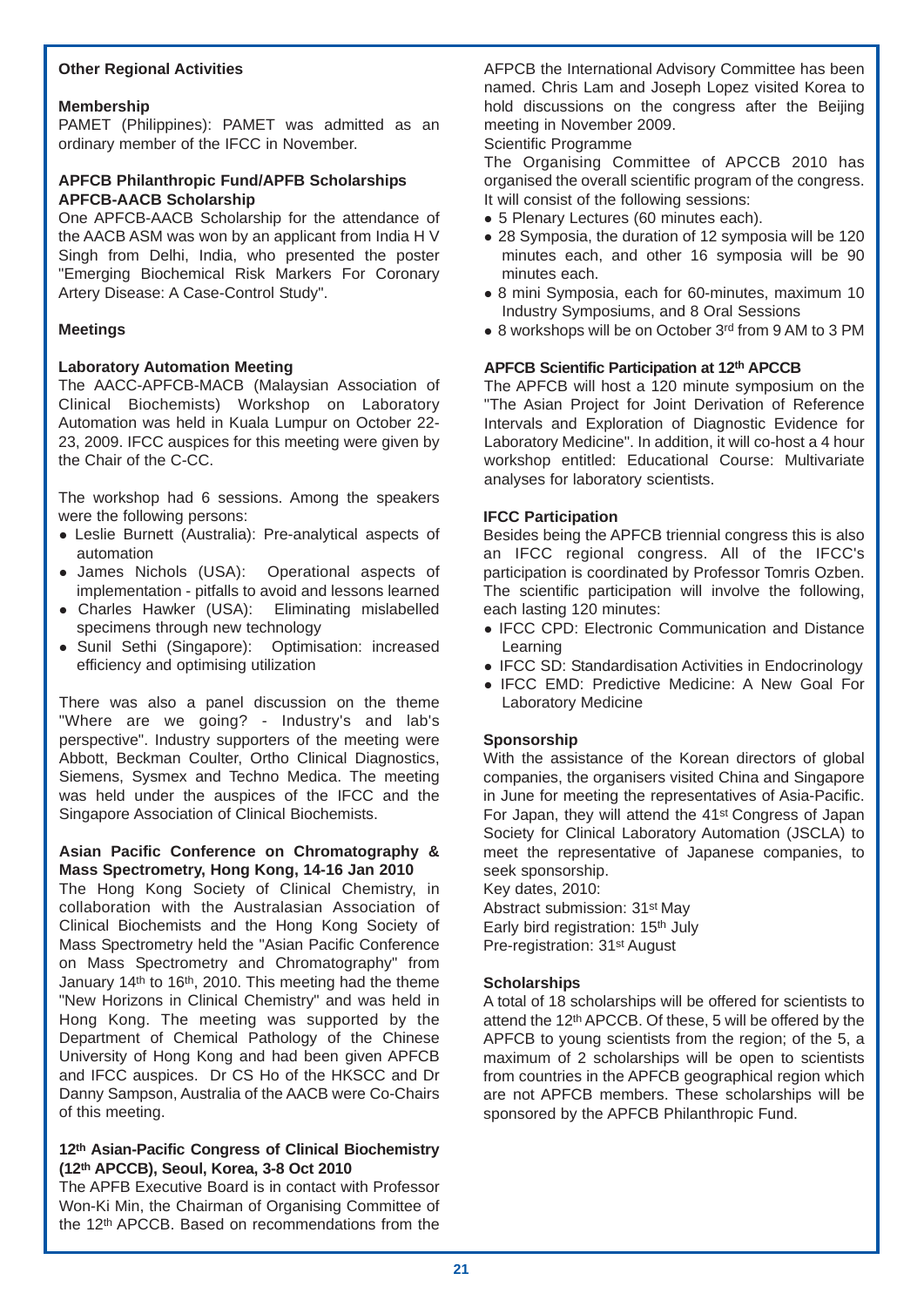## **APFCB Publications**

## **APFCB News**

The 2008 issue of the APFCB News was published and distributed within and outside the region.

## **Scientific Publications:**

- 1. Shiesh S-C, Hsiao-Mei Wiedmeyer, Kao Jau-Tsuen, Vasikaran SD, Lopez JB and the Laboratory Management Committee for the Asian-Pacific Federation of Clinical Biochemistry. Proficiency Testing of HbA1c: A 4-year experience in Asian and Pacific Re-gion. Clin Chem 2009; 55: 1876-80.
- 2. Vasikaran SD, Lai LC, Sethi S, Lopez JB, Sikaris KA. Quality of interpretative commenting on common clinical chemistry results in the Asia-Pacific region. Clin Chem Lab Med 2009; 47: 963-70.

## **IFCC-Regional Federations Draft Agreement**

The draft of a common agreement between the IFCC and the regional federations was received by the APFCB. The matter was actively debated by the Executive Board and Chairs before it was circularised to the APFCB members.

Fifteen out of the 16 APFCB members responded to the vote on the draft agreement. All were in favour of the agreement, in principle. However there was much discussion on the clause in the draft relating to the remittance from the regional congresses (APCCB) to the IFCC. The APFCB members have voted to offer the IFCC 10% of the surplus income from the APCCBs, an increase from 5% as stipulated in the current agreement. The APFCB Council members rejected by a large majority the suggestion that the APFCB should offer a percentage of the gross income from the registrations and exhibition.

## **APFCB Strategic Plan**

The APFCB EB has appointed a Task Force consisting of the following to draw up a strategic plan for the Federation to carry us for the next 6 to 10 years. The following have been appointed to the Task Force:

Joseph LOPEZ (Malaysia; Chair) Leslie BURNETT (Australia) Endang HOYARANDA (Indonesia) Leslie LAI (Malaysia) Samuel VASIKARAN (Australia)

The Task Force will hold its first meeting in Perth, Australia at the end of January 2010.

## **APFCB Corporate Members**

The APFCB currently has 14 Corporate Members, with the application of one more currently under consideration. The Corporate Members provided the following sponsorships during the year 2009:

| No. | Company               | Activity                                     |
|-----|-----------------------|----------------------------------------------|
|     | <b>BD Diagnostics</b> | • IFCC-APFCB-ACBSL Workshop on QA, Sri Lanka |
|     |                       | • Reference Intervals project                |
|     | Bio-Rad               | IFCC-APFCB-ACBSL Workshop on QA, Sri Lanka   |
| 3.  | Beckman-              | APFCB-Beckman Coulter Educational Symposium  |
|     | Coulter               |                                              |

#### **APFCB Management**

- As in previous years, the APFCB received a grant of CHF 10,000 from the IFCC for its activities.
- The AFPCB is domiciled in Singapore and the management of its financial and regulatory matters is handled by its office in Singapore. The finances of the APFCB remain healthy.
- One of the important changes made in 2009 was to change the start of financial year from 1st August to 1<sup>st</sup> January. This was done so that the financial year and the annual activity cycle will start at the same time.
- A simple budget for the year was developed for the first time. The projected income exceeded the expenses by a small margin.

*Joseph Lopez APFCB President*

## **EUROPEAN FEDERATION OF CLINICAL CHEMISTRY AND LABORATORY MEDICINE (EFCC)**

#### **General Assembly and Executive Board**

The General Assembly (GA) of EFCC was held in June in Innsbruck, where the new executive board (EB) of EFCC was also elected. Current officers of the EB are as follows:

Past President: Vic Blaton (Belgium) President: Andrea Rita Horvath (Hungary) President-Elect: Ian Watson (United Kingdom) Secretary: Hans van Pelt (The Netherlands) Treasurer: Peter Schuff-Werner (Germany) Member-at-Large: Kari Pulkki (Finland) Member-at-Large: Mario Pazzagli (Italy)

EFCC received applications from the French, Italian and Swedish National Societies to host EuroMedLab 2013 in Paris, Milan or Stockholm. The decision was taken at the EFCC GA in Innsbruck, and voting has concluded that Euromedlab 2013 will be held in Milan.

The EB contacted national societies to submit their priorities for the strategic and activity plans of EFCC for its next term of 2010-2011. The EB also drafted a key document that outlines the structure, procedures and rules of operation of EFCC. The EFCC EB met three times in 2009: in Milan (31 January - 1 February), Innsbruck (7 June) and Split (4-5 October). The following is a report of the year's activities.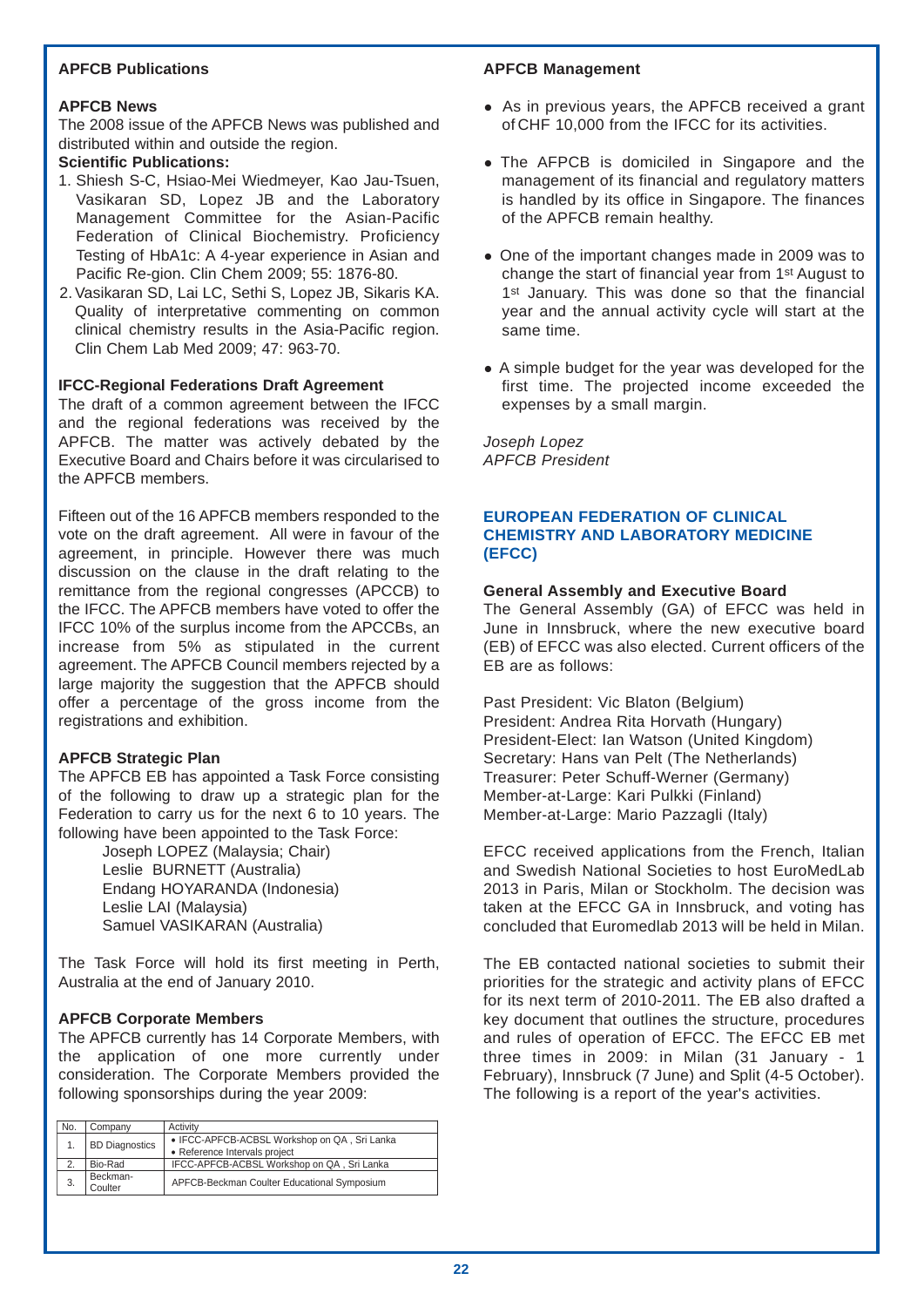## **Structure and Constitution**

EFCC developed its structure further and established a new Committee for Public and Professional Relations. In addition, new working groups have been or are being established or reorganized. The current structure and a detailed description of key activities are described in the attached document and can also be found on EFCC's website (www.efcclm.eu).

Chairs of Committees: Scientific: Sverre Sandberg (NO) Education and Training: Elizabeta Topic (HR) Quality Management: Jean-Claude Libeer (BE) appointed in 2009 Professional: Simone Zerah (FR) Public and Professional Relations: Mariam Klouche (DE) - appointed in 2009 Finance: Peter Schuff-Werner (DE)

The terms of reference for all committees (C) and working groups (WG) are now agreed. Working group structure has been revised, based on annual reporting and clarification of future tasks, activities and deliverables. Working groups submitted annual activity and budget plans for 2010 which form the basis of EFCC's proposal for 2010.

In addition to WGs, project groups (PG) are formulated for tasks which have dedicated funding, mostly from EU granting bodies (e.g. SPIDIA - established - and EUMETALAB - in preparation). It has been approved by the EB that from 2010, Task and Finish Groups (TFG) can be formulated for specific, well-focused tasks under the umbrella of certain WGs. Proposals for TFGs were submitted by National Societies and their establishment is pending on availability of funding.

## **Work Programme**

## **Education and Training Committee**

The Committee reorganized its structure and merged 3 of its former working groups (i.e. WG Congresses and Conferences, WG-Postgraduate Education, WG-Distance Education) into two, i.e. WG-Conferences and Postgraduate Education (WG-CPE) and WG-DE.

WG-Conferences and Postgraduate Education carried out the below activities:

- Two EFCC sessions at EuroMedLab 2009 in Innsbruck: one by the Cardiac Markers WG and the other by the Accreditation WG.
- 17th Meeting of Balkan Clinical Laboratory Federation. Ohrid, September 16-19th 2009.
- 5<sup>th</sup> EFCC Symposium for Balkan Region. Proteins: from electrophoresis to proteonomics. Belgrade, October 7- 10 2009. All lectures of the 5th EFCC Symposium are published in Journal of Medical Biochemistry 2009; 28: 221-307 (www.versita.com; www.dmbj.org.rs). Report by N. Majkic-Singh, and V. Blaton is available at: www.efcclm.eu/report\_efcc\_symposia.htm
- IFCC-EFCC Course on Evidence-Based Laboratory Medicine, 7-11 October, Supetar, Croatia. The course

was organized by IFCC's C-EBLM but former members of this committee, who are currently EFCC officers (namely S. Sandberg, W. Oosterhuis and AR. Horvath), participated in the delivery of the course as speakers and facilitators. EFCC financially supported the course as well.

• 9<sup>th</sup> EFCC Continuous Postgraduate Course in Clinical Chemistry: New Trends in Classification, Diagnosis and Management of Thyroid Diseases. Dubrovnik, October 25-26, 2009.

The handbook of this event has been produced and made available on EFCC's website. New Trends in Classification, Diagnosis and Management of Thyroid diseases, Handbook: Medicinska naklada, Zagreb, 2009.

• The handbook of the 2008 Dubrovnik course was published in eJIFCC: New Trends in Classification, Diagnosis and Management of Kidney Diseases. eJIFCC 2009; vol 20 number 1.

Negotiations have been started with CCLM to publish next year's course handbook materials as a special edition of the journal.

- EFCC officers attended and supported various national society meetings (e.g. in Croatia, and the Balkan Federation).
- Preparations are under way for organising the First European Joint Congress of EFCC and UEMS with the 1<sup>st</sup> Portuguese Joint Congress of Laboratory Medicine, to be held in Lisbon, on 14-17 October 2010. EFCC officers are delegated into the organizing and scientific committee of the conference. Conference details can be found on: www.lisboncongress2010.org/.
- EFCC is represented in the Scientific Advisory Board of Worldlab and EuroMedLab 2011. EFCC officers actively take part in shaping the program of this conference by proposing plenary and symposia sessions as well as assessing the proposals submitted to the organizers.

**WG-Distance Education** carried out the following activities:

- Joint Symposium on Accreditation with SFBC, sponsored by BioRad, on 12-13 February 2009, in Paris. Videoconference was set up with participation of the Hungarian and Croatian national societies. EFCC officers (namely, M. Hallworth, W. Huisman, J-C Libeer and via video-links, E. Topic and AR Horvath) attended the meeting as speakers. B. Gouget and C. Giroud are acknowledged for initiation, fundraising, organizational support and promotion of this very successful activity. Publications related to this activity:
	- Proceedings of the 1<sup>st</sup> symposium on accreditation (paper version and e-version on www.efcclm.eu, www.qcnet.com/tabid/6654/Default.aspx).
	- Editorial in Lab Medica International: EN ISO 15189 accreditation of medical labs for proven EU-level quality.
- The WG proposed webinars as a new tool for EFCC's educational activities. Workplans have been submitted to EFCC EB, and preparation of this activity and negotiations with various publishers (e.g. Elsevier) are under way. Members and chair of this WG are to be appointed officially in 2010. First deliverables are expected in 2010, depending on availability of funding support.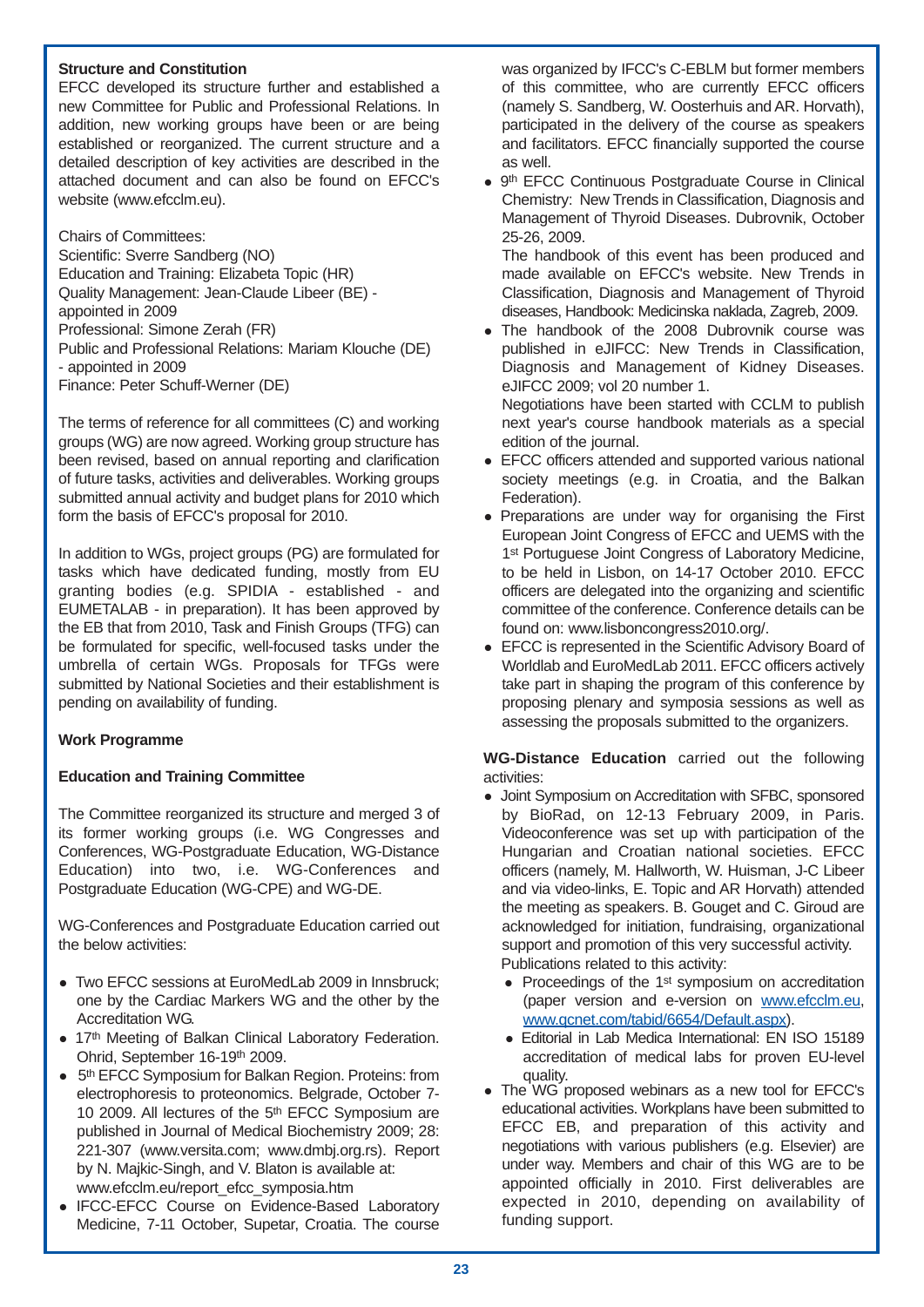## **Science Committe**

• Current active working and project groups are:

- WG-creatinine standardization - 'inherited' from EC4

- WG-cardiac markers 'inherited' from EC4
- WG-biological variation established in 2009
- WG-guidelines established in 2009

- PG-SPIDIA on preanalytics in molecular testing (EU

funded)

- PG-EUMETALAB on biobanking (not yet EU funded, grant proposal in preparation)
- New WGs have been proposed and established on Test Evaluation and on Post-analytical EQAS in October 2009. These will start their activities in 2010.
- New TFGs were proposed by national societies for Lupus anticoagulant testing and for Cardiovascular risk.
- New joint WG or TFG proposed by the European Thrombosis Research Organization (ETRO) on various coagulation topics.
- Discussions have been initiated by IFCC in Innsbruck to set up an international joint group on PoCT. EFCC is represented in these discussions by Sverre Sandberg and Ian Watson.
- Assessment of new proposals is under way and if approved these could be established as TFGs under existing WGs. Establishment of new TFGs also depends on budget situation in 2010.

**WG-Creatinine Standardization** carried out the following activities:

- The WG had a meeting In Innsbruck in June 2009, which was attended by an observer from South America (Dr. Stella Raymondo, Uruguay).
- $\bullet$  Inventory of clinical problems due to global creatinine standardisation. The analytical improvement has far reaching clinical consequences (e.g. GFR determination, drug dosage calculation, MELD score).

The landscape of eGFR formulas is getting more and more complex. In 2009, the new CK-EPI formula has been presented. There is a serious risk that derived formulas, e.g. the Schwartz formula in children, the MELD score calculation in liver transplantation) might suffer from restandardisation and inappropriate use of new formulas. The WG focuses on these unwanted side effects and prepares an inventory of existing clinical problems.

• Studying result comparability for serum creatinine within Europe (and its consequences).

**WG-Cardiac Markers** carried out the following activities:

- The WG had a meeting in Innsbruck in 2009.
- $\bullet$  The aim of the group was to survey the practice of using cardiac markers in different countries, e.g. which cardiac markers are used, what are their decision limits, interpretation of results and the effect of practice on patient outcomes. After an initial pilot survey, the results of which were presented in 2

recent publications and at several conferences, the WG currently is performing an updated and more extensive survey on the use and implementation of cardiac markers in European countries. The survey was sent, with the help of IFCC Office, to the National Representatives and Presidents of EFCC National Societies in May 2009. The survey is available on the website of http://www.carmague.fi/2/.

- Preliminary results were presented during the EuroMedLab in Innsbruck in June 2009.
- Reminders have been sent in July and September 2009. By September 2009 the WG received only 176 responses from 17 different countries.
- The WG has also received requests from Canada and US to participate in the survey. After consultations with the Chair of IFCC Scientific Committee, M. Panteghini, the WG will expand the survey to Canada and US.
- Publication: Pulkki K, Suvisaari J, Collinson P, Ravkilde J, Stavljenic-Rukavina A, Hammerer-Lercher A, Baum H, van Dieijen-Visser MP, Laitinen P. A pilot survey of the use and implementation of cardiac markers in acute coronary syndrome and heart failure across Europe. The CARdiac MArker Guideline Uptake in Europe (CARMAGUE) study. Clin Chem Lab Med. 2009;47(2):227-34.

**WG-Biological Variation** carried out the following activities:

- This WG was established in 2009, therefore it is just gaining speed in terms of activities.
- Key activities include:
	- Development of a critical appraisal checklist to enable assessment and scoring of biological variation publications and develop quality specifications for the data sets.
	- Identification of some key targets for application and to look at the utility of the check-list.
- A web domain name (www.Biologicalvariation.com) has been purchased to enable the work of the group. This can be developed as a source site for those wishing to use and apply biological variation data. Further discussions around content will be undertaken by the group, but content may include the following:
	- Web enabled critical appraisal checklist to assess whether published biological variation data sets meet minimum quality specifications.
	- Data base of data sets/publications that meet criteria.
	- Tools for enabling statistical analysis of data.
- In 2010, the main aim will be to develop and assess methods of meta-analysis of published biological variation data and to investigate whether this can be used to deliver robust estimates of biological variation indices for wider practical application.
- The group will meet in November/December in Amsterdam to develop these further for publication in 2010.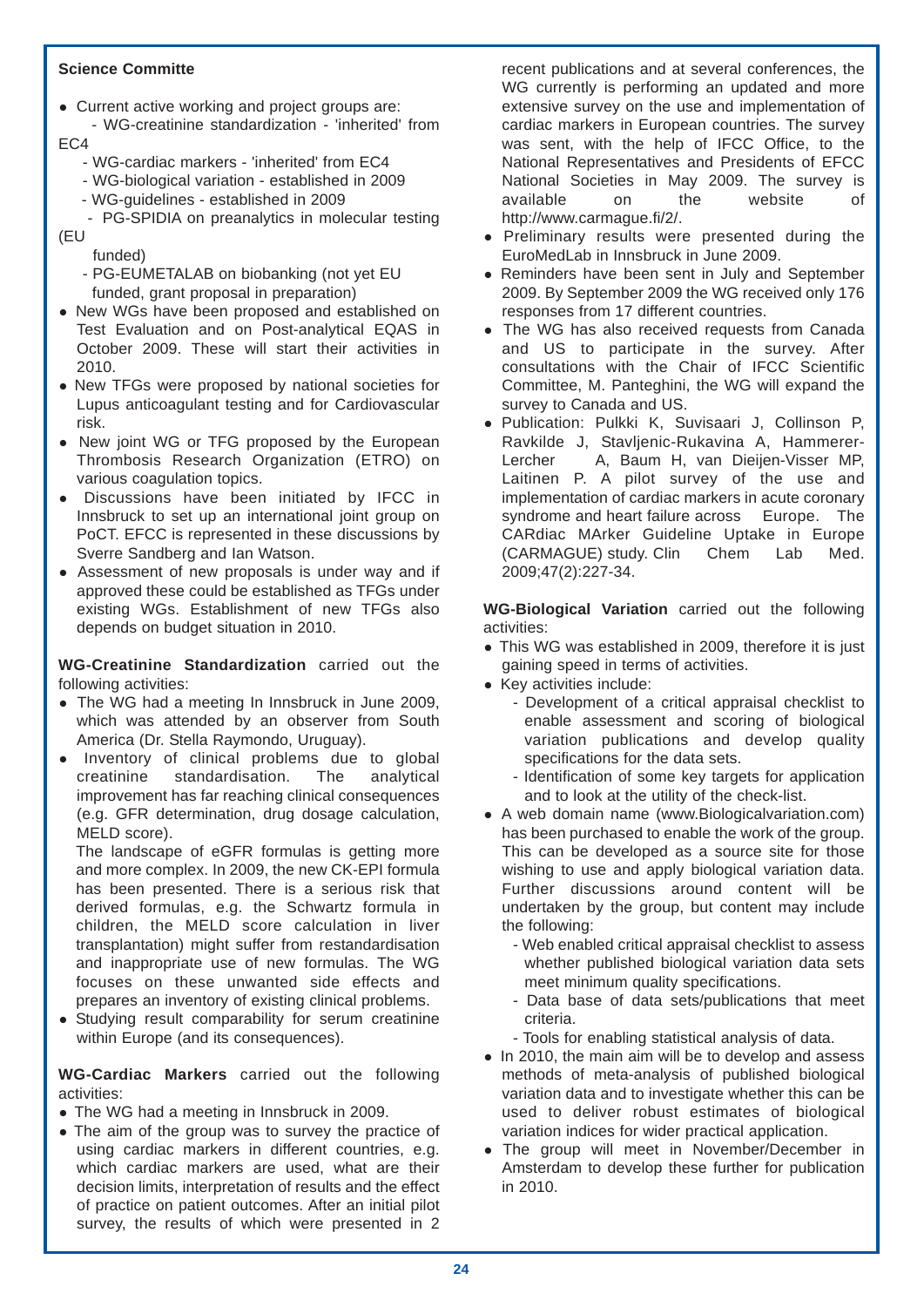**WG-Guidelines** carried out the following activities:

- The WG is one of the joint activities of EFCC and UEMS Section of Medical Biopathology. This WG was established in 2009 and therefore it is just gaining speed in terms of activities.
- The WG had 2 meetings in 2009, one in June in Innsbruck and another one in November in Amsterdam.
- Activities are directed towards performing a study on the quality aspects of diagnostic recommendations in terms of evidence-based methodology. By a review of guidelines the WG wishes to investigate how laboratory medicine-related aspects are covered in different guidelines. This is expected to lead to recommendations on essential laboratory issues that need to be covered in diagnostic quidelines. Additionally, the WG is exploring the possibility of "EFCC guidelines". For EFCC approved guidelines, a formal procedure is needed. The WG is exploring the need for such guidelines and formal procedures and intends to prepare a procedure manual, if such need arises from national societies.
- The WG also prepares a study on the application of self-monitoring blood glucose as an example of a test that is introduced without evidence of its clinical efficacy. Peter Bunting from C-EBLM of IFCC was asked to join this effort.
- Future plans include a study on reflective testing,<br>based on some preliminary initiatives based on some preliminary initiatives (www.reflectivetesting.com).

**PG-SPIDIA** carried out the following activities:

- SPIDIA is an EU supported grant on standardization of the preanalytical phase in molecular testing (www.spidia.eu). EFCC is involved in the dissemination of the activities of the SPIDIA project.
- Development and implementation of the web site for the SPIDIA applications within the www.efcclm.eu web site. Funding of this activity is provided by the EU grant.
- A meeting within SPIDIA has been organized at Hilden (Germany) in March 2009.
- Letter of EFCC president to national society presidents and representatives has been sent to promote the SPIDIA project and to encourage application for participation in a free ring trial on prenalytical quality assessment in molecular biology testing.

**PG-EUMETALAB** carried out the following activities:

- A new FP7 call, HEALTH2010 1.1-1, was issued in July 2009 that addresses the harmonization of multivariate phenotypes in complex diseases in the biobanking context. In response to the call, EUmetaLAB had launched a consortium called EUmetaQUAL in Innsbruck, in order to prepare a successful application.
- EUmetaLAB has teamed up with other international groups interested in the call and (mainly clinically integrated i.e. disease-oriented) biobanks. With the assistance of the chair, M. Neumaier, an application to HEALTH2010 1.1-1 call, named "BioBanking Quality Assurance and Data Acquisition" (BBQADA), is being prepared.
- EFCC has been requested to join the scientific advisory board, next to EUROGENTEST, EMQN, ILAC and EDMA, with a role in ensuring the quality of guidelines and recommendations, and to assist in the coordination of the EQA structures through the national societies within EFCC.

## **Quality Management Committee**

The committee's leadership had to be changed as the formerly appointed chair, Mario Plebani, resigned from this position. This halted the progress of this committee for a while in 2009. Jean-Claude Libeer was appointed new chair of the committee and the new terms of reference for this C and its new WG on IVD Directive have been formulated. Currently the C has two WGs: the long-established Accreditation/ISO-CEN WG and the IVD WG.

**Accreditation/ISO-CEN WG** carried out the following activities:

- The WG met once in 2009, in Innsbruck.
- The Accreditation/ISO-CEN WG continues effective collaboration with European Accreditation agency and ISO TC 212 on implementation and development of ISO 15189 and related standards.
- Very recently IFCC proposed a joint EFCC-EA and IFCC-ILAC collaboration and the WG will represent EFCC in this endeavour.
- The WG produced a "Questionnaire concerning the assessment process of medical laboratories" which was sent to all EFCC member societies. Summary of the survey in form of a publication is under way.
- The WG contributed to presentations at the Accreditation Symposium in Paris (David Burnett, Anders Kallner, Jean-Claude Libeer and Wim Huisman).
- The group is actively involved in the Health Care Committee of the EA and produced a guidance paper on accreditation by the flexible scope, which is now accepted by the General Assembly of EA.
- The WG actively comments and successfully influences the content of draft documents produced by EA, ILAC and TC212. Areas of recent special interest have been traceability, method validation and uncertainty of measurement.
- Future plans include:
	- Training courses and materials for the (professional) assessors in cooperation with the Education and Training Committee of EFCC.
	- Guidance on retention of documents in medical laboratories.

**WG-IVD** carried out the following activities:

This is a new WG which is still open for membership and has just recently established its terms of reference as follows:

- To interpret and harmonize the use of the EU IVD Directive in laboratory practice and during accreditation of laboratories in Europe.
- To provide guidance for laboratories, vendors and assessors on the requirements for the documentation (needed in the scope of accreditation) for installation and preventive maintenance of equipment.
- To provide guidelines for the set-up of method validation reports in different fields of laboratory medicine.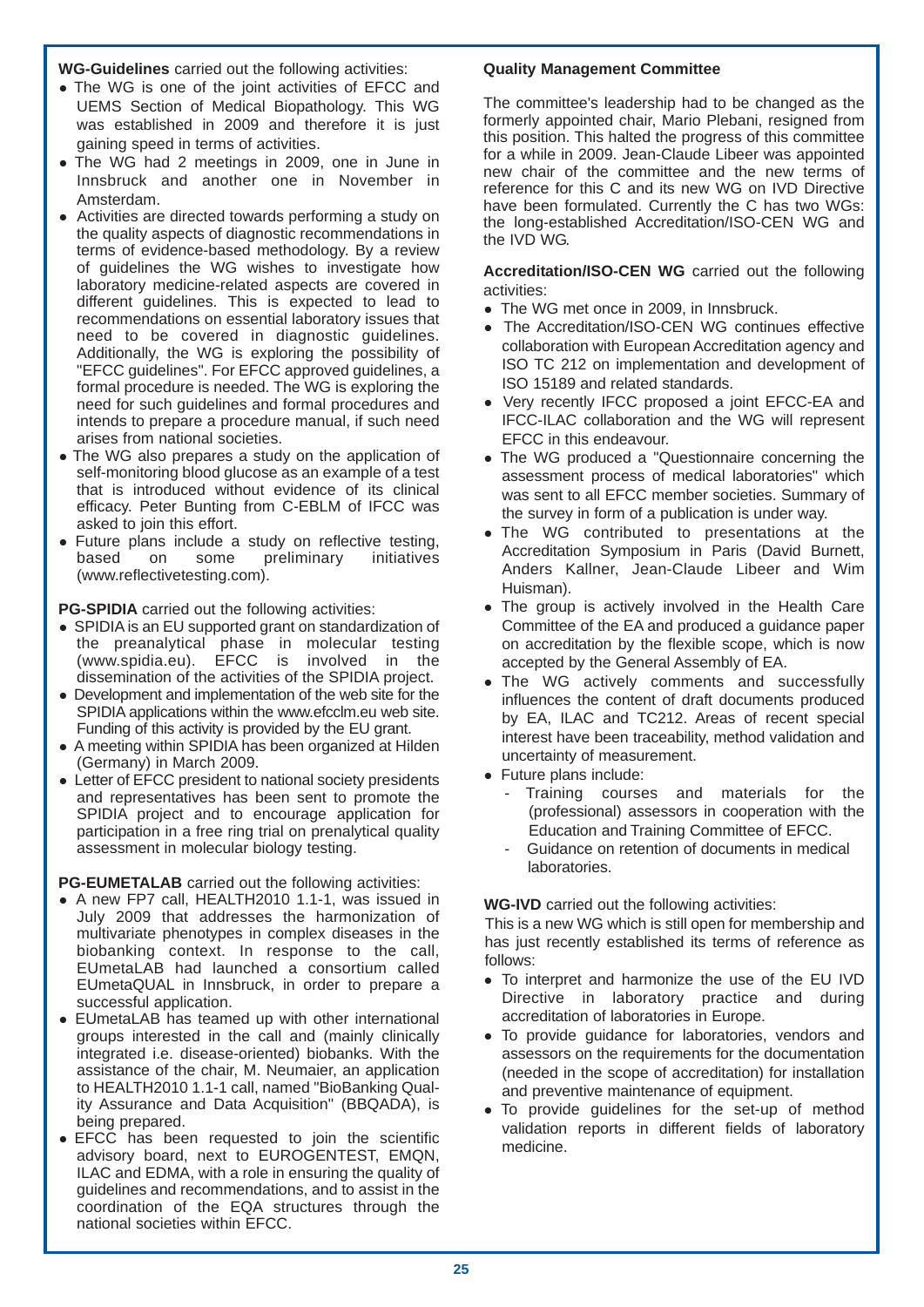To achieve the above, the WG intends to

- produce quidelines for the traceability of calibrations and measurements performed by IVD and other equipment providers during preventive maintenance interventions and during installation.
- define minimum validation criteria to be reported for IVDs used according to (1) the manufacturer's recommendations; (2) modified methods; (3) in-house developed methods.

In addition, the WG represents EFCC in the European Commission "Exploratory process on medical devices" in its Workstream 3 expert group on "Competitiveness and innovation".

## **Professional Committee**

The Professional Committee currently has one permanent Working Group:

**WG EC4 Register Commission** carried out the following activities:

- The EC4 Register is accepted as an EC-approved self-regulation initiative by the European Economic and Social Committee (EESC), raising the profile of clinical chemistry at EU level and providing a common basis for assessing laboratory professionals across the European Union. The Register is included on the EESC/SMO (European Economic and Social Committee/Single Market Observatory) database and website (www.eesc.europa.eu/self-andcoregulation/index.asp/full.asp?ID=121) and the next aim is to achieve Co-regulation.
- The remit of this WG and C is to lobby for co-regulation and recognition of the Register at European Commission/Parliament level. The committee oversees the work of the Register Commission via the independently funded Foundation Board and reports to the EFCC Executive Board.
- The WG met twice in 2009: at Euromedlab in Innsbruck in June and in Paris in November.
- EC4RC has membership in CEPLIS and regularly attends the meetings of its Working Group on Healthcare and represents EFCC at their General Assembly (last GA was in May 2009).
- Revision of the EC4 Syllabus is about to start with the involvement of the Education and Training Committee of EFCC.
- The WG has been preparing a survey on the training and responsibilities of scientists and medical specialists in all European countries. The EFCC Education and Training Com-mittee and the Professional Committee are working with UEMS to design the survey with the ultimate aim of a joint publication.
- The WG revised and updated its Code of Conduct which was published in Clin Chem Lab Med in March 2009 and is also available on the EC4 website (www.ec4register.eu). A copy of the publication had been sent to the Presidents of national societies recommending acceptance. A disciplinary procedure is required as an adjunct to the Code of Conduct and this will be prepared in 2010.
- The Guide to the Register has been revised and

should be published in Clin Chem Lab Med early in 2010.

- Ongoing activities are a web-supported application procedure and re-registration of members whose membership in the EC4 Register has expired. The Netherlands society has agreed to pilot a scheme to automatically link EC4 registration to its national register, so that an applicant would be registered immediately with EC4 when they are placed on the national register.
- There are currently over 2200 registrants from 20 countries on the EC4 Register.
- The C and its WG operate the EC4 website (www.ec4register.eu) which is separately administered and funded by the EC4 Foundation. A revision of the website was undertaken in 2009. There is a direct link from the EFCC website to the EC4 website and vice versa.
- Publication: McMurray J, Zérah S, Hallworth M et al. The European Register of Specialists in Clinical Chemistry and Laboratory Medicine: Code of Conduct, Version 2- 2008. Clin Chem Lab Med 2009;47(3):372-375.

## **Public and Professional Relations Committee**

This C was officially established in October 2009. PR activities, such as EFCC News and website, were previously coordinated by the EB and with the assistance of B. Gouget. For the increasing activities of EFCC, it became essential to form a PPR committee and the EB appointed Mariam Klouche as chair.

The Committee's responsibilities are summed up in its terms of reference:

- To communicate EFCC's activities and results to member societies, partners and the public.
- To edit and issue the EFCC Newsletter and other promotional materials.
- To edit, regularly update and maintain EFCC's website (www.efcclm.eu).
- To coordinate EFCC's publications via its official iournal, CCLM
- To support the European editorial board of Labtests Online, in collaboration with EDMA.
- The Newsletter is intended to be published quarterly. EFCC News editor is B. Gouget
- After long deliberation and failure of the IFCC website and web editor to set up EFCC's website, EFCC EB decided to appoint the EC4 webmaster. Holger Everding of DTP Studios (Germany), to also develop EFCC's website. The new EFCC website (www.efcclm.eu) had been launched on 7 June 2009 at Euromedlab. The EB appointed Camelia Grigore (Romania) as EFCC's website content editor. EFCC's website is thus independently operated from the IFCC website but with IFCC's financial support, and on a contractual basis.
- After long deliberation and failure of the IFCC website and web editor to set up EFCC's website, EFCC EB decided to appoint the EC4 webmaster, Holger Everding of DTP Studios (Germany), to also develop EFCC's website.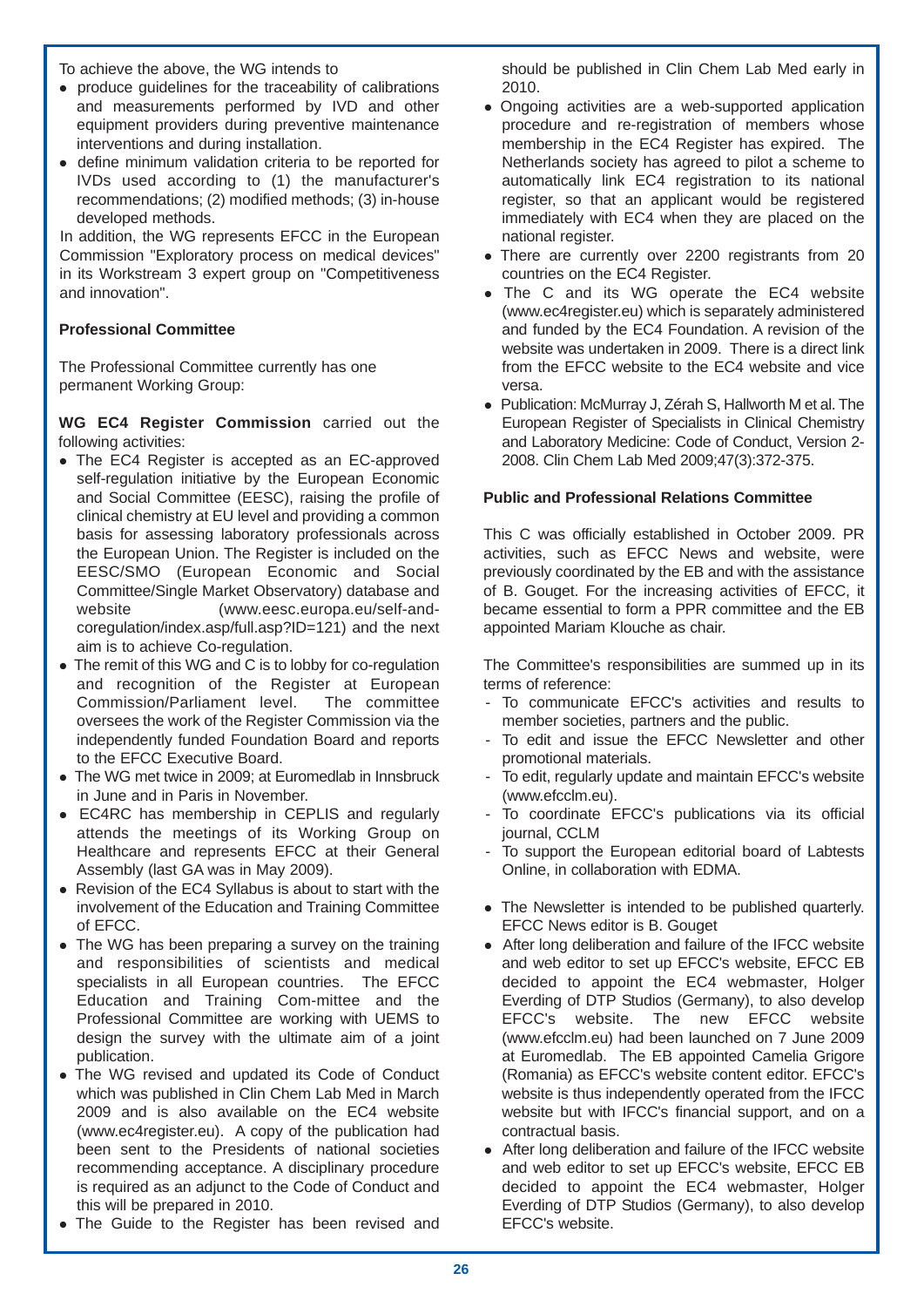The new EFCC website (www.efcclm.eu) had been launched on 7 June 2009 at Euromedlab. The EB appointed Camelia Grigore (Romania) as EFCC's website content editor. EFCC's website is thus independently operated from the IFCC website but with IFCC's financial support, and on a contractual basis.

- The Committee also supports the European editorial board of LabTests Online which, in collaboration with EDMA, provides information to European patients on laboratory testing in Czech, French, English, German, Greek, Hungarian, Italian, Polish, and Spanish lan-guages. The Portuguese version is under construction.
- The official scientific journal of EFCC is Clinical Chemistry and Laboratory Medicine (CCLM). EFCC has been negotiating a draft agreement with the Publisher, Walter de Gruyter & Co. KG, which will take effect from 2010 onwards.
- $\bullet$  EFCC related promotional publications, by courtesy of B. Gouget, in the EFCC Corner of Labmedica International:
	- Editorial: EN ISO 15189 accreditation of medical labs for proven EU-level quality. Labmedica p38 vol 26 n°1,2-34 /2009
	- Creativity in the spotlight of EFCC. Labmedica p38 vol26 n°2,4 /2009
	- EU elections and the need for common health standards. Labmedica p40 vol26 n°3,5 /2009
	- Clean hands, Clean conscience. Labmedica p48 vol26 n°4,6-7 /2009
	- Young lab med scientists in pursuit of serendipity. Labmedica p32 vol26 n°5, 9-10 /2009

## **Final Committee**

Separate EFCC sub-account has been established. IFCC EB has decided that the IFCC grant to EFCC will be handled by IFCC Treasurer and office at the advice of EFCC Treasurer, while the EFCC sub-account is managed by the EFCC Treasurer but handles only EFCC's own income from other sources. This dual accountancy has imposed significant administration on all parties involved and made management of EFCC funds extremely bureaucratic, tedious and frustrating. EFCC wishes to propose to IFCC to agree to only one self-managed EFCC sub-account to decrease the burden, costs of administration and time spent on financial management of accounts.

Subscriptions to EFCC for 2009 have been collected from most member societies (many thanks to Lisa Ionescu at IFCC office for her efforts!).

Budget for 2010 has been prepared and submitted. Funding from external sources has been sought continuously. Corporate membership in EFCC has been considered, but the EB agreed, after consultations with EDMA and some corporate representatives, that sponsorship should be in form of dedicated projects and activities rather than in the form of a regular membership. Negotiations are under way with companies to sponsor specific activities of EFCC in the future.

## **Relationship with Other Organizations**

## **IFCC:**

EFCC EB has been working on a draft agreement with IFCC EB in order to formalize the relationship of IFCC with its regional federations. The guideline on EuroMedLab conferences forms an integral part of these negotiations. The draft agreement will be discussed with IFCC executive committee and representatives of other regional federations at the General Conference of IFCC in 2010 in Corfu.

IFCC proposed joint collaboration in the below fields which is strongly supported by EFCC:

- accreditation, together with EFCC-EA and IFCC-ILAC. The WG on Accreditation/ISO-CEN will represent EFCC in this joint activity.
- PoCT EFCC's science committee supports this initiative.

Terms of reference for both groups need to be determined in 2010.

## **UEMS:**

EFCC has strengthened its collaboration with UEMS in 2009:

- The first EFCC-UEMS joint congress is scheduled for October 2010 in Lisbon, Portugal.
- A joint survey on training of clinical chemists in Europe is planned by the C-ET, the EC4RC and UEMS Biopathology Section.
- The WG-Guidelines is also set up as a joint EFCC-UEMS activity.

## **EDMA:**

- Collaboration continues with EDMA on Lab Tests Online European sites. France launched its LTO site in November 2009. Portuguese version is also expected soon.
- EFCC and EDMA take part in the European Commission initiated "Exploratory process on the future of the medical devices sector" meetings. The aim of this initiative is to map the existing industrial and public health challenges in the sector and investigate possible topics of reflection at the European level. EFCC was invited to all three work stream groups of this initiative to represent the views of the laboratory profession in Europe. Three meetings are held by the EC in Brussels and attendance of EFCC officers at these meetings is covered by the EU. In 2009, EFCC officers attended two meetings, one in October for presidents of invited organizations, and the other for experts in the 3 work stream groups. It was agreed that the key areas identified at this meeting series can form the basis of future collaboration with EDMA as well.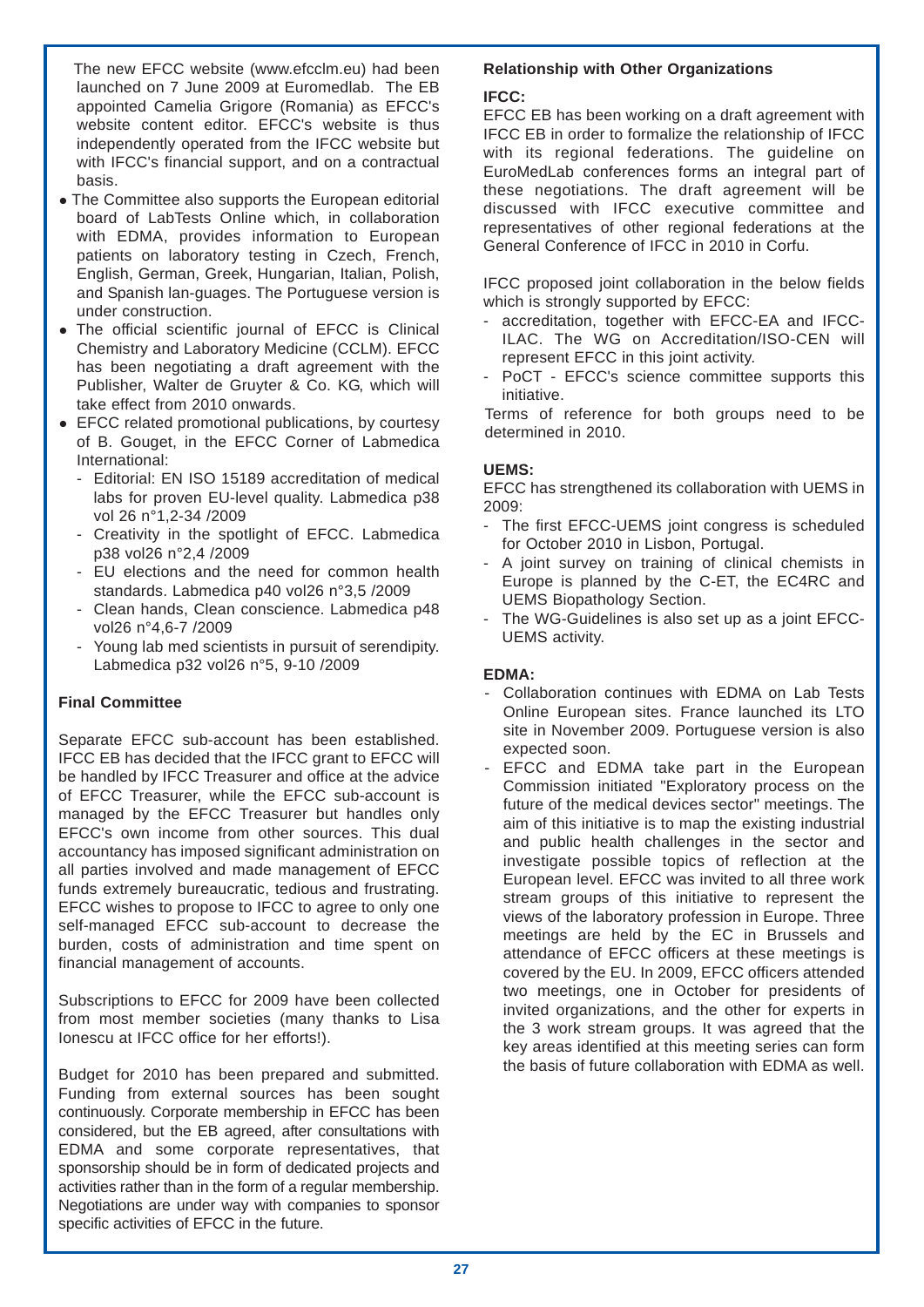## **Journals and Publishers:**

- EFCC has strengthened its relationship with CCLM and will sign a formal agreement with the Publisher, Walter de Gruyter & Co. KG, which will take effect from 2010 onwards. EFCC C-ET prepared the ground for publishing special editions of CCLM, based on publications related to EFCC symposia and postgraduate courses.
- WG-DE is negotiating about the establishment of EFCC webinars with the Publisher Elsevier.

## **Awards**

Nominations for EFCC's Roche Award to a clinical chemist who has made a major contribution to European Clinical Chemistry were sought from National Societies. The EFCC-Roche Scientific Award for Laboratory Medicine for 2009 was most deservedly awarded and presented to Rob Jansen in Innsbruck.

A new award, the EFCC-Abbott Labs are Vital Award for Excellence in Outcomes Research in Laboratory Medicine, was announced at Euromedlab in Innsbruck. The launch of this new award was also announced in CCLM. The first award will be granted at EuromMedLab 2011 in Berlin.

*Andrea Rita Horvath EFCC President*

## **ARAB FEDERATION OF CLINICAL BIOCHEMISTRY (AFCB)**

Arab Federation's activity consists in year 2009 of three training courses & workshops: Quality management: December 2009, Algeria, Molecular Biology: May 2009, Tunisia, Quality management: November 2009, Jordan. Regional Conference, the 12th Arab MedLab was held on October 2009 in Lebanon AFCB Member Societies had their national meetings during the year.

During 2009 AFCB organized 2 EB meetings: in May in Algeria and in October in Lebanon. The main topics of these meetings were: election of the new Executive Board, which will be chaired by Lebanon (MedLab hosting country) until the coming 13th Arab MedLab in Morocco, May 2012. Sudan has been nominated to host the 14th Arab MedLab in 2015. A new scientific committee, chaired by Prof. Abdel Razzak Hedili (Tunisia) has been appointed. This committee is charged to foster continuing education through the planning and organizing educational training sessions and workshops, in the different countries that are member of the Federation.

AFCB has maintained good relation with IFCC and all regional federations, and with WHO- regional office.

*Dr Imad M Itani AFCB President*

## **LATIN-AMERICAN CONFEDERATION OF CLINICAL CHEMISTRY (COLABIOCLI)**

#### **Meetings**

Member Societies of COLABIOCLI have organized several meetings during 2009. National Meeting of the Mexican Society of Clinical Chemistry was organized in Veracruz, México on March 2009, with collaboration of Dra. Ana Leticia Maselli as Visiting Lecturer. XIX Latin American Meeting of Clinical Pathology, organized by Cuban Society of Clinical Pathology was held in Cuba on April 2009. The meeting was organized in collaboration with the Executive Board of COLABIOCLI. The topic of the meetings was Quality Management System. National Meeting of Nicaragua Society of Clinical Microbiologist was held in Nicaragua on July 4, in memory TM Mario Nelson Picado. The topic of the meeting was National regulations: License of clinical laboratories and scientific activities. A meeting of regulation of reagents was held in Toronto, Canada on Standardization of local regulations of reagents and materials for the use of the clinical laboratories in Latin America. A National Meeting of Bolivian Society was held in Cochabamba, Bolivia on September 2009, the topic was "Training how to audit based on ISO 19011". 45 Clinical chemists of México, Guatemala, San Salvador, Nicaragua, Honduras, Costa Rica, Panama, Cuba and Dominican Republican attended. The Peruvian Society of Clinical Laboratory Professionals Meeting was held on October 13-16, 2009 in Lima, Perú.

The topic of the meeting was Strategies to implement External Quality Assessment in Clinical Laboratories. The 10th Argentinian CUBRA National Meeting was held on November 11-14 in Mar del Plata, Argentina. The topic was Regulations, projects and activities for Latin-American countries from COLABIOCLI. The VIII Uruguayan Meeting of Clinical Biochemistry was held on November 13-15, 2009 in Montevideo, Uruguay, and the XIX Dominican Republic National Meeting of Clinical Laboratory Professionals was held on November 26-28, 2009. The topic of these meetings was "Strategies to implement External Quality Assessment in Clinical Laboratories".

## **Education**

Second Course for audits in Quality Management system was organized on August in Panama, with collaboration of PAHO. A long distance Course in Quality Management is organized on October 2009- June 2010, the topic being "Quality Management System for 200 Latin American directors in Clinical Laboratories". An important collaborator as virtual classroom for this course is the Argentinean Foundation of Biochemistry (FABA).

## **Regional Relations**

A workshop of future projects and activities with the Presidents of the National Societies of Clinical Chemists was held during the Course of Audit in Quality Management in the North and Central America and Caribbean area.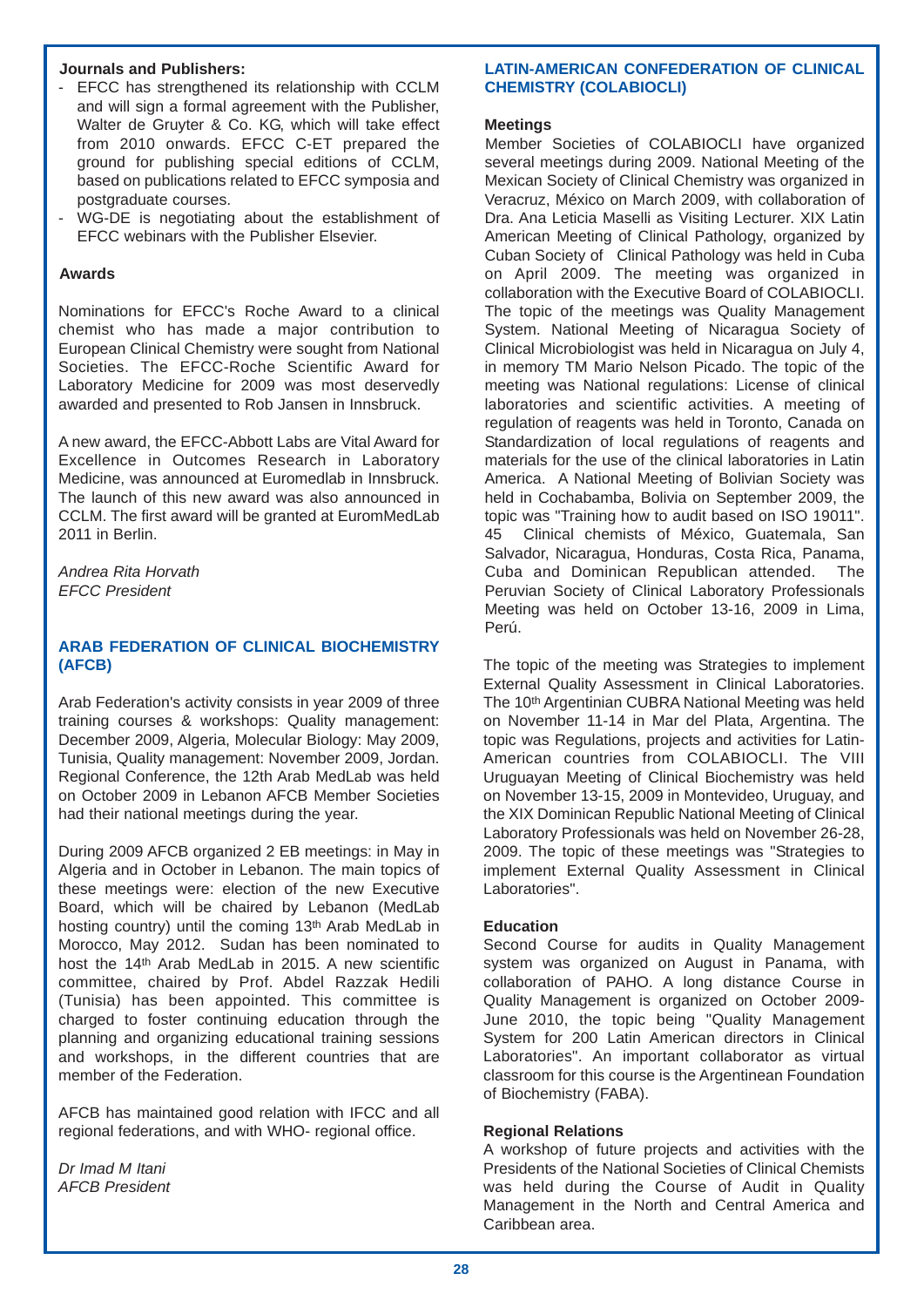## **International Relations**

There is a strategic plan with PAHO/WHO for 4 years to effect the regulations of clinical laboratories, External Quality Assessment and Implement Quality Management System in clinical laboratories. COLABIOCLI, in collaboration with IFCC works to improve external quality programs in Latin American laboratories by organizing visiting.

*Ana Leticia Maselli COLABIOCLI President*

## **AFRICAN FEDERATION OF CLINICAL CHEMISTRY (AFCC)**

The inauguration of the African Federation of Clinical Chemistry took place 25-28 October 2009 in Ibadan, Nigeria and was combined with the 5<sup>th</sup> Biennial Scientific Conference of Nigeria. Prof Vanessa Steenkamp was elected as the first President of the AFCC. The Secretary is Prof E.O. Agbedana of Nigeria and the Treasurer, Dr Ikamari of Kenya. At the time of the inauguration Kenya, Morocco, Nigeria, Rwanda, South Africa, Sudan and Tunisia were member societies of the AFCC. Subsequently, Algeria has also joined. The first meeting of the AFCC will take place during the General Meeting in Corfu.

*Vanessa Steenkamp AFCC President*

> *IFCC Annual Report 2009 has been compiled and edited by Päivi Laitinen, Secretary of IFCC from the reports of the respective IFCC Officers and Regional Federations.*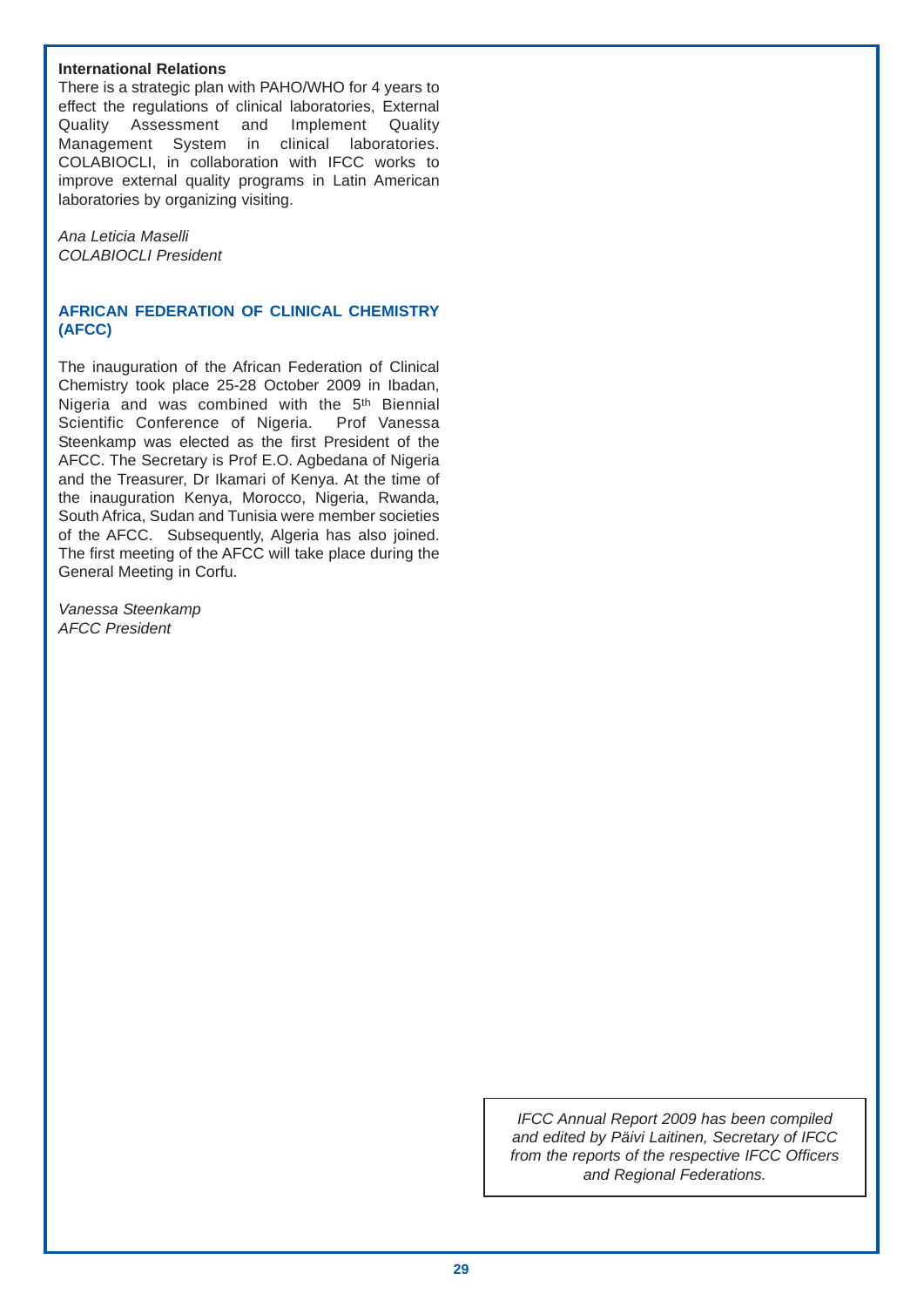# **FULL MEMBER SOCIETIES**

## **ALGERIA**

## **ASSOCIATION DES LABORATOIRES D'ANALYSES MEDICALES**

| <b>National meetings</b>                                                                                                                                                      |                                                                                                       |                                           |
|-------------------------------------------------------------------------------------------------------------------------------------------------------------------------------|-------------------------------------------------------------------------------------------------------|-------------------------------------------|
| Name of the meeting                                                                                                                                                           | Date                                                                                                  | <b>Topic</b>                              |
| 1 <sup>er</sup> Congres algerien de Biologie                                                                                                                                  | May 2-3, 2009                                                                                         | Tuberculosis - diabetes - molecular       |
| clinique                                                                                                                                                                      |                                                                                                       | biology                                   |
| <b>Education</b>                                                                                                                                                              |                                                                                                       |                                           |
| January 27-28, 2009.                                                                                                                                                          | Course on Quality in clinical biology, held at the Institute Pasteur of Algeria, Sidi Fredj, Algiers, |                                           |
| <b>Regional meetings</b>                                                                                                                                                      |                                                                                                       |                                           |
| Name of the meeting                                                                                                                                                           | <b>Date</b>                                                                                           | Society's contribution for the<br>meeting |
| <b>Quality in Clinical Biology</b>                                                                                                                                            | January 27-28, 2009                                                                                   | Organization                              |
| <b>Regional relations</b>                                                                                                                                                     |                                                                                                       |                                           |
| ALAM is a Member of the Arab Federation of Clinical Biology and organized an Arab course on Quality<br>With the participation of Algerians, Moroccans, Tunisians and Syrians. |                                                                                                       |                                           |
| <b>International relations</b>                                                                                                                                                |                                                                                                       |                                           |

ALAM is a Member of the Federation internationale francophone de biologie clinique et medicine de laboratoire (FIFBCML) and organized the  $2^{nd}$  Journees in Algiers 2-3 May 2009.

## **AUSTRALIA**

## **AUSTRALASIAN ASSOCIATION OF CLINICAL BIOCHEMISTS INC**

| <b>National meetings</b>               |                       |                                    |
|----------------------------------------|-----------------------|------------------------------------|
| Name of the meeting                    | <b>Date</b>           | <b>Topic</b>                       |
| <b>RCPA AACB Chemical Pathology</b>    | February 23-27, 2009  | Clinical and technical laboratory  |
| Course                                 |                       | medicine                           |
| <b>WASPaLM Satellite Meeting</b>       | March 12, 2009        | <b>Workforce Crisis</b>            |
| <b>RCPA Pathology Update</b>           | March 13-15, 2009     | Sponsored keynote speaker,         |
|                                        |                       | <b>Robert Michel</b>               |
| <b>AACB Scientific Education</b>       | March 20, 2009        | <b>POCT</b>                        |
| Seminar                                |                       |                                    |
| <b>AACB Scientific Education</b>       | May 1, 2009           | Analytical quality                 |
| Seminar                                |                       |                                    |
| <b>AACB IVD Industry Education</b>     | June 16-17, 2009      | Clinical & technical lab medicine  |
| Course                                 |                       | aimed at Industry members          |
| <b>Cardiac Society AACB Satellite</b>  | August 12, 2009       | Troponin - Overseas invited        |
| Meeting                                |                       | speakers Robert Christenson,       |
|                                        |                       | Alan Jaffe                         |
| <b>AACB Annual Scientific</b>          | September 14-17, 2009 | Overseas Keynote Speakers: Jack    |
| Conference                             |                       | Ladenson, Graham Beastall, Larry   |
|                                        |                       | Broussard, Barbara Goldsmith       |
| <b>AACB Careers Workshop</b>           | September 18 2009     | Workforce and management issues    |
|                                        |                       | - featuring Graham Beastall        |
| <b>AACB/Dark Report "The Business"</b> | November 17-18, 2009  | Healthcare Reform, "Lean & Green", |
| of Pathology"                          |                       | The Consumer, The Professions      |



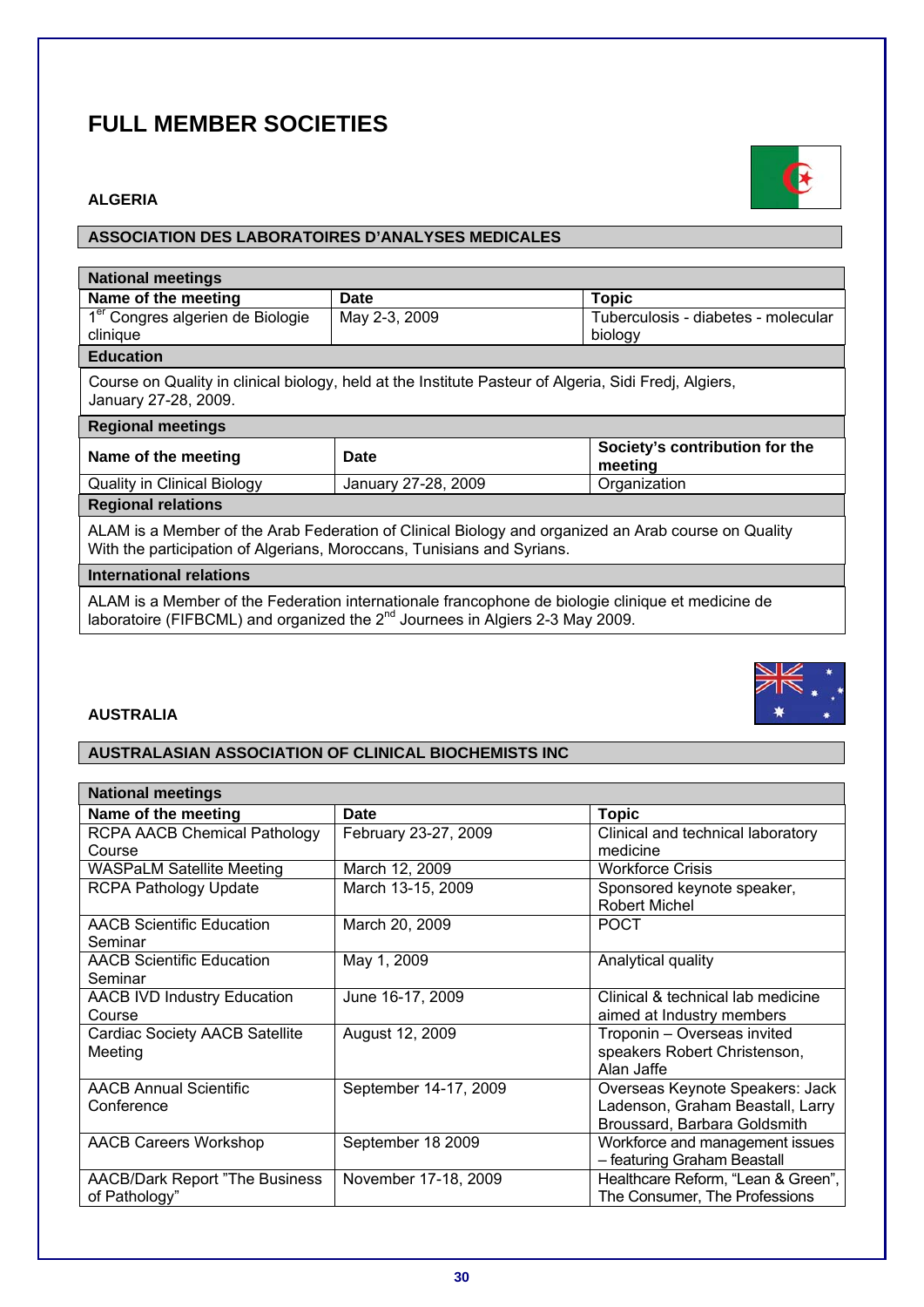## **Education**

- State-based weekly CPD tutorials preparing for MAACB & FAACB examinations
- State-based monthly scientific meetings
- Roman Lectures Dr Michael Crooke (NZ) throughout Australia & NZ, August 2009
- Current Concepts Lectures (Pharmacogenomics) during October & November 2009
- Contribution to Human Genetics Society of Australia annual meeting, May 2009
- Joint scientific meetings with Australian Institute of Medical Scientists, during 2009

## **Regional meetings**

| Name of the meeting          | <b>Date</b>         | Society's contribution for the<br>meeting                                         |
|------------------------------|---------------------|-----------------------------------------------------------------------------------|
| Lab Automation, Kuala Lumpur | October 22-23, 2009 | <b>AACB President, Prof Leslie</b><br>Burnett – invited speaker                   |
| APCCMS, Hong Kong            | January 14-16, 2010 | Assisted program development<br>Directly funded speakers<br>Provided scholarships |

#### **Regional relations**

- Continued with assistance to Vietnam in setting up external QC program, with support of IFCC
- Active member of APFCB
- Many of our members speak independently in the region

#### **International relations**

- IFCC contribution to committees and working groups from many AACB members
- Executive meetings with Association for Clinical Biochemistry, FOCUS May 2009 and AACC Chicago Meeting July 2009
- President, Prof Leslie Burnett attended EuroMedLab, Innsbruck
- Partnering with "Pathologists Overseas" on quality assurance project

## **AUSTRIA**

## **ÖSTERREICHISCHE GESELLSCHAFT FÜR LABORATORIUMSMEDIZIN UND KLINISCHE CHEMIE - ÖGLMKC**

## **AUSTRIAN SOCIETY FOR LABORATORY MEDICINE AND CLINICAL CHEMISTRY**

| <b>National meetings</b>                                                                                                                                                                                                        |                 |                                               |
|---------------------------------------------------------------------------------------------------------------------------------------------------------------------------------------------------------------------------------|-----------------|-----------------------------------------------|
| Name of the meeting                                                                                                                                                                                                             | <b>Date</b>     | <b>Topic</b>                                  |
| EuroMedLab Innsbruck - 18th<br><b>IFCC - EFCC European Congress</b><br>of Clinical Chemistry and<br><b>Laboratory Medicine</b><br>National Congress of the Austrian<br>Society of Laboratory Medicine<br>and Clinical Chemistry | June 7-11, 2009 | Laboratory Medicine and Clinical<br>Chemistry |
| <b>Education</b>                                                                                                                                                                                                                |                 |                                               |

Regular educational meetings organized by the young members of the society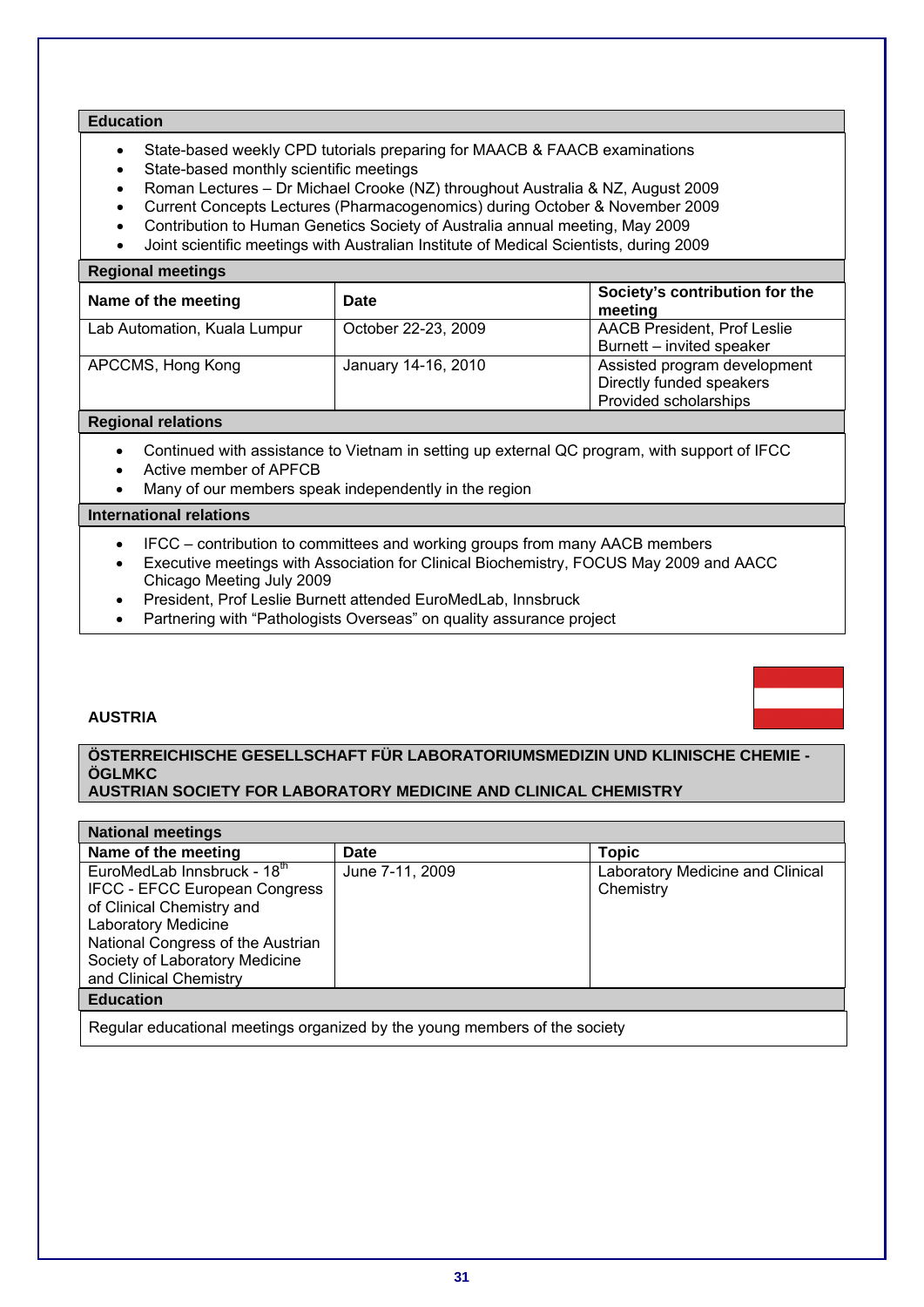



## **BRAZILIAN SOCIETY OF CLINICAL ANALYSES (SBAC)**

| <b>National meetings</b>                                                                                                                                                                                              |                     |                                           |
|-----------------------------------------------------------------------------------------------------------------------------------------------------------------------------------------------------------------------|---------------------|-------------------------------------------|
| Name of the meeting                                                                                                                                                                                                   | Date                | <b>Topic</b>                              |
| 36 <sup>th</sup> Brazilian Congress of Clinical                                                                                                                                                                       | June 14-18, 2009    |                                           |
| Analyses                                                                                                                                                                                                              |                     |                                           |
| <b>Education</b>                                                                                                                                                                                                      |                     |                                           |
| SBAC e-learning courses;<br>$\bullet$<br>post graduation courses;<br>updating courses;<br>p.s.: all the courses are held at the head quarters of the national SBAC and at the regional ones spread all<br>over brazil |                     |                                           |
| <b>Regional meetings</b>                                                                                                                                                                                              |                     |                                           |
|                                                                                                                                                                                                                       |                     |                                           |
| Name of the meeting                                                                                                                                                                                                   | Date                | Society's contribution for the<br>meeting |
| 2 <sup>nd</sup> Regional Congress of Clinical<br>Analyses of the Southeast                                                                                                                                            | October 14-17, 2009 |                                           |
| 7 <sup>th</sup> Regional Congress of Clinical                                                                                                                                                                         |                     |                                           |
| Analyses of the Northeast                                                                                                                                                                                             |                     |                                           |
| <b>Regional relations</b>                                                                                                                                                                                             |                     |                                           |

• External quality evaluation for the clinical laboratories of Brazil, 03/26/2010.

## **International relations**

- EuroMedLab: Austria, June, 2009
- AACC Annual Meeting: Chicago, July, 2009

## **CANADA**

## **CANADIAN SOCIETY OF CLINICAL CHEMISTS**

| <b>National meetings</b>        |                  |                                     |
|---------------------------------|------------------|-------------------------------------|
| Name of the meeting             | <b>Date</b>      | <b>Topic</b>                        |
| 2009 CSCC/AACC Joint            | July 19-23, 2009 | Annual Conference and Lab Expo      |
| Conference                      |                  |                                     |
| Coming up                       |                  |                                     |
| 2010 CSCC Annual Conference     | June 13-16, 2010 | "Plain Science on the Prairies"     |
| Satellite Symposium             | June 17, 2010    | HbA1c                               |
| 2011 CSCC joint Conference with | June 4-8, 2011   | <b>Canadian Laboratory Medicine</b> |
| Canadian Association of         |                  | Congress                            |
| Pathologists                    |                  |                                     |
| <b>Education</b>                |                  |                                     |

CSCC Education Roundtable webinars were again held twice a month from October 2008 to May 2009. There were 17 sessions each one hour in length. Participants were encouraged to invite additional people from their institution to attend the meeting. Sessions averaged about 40-50 phone lines and 200-250 participants.

2009 CSCC Travelling Lectureship – the 2009 lecturer was Dr. Eric Kilpatrick from UK, who spoke on HbA1c. Dr. Kilpatrick gave his lecture in 5 cities across Canada in October 2009. The lectureship was sponsored by Bio-Rad Laboratories.

A webinar on Critical Values and Actionable Knowledge in the 21<sup>st</sup> Century was presented by Dr. Gerald Kost, USA. This webinar is sponsored by Instrumentation Laboratory.

**32**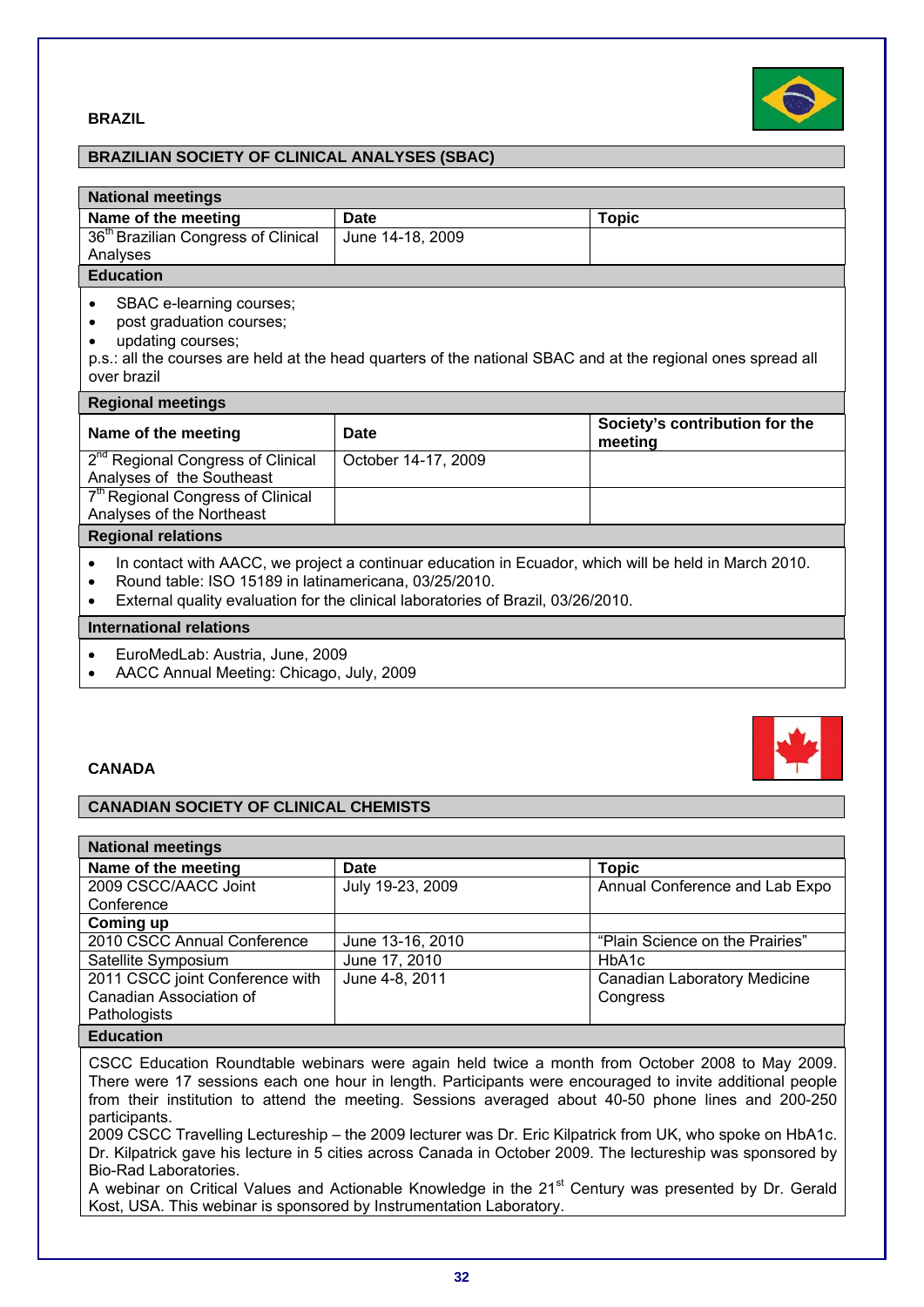| <b>Regional meetings</b>                                 |                   |                                                                   |
|----------------------------------------------------------|-------------------|-------------------------------------------------------------------|
| Name of the meeting                                      | Date              | Society's contribution for the<br>meeting                         |
| International Congress of TDM<br>and Clinical Toxicology | October 3-8, 2009 | Members helped with<br>organization. CSCC was a Bronze<br>sponsor |

## **Regional relations**

CSCC will hold their annual conference jointly with AACC on a 4-year cycle basis. They will hold a joint conference with the Canadian Association of Pathologists in 2011 and are currently working to put in place a 4-year cycle basis. The intervening years will be "stand-alone" conferences.

## **International relations**

CSCC has several members serving on IFCC Committees. CSCC continues to nominate candidates for positions as they become available.

CSCC is supporting the IFCC fees of the Cuban Society.

2009 CSCC International Exchange Grants sponsored by Roche were granted to:

• Dr. Vinita Thakur, India – Dr. Thakur visited CSCC member Dr. A. Khajuria in her laboratory in Edmonton Canada in September 2009

Mr. Trefor Higgins, CSCC member – Trefor will travel to Uruguay and give a plenary lecture on HbA1c at the national meeting of the Uruguayan Clinical Chemistry Society in November 2009 in Montevideo, as well as visit several hospitals.

## **CHILE**

## **SOCIEDAD CHILENA DE QUÍMICA CLÍNICA (SCHQC)**

## **Education**

Workshop: Mechanisms and phenotypic detection of antimicrobial resistance in bacterial species of major clinical importance.

August 19-29, 2009, Santiago-Chile

| <b>Regional meetings</b>                                                                                                                        |               |                                           |
|-------------------------------------------------------------------------------------------------------------------------------------------------|---------------|-------------------------------------------|
| Name of the meeting                                                                                                                             | <b>Date</b>   | Society's contribution for the<br>meeting |
| 4 <sup>th</sup> International Conference on<br>Quality (Mexico)                                                                                 | July 15, 2009 | Local auspices                            |
| <b>Regional relations</b>                                                                                                                       |               |                                           |
| Our society is organizing the 19 <sup>th</sup> Latin American Congress of Clinical Biochemistry. April 20 <sup>th</sup> -23 <sup>rd</sup> 2010. |               |                                           |

## **CHINA**

## **CHINESE SOCIETY OF LABORATORY MEDICINE**

| <b>National meetings</b>                   |                    |                                  |
|--------------------------------------------|--------------------|----------------------------------|
| Name of the meeting                        | Date               | <b>Topic</b>                     |
| The 8 <sup>th</sup> National Conference of | November 5-7, 2009 | Review on the development of     |
| Laboratory Medicine                        |                    | CSLM in past 30 years.           |
| and CSLM 30 <sup>th</sup> anniversary      |                    | Presentations on the updated     |
| celebration                                |                    | knowledge of Laboratory Medicine |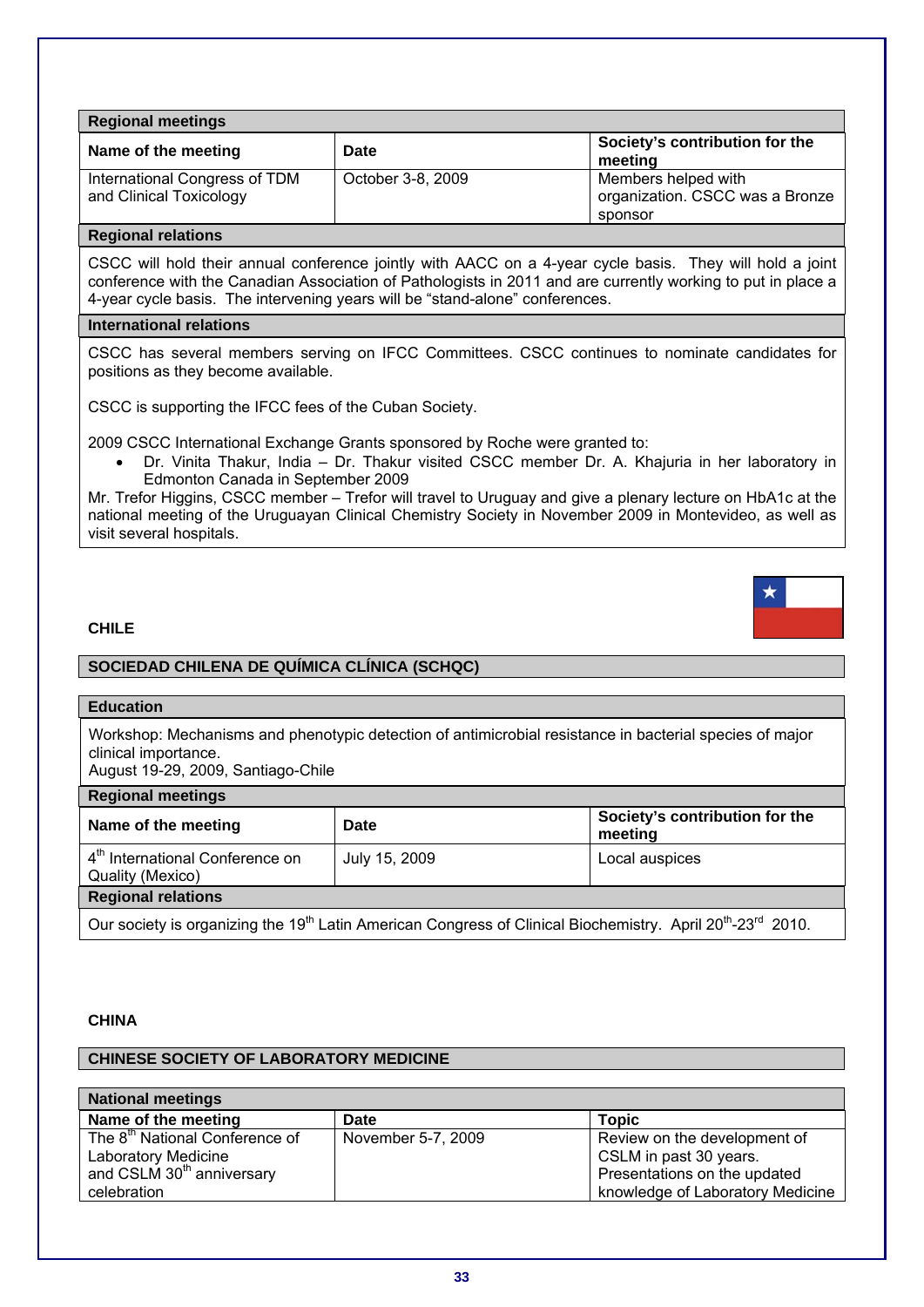|                                                               |                   | and Laboratory Management.<br>Celebration activities for the 30 <sup>th</sup><br>anniversary of Chinese Society of<br>Laboratory medicine. More than<br>20 international guests were<br>invited to attend the meeting. |
|---------------------------------------------------------------|-------------------|------------------------------------------------------------------------------------------------------------------------------------------------------------------------------------------------------------------------|
| National conference of<br>hematology diagnosis                | November, 2009    | Hematology analysis and cell<br>morphology analysis and training.                                                                                                                                                      |
| National conference of clinical<br>chemistry                  | <b>July, 2009</b> | Chemistry tests, quality control<br>and laboratory management.<br>Key topic: renal diseases and<br>metabolic diseases.                                                                                                 |
| National conference of clinical<br>immunology diagnosis       | <b>July, 2009</b> | Immunology tests, diagnosis,<br>quality control and laboratory<br>management.                                                                                                                                          |
| The 9 <sup>th</sup> Chinese Laboratory<br>medicine conference | <b>July, 2009</b> | This conference was co-organized<br>by Hong Kong, mainland China,<br>Taiwan and Macau. The papers<br>were presented by oral and poster<br>presentations.                                                               |
| $-1$ $-1$                                                     |                   |                                                                                                                                                                                                                        |

## **Education**

**Regional meetings** 

Seminar: Laboratory diagnosis on fungi infection.

| Regional meetings   |      |  |
|---------------------|------|--|
| Name of the meeting | Date |  |

| <b>THRUBLE OF THE HILL</b> | pale          | meeting        |
|----------------------------|---------------|----------------|
| APFCB-Beckman Coulter      | July 23, 2009 | APFCB and CSLM |
| Education Symposium        |               |                |
| <b>Regional relations</b>  |               |                |

**Society's contribution for the** 

APFCB: support APFCB for regional symposium. Invited the APFCB key persons attending national conference.

## **International relations**

IFCC: Invited IFCC key persons attending national conference gave presentations to Chinese colleagues. AACC: Signed contract with AACC, translated LTO (Lab Tests Online) website into Chinese.

## **CROATIA**

## **CROATIAN SOCIETY OF MEDICAL BIOCHEMISTS (CSMB)**

| <b>National meetings</b>                     |                                |                                     |
|----------------------------------------------|--------------------------------|-------------------------------------|
| Name of the meeting                          | <b>Date</b>                    | <b>Topic</b>                        |
| 20 <sup>th</sup> Symposium of the Croatian   | May 7, 2009                    | Chronic obstructive pulmonary       |
| Society of Medical Biochemists               |                                | disease - biochemical features      |
| Ceremonial pre-congress                      | September 30, 2009             | Keeping pace with ongoing           |
| symposium in honour of Prof.                 |                                | changes - laboratory diagnostics    |
| Elizabeta Topić                              |                                | today and tomorrow                  |
| 6 <sup>th</sup> Croatian Congress of Medical | September 30 - October 4, 2009 | Laboratory immunology,              |
| Biochemists with international               |                                | pharmacogenetics, accreditation,    |
| participation                                |                                | laboratory haematology, molecular   |
|                                              |                                | diagnostics, extra-analytical phase |
|                                              |                                | of laboratory diagnostics,          |
|                                              |                                | transplantation, laboratory         |
|                                              |                                | coagulation, atherosclerosis,       |
|                                              |                                | evidence based laboratory medicine, |
|                                              |                                | toxicology, EQA, education          |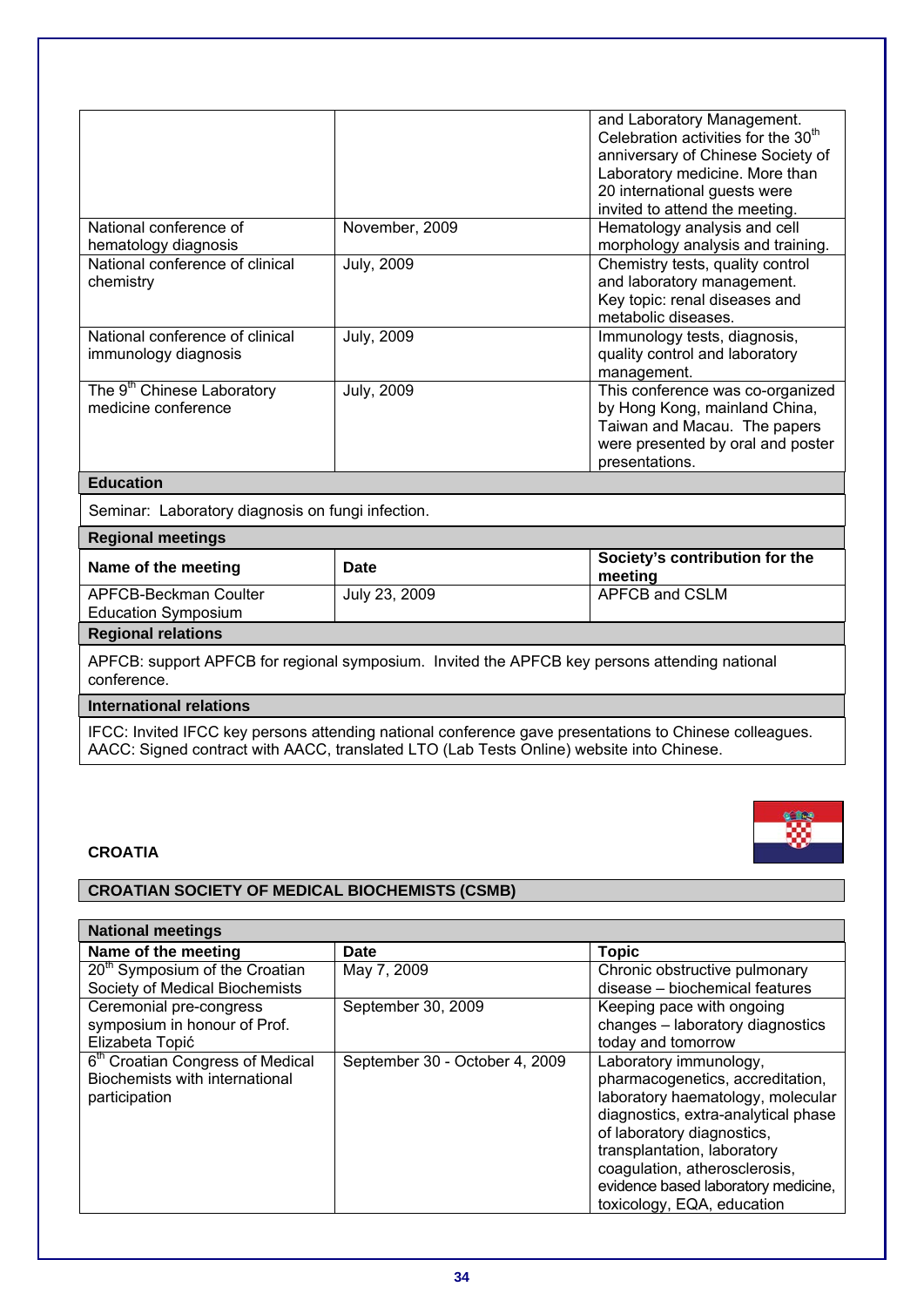## **Education**

9<sup>th</sup> EFCC Continuous Postgraduate Course in Clinical Chemistry New trends in Classification, Diagnosis and Management of Thyroid Diseases, Dubrovnik, October 24-25, 2009

Continuous Postgraduate Educational and Training Courses:

- Organisation and Management of Medical Biochemical Laboratories in Context of the Health System Reform,
- Allergies News in Diagnostics and Therapy,
- Laboratory and Clinic an Interface Too Seldom Discussed

#### **Regional meetings**

| Name of the meeting                                                                                                                                                                         | Date                | Society's contribution for the<br>meeting                                                 |
|---------------------------------------------------------------------------------------------------------------------------------------------------------------------------------------------|---------------------|-------------------------------------------------------------------------------------------|
| $\overline{9}^{\text{th}}$ EFCC Continuous<br>Postgraduate Course in Clinical<br>Chemistry New trends in<br>Classification, Diagnosis and<br>Management of Thyroid Diseases<br>in Dubrovnik | October 24-25, 2009 | Organisation of the course;<br>Publishing the course handbook;<br>Lecturing at the course |
| <b>Dogional relations</b>                                                                                                                                                                   |                     |                                                                                           |

## **Regional relations**

Cooperation with Slovenian Association for Clinical Chemistry in organisation of  $9<sup>th</sup>$  EFCC Continuous Postgraduate Course in Clinical Chemistry New trends in Classification, Diagnosis and Management of Thyroid Diseases in Dubrovnik, on October 24-25, 2009

## **International relations**

1<sup>st</sup> European Symposium on Quality Management in Laboratory Medicine Accreditation of Medical Laboratories in 2009 organised by IFCC, EFCC and SFBC (Societe Francaise de Biologie Clinique) in cooperation with the Hungarian Society of Laboratory Medicine and the Croatian Society of Medical Biochemists, Paris, February 12, 2009 - Participation of CSMB via teleconference broadcast

IFCC-EFCC EBLM Course, October 7-11, 2009 - How to Make Evidence Based Decisions about Diagnostic Tests: "Evidence in Action!" – organisation of the course in cooperation with IFCC and EFCC

EUROMEDLAB Innsbruck "In vitro veritas", June 9-11, 2009 – invited lecture Quality indicators of continuous quality improvement in clinical laboratories

In frame of the EuroMedLab Congress the Symposium on Biostatistics was organised by CSMB

#### **Additional information**

**Work in HAA** (Croatian Accreditation Agency), the Working Groups for medical biochemical laboratories related to HRN EN ISO 15189:2003: Medical laboratory - Particular requirements for quality and competence. Work on harmonisation of technical assessing procedure.

**CSMB,s** scientific journal with international Editorial and Advisory Board **Biochemia Medica** continues to publish articles from Croatian and international authors dedicated to the members of the Society as well as to all other professionals from various fields of biomedicine that share the same interests, i.e. medicine biochemistry and laboratory medicine. The journal is bilingual with papers both in Croatian and English and indexed in following citation bases: Science Citation Index Expanded™ (SCIE, Thomson Reuters), JournalCitation Reports/Science Edition (JCR, Thomson Reuters) EMBASE/Excerpta Medica, Scopus, CAS (Chemical Abstracts Service), EBSCO/Academic Search Complete and DOAJ (Directory of Open Access Journals).

2009 CSMB has signed an Agreement for Online submission System with a Polish publisher Versita Sp.z o.o. which will enhance article submission.

## **EQA of medical laboratories in Croatia**

- EQA Committee of CSMB continues its activities in organising EQA Schemes. In 2009 214 laboratories participated in 3 cycles of analytical phase assessment that comprised 92 tests In 9 modules (Biochemistry, Lab. haematology, Lab. coagulation, Morphology of urine sediment, Analysis of urine test strip, Acid base analyses, Hormones, Tumor markers, Haemoglobine  $A_{1c}$ )
- EQA Committee organised for the first time a module "EQA of Postanalytical Phase" aiming to standardise laboratory reports on the field of general and special medical biochemistry. Standardisation of laboratory reports was assessed according to IUPAC-IFCC Recommendations: H. Olesen. Properties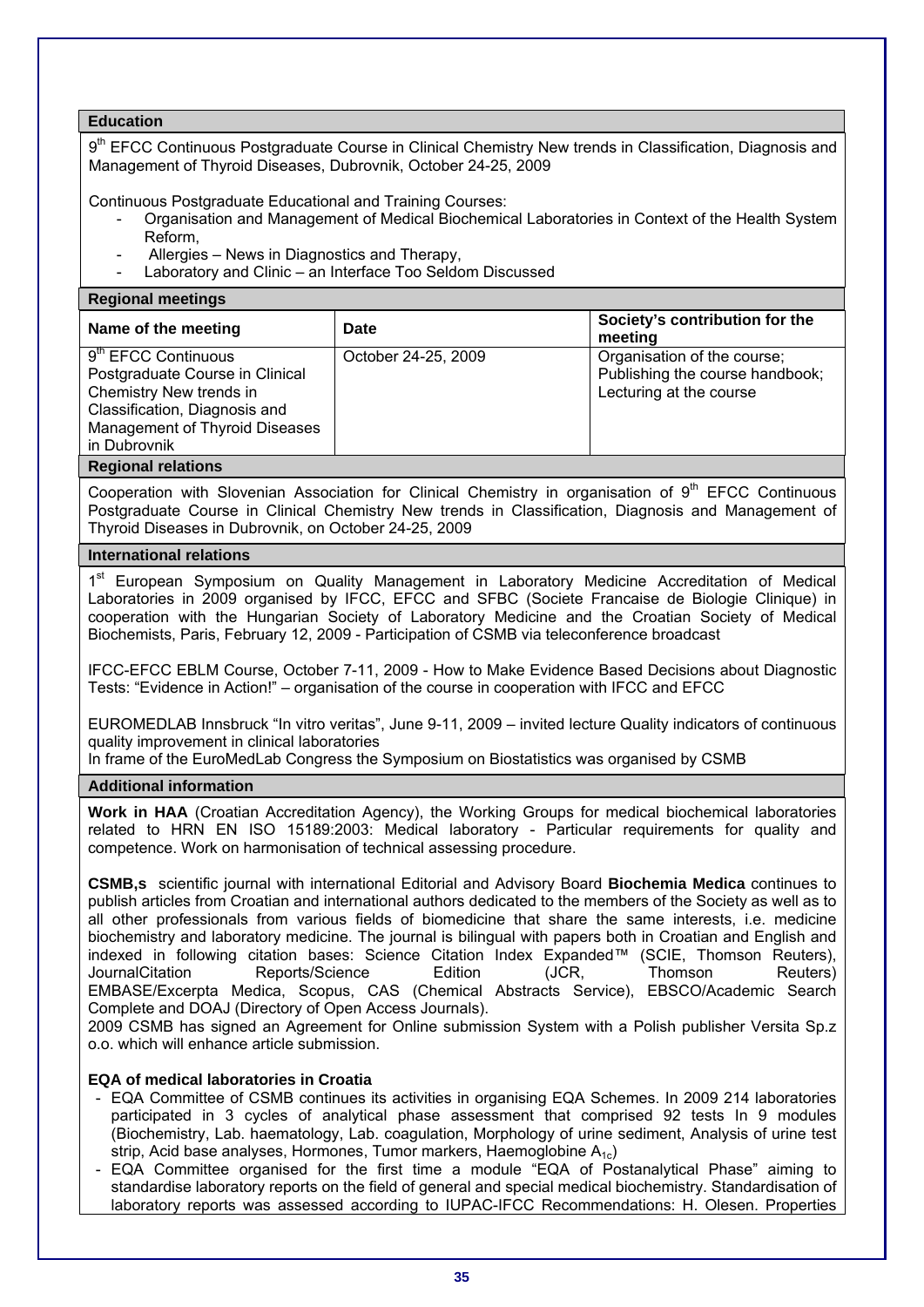and units in the clinical laboratory sciences I. Syntax and Semantic Rules 1995., and to the document issued by the Croatian Chamber of Medical Biochemists "Harmonisation of laboratory reports in the field of general, special and highly differentiated medical biochemistry", 2007

- EQA Committee organised an independent pilot project "EQA of Preanalytical Phase"
- Active participation in scope of Croatian Accreditation Agency in a WG for interlaboratory comparisons with a view to education and preparation for accreditation according to the standard ISO 17043
- Participation in a national project in cooperation with Croatian Institute for Transfusion Medicine on introduction of fresh human blood as control sample into EQA scheme for laboratory haematology
- As full member of EQALM the EQA Committee participates in some international projects: "EQALM Working Group on Haemostasis - International INR Project" and in two projects in laboratory haematology organised by EQALM and IFCC ("EQALM's Postanalytical External Quality Assessment Scheme for Automated Haematology" and "Effect of Storage on EDTA-Anticoagulated Blood Cell Morphology").



## **DENMARK**

## **DANISH SOCIETY OF CLINICAL BIOCHEMISTRY**

| <b>National meetings</b>                                                                                                                                                                                                                                                                                                                                                                                                                                                                                                                                                  |                                                                                |                                                                |  |
|---------------------------------------------------------------------------------------------------------------------------------------------------------------------------------------------------------------------------------------------------------------------------------------------------------------------------------------------------------------------------------------------------------------------------------------------------------------------------------------------------------------------------------------------------------------------------|--------------------------------------------------------------------------------|----------------------------------------------------------------|--|
| Name of the meeting                                                                                                                                                                                                                                                                                                                                                                                                                                                                                                                                                       | <b>Date</b>                                                                    | <b>Topic</b>                                                   |  |
| The 9 <sup>th</sup> Danish Congress of                                                                                                                                                                                                                                                                                                                                                                                                                                                                                                                                    | May 27-28, 2009                                                                | Cardiovascular diseases                                        |  |
| <b>Clinical Biochemistry</b>                                                                                                                                                                                                                                                                                                                                                                                                                                                                                                                                              |                                                                                | Proteomics, Hæmostasis,                                        |  |
|                                                                                                                                                                                                                                                                                                                                                                                                                                                                                                                                                                           |                                                                                | Stemcells, Ageing                                              |  |
| <b>DSKB Meeting</b>                                                                                                                                                                                                                                                                                                                                                                                                                                                                                                                                                       | October 20, 2009                                                               | Toxicological tests and drugabuse<br><b>Veneous Thrombosis</b> |  |
| <b>Education</b>                                                                                                                                                                                                                                                                                                                                                                                                                                                                                                                                                          |                                                                                |                                                                |  |
|                                                                                                                                                                                                                                                                                                                                                                                                                                                                                                                                                                           |                                                                                |                                                                |  |
| Endocrinologi. Seminar for chemists and clinical biochemists<br>November 10-12, 2009                                                                                                                                                                                                                                                                                                                                                                                                                                                                                      |                                                                                |                                                                |  |
| Cardiovaskular diseases. Seminar for chemists and clinical biochemists<br>September 28-30, 2009                                                                                                                                                                                                                                                                                                                                                                                                                                                                           |                                                                                |                                                                |  |
|                                                                                                                                                                                                                                                                                                                                                                                                                                                                                                                                                                           |                                                                                |                                                                |  |
| Quality management and accreditation. Seminar for chemists<br>May 12-14, 2009                                                                                                                                                                                                                                                                                                                                                                                                                                                                                             |                                                                                |                                                                |  |
| <b>International relations</b>                                                                                                                                                                                                                                                                                                                                                                                                                                                                                                                                            |                                                                                |                                                                |  |
|                                                                                                                                                                                                                                                                                                                                                                                                                                                                                                                                                                           | Arrangement of AACC Molecular Pathology Course in Copenhagen October 1-2, 2009 |                                                                |  |
| Presented by:                                                                                                                                                                                                                                                                                                                                                                                                                                                                                                                                                             |                                                                                |                                                                |  |
| The American Association for Clinical Chemistry (AACC)                                                                                                                                                                                                                                                                                                                                                                                                                                                                                                                    |                                                                                |                                                                |  |
| The Association for Clinical Biochemistry (ACB)                                                                                                                                                                                                                                                                                                                                                                                                                                                                                                                           |                                                                                |                                                                |  |
| The Association for Molecular Pathology (AMP)<br>The Danish Society for Clinical Biochemistry (DSKB)                                                                                                                                                                                                                                                                                                                                                                                                                                                                      |                                                                                |                                                                |  |
|                                                                                                                                                                                                                                                                                                                                                                                                                                                                                                                                                                           |                                                                                |                                                                |  |
| <b>Additional information</b>                                                                                                                                                                                                                                                                                                                                                                                                                                                                                                                                             |                                                                                |                                                                |  |
| Important activities in 2009                                                                                                                                                                                                                                                                                                                                                                                                                                                                                                                                              |                                                                                |                                                                |  |
| The society has prepared and presented national recommendations regarding implementation of HbA1c in<br>the International Federation of Clinical Chemistry (IFCC) units.                                                                                                                                                                                                                                                                                                                                                                                                  |                                                                                |                                                                |  |
| A process initiated by the Danish National Board of Health was initiated in 2008 in order to centralize<br>functions in clinical biochemistry. All societies were asked to produce a report with recommendations<br>regarding the different functions in the specialty on three levels: high, medium and general functions. In<br>agreement with this report all Clinical Biochemistry laboratories in Denmark have applied for<br>keeping/obtaining specific functions. Danish National Board of Health will publish the final decisions at the<br>end of February 2010. |                                                                                |                                                                |  |
| The Danish Society of Clinical Biochemistry has since 2005 hosted two yearly member meetings covering<br>relevant topics. Up to 120 members are participating, and the meetings are hosted by the society with<br>financial support from various companies. In 2009 one meeting was replaced by the national congress. The                                                                                                                                                                                                                                                |                                                                                |                                                                |  |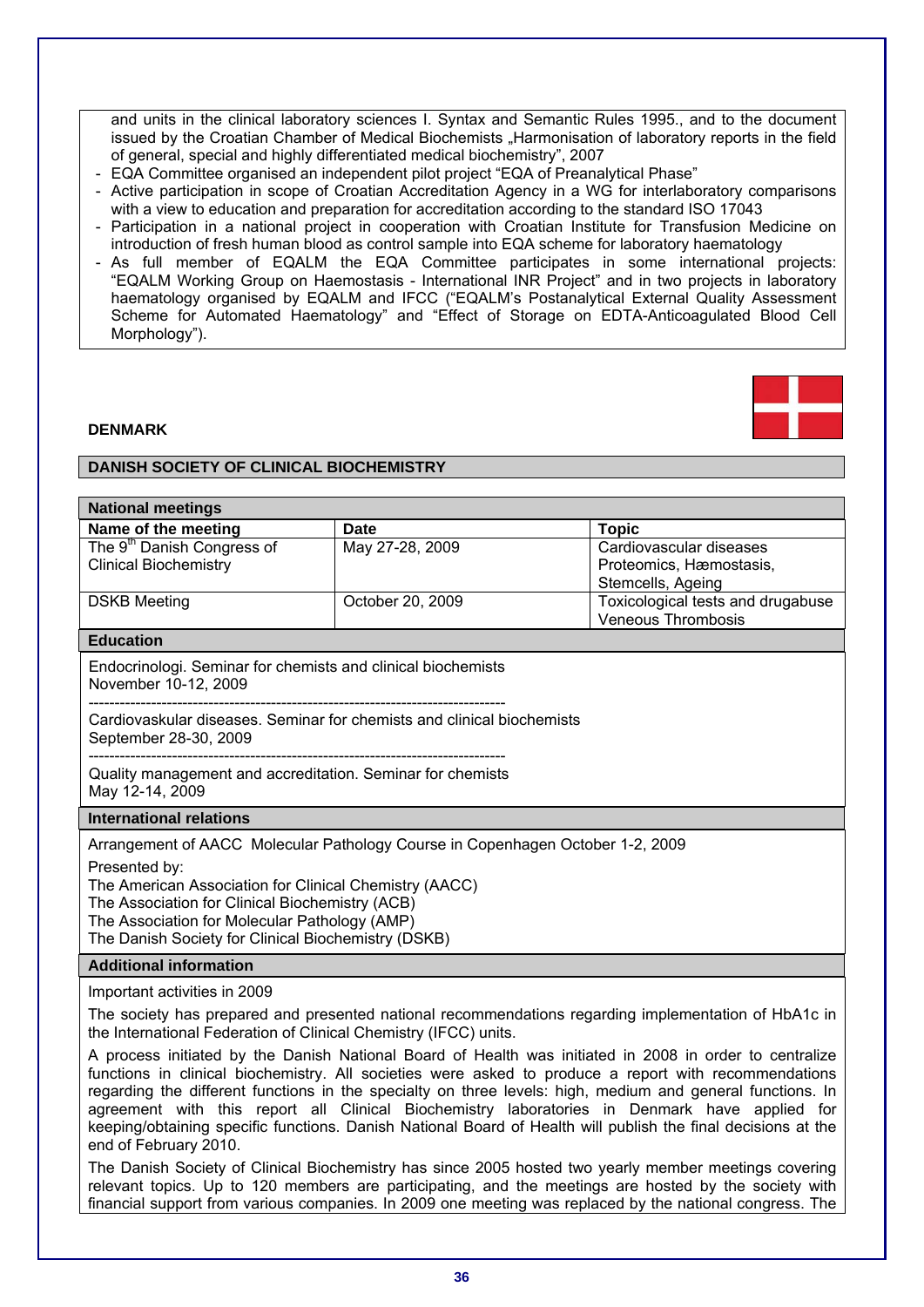2009 fall meeting, consisted of two sessions entitled Toxicological analyses and Coagulation, respectively, as well as a young investigator abstract competition. A 2,000 Euro award was given to the winner, who was appointed by the audience, based on scientific content, and quality of the oral presentation. Additionally, a prize committee awarded a young promising scientist with the "upcoming scientist" award of 700 Euros. These half-yearly meetings are of great success, which the Society will continue to prioritize.

During 2009 we have had two very fruitful collaborations with national clinical societies. A very productive working-group with members form the Danish Society of Clinical Biochemistry and the Danish Society of Nephrology, made a consensus report on the use of eGFR in Denmark. As a result of this working group the Danish Society of Clinical Biochemistry recommended the implementation of the estimated Glomerular filtration rate in 2009.

Various other new kidney-parameters were also evaluated. The second collaborative initiative in 2009 was together with the Danish Society of Cardiology, and resulted in a consensus document regarding cardiac markers in acute coronary syndromes. The committee on cardiac markers will continuously renew the consensus document. The Danish Society of Clinical Biochemistry will select topics in the future were collaborative initiatives are needed, and invite the relevant clinical societies.

# **ECUADOR**

# **ECUADORIAN SOCIETY OF CLINICAL BIOCHEMISTRY (SEBIOCLI)**

| <b>National meetings</b>      |                         |                                            |
|-------------------------------|-------------------------|--------------------------------------------|
| Name of the meeting           | <b>Date</b>             | <b>Topic</b>                               |
| National Assembly -           | January 31, 2009        | Preliminary notes of National              |
| Manta                         |                         | Congress                                   |
| National Directive Council -  | May 30, 2009            | <b>Election of National Technical</b>      |
| Riobamba                      |                         | Director-PEEC                              |
| National Directive Council -  | October 24, 2009        | <b>Instrumental Quality Control</b>        |
| Ambato                        |                         | Workshop                                   |
| National Directive Assembly - | December 5, 2009        | Organization of External                   |
| Riobamba                      |                         | <b>Evaluation Quality Program</b>          |
|                               |                         | (PEEC)                                     |
| Several assemblies with       | March until present day | Organizing of "10 <sup>th</sup> Ecuadorian |
| Organizer Commitee of the     |                         | Congress 6 <sup>th</sup> International     |
| <b>National Congress</b>      |                         | Congress, and 1 <sup>st</sup> Alimentary   |
|                               |                         | <b>Inocuidat Congress</b>                  |
|                               |                         | Quito - March 25-27, 2010                  |

## **Education**

- Attendance to "The Best Practice ofLlaboratory and Quality Gestion Diplomated", (25) members of the society (Colabiocli – from October 2009 to October 2010)
- Organization of "X National Congress, VI InternationalCongress and, I of Alimentary Inocuidat Congress" – Quito,  $25^{th}$ -27<sup>th</sup>March 2010
- Workshop Pre Congress: "Internal Quality Control on Laboratory" (AACC) 20th-21st March 2010
- Workshop Pre Congress: "Hematology" "Microbiology",  $22<sup>th</sup> 24<sup>th</sup>$  March 2010
- Masterly Conference on: Helicobacter Pilory Quito,  $24<sup>th</sup>$  March 2010
- Workshop Theorical and Practical: "Cultivation and Interpretation of H.P. antibiogram Quito, 20<sup>th</sup>- $24<sup>th</sup>$  March 2010
- Workshop "Instrumental Control of Laboratory" Quito,  $24<sup>th</sup>$  July, Guayaquil Cuenca Ambato Riobamba 2009
- Workshop: "Sterility Health and Liderly" Cuenca
- "Cuntinue Capacitation Course on norm ISO 15189" Quito September 2009, Ambato 2009
- Importance of Rheumatic Tests and it´s Interpretation Cuenca 2009
- "Quality Gestion on Laboratory" Cuenca 2009
- "Hormonal Control" course Cuenca 2009
- "Diabetes Control" Guayaquil 2009
- Parasitology Investigation Guayaquil 2009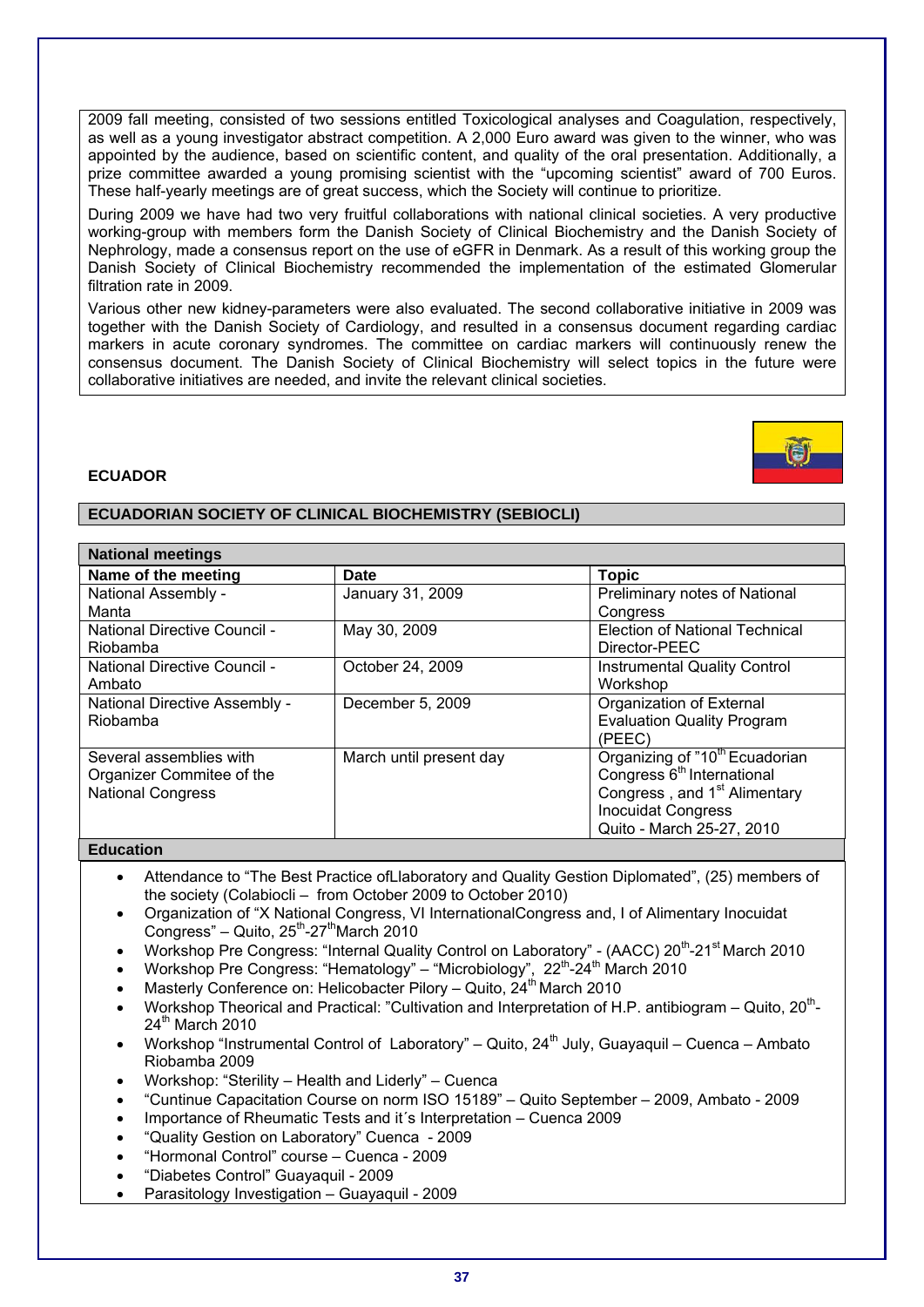• Information about to make Quality Manual on clinical laboratories. Quito - Guayaquil from September until this date.

| <b>Regional meetings</b>                                                                                                                                                                                                                                                                                                                                                                                                                                                                                                                                                                                                                                                       |                              |  |  |
|--------------------------------------------------------------------------------------------------------------------------------------------------------------------------------------------------------------------------------------------------------------------------------------------------------------------------------------------------------------------------------------------------------------------------------------------------------------------------------------------------------------------------------------------------------------------------------------------------------------------------------------------------------------------------------|------------------------------|--|--|
| Name of the meeting                                                                                                                                                                                                                                                                                                                                                                                                                                                                                                                                                                                                                                                            | Date                         |  |  |
| Meeting with AACC representative<br>about Internal Quality Control<br>Workshop (Pre Congress)                                                                                                                                                                                                                                                                                                                                                                                                                                                                                                                                                                                  | November 17-24, 2009 - Quito |  |  |
| <b>Regional relations</b>                                                                                                                                                                                                                                                                                                                                                                                                                                                                                                                                                                                                                                                      |                              |  |  |
| <b>MSP: Healthy Public Minister</b><br>$\bullet$<br>OPS: Pan-American Healthy Organization<br>$\bullet$<br>OAE: Ecuadorian Certify Organization<br>$\bullet$<br>IFCC: International Federation Clinical Chemistry<br>$\bullet$<br>COLABIOCLI: Latin American Confederation of Clinical Biochemistry<br>$\bullet$<br>FEQUIFE: Ecuadorian Chemistry Pharmaceutical Federation<br>٠<br><b>UDLA: America's University</b><br><b>PUCE: Catholic University</b><br><b>Central University from Ecuador</b>                                                                                                                                                                            |                              |  |  |
| <b>International relations</b>                                                                                                                                                                                                                                                                                                                                                                                                                                                                                                                                                                                                                                                 |                              |  |  |
| IFCC: International Federation of Clinical Chemistry and Laboratory Medicine<br>$\bullet$<br><b>COLABIOCLI: Latin American Confederation of Clinical Biochemistry</b><br>$\bullet$<br>Mexican Association of Clinical Biochemistry<br>٠<br>Latin American Clinical Biochemistry Congress (Chile)<br>$\bullet$<br>Paraguayan Society of Clinical Biochemistry<br><b>Brazilian Society of Clinical Biochemistry</b><br>$\bullet$<br><b>Binational Pharmaceutical Alliance Ecuador - Peru</b><br>Argentina Society of Clinical Biochemistry<br>XIX Latin America Congress of Clinical Biochemistry - Chile - April 2010<br>$\bullet$<br>Colombia Society of Clinical Biochemistry |                              |  |  |
| <b>Additional information</b>                                                                                                                                                                                                                                                                                                                                                                                                                                                                                                                                                                                                                                                  |                              |  |  |

Our society is organizing the "External Evaluation of Quality Program" for all laboratories in the country, with the auspicates form Public Health Minister, to obtain their licenses in agreement to the Official Regulation Our society is processing with Work Minister the salary scale for our members that work on public and private laboratories.

# **ESTONIA**



# **THE ESTONIAN SOCIETY FOR LABORATORY MEDICINE**

| <b>National meetings</b> |                    |                                                                                                                                                                                                                               |
|--------------------------|--------------------|-------------------------------------------------------------------------------------------------------------------------------------------------------------------------------------------------------------------------------|
| Name of the meeting      | Date               | <b>Topic</b>                                                                                                                                                                                                                  |
| General meeting          | March 13, 2009     | Markers of viral hepatitis. Diagnostics of auto-immune<br>diseases. Clinical and laboratory diagnostics of coeliac<br>disease. Analysis of genetic risk factors; oncogenetic aspects<br>of breast, ovarian and colon cancers. |
| <b>XII Summerschool</b>  | August 20-22, 2009 | Diagnostics of common genetic diseases. Quality assurance<br>in medical laboratory; cardiac troponins in diagnosis of<br>myocardial infarction; diagnostics of TB; serodiagnostics of<br>infectious diseases                  |
| General meeting          | December 10, 2009  | Overview of the posters presented by the Estonian laboratory<br>doctors and scientists in Congresses (2008 - 2009);<br>Summary of the work of the ESLM working groups                                                         |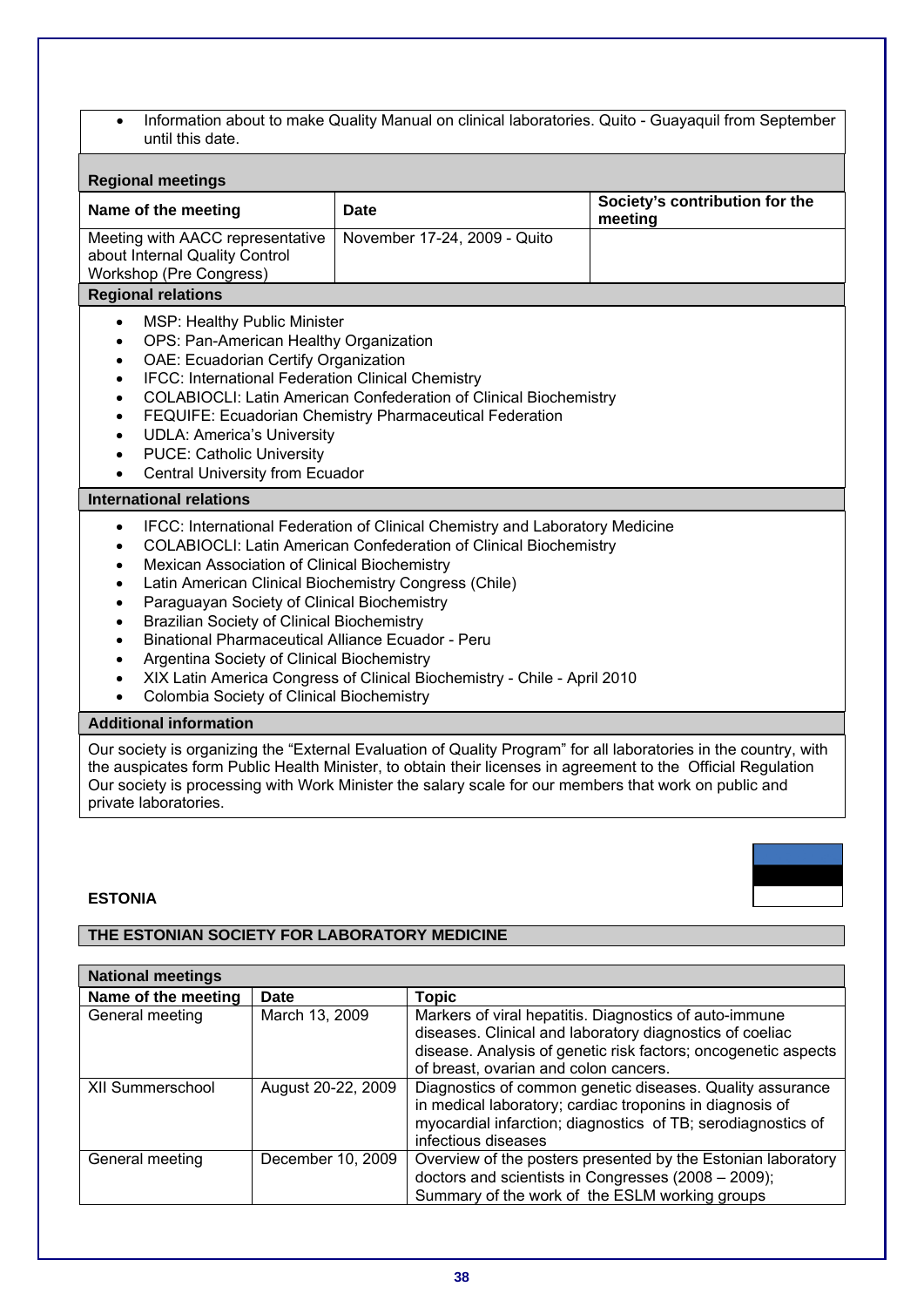| Working group                                                                              | Many meetings    |  | Standardisation of laboratory terminology |                                                                        |  |
|--------------------------------------------------------------------------------------------|------------------|--|-------------------------------------------|------------------------------------------------------------------------|--|
| Working group                                                                              | Many meetings    |  | LOINC standard, RELMA programme           |                                                                        |  |
| Working group                                                                              | December 2, 2009 |  |                                           | Possibilities for EUCAST DT methodology implementation in              |  |
|                                                                                            |                  |  | Estonian microbiology labs                |                                                                        |  |
| Local organizing                                                                           | Regular meetings |  |                                           | Preparing the 10 <sup>th</sup> Baltic Congress on Laboratory Medicine, |  |
| committee                                                                                  |                  |  | Tallinn, Estonia                          |                                                                        |  |
| Heart and Infection -                                                                      | October 2, 2009  |  |                                           | New methods in laboratory diagnostics of infectious                    |  |
|                                                                                            |                  |  |                                           | endocarditis (together Estonian Societies of Cardiology and            |  |
|                                                                                            |                  |  | Infectious Diseases)                      |                                                                        |  |
| <b>Education</b>                                                                           |                  |  |                                           |                                                                        |  |
| Advanced course for family                                                                 |                  |  | November 17, 2009                         | Interpretation of the results of                                       |  |
| doctors                                                                                    |                  |  |                                           | common laboratory tests.                                               |  |
| <b>Regional meetings</b>                                                                   |                  |  |                                           |                                                                        |  |
| Name of the meeting                                                                        | <b>Date</b>      |  |                                           | Society's contribution for the<br>meeting                              |  |
| <b>EUCAST General Committee,</b>                                                           | May 17, 2009     |  |                                           | GC Estonian representative                                             |  |
| ECCMID, Helsinki                                                                           |                  |  |                                           | arrangement for BALM Congress                                          |  |
|                                                                                            |                  |  |                                           |                                                                        |  |
| <b>Regional relations</b>                                                                  |                  |  |                                           |                                                                        |  |
| ESLM is the member of Baltic Association of Laboratory Medicine (BALM).                    |                  |  |                                           |                                                                        |  |
| Preparations of the 10 <sup>th</sup> Baltic Congress on Laboratory Medicine, Tallinn 2010. |                  |  |                                           |                                                                        |  |
| <b>International relations</b>                                                             |                  |  |                                           |                                                                        |  |
| ESLM is a full member of the IFCC and EFCC.                                                |                  |  |                                           |                                                                        |  |
| ESLM is also participating in the work of EC4 Register Commission.                         |                  |  |                                           |                                                                        |  |

EUCAST WG of ESLM is represented in EUCAST General Committee.

# **FINLAND**

# **FINNISH SOCIETY FOR CLINICAL CHEMISTRY**

| <b>National meetings</b> |                      |                                   |
|--------------------------|----------------------|-----------------------------------|
| Name of the meeting      | Date                 | <b>Topic</b>                      |
| Spring meeting           | April 21-22, 2009    | Professor Ulf-Håkan Stenman       |
|                          |                      | honorary symposium; Hormones,     |
|                          |                      | Point of care analytics           |
| Fall meeting             | November 12-13, 2009 | Serological analytics in clinical |
|                          |                      | chemistry automation, Problems    |
|                          |                      | caused by intoxicants during and  |
|                          |                      | after pregnancy, Can diabetes be  |
|                          |                      | prevented?                        |

# **Education**

Spring meeting was organized to honor professor Ulf-Håkan Stenmans meritorius career in clinical chemisty. The topics of the lectures were Hormones (the honorary symposium) and Point of care analytics. The total number of participans was 100 of which 14 were lecturers. Fall meeting was organized in cooperation with the Finnish association of clinical biochemists. The topics of the lectures were Serological analytics in clinical chemistry automation, Problems caused by intoxicants during and after pregnancy, Can diabetes be prevented? The total number of participants was 68 of which 8 were lecturers.

During the year 2009 FSCC has continued to financially support the participation of its members in several international meetings.

# **Regional relations**

FSCC is a member society of the Nordic Society for Clinical Chemistry (NFKK = Nordisk förening för Klinisk kemi). At the moment Jarkko Ihalainen is the chairman of NFKK. Finnish members in the board of NFKK during year 2009 have been Tuula Metso and national chairman Harri Laitinen.

Klinisk Biokemi i Norden is a journal published by NFKK. The journal published 3 issues in 2009 and it was freely distributed to all members of the NFKK member societies.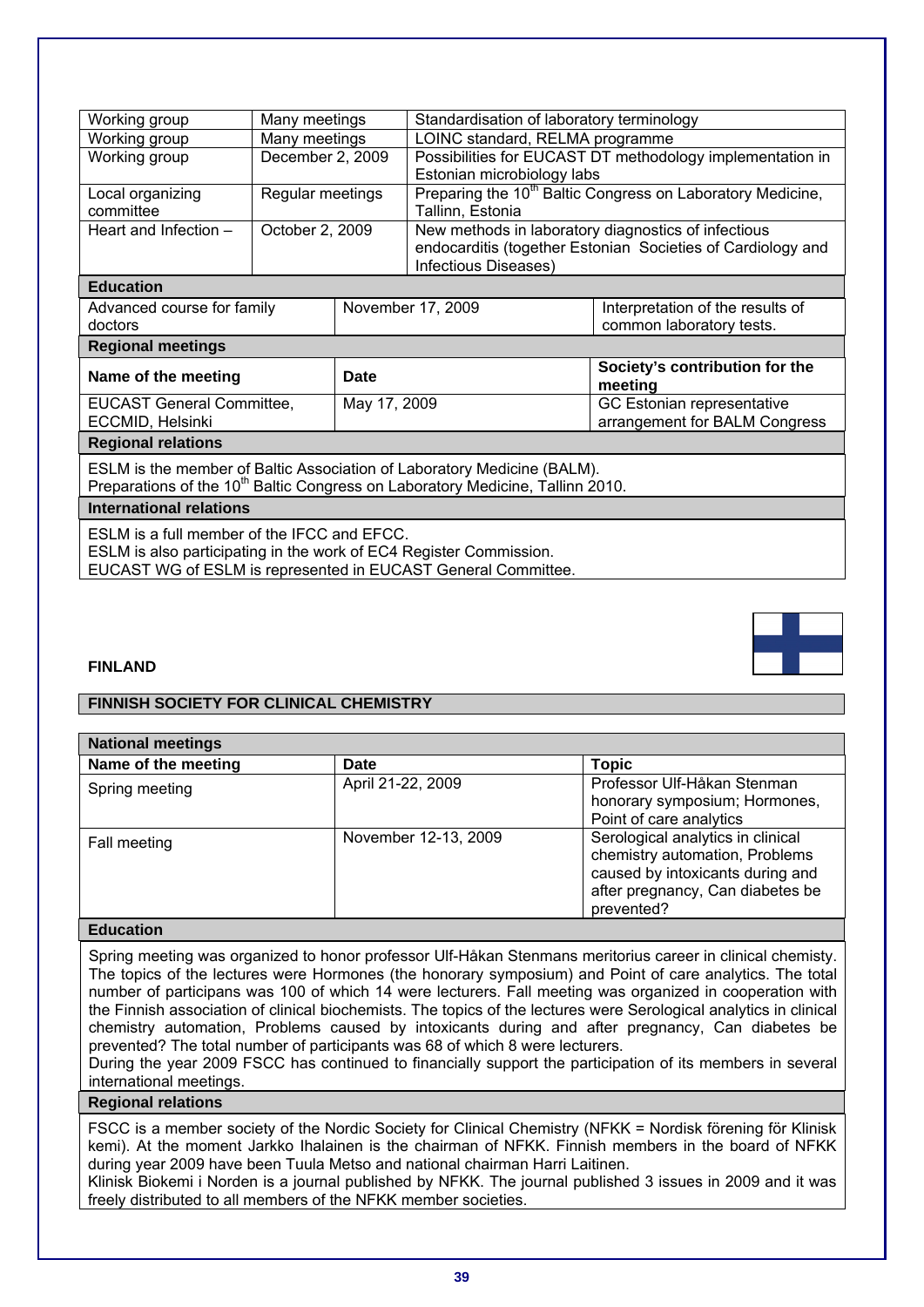Päivi Laitinen from Finland continued as the Secretary of IFCC.

Kari Pulkki was the national representative of FSCC in IFCC. Kari Pulkki was also a Member of the board of EFCC, the new European Federation of Clinical Chemistry and Laboratory Medicine.

# **FRANCE**

# **SOCIETE FRANCAISE DE BIOLOGIE CLINIQUE (SFBC)**

| <b>National meetings</b>                                                            |                    |                                                                                                                                                                                |
|-------------------------------------------------------------------------------------|--------------------|--------------------------------------------------------------------------------------------------------------------------------------------------------------------------------|
| Name of the meeting                                                                 | Date               | <b>Topics</b>                                                                                                                                                                  |
| <b>SFBC Scientific Meeting -</b><br>Journées Internationales de<br>Biologie - Paris | November 3-6, 2009 | <b>Biology of Cancers</b><br>Tumor cell and its environment<br>$\blacksquare$<br>Research transfers to clinical biology<br>News in Oncohaematology<br>Laboratory accreditation |

# **Education**

- Educational Committee chaired by Prof. J.P. Bali (Montpellier)
- $\checkmark$  Continuous medical education through SFBC scientific meeting sessions
- Committee on Evaluation of Professional Practices (C-EPP) : chaired by Dr N. Jacob,
	- 9 Topics of EPP actions in 2009 : screening of renal failure, markers of Alzheimer's disease, markers of tobacco use
	- National Agreement given to SFBC as "EPP" validating society.

#### **Regional meetings**

| Name of the meeting                                                                                       | Date                              | Society's contribution for the<br>meeting                                                                                                                                                    |
|-----------------------------------------------------------------------------------------------------------|-----------------------------------|----------------------------------------------------------------------------------------------------------------------------------------------------------------------------------------------|
| <b>EFCC-SFBC Meeting</b><br>1 <sup>st</sup> European Symposium on<br><b>Accreditation of Medical Labs</b> | Paris (F)<br>February 12-13, 2009 | Organization                                                                                                                                                                                 |
| 4 <sup>th</sup> International Symposium on<br><b>Blood Gases and Clinical Care</b><br>Testina             | Belle-Ile (F)<br>June 3-5, 2009   | Co-Organization                                                                                                                                                                              |
| EuroMedLab 2009                                                                                           | Innsbruck (AU)<br>June 7-11, 2009 | Participation in the International<br>Advisory Board.<br>Invited speaks<br>Chair of two plenary scientific sessions<br>(Post-translational modifications -<br><b>Translational Research)</b> |

#### **Education**

- Participation in EFCC activities
	- 9 Contribution to EC4 register and ISO 15189 implementation
	- Participation in Committees and Working groups
		- EFCC-EC4 Committee on Professional affairs and EC4 register : Simone ZERAH, chair
		- EFCC-Committee on Continuous training and conferences : Pierre CARAYON, member
		- EFCC-Committee on Public relations, e-newsletter and EFCC-WG on distance learning: Bernard GOUGET, chair
		- EFCC Working Group on Cardiac Markers : Guillaume LEFEVRE, member
		- EFCC / UEMS WG on Guidelines : Joseph WATINE, member

 $\checkmark$  Participation in International Advisory Board of EuroMedLab 2009 Innsbruck Meeting

9 Participation in the Scientific Program of EuroMedLab 2009 Innsbruck meeting (Chairmanship of two plenary sessions)

Candidature for the organization of EuroMedLab 2013 in Paris (unsuccessful).

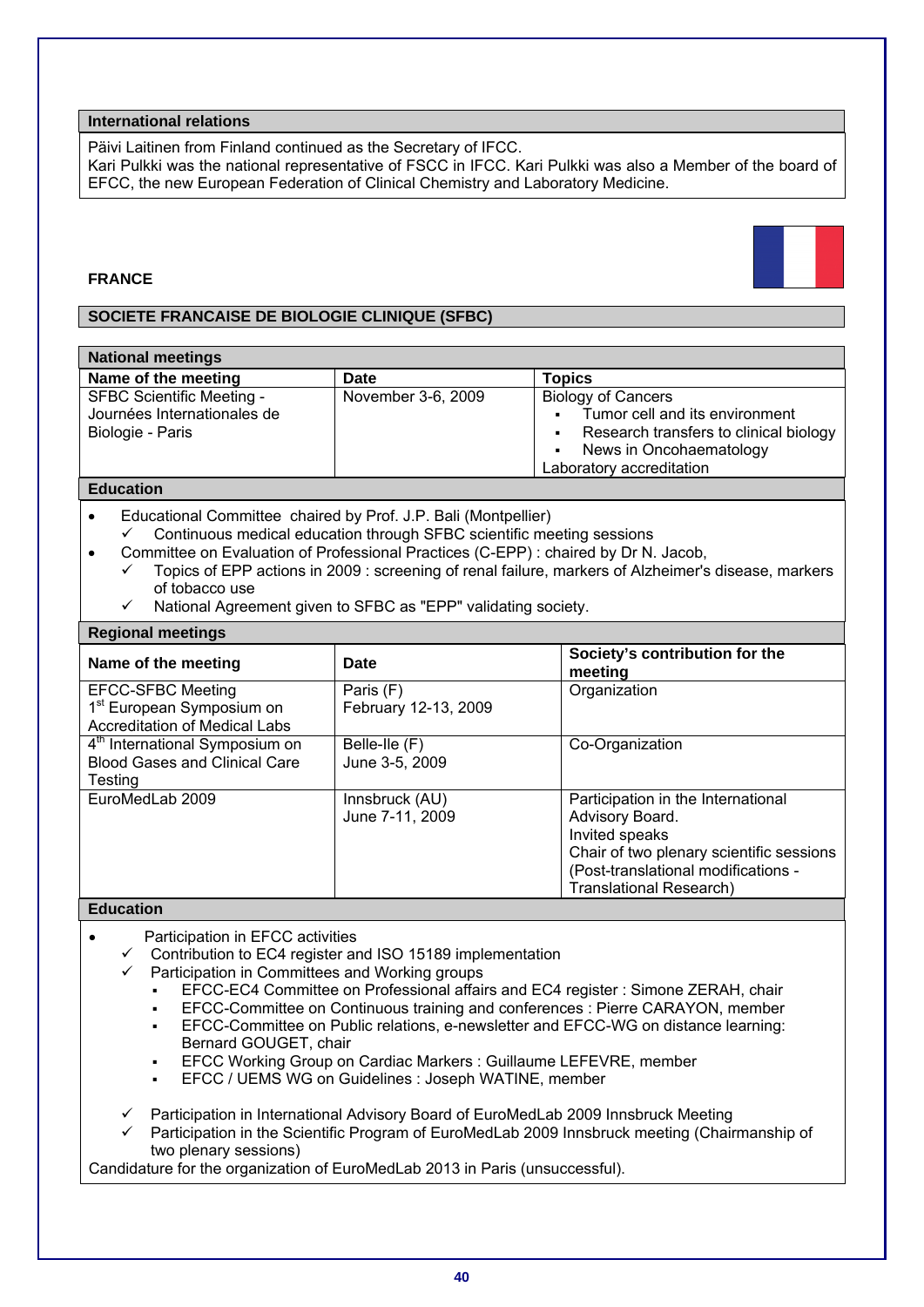# **International relations**

- Coordination by SFBC Committee on International Relations :
	- $\checkmark$  President : Prof. A. Legrand
	- $\checkmark$  Past-President in charge of International Relations : Prof. P. Gillery
	- $\checkmark$  Members : Dr J. Bienvenu, Dr B. Gouget, Dr N. Jacob, Dr B. Poggi, Dr S. Zérah and SFBC Executive Board Members
- SFBC representatives :
	- $\checkmark$  IFCC : Prof. P. Gillery
	- $\checkmark$  EFCC : Dr B. Gouget (EC4 register : Dr S. Zérah)
	- $\checkmark$  WASPaLM : Prof. P. Gillery, Prof. P. Gambert
- Participation in International Advisory Board of IFCC Berlin WorldLab 2011.
- SFBC: founding member of the FIFBCML : Fédération Internationale Francophone de Biologie Clinique et de Médecine de Laboratoire (FIFBCML President: Prof. Alain Legrand, SFBC President)
- **SFBC Invited speakers in international meetings**
- EFCC: EuroMedLab 2009, June 7-11, 2009, Innsbruck (AU)
- AFCB and FIFBCML
	- Journées Nationales de Biologie Clinique, Société Marocaine de Biologie Clinique, March 26-28, 2009, Casablanca (MA)
	- XXIIIe Journées Nationales de Biologie Clinique, Société Tunisienne de Biologie Clinique, May 14- 16, 2009, Sousse (TN)
	- Premier Congrès Algérien de Biologie Clinique, Société Algérienne de Biologie Clinique, and 2<sup>nd</sup> Meeting of FIFBCML , May 2-3, 2009, Alger (DZ)
	- XII MEDLAB Meeting of AFCB, September 30 October 3, Beyrouth (Lebanon)

# **Participation of SFBC members in IFCC Committees and Working Group**

- **IFCC-EB** 
	- B. Gouget, Member, 2009-2011
- **IFCC-SD** 
	- Scientific Division Executive Committee (SD-EC) Ph Gillery, member, 2006-2008
	- C-Nomenclature, Properties and Units (C-NPU) F. Pontet, chair, 2006-2008
	- C-Reference Intervals and Decision Limits (C-RIDL) J. Henny, member, 2006-2008
	- C-Reference Systems of Enzymes (C-RSE) J.M. Lessinger, member, 2008-2010
	- WG-Standardization of Thyroid Function Tests (WG-STFT) C. Ronin, member, 2008-2010
	- WG-Standard. of Carbohydrate-Deficient-Transferrin (WG-CDT) F. Schellenberg, member, 2008-2010
	- WG-Standardization of Growth Hormone (WG-GH) J.C. Souberbielle, N. Lahlou, members, 2008-2010
	- –WG-Standardization of glomerular filtration rate (WG-GFRA) J.P. Cristol, corresp. member, 2008-2010
	- –WG-Standardization of Troponin I (WG-TnI) G. Lefèvre, corresp. member, 2008-2010
	- –WG-Standardization of HbA2 (WG-HbA2) Van Dorsselaer, corresp. member, 2007-2009 **IFCC-EMD**
	- C-Evidence Based Laboratory Medicine (C-EBLM) J Watine, corresp. member 2008-2010
	- C-Committee on Analytical Quality (C-AQ) A. Vassault, member, 2007-2009
- **IFCC-CPD** 
	- IFCC News and WG-IFCC News D Gruson, member
	- IFCC news B.Gouget, former CPD chair
- **IFCC-C-CC**
	- P. Carayon, corresp. member, 2008-2010

# **SFBC Board 2008-2009 (end of term: November 2009)**

# **Executive Board:**

**President President Properties According to President Properties According Properties According Properties According Properties According Properties According Properties According Properties According Properties According** Vice-President **Primary President** Pr Philippe GAMBERT Past-President Past-President President **General Secretary Community Community** Dr Nelly JACOB Assistant General Secretary **Dr Isabelle AIMONE-GASTIN**<br>Treasurer **Dr Hubert TRONEL** Dr Hubert TRONEL Associate Member **Dr M.F. GAUDEAU-TOUSSAINT**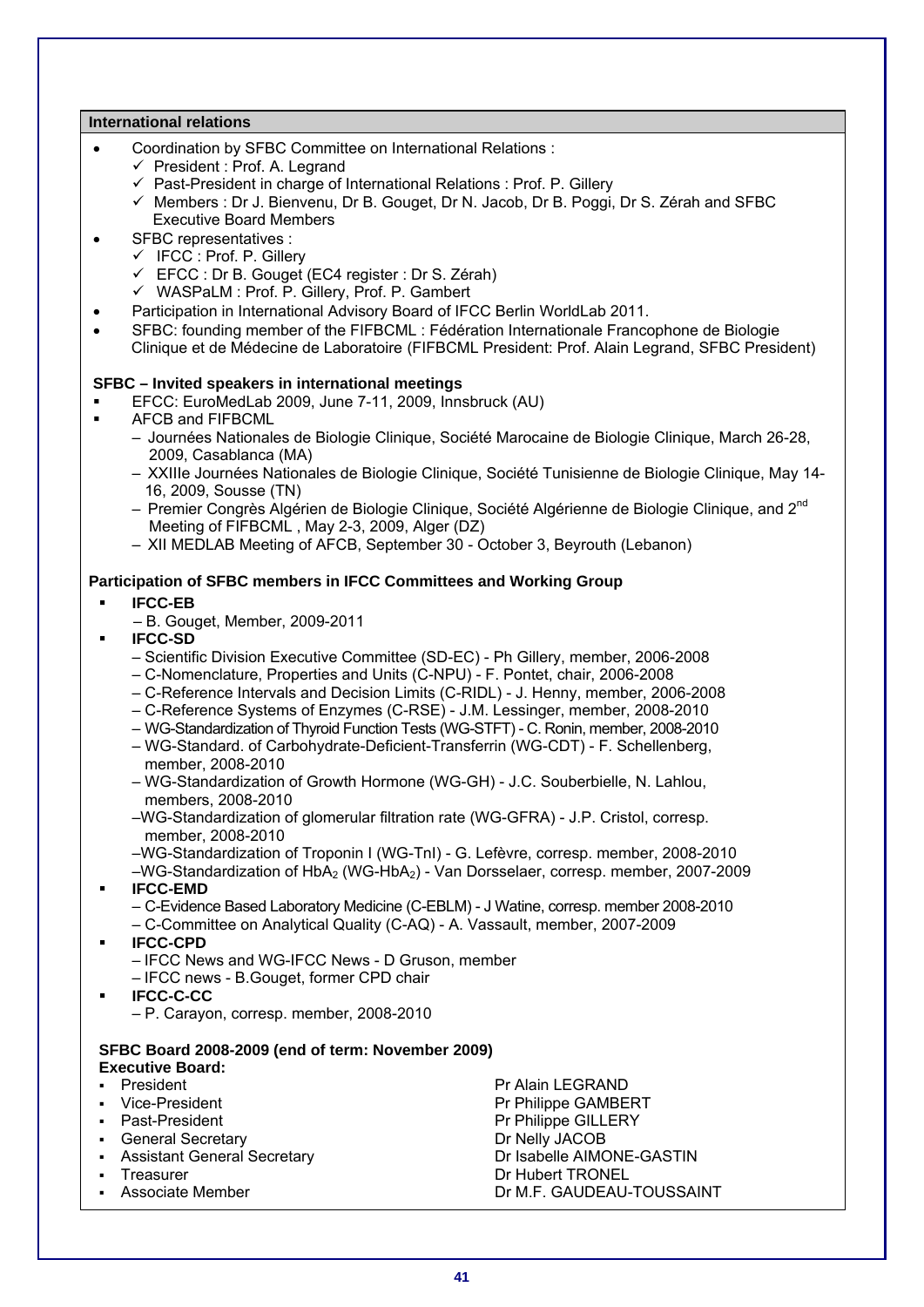# **Scientific Committee:**

# **Editor in Chief ABC:**

# **Educational Committee:**

- 
- 

• Chairs **Primary Primary Primary Primary Primary Primary Primary Primary Primary Primary Primary Primary Primary Primary Primary Primary Primary Primary Primary Primary Primary Primary Primary Primary Primary Primary Prim** Dr Véronique DUCROS

**•** Chairs **Pr Jean-Louis BEAUDEUX** 

- Chairs<br>
Pr Jean-Louis BEAUDEUX<br>
Pr Danny de MOUY Dr Danny de MOUY

**Webmaster:** Dr Rémy COUDERC

# **GERMANY**



# **DEUTSCHE VEREINTE GESELLSCHAFT FÜR KLINISCHE CHEMIE UND LABORATORIUMSMEDIZIN (GERMAN UNIFIED SOCIETY FOR CLINICAL CHEMISTRY AND LABORATORY MEDICINE)**

| <b>National meetings</b>                                                                                                                                                                                                        |                      |                                                                                                                  |  |
|---------------------------------------------------------------------------------------------------------------------------------------------------------------------------------------------------------------------------------|----------------------|------------------------------------------------------------------------------------------------------------------|--|
| Name of the meeting                                                                                                                                                                                                             | <b>Date</b>          | <b>Topic</b>                                                                                                     |  |
| 6 Annual Meeting: "Today's<br>Laboratory Diagnostics for an<br>Individualized Medicine"                                                                                                                                         | October 7-9, 2009    | Genome Analysis, Metabolomics<br>and Proteomics, New Biomarkers,<br>Biobanking, etc.                             |  |
| Minisymposium "Update Clinical<br>Toxicology"                                                                                                                                                                                   | October 15-16, 2009  | <b>LC-MS in Clinical Toxicology</b>                                                                              |  |
| Symposium "Walking together -<br>Laboratory Medicine and<br><b>Transfusion Medicine"</b>                                                                                                                                        | November 27-28, 2009 | Blood product safety;<br>Pharmacogenetics in coagulation;<br>Immunosuppression in organ<br>transplantation; etc. |  |
| <b>Education</b>                                                                                                                                                                                                                |                      |                                                                                                                  |  |
| Repetitorium "Klinische Chemie" (Course "Clinical Chemistry"), November 23-28, 2009<br>Course "Microscopic Differential Blood Count", November 28-29, 2009<br><b>Working Group "Multimedia Education"</b><br>LabTests online DE |                      |                                                                                                                  |  |
| <b>Regional meetings</b>                                                                                                                                                                                                        |                      |                                                                                                                  |  |
| Name of the meeting                                                                                                                                                                                                             | Date                 | Society's contribution for the<br>meeting                                                                        |  |
| EuroMedLab 2009, Innsbruck                                                                                                                                                                                                      | June 7-11, 2009      | Symposia Chairs and Speakers                                                                                     |  |
| <b>Regional relations</b>                                                                                                                                                                                                       |                      |                                                                                                                  |  |
| Active participation in EFCC (including Board Membership)                                                                                                                                                                       |                      |                                                                                                                  |  |
| Active participation in the EC4 Register Commission (including Board Membership)                                                                                                                                                |                      |                                                                                                                  |  |
| "LaboratoriumsMedizin" (J. Lab. Med.), official journal of the German and the Austrian Societies of Clinical<br><b>Chemistry and Laboratory Medicine</b>                                                                        |                      |                                                                                                                  |  |
| <b>International relations</b>                                                                                                                                                                                                  |                      |                                                                                                                  |  |
| Active Participation in IECC (including Working Groups, Task Forces, etc.)                                                                                                                                                      |                      |                                                                                                                  |  |

Active Participation in IFCC (including Working Groups, Task Forces, etc.)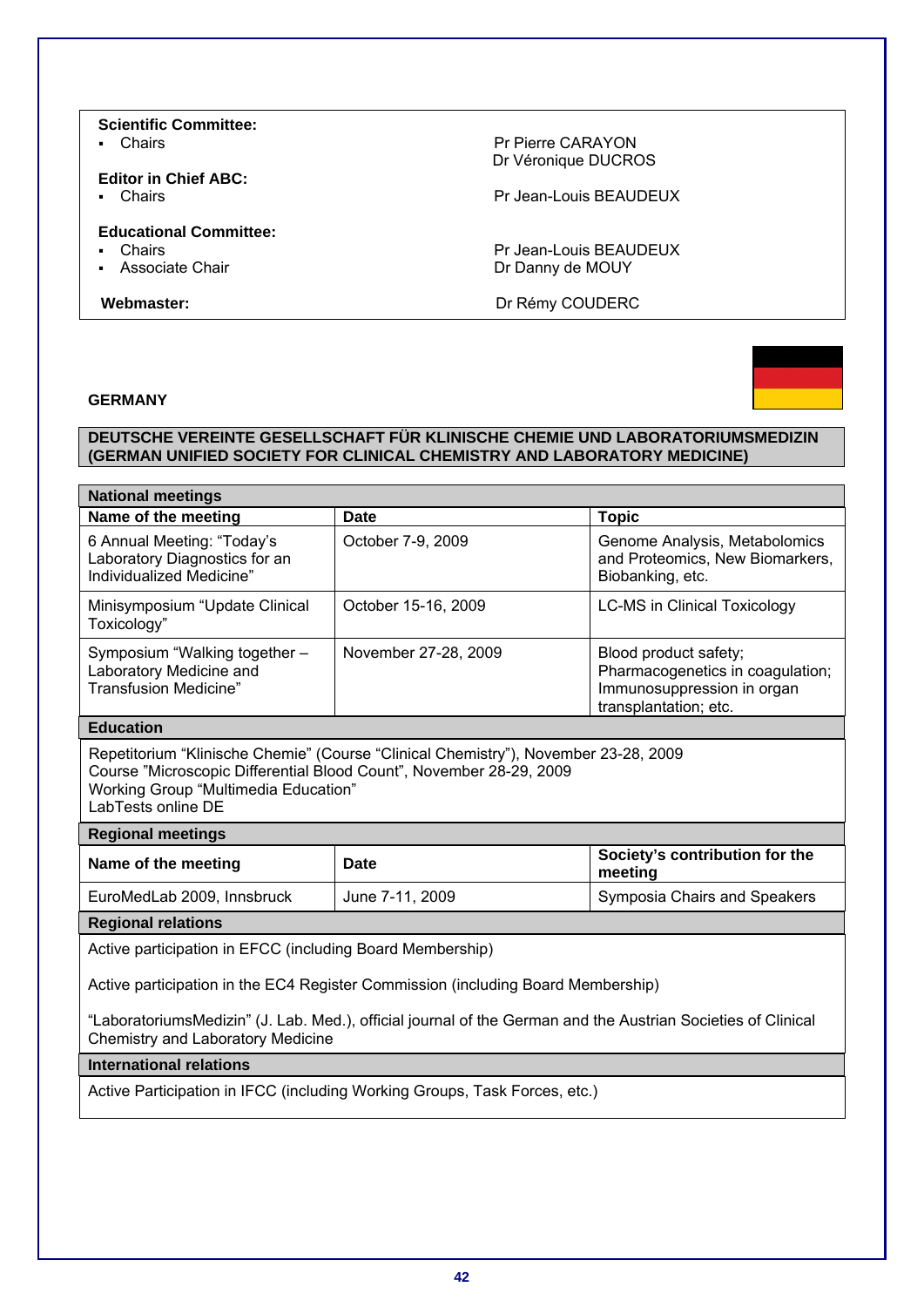**43**

# **GREECE**

# **GREEK SOCIETY OF CLINICAL CHEMISTRY- CLINICAL BIOCHEMISTRY**

| <b>National meetings</b>                                                                                                                                                              |                                                                              |              |  |
|---------------------------------------------------------------------------------------------------------------------------------------------------------------------------------------|------------------------------------------------------------------------------|--------------|--|
| Name of the meeting                                                                                                                                                                   | Date                                                                         | <b>Topic</b> |  |
| 8 <sup>th</sup> National Congress of Clinical                                                                                                                                         | October 2-4, 2009                                                            |              |  |
| Chemistry, Patras                                                                                                                                                                     |                                                                              |              |  |
| <b>Education</b>                                                                                                                                                                      |                                                                              |              |  |
| 10 <sup>th</sup> Seminar of Continuous Education: May 16, 2009 - "Clinical Laboratory Management".<br>11 <sup>th</sup> Seminar of Continuous Education: December 5, 2009 - "Thyroid". |                                                                              |              |  |
| <b>International relations</b>                                                                                                                                                        |                                                                              |              |  |
|                                                                                                                                                                                       |                                                                              |              |  |
| CCLM Scientific magazine subscription.                                                                                                                                                |                                                                              |              |  |
| Participation on EFCC and IFCC.                                                                                                                                                       | The 2010 General Conference of IFCC will be held on April in Greece (Corfu). |              |  |
| <b>Additional information</b>                                                                                                                                                         |                                                                              |              |  |
| Greek Lab Tests Online successfully uploaded 65 tests on its platform.                                                                                                                |                                                                              |              |  |

# **GUATEMALA**

# **GUATEMALAN SOCIETY OF CLINICAL CHEMIST**

# **Education**

1.Continuous Educational Program for clinical Chemist: monthly meeting

2. External Quality Program for 180 Guatemalan laboratories for Clinical Chemistry, Microbiology,

hematology, Immunology, Micology, Mycobacterias, Uroanalysis, parasitology and Instrumental.

# **Regional meetings**

| Name of the meeting                                                                                                                                                                                           | Date                     | Society's contribution for the<br>meeting                                                                              |
|---------------------------------------------------------------------------------------------------------------------------------------------------------------------------------------------------------------|--------------------------|------------------------------------------------------------------------------------------------------------------------|
| Course of Audits for Quality<br><b>Management Systems</b>                                                                                                                                                     | August 1, 2009           | Organization                                                                                                           |
| <b>Internal Quality Control Programs</b><br>in Latin America                                                                                                                                                  | April 5, 2009            | Proposals of cooperation to the<br>Latin American countries                                                            |
| National Meeting of the Mexican<br>Society of clinical Chemistry                                                                                                                                              | March 1, 2009            | Lecture of a Guatemalan<br>Professor                                                                                   |
| XIX Latin American Meeting of<br>Clinical Pathology, organized by<br>Cuban Society of Clinical<br>Pathology                                                                                                   | Cuba, April 2009         | Lecture of a Guatemalan<br>Professor                                                                                   |
| EuroMedLab Innsbruck 2009, 18<br><b>IFCC EFCC European Congress</b><br>of Clinical Chemistry and<br>Laboratory Medicine. Congress of<br>the Austrian Society of Laboratory<br>Medicine and Clinical Chemistry | Austria, June 7-11, 2009 | Participant in the Meeting                                                                                             |
| National Meeting of Nicaragua<br>Society of Clinical Microbiologist in<br>memory TM Mario Nelson Picado                                                                                                       | Nicaragua, July 4, 2009  | Strengthening the regulations for<br>accreditation of clinical<br>laboratories<br>Lecture of a Guatemalan<br>Professor |



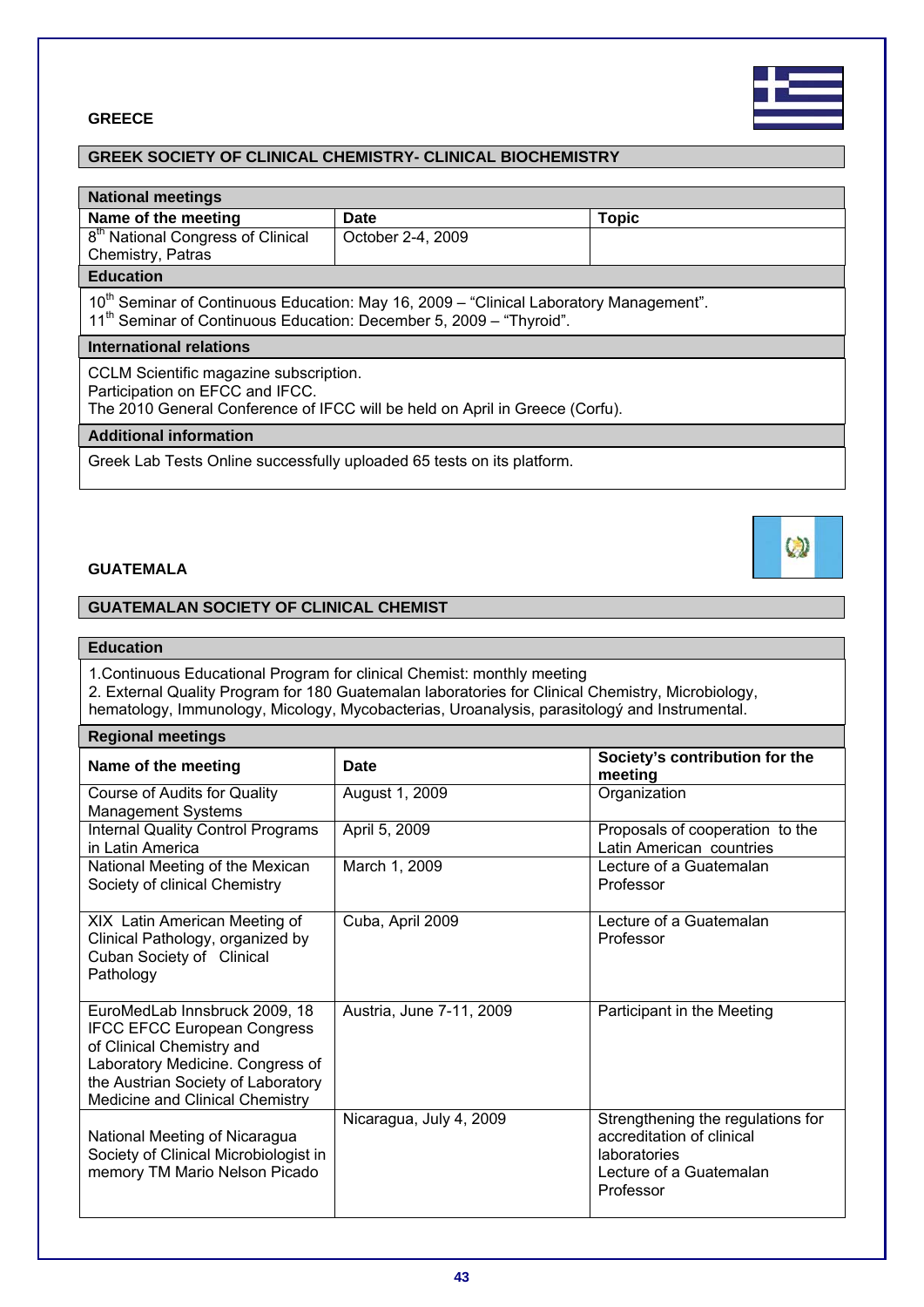| Second Course for audits<br>In Quality Management system in<br>Panamá with ISO 19011                                                                                                                                                  | Panamá, August 2009                                                                                    | Contribution for planning of the<br>course                   |  |
|---------------------------------------------------------------------------------------------------------------------------------------------------------------------------------------------------------------------------------------|--------------------------------------------------------------------------------------------------------|--------------------------------------------------------------|--|
| National Meeting of Bolivian<br>Society                                                                                                                                                                                               | <b>Bolivia</b><br>September 2009                                                                       | Contribution for the improve the<br>external quality program |  |
| Peruvian Society of Clinical<br>Laboratory Professionals Meeting                                                                                                                                                                      | Perú Lima<br>October 13-16, 2009                                                                       | Contribution for the improve the<br>external quality program |  |
| XIX Dominican Republic National<br>Meeting of Clinical Laboratory<br>Professionals                                                                                                                                                    | November 26-28, 2009                                                                                   | Contribution for the improve the<br>external quality program |  |
| <b>Regional relations</b>                                                                                                                                                                                                             |                                                                                                        |                                                              |  |
| Member of the Executive Board of COLABIOCLI<br>Collaboration with American Academy of Clinical Chemistry AACC activities in workshops of internal control.                                                                            |                                                                                                        |                                                              |  |
| <b>International relations</b>                                                                                                                                                                                                        |                                                                                                        |                                                              |  |
| Member of IFCC<br>Executive board of COLABIOCLI<br>Collaboration with American Academy of Clinical Chemistry AACC activities.<br>Pan-American Health Organization PAHO with de Strategic plan PAHO-COLABIOCLI to improve the Quality. |                                                                                                        |                                                              |  |
| <b>Additional information</b>                                                                                                                                                                                                         |                                                                                                        |                                                              |  |
|                                                                                                                                                                                                                                       | Actually the Guatemalan Society of Clinical Chemists is the location of Executive board of COLABIOCLI. |                                                              |  |
| <b>Additional information</b>                                                                                                                                                                                                         |                                                                                                        |                                                              |  |
| Awards:<br>Presidency of COLABIOCLI                                                                                                                                                                                                   |                                                                                                        |                                                              |  |

 $\underset{\star}{\overset{\star}{\star}}\underset{\star}{\overset{\star}{\star}}$ 

# **HONDURAS**

# **COLEGIO DE MICROBIÓLOGOS Y QUÍMICOS CLÍNICOS DE HONDURAS (CMQCH)**

| <b>National meetings</b>                                         |                                |                                                                                                                |  |
|------------------------------------------------------------------|--------------------------------|----------------------------------------------------------------------------------------------------------------|--|
| Name of the meeting                                              | <b>Date</b>                    | <b>Topic</b>                                                                                                   |  |
| Scientific committee National<br>congress of microbiology        | January 9, 2009                | Pursuit to planing of the congress                                                                             |  |
| Secretariat of Health with<br>assintant Minister                 | January 20, 2009               | Request of vacant piece of news<br>for Microbiologist of Health at<br>National level.                          |  |
| Prepation of strategic plan                                      | March 3, 2009                  | Elaboration of plan                                                                                            |  |
| <b>Embassy of Mexico</b>                                         | March 26, 2009                 | Coordination of scholars grants<br>with National Polytech school of<br>Mexico                                  |  |
| Weeky meetings with directorate<br>of the CMQCH                  | Every Thursday                 | Pursuit to all the processes and<br>activities of the CMQCH                                                    |  |
| Meetings with Legal Adviser of the<br><b>CMQCH</b>               | Monthly                        | Interpretation and fulfillmente of<br>laws of the organization                                                 |  |
| Sanitary Regulation of the<br>Secretariat of Health              | April 8, 2009<br>July 24, 2009 | Tecnical honduran Regulation of<br>Functioning an opening of Clinical<br>laboratories and Captured of samples. |  |
| Chiefs of Human Resources of<br>Private Hospital                 | August 8, 2009                 | Fulfillment of law that protects the<br>Microbiologist who are employed<br>of Hospital private                 |  |
| Advisers of the plan of cellular<br>telephony                    | Weeky                          | Incorporation of other<br>microbiologist in the plan                                                           |  |
| Advisers of the Plan of the<br>insurance medicated an life group | September 2009                 | Incorporation of other microbiologist<br>in the plan end benefits                                              |  |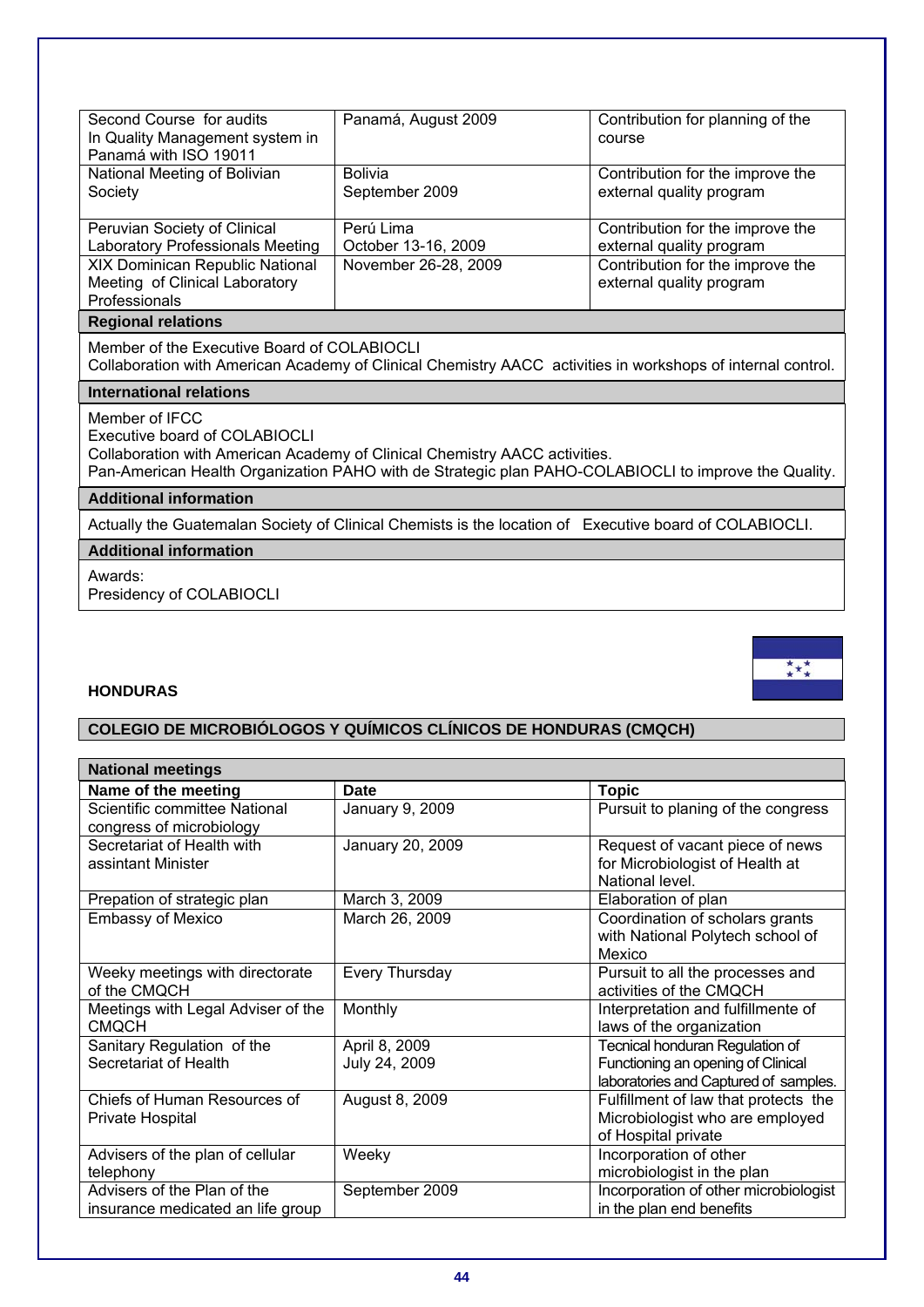| Alliance Against Tobacco                                               | Monthly           | Activities against the consumption<br>of tobacco in public places and<br>prevention in young people |
|------------------------------------------------------------------------|-------------------|-----------------------------------------------------------------------------------------------------|
| National ordinary Assembly of<br><b>CMQCH</b>                          | September 2009    | Annual report<br><b>Budget</b><br>New election Directorate                                          |
| Social Fund of the Microbiologist                                      | October 2009      | Coordination with new<br>administrative advice                                                      |
| Honduran Federation of university<br>professionals                     | Every Wednesday   | National coordination of activities                                                                 |
| Celebration day of the<br>Microbiologist                               | November 2009     | Celebration                                                                                         |
| Manager human Resources of the<br><b>Sure Social Hospital</b>          | October 2009      | Wage progress of Microbiologist<br>used by contract in Social<br><b>Insurance Hospital</b>          |
| Directorate of the Syndicate of the<br>Sure Social Hospital            | October 26, 2009  | Wage progress of Microbiologist                                                                     |
| Coordinator of contest of<br>vacancies apped in Secretiat of<br>Health | December 21, 2009 | Data and requisites of contest                                                                      |
| School Microbiology National<br>University of Honduras                 |                   | Congress of Microbiology<br>Other activities<br>Coordinate different activities                     |

- Study on biosafety for Private laboratories
- Study Influenza A H1N1
- Education in Regulations of the CMQCH to Microbiologist in Social Service
- Induction to new unionized
- Presentation of results of investigation of VIH in Adolescent.
- the Congress was not realized by the political problems in the country

# **Regional relations**

Coordination with CIES-UNAN ( National University of Nicaragua), student of Master in Epidemiology

# **International relations**

Coordination with International exhibitors who were taking part in the National congress of microbiology proceeding of Costa Rica, Panamá, Ecuador, Argentina y EE.UU

# **Additional information**

As result of our management the Secretariat of Health, approved 49 vacant squares for Microbiologist in National Hospital and other Units of Public Health.

# **HONG KONG**

# **HONG KONG SOCIETY OF CLINICAL CHEMISTRY**

| <b>National meetings</b>                            |                  |                                                                                                |
|-----------------------------------------------------|------------------|------------------------------------------------------------------------------------------------|
| Name of the meeting                                 | Date             | <b>Topic</b>                                                                                   |
| <b>Annual Scientific Meeting</b>                    | January 17, 2009 | Recent Advances in Local Chemical Pathology<br>Services                                        |
| Dinner Lecture                                      | March 30, 2009   | New applications of LCMS in clinical laboratories                                              |
| APFCB/Beckman Coulter<br><b>Education Symposium</b> | June 24, 2009    | Diagnostic challenges on chronic anaemia                                                       |
| <b>Abbott Education Seminar</b>                     | August 27, 2009  | Topics on new clinical chemistry products,<br>reference intervals and quality control practice |

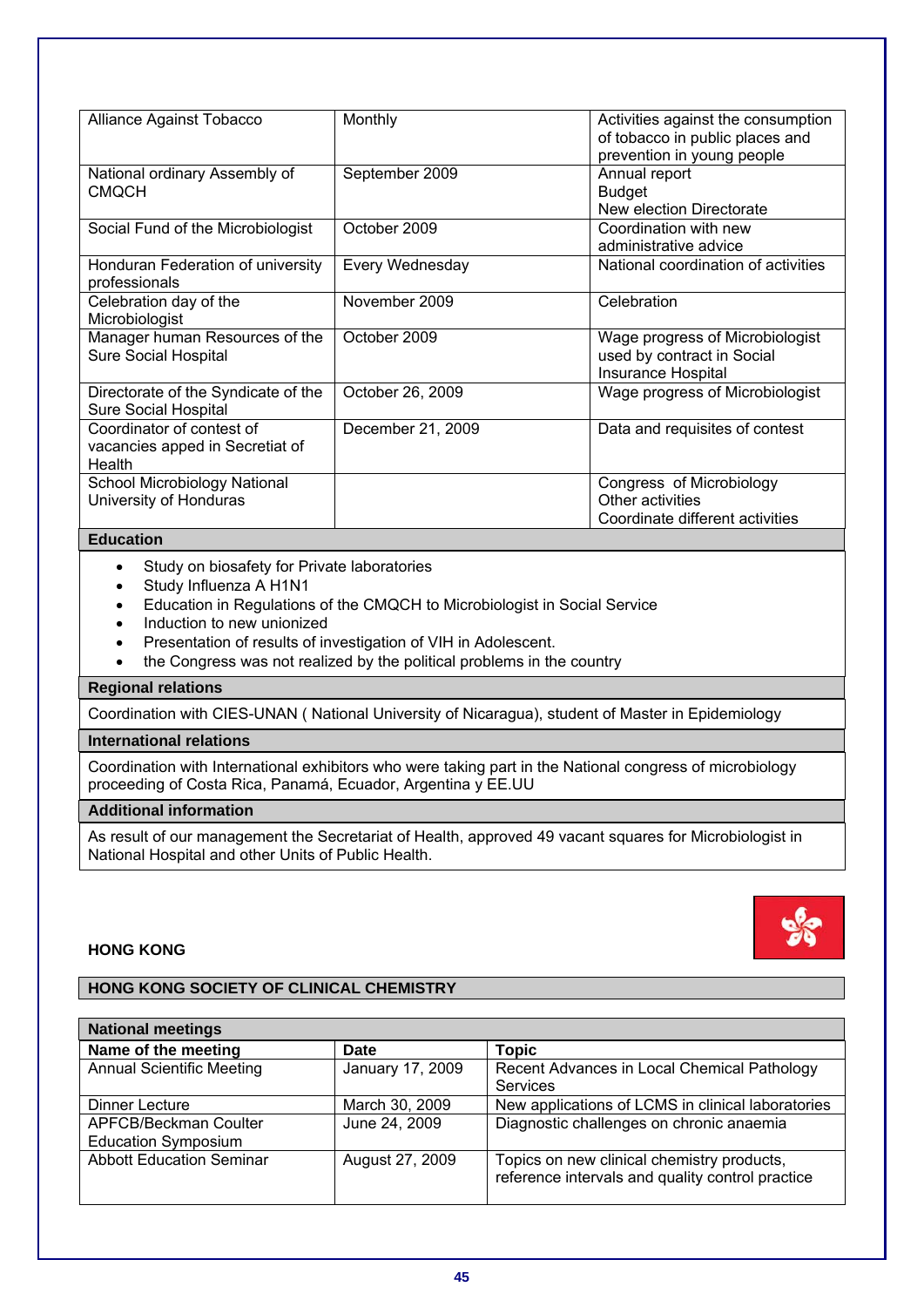The four national meetings were well attended with attendance of 113 to 193 members and guests.

**Regional meetings** 

|  | Name of the meeting |
|--|---------------------|
|  |                     |

Date Society's contribution for the meeting APFCB-BC Education Symposium June 24, 2009 Organization and coordination.

APFCB member

**Regional relations** 

# **International relations**

Professor Christopher WK Lam:

- 1. IFCC Representative
- 2. IFCC-Ortho Diagnostics Distinguished Award for Laboratory Medicine and Patient Care 2008
- 3. IFCC Visiting Lecturer to European Federation of Clinical Chemistry and Laboratory Medicine (EFCC) (23/10/2008 – 05/11/2008)
- 4. Visiting Lecturer in the  $8^{th}$  EFCC Postgraduate Course in Clinical Chemistry (24 25/10/2008) Elected as IFCC Vice President (2009 – 2011)

# **Additional information**

In collaboration with AACB to organize the Asian Pacific Conference on Chromatography and Mass Spectrometry to be held in Hong Kong (January 14-16, 2010).

# **HUNGARY**

# **HUNGARIAN SOCIETY OF LABORATORY MEDICINE**

# **National meetings**

| Name of the meeting | Date                     | Topic                                        |
|---------------------|--------------------------|----------------------------------------------|
| MOLSZE meeting      | August 27-29, 2009. Pécs | National Meeting of Medical<br>Technologists |

# **Education**

We had several 5 day long, postgraduate training courses. The one with probably the most participants was organized by Professor László Muszbek in Budapest October 12-16, 2009, entitled: Molecular biological diagnostics.

There were several courses mostly organized by in vitro diagnostic companies in different areas of laboratory medicine.

For the first time in 2009 our society provided a possibility for some of our society members (based on previeous succesful applications) to receive the journal Clinical Chemistry and Laboratory Medicine for 2010.

# **Regional relations**

We regularly invite outstanding clinical chemists from neighbouring countries one such person for 2010 will be Dr. Elisabetha Topic from Croatia.

At our biannual national meetings we always have participants from several countries and promote the participation of numerous Hungarian colleaguesTransylvania and Slovakia.

## **International relations**

Hungary has received an enormous recognition when last year at the Innsbruck EFCC meeting dr. Andrea Rita Horváth became charirman of the EFCC.

Dr István Balogh (University of Debrecen) was elected a corresponding member of the Committee on Molecular Diagnostics.

# **Additional information**

Our society is preparing "assay-finder" that will cover all aspects of laboratory medicine, consisting of special tests that are difficult to attain for clinicians. This assay-finder will cover all special tests attainable in Hungary with a maximum turnaround time of 4 weeks, in all areas of laboratory medicine. We will prepare an English version of this assay-finder to make it available for clinical chemists from other countries.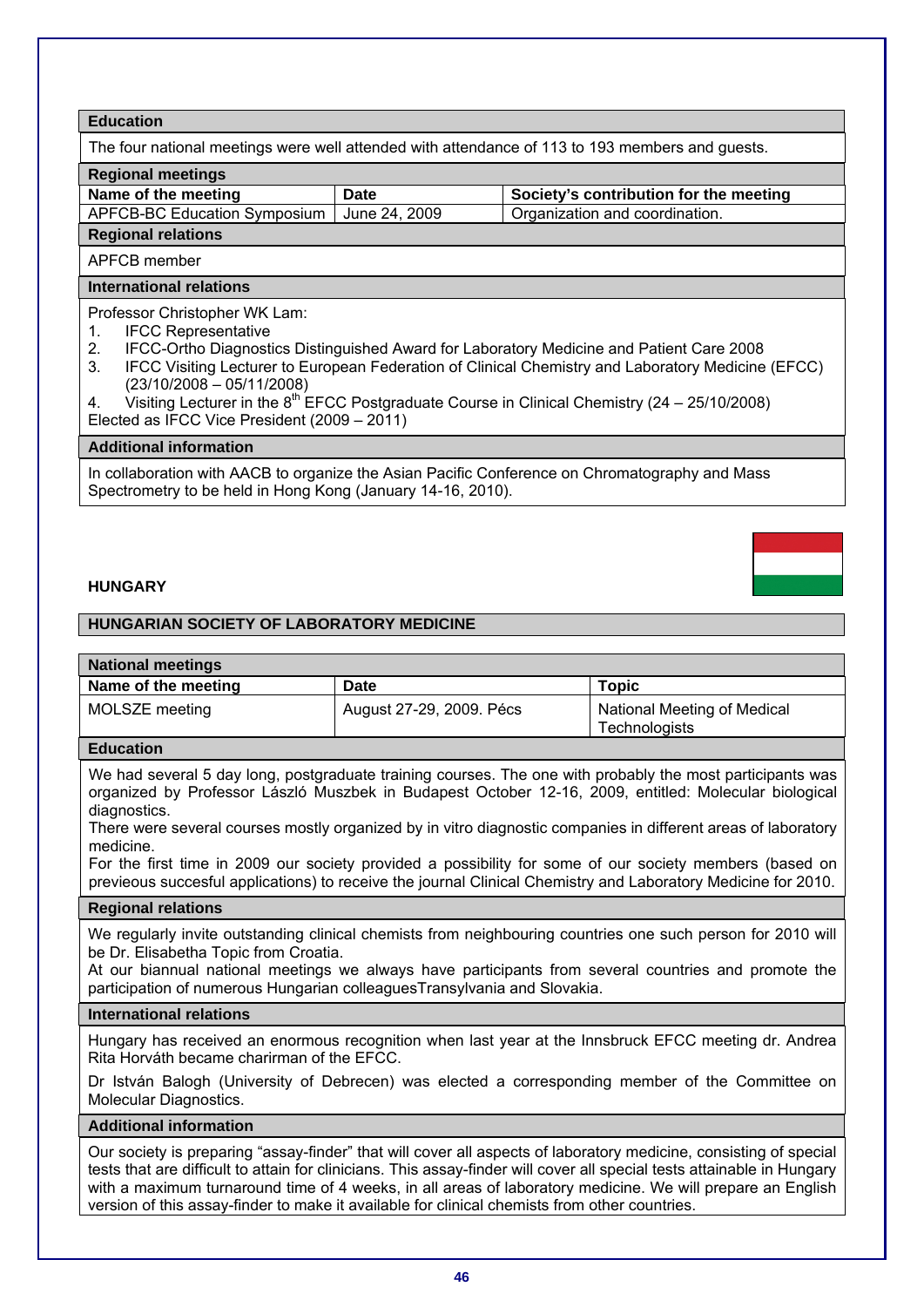

### **ICELAND**

# **THE ICELANDIC SOCIETY FOR CLINICAL BIOCHEMISTRY AND LABORATORY MEDICINE**

| <b>National meetings</b>                                                                               |                                                        |                                            |
|--------------------------------------------------------------------------------------------------------|--------------------------------------------------------|--------------------------------------------|
| Name of the meeting                                                                                    | <b>Date</b>                                            | <b>Topic</b>                               |
| General meeting                                                                                        | September 25, 2009                                     | Preparations for LabMed 2012<br>Conference |
| Board meetings                                                                                         | February 6, May 29, September<br>25, December 11, 2009 | Various relevant topics for the<br>Society |
| Nordic Federation of Clinical<br><b>Biochemistry Societies (NFKK)</b><br>Board Meeting held in Iceland | May 7-8, 2009                                          | A broad Nordic Agenda                      |

#### **Education**

No educational activities in 2009 other than attendig conferences and national meetings.

#### **Regional relations**

The Icelandic Society covers the whole country, so there is only one region. Only two members of the Icelandic Society for Clinical Chemistry reside outside Reykjavik. In the year 2009 all activity of the society was within the city of Reykjavik, except the Nordic Board Meeting in May 2009.

#### **International relations**

Participation in the board of the NFKK (Nordic Federation of Clinical Biochemistry Societies). Participation in IFCC.

#### **Additional information**

Collaboration in editing of the journal "Klinisk Biokemi i Norden".



#### **INDIA**

# **ASSOCIATION OF CLINICAL BIOCHEMISTS INDIA**

| <b>National meetings</b> |                    |                               |
|--------------------------|--------------------|-------------------------------|
| Name of the meeting      | Date               | Topic                         |
| <b>ACBICON</b>           | November 3-7, 2009 | Details are in attached files |
| <b>Extended Ave</b>      |                    |                               |

#### **Education**

Pre conference Professional course, CME and workshops were orgazed.

## **Additional information**

ACBICON – 2009, the  $36<sup>th</sup>$  Annual National Conference of Association of Clinical Biochemists, India was organized by Dr. D.M. Vasudevan at Department of Biochemistry, Amrita Institute of Medical Sciences, Kochi, Kerala from  $4<sup>th</sup>$  to  $7<sup>th</sup>$  November 2009. The conference was a grand success in all aspects. There was very good participation by Indian as well as foreign delegates. Many corporate companies also participated. The meeting was co-sponsored by Board of Research in Nuclear Sciences, Indian Council for Medical Research, Medical Council of India, Kerala State Council for Science, Technology and Environment and Indian National Science Academy. Medical Council of India allotted credit hours for pre-conference professional course, workshop/CME and for the main conference. Various topics covering the latest advances in clinical chemistry and allied laboratory fields were discussed. A total of 1350 delegates registered for the conference. The speakers for professional course were Prof. DM Vasudevan, Prof. T Malati, Prof. S Sreekumari, Dr. V. Parameswaran, Prof Jayashree Bhattacharjee, Dr. Nibhriti Das, Dr. Udayan Ray, Dr. Rajiv Sinha, Dr. Shyamali Pal, Prof. MVR Reddy, Dr. BK Gupta and Dr. CV Anand. Totally 6 parallel pre conference workshops on Inborn errors of metabolism, Clinical Proteomics, Clinical Genomics, Total Quality Management of clinical biochemistry and accreditation, Clinical Biochemistry Laboratory automation and Medical research were conducted. The pre conference CME was conducted on Advances in clinical biochemistry.

Prof. B C Harinath received the AJ Thakur award for Distinguished Clinical Biochemist of the year. The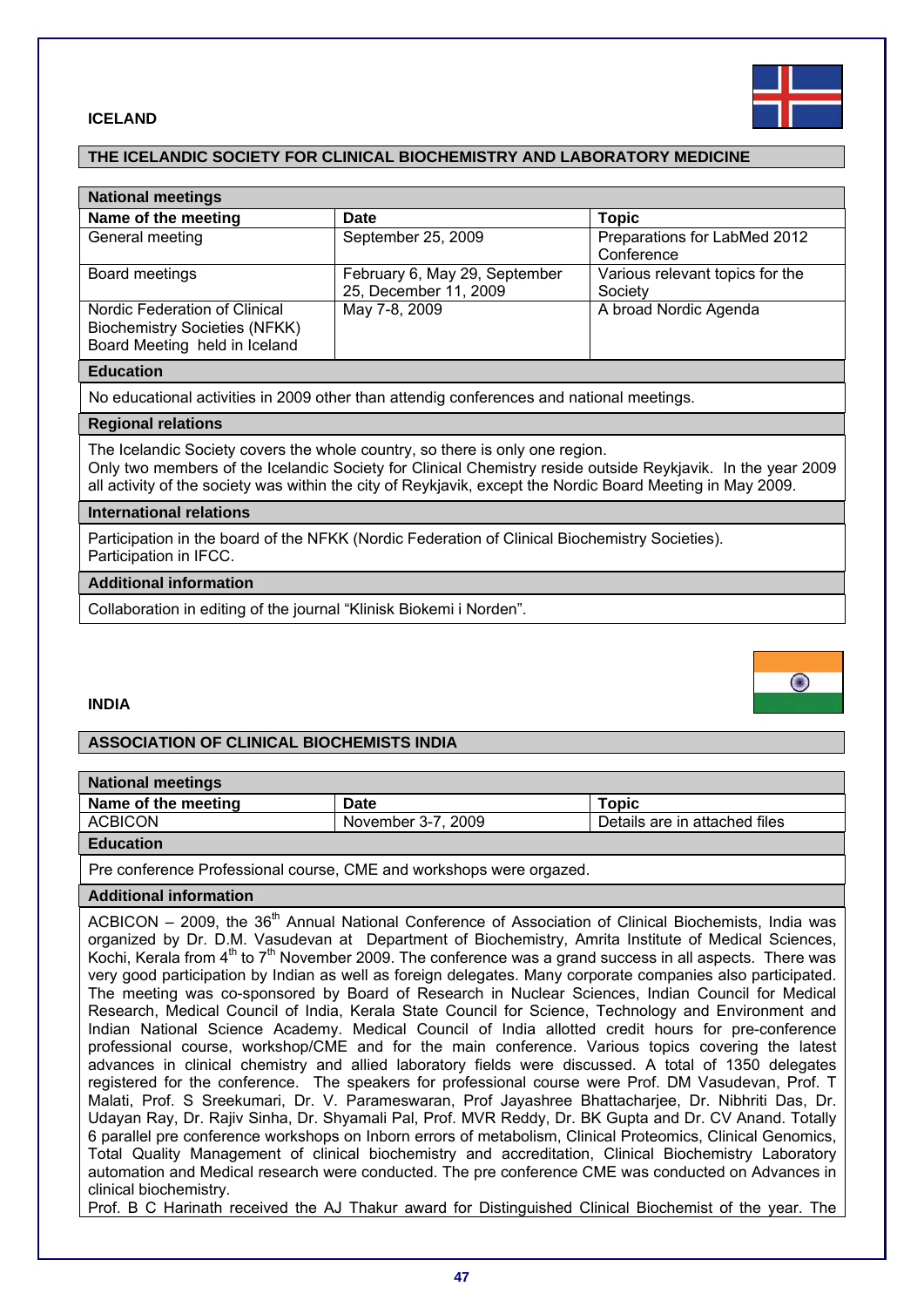Oration award lectures, the Awadhesh Saran Memorial Oration by Prof. T. Venkatesh on Lead Poisioning: Current status in developing countries and the global perspective, the K L Gupta Oration on Tyrosine kinases from basic to therapy by Prof. T.S. Ganesan, T. N. Pattabhiraman oration on Laboratory overload: How to Optimize? by Prof. Brig. M.M. Arora, KEM Hospital and Seth G S Medical collage oration by Shanti Kumar Nair on Regenerative Nanomedicine – prospects for diagnosis and therapy using Nanomaterials, Mrs and Dr G P Talwar oration Endothelial dysfunction with special reference to eNOS gene polymorphism: Another plausible mechanism forced risk in Postmenopausal woman by Jayashree Bhattacharjee were very well appreciated. Keynote speeches were delivered by Dr. Michael Oellerich from Germany, President World Association of Societies of Pathology and Laboratory Medicine on Impact of Pharmacogenetics on Theapeutic drug monitoring and by Angelo Azzi on Vitamin E is activated by phosphorylation to alphatocopheryl phosphate. The Taranath memorial lecture on Metabolic Disorders was given by Dr. T. Vijaya Kumar. Dr Päivi Laitinen the IFCC Secretary from Finland gave plenary lecture on prenatal screening for chromosomal abnormalities. Dr Ghassaen Shannen, the IFCC Tresurer from Syria and IFCC-Abott visiting lecturer delivered talk on Quality Management and Six Sigma. AFMC-NIMS quiz conducted by Prof. T. Malati, Past president of ACBI and her team from Nizam's Institute of Medical Sciences was a huge success.

Varieties of 18 symposia and 5 scientific sessions were conducted on Cutting edge technologies in Clinical Biochemistry, High altitude disorders, Anti Oxidants and Free Radicals, Clinical Laboratory Practice, Hepatic and Renal disorders. Clinical perspectives in biochemistry and laboratory practice, Cardiovascular diseases, Laboratory practice and free radicals, BRNS symposium, Endocrine disorders and Diabetes, Quality management, Immunology and Infectious diseases, Role of natural products, Nutritional status, Cardiovascular risk markers, Clinical laboratory diagnosis, Molecular biology, Clinical biochemistry. The breakfast interactive sessions, "Meet the giants of the field" was organized with Drs. Ishwarlal Jialal and Udayan Ray on Trends in cardiovascular diseases, with Hari Sharma on Targeting angiogenesis in diagnosis and inhibitors treatment, with Deshratn Asthana and Ross Barnard on Molecular Diagnosis, with Lindsay Brown and Parameshwaran on Endocrine disorders. Sixty four invited lectures were delivered by foreign and Indian speakers.

It was truly an international meet as more than 30 eminent Foreign speakers 7 from USA, 11 from Australia,2 from Germany, one from Malaysia, one from Taiwan, one from Japan, 2 from Spain, one from Finland, 2 from Bolivia, one from The Netherlands and one from Indonesia and more than 60 speakers from different parts of India have participated actively in ACBICON 2009.

There were about 180 poster presentations covering eight major areas of clinical biochemistry by delegates from all parts of India, and from abroad as well. Various other academic activities were carried out by more than *20 ACBI state chapters of India.*

ACBICON 2010 will be held in Mumbai from December 13 to 15 2010 at the World Trade Centre, Cuff Parade, Mumbai. The professional Course will be conducted on the 11 December and the workshops on 12 December 2010.

The extremely useful and popular external quality EQAS program has been running regularly for the past 30 years by Christian Medical College, Vellore. At present there are more than 2500 participants. The lyophilized samples are sent to all the Indian laboratories under the leadership of Prof R.Selva Kumar and the assessment reports are hosted on the web site (http://home.cmcvellore.ac.in/clinqc/).

Indian Journal of Clinical Biochemistry (IJCB,the official publication of Association of Clinical Biochemists of India. Journal has been published regularly for the past 24 years. The journal includes editorial, invited review, original articles, brief communications, case reports and letter to editor. IJCB is indexed and abstracted by SCOPUS, Chemical Abstract Service (CAS), EMBASE, Expanded Academic, Google, INIS Atom Index, Index Copernicus, Indian Science Abstracts, MedInd, Chem Refer, OCLC, Summon by Serial Solutions, Thomson Zoological Record, DOAJ, Google Scholar, WorldCat, Google Scholar, Directory of Open Access Journals, Open J-Gate, NLM. IJCB has online facility for submission of manuscripts, tracking and submission of revisions and for review through Editorial manager. IJCB has print (0970-1915) and electronic (0974-0422) versions and ISSN number. Its distribution is through Springer India Pvt. Ltd. All electronic issues are available on http://www.springerlink.com/content/120961/ and recent issues are also available on http://medind.nic.in/iaf/iafm.shtml and www.indexcopernicus.com. Dr. Praveen Sharma, Past President of ACBI is Editor-in-Chief of Indian Journal of Clinical Biochemistry.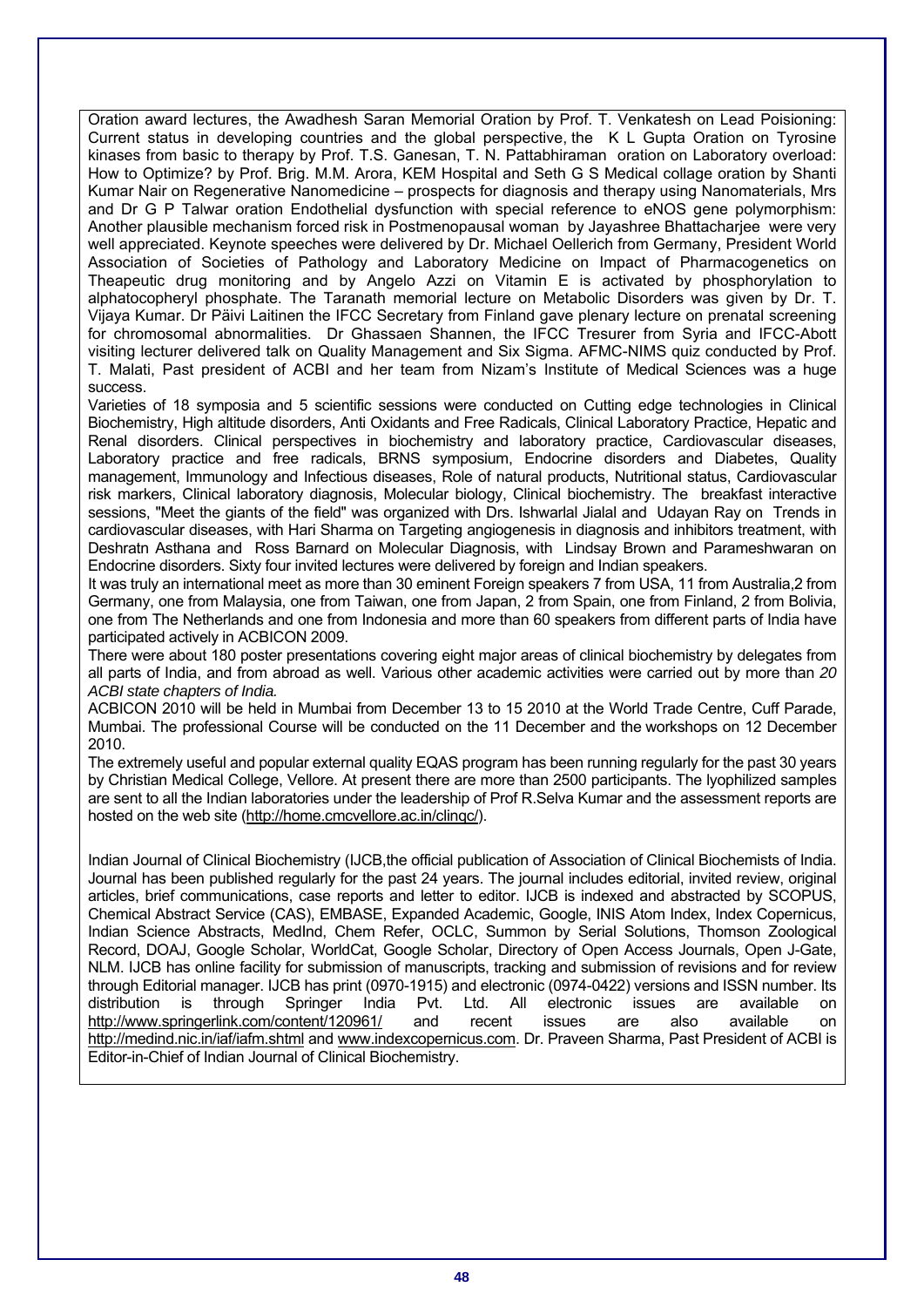## **INDONESIA**

# **INDONESIAN ASSOCIATION FOR CLINICAL CHEMISTRY**

| <b>National meetings</b>           |                      |                                                                                      |  |
|------------------------------------|----------------------|--------------------------------------------------------------------------------------|--|
| Name of the meeting                | Date                 | <b>Topic</b>                                                                         |  |
| <b>IACC General Conference XII</b> | November 12-14, 2009 | The Role of laboratory in<br>Diagnosis & Management of<br>Metabolic Syndrome;        |  |
|                                    |                      | The Role of Laboratory Medicine<br>on Lipid testing, CKD and<br>Intensive Care Unit; |  |
|                                    |                      | Prenatal, Paediatric &<br>Reproductive Laboratory<br>Medicine;                       |  |
|                                    |                      | Laboratory Management;                                                               |  |
|                                    |                      | Innovative Technologies in<br>Laboratory Medicine;                                   |  |
|                                    |                      | Women and Men Health<br>Laboratory Medicine;                                         |  |

#### **Education**

- In IACC General Conference XII, a guideline regarding to Good Medical Laboratory Practices has been released. The guideline was written by Indonesia Medical Laboratory Forum.

- One of our IACC member (Johnson Wijaya) got IFCC Roche Travel Scholarship to attend 18th IFCC – EFCC European Congress of Clinical Chemistry and Laboratory Medicine, National Congress of the Austrian Society of Laboratory medicine and Clinical Chemistry in Innsbruck.

This congress had the theme "In Vitro Veritas ?". Experts came from all countries in Europe and beyond to share and learn the new trend and updated information about laboratory medicine.

The events began on Sunday June 7-11, 2009. The Scientific program discussed about the 'cardiovascular diseases'. Important issues were centered on the using of high sensitive Troponin T for the early detection of Myocardial Infarction and independent predictor for RV dysfunction. The 'stem cell' session, in which Dr. R.K Li from Canada explored all about the cell therapy for restoration of cardiac function. Very interesting topics were the 'pharmacogenetic in laboratory medicine: from bench to bedside' session, in which inter-individual variability would affect the efficacy of therapy for each person.

# **Additional information**

IACC General Conference is a routine activity every 3 years to share many information or knowledge about medical laboratory update. Other activity in our general conference is vote new president of our society. The theme of IACC General Conference XII was The role of laboratory medicine From birth to aging : New markers and Emerging Technology. The number of participant was 300 persons, they are GP, scientist, clinical laboratory head and clinical pathologist. Beside the plenary lecture and symposium, there was the poster session also.

### **IRAN**

#### **IRANIAN BIOCHEMICAL SOCIETY**

| <b>National meetings</b>                                                                                                                    |                      |                                                                               |  |
|---------------------------------------------------------------------------------------------------------------------------------------------|----------------------|-------------------------------------------------------------------------------|--|
| Name of the meeting                                                                                                                         | Date                 | <b>Topic</b>                                                                  |  |
| 10 <sup>th</sup> Iranian congress of<br>biochemistry and 3 <sup>rd</sup> international<br>congress of biochemistry and<br>molecular biology | November 16-19, 2009 | Enzymology, nanotechnology,<br>hormones, trace elements,<br>molecular biology |  |





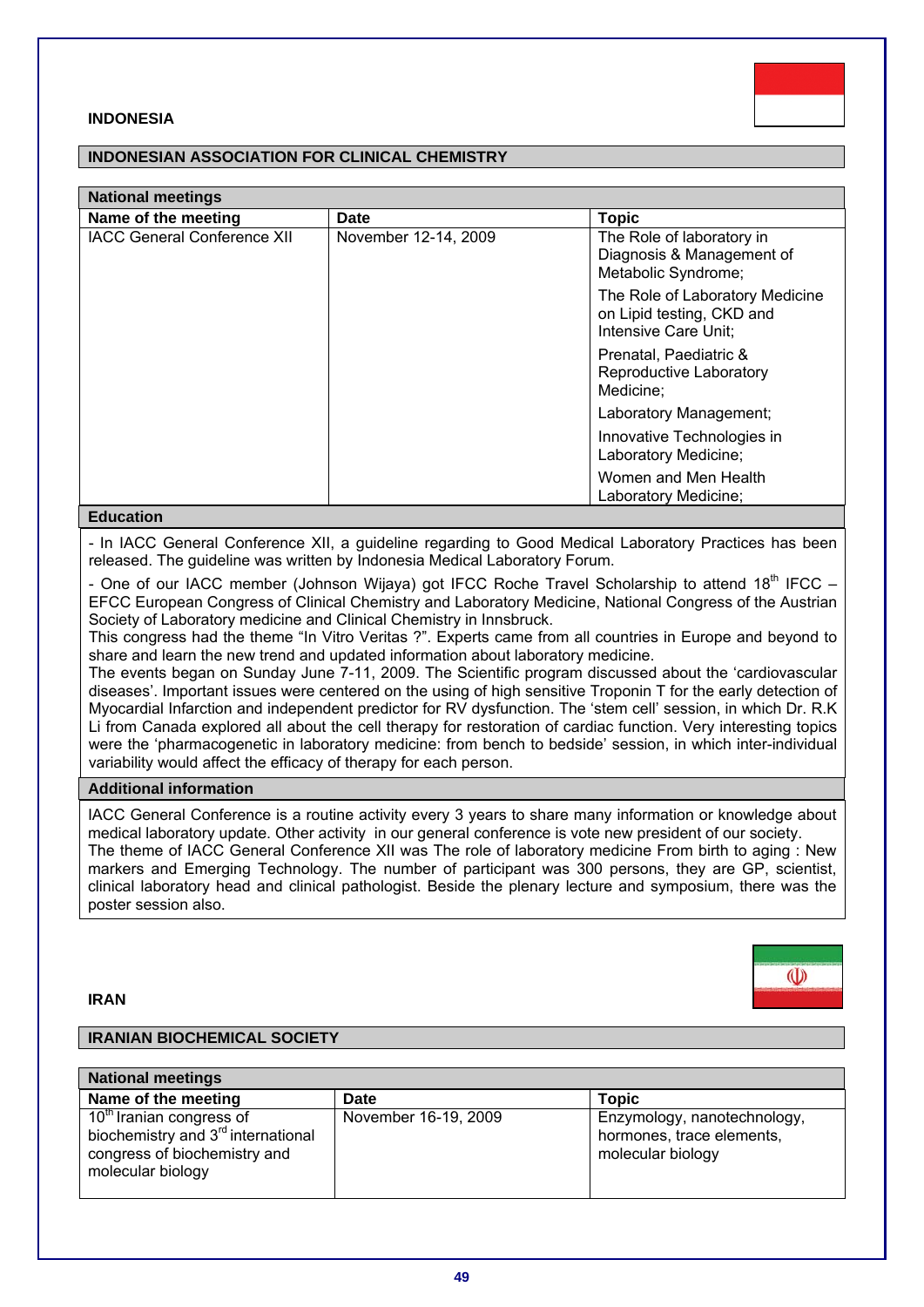Work shops and one day seminars on different topics such as laboratory quality control, lab safety, biochemical education, ethics in research, ethics in clinical laboratory activity.

## **Regional meetings**

| Name of the meeting                                             | <b>Date</b>   | Society's contribution for the<br>meeting |
|-----------------------------------------------------------------|---------------|-------------------------------------------|
| Third national meeting of heads<br>department of Biochemistry   | July 2009     | Convener                                  |
| Fourth national meeting of heads<br>departments of Biochemistry | December 2009 | Convener                                  |
| Protection of a client control                                  |               |                                           |

#### **Regional relations**

Formation of regional councils of biochemical society (five regions in the country). Selecting the society representative in each 20 provinces. Corporation with the ministry of health in revision of study curriculum of M.Sc and PH.D. courses.

### **International relations**

Continuing with IFCC, continuing with FAOBMB as full member .Inviting internationally known scientist for the congress key note speeches.

# **Additional information**

The biochemical society of Iran is planning to publish a series of hand book regarding different aspects of quality life concerning the biochemical balance and disturbances which may help in health improvement and cause disease .These hand books will be prepared in easy going language so that general people may read and get familiar with the health promotions skills in special cases like biochemical changes in pregnancy, diabetes, age related disease, etc…

# **ISRAEL**

# **ISRAEL SOCIETY OF CLINICAL LABORATORY SCIENCES**

| <b>National meetings</b>                                                                        |                      |                                                                                                                                                                                                                                                                        |
|-------------------------------------------------------------------------------------------------|----------------------|------------------------------------------------------------------------------------------------------------------------------------------------------------------------------------------------------------------------------------------------------------------------|
| Name of the meeting                                                                             | <b>Date</b>          | <b>Topic</b>                                                                                                                                                                                                                                                           |
| <b>Israel Society of Clinical</b><br>Laboratory Sciences, 43 <sup>rd</sup> annual<br>conference | March 24-25,<br>2009 | Proteosomes, plenary- Prof Ada Yonath<br>(Nobel Prize in Chemistry, 2009)<br>Clinical chemistry - Metabolism and The<br>aging mind<br>Lipids, atheroscelorosis, health and nutrition<br>Drugs and alcohol<br>Hematology - CLL<br>Microbiology - new laboratory methods |
| Molecular diagnosis of<br><b>Hematological Malignancies</b>                                     | February 23,<br>2009 | CML, FISH, Bioview microscopic analysis of Fish,<br>Prognostic molecular markers in leukemia                                                                                                                                                                           |
| Blood donations in Israel                                                                       | June 21, 2009        | Activities of Magen David Adom (Red Star of David),<br>characterization of rare blood group antigens and<br>antibodies, blood unit screening for infectious<br>diseases                                                                                                |
| Quality assurance in the                                                                        | October 27,          | Implementing ISO15189 in the microbiology                                                                                                                                                                                                                              |
| microbiology laboratory                                                                         | 2009                 | laboratory 'External QA and internal QC<br>Serology Evaluations, science or art?'                                                                                                                                                                                      |
| <b>Education</b>                                                                                |                      |                                                                                                                                                                                                                                                                        |
| <b>Science and Coffee educational sessions</b>                                                  |                      |                                                                                                                                                                                                                                                                        |

No sessions this year, activity will resume in 2010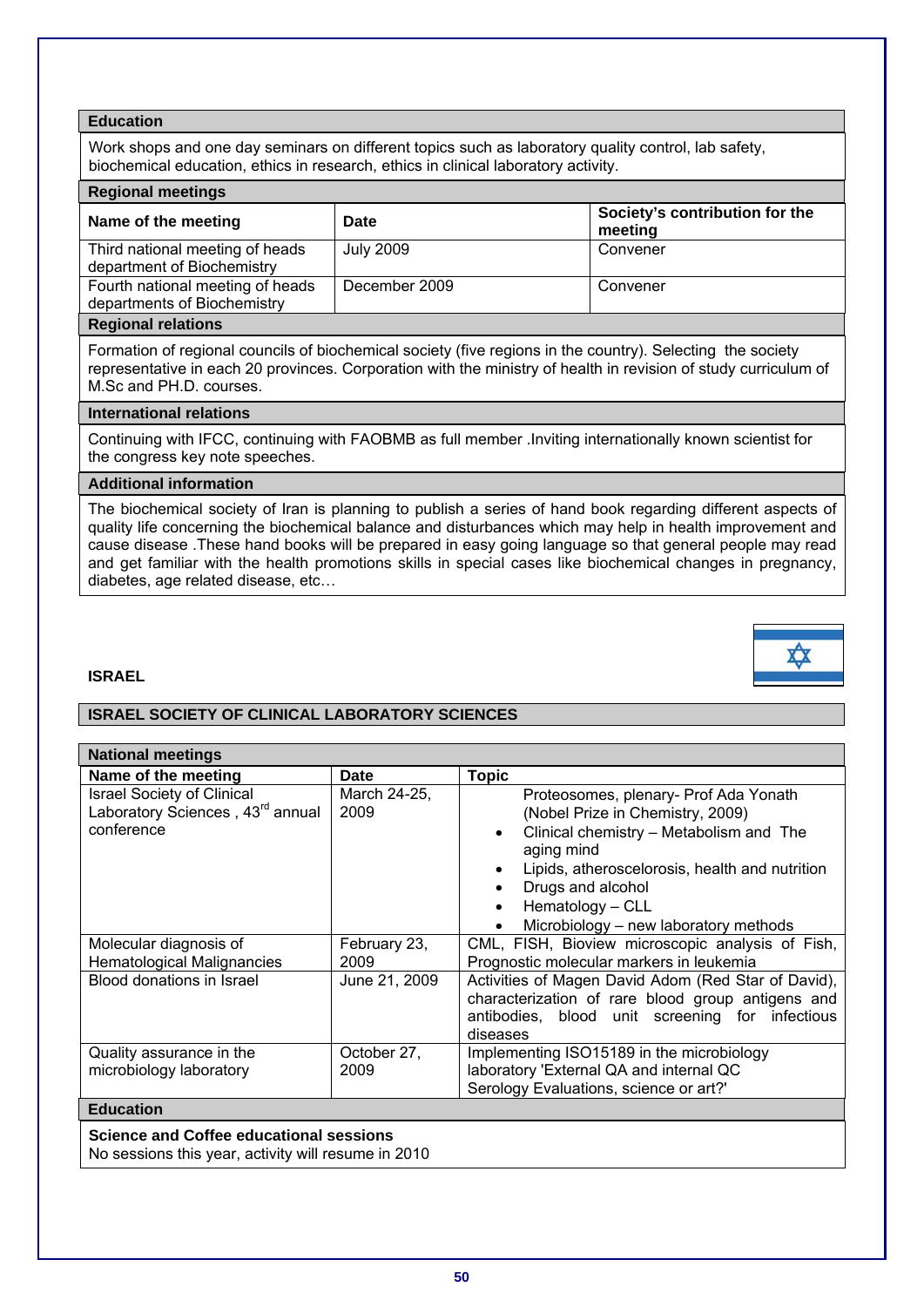# **International relations**

18th IFCC meeting June 7-11, 2009 - **Innsbruck** Congress Centre - **Innsbruck** – Austria was as attended by: Dr Adina Bar Haim, Dr. George Prajgrod, and Nurit Algur

# **Additional information**

Our society in collaboration with the Israel Ministry of Health is implementing new professional and regulatory requirements from laboratory personnel in clinical laboratories. Our Society is assisting laboratory professionals in obtaining the required regulatory measures See our web site http://ilmar.org.il/ Prepared by National Representative Varda Deutsch.

# **ITALY**



# **ITALIAN SOCIETY OF CLINICAL BIOCHEMISTRY AND CLINICAL MOLECULAR BIOLOGY SOCIETÀ ITALIANA DI BIOCHIMICA CLINICA E BIOLOGIA MOLECOLARE CLINICA (SIBioC)**

| <b>National meetings</b>          |                             |                          |
|-----------------------------------|-----------------------------|--------------------------|
| Name of the meeting               | Date                        | <b>Topic</b>             |
| 41 <sup>st</sup> National Meeting | Naples, October 27-30, 2009 | See the following report |
| <b>Education</b>                  |                             |                          |

Also in 2009 the National meeting was held in conjunction with SIMeL (Italian Society of Laboratory Medicine). The Congress was organized in three Plenary sessions (Screening and diagnosis of Kidney diseases, Biomarkers, Farmacogenetics) and 8 parallel sessions (Two on the diagnostic pathway for diabetes, brest cancer, Farmacotoxicology, Risk management, The screenings, Flow cytometry and lymphoproliferative diseases, Scientific communication).

Moreover, 17 industry sponsored workshops were organized and we accepted 312 abstracts, 300 presented as posters, 12 as oral communications.

SIBioC organized 8 Educational Courses in the framework of a Permanent School of Laboratory medicine and 13 local meetings.

#### **Additional information**

SIBioC publishes its own Scientific Journal "Biochimica Clinica" (33<sup>rd</sup> volume in 2009). In 2009 were published 6 issues containing: 5 reviews, 3 editorials, 19 scientific contributions, 1 opinion article, 3 letters to the editor, 2 SIBioC Official Documents. In 2009 Biochimica Clinica initiated a collaboration with Clinical Chemistry and in each number it publishes an Italian translation of a review published on Clin Chem.

# **JAPAN**

# **JAPAN SOCIETY OF CLINICAL CHEMISTRY**

| <b>National meetings</b>                                                                    |                       |                                                                                                                                                        |
|---------------------------------------------------------------------------------------------|-----------------------|--------------------------------------------------------------------------------------------------------------------------------------------------------|
| Name of the meeting                                                                         | Date                  | Topic                                                                                                                                                  |
| The 49 <sup>th</sup> Annual Meeting of the<br>Japan Society of Clinical<br>Chemistry (JSCC) | September 18-20, 2009 | President lecture:"Chemiluminescense and<br>analytical biochemistry";<br>Kenichiro Nakashima, Graduate School of<br>Nagasaki University;               |
|                                                                                             |                       | Special lecture: "Clinical Biochemistry<br>Learned by Natural experimental model, ATL";<br>Shimeru Kamihira, Graduate School of<br>Nagasaki University |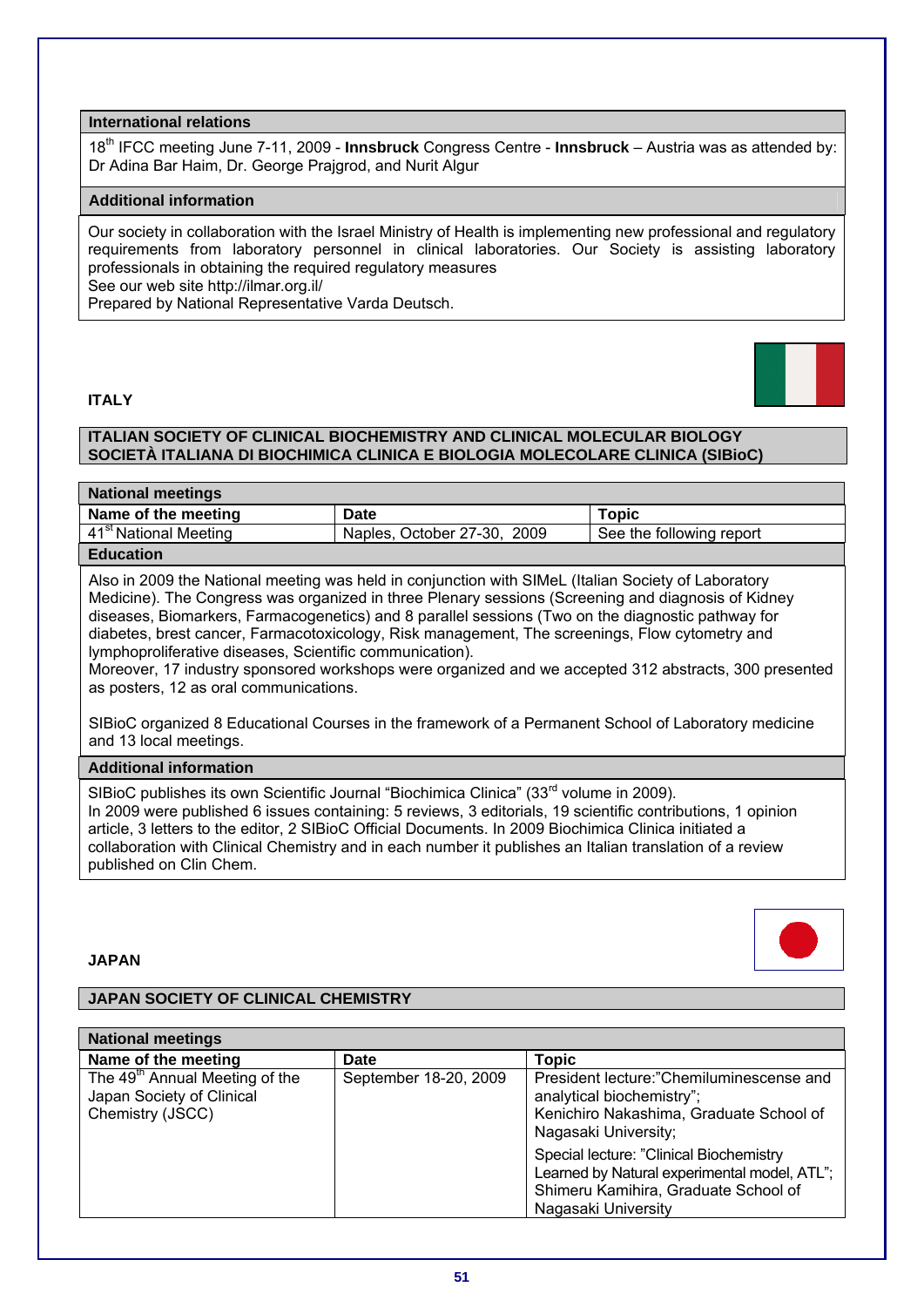Educational lecture in 49<sup>th</sup> JSCC

Useful and simple data analyses for clinical chemistry- basic statistical analyses

# **Regional relations**

To plan and promote the reference interval project (the third Asian Study) backed by APFCB and IFCC-SD(C-PP, C-RIDL), Kiyoshi Ichihara made close communications with the East and South-East Asian colleagues. More than 20 laboratories in the region as well as 32 laboratories in Japan agreed to collaborate. The study starts from January, 2009.

# **International relations**

**Representative to APFCB**  Council: Tsutomu Nobori Education Committee: Katsuhiko Kuwa Scientific Committee: Minoru Tozuka Laboratory Management Committee: Kiyoshi Ichihara Association Secretary or equivalent: Masato Maekawa

# **IFCC Activity**

IFCC-SD: Naotaka Hamasaki C-RIDL Chair: Kiyoshi Ichihara C-PP Member: Yukio Ando , Corresponding Member: Kiyoshi Ichihara ,Yoshi Itoh C-RSE Member: Kang Dongchon WG on SCC Member: Yoshihisa Itoh WG on SMA Member: Yoshihisa Itoh WG on SEB Member: Katsuhiko Kuwa WG on HbA1c Member: Tadao Hoshino

# **International Journal Editor**

Editorial Board for Annals of Clinical Biochemistry: Kiyoshi Ichihara Editorial Board of CCLM: Kiyoshi Ichihara Editorial Board of Clini Chimi Acta: Nobumasa Okumura

# **Publication of original papers**

- papers on CCLM
	- 9 papers were published during 2009.
- papers on ACB
	- 6 papers were published during 2009.

# **Additional information**

About 1,500 members including MD and PHD belong to JCSS and 9 blocks were divided as the each centre of JSCC. The annual meeting is held once a year and more than 400 papers are discussed in the meeting and the regional meetings were held once a year in each region and interesting symposiums and special lectures are planned by an annual president of the meeting.

### **KENYA**

# **CLINICAL CHEMISTS ASSOCIATION OF KENYA**

| <b>National meetings</b>                                                                                              |                   |              |
|-----------------------------------------------------------------------------------------------------------------------|-------------------|--------------|
| Name of the meeting                                                                                                   | Date              | <b>Topic</b> |
| <b>Annual Meeting</b>                                                                                                 | September 2, 2009 |              |
| <b>Education</b>                                                                                                      |                   |              |
| TQM in Clinical Chemistry on September 2, 2009<br>HUQAS Annual Conference on November 2009                            |                   |              |
| Members participate in Asian Pacific Federation of Clinical Chemistry Interpretative Comments Educational<br>Program. |                   |              |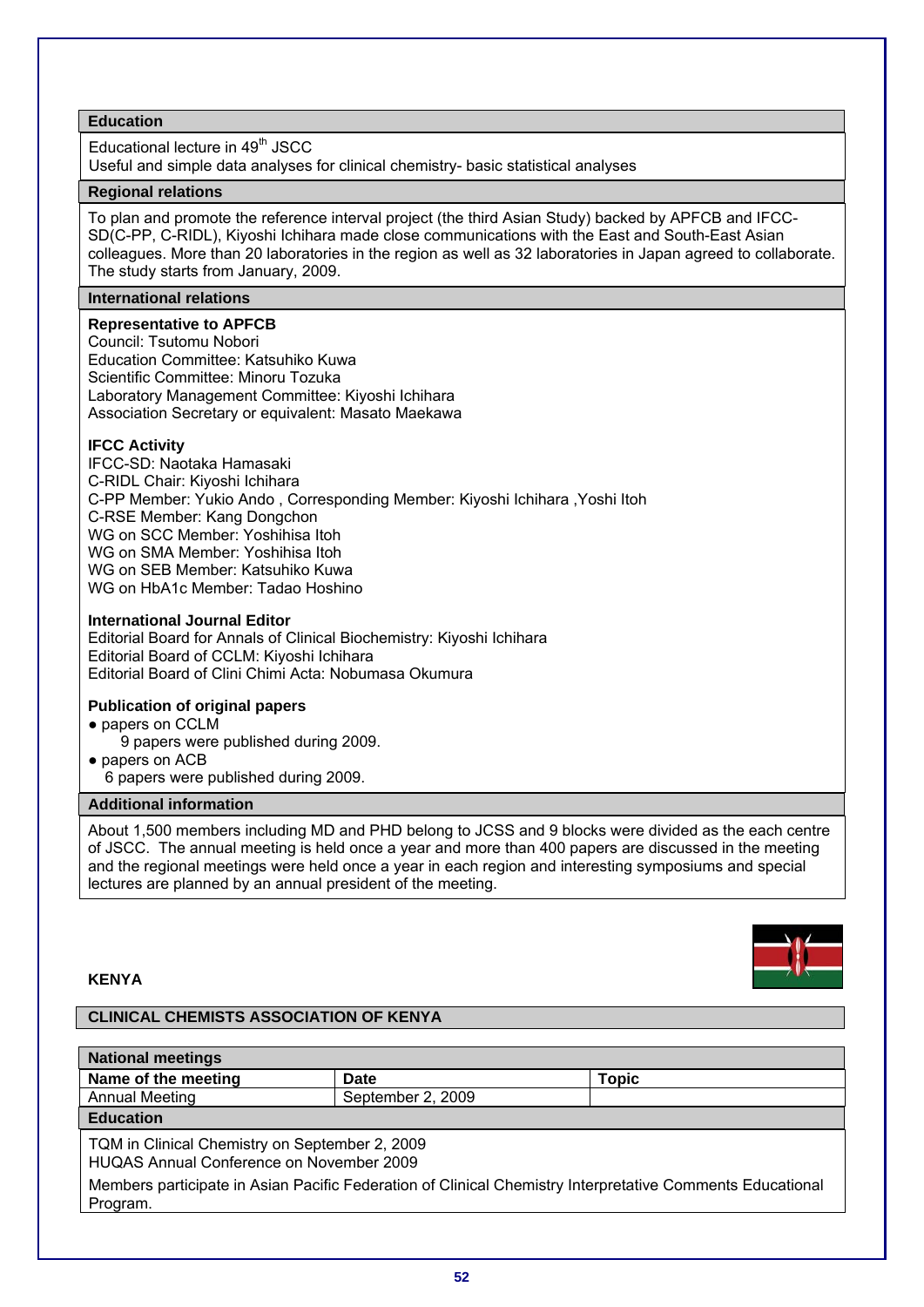**Regional meetings Name of the meeting Date Society's contribution for the meeting**  African Federation of Clinical Chemistry Inaugural meeting November 2009 **CCAK Secretary was selected** Treasurer of new Association **Regional relations**  Affiliated to: African Federation of Clinical Chemistry Association of Pathologists in East Central and Southern Africa (APECSA)

# **International relations**

Affiliated to IFCC

# **KOREA**

# **KOREAN SOCIETY OF CLINICAL CHEMISTRY**

| <b>National meetings</b> |              |                                            |
|--------------------------|--------------|--------------------------------------------|
| Name of the meeting      | <b>Date</b>  | <b>Topic</b>                               |
| Annual Meeting of KSCC   | June 4, 2009 | <b>Plenary Lecture</b>                     |
|                          |              | Sympisum 1: Renal Function Test            |
|                          |              | Symposium 2: Statistcs using in Laboratory |
|                          |              | Medicine                                   |
|                          |              | <b>Industry Workshop</b>                   |
|                          |              | Oral and Poster Presentation               |

# **LATHVIA**

# **LATVIAN SOCIETY OF LABORATORY SPECIALISTS (LSB)**

| <b>National meetings</b>                 |                     |                                    |
|------------------------------------------|---------------------|------------------------------------|
| Name of the meeting                      | <b>Date</b>         | <b>Topic</b>                       |
| <b>LSB General meeting</b>               | March 12, 2009.     | The future of education projects   |
|                                          |                     | (Latvian Laboratory Congress,      |
|                                          |                     | education programme online,        |
|                                          |                     | invited speakers through IFCC)     |
| <b>LSB General meeting</b>               | May 28, 2009.       | Changes in the Latvian legislation |
|                                          |                     | relating to medical laboratories   |
| <b>LSB General meeting</b>               | September 24, 2009. | Recommendations concerning to      |
|                                          |                     | co-operation with industry.        |
|                                          |                     | New automated EIA/ELISA            |
|                                          |                     | systems.                           |
|                                          |                     | Biochemical pre-natal screening.   |
| <b>Baltic Association for Laboratory</b> | October 16, 2009.   | Organizing of the 10th BALM        |
| medicine Board meeting                   |                     | Congress in 2010                   |
| <b>LSB General meeting</b>               | December 3, 2009.   | Inflammation biomarkers for early  |
|                                          |                     | diagnosis of child's sepsis        |
| <b>Education</b>                         |                     |                                    |

\*Education courses in the biggest medical laboratories in Latvia.

\*Contribution to prepare the 10th BALM Congress in 2010.

\*Latvian translation of IFCC Distance Learning Program on Natriuretic Peptides



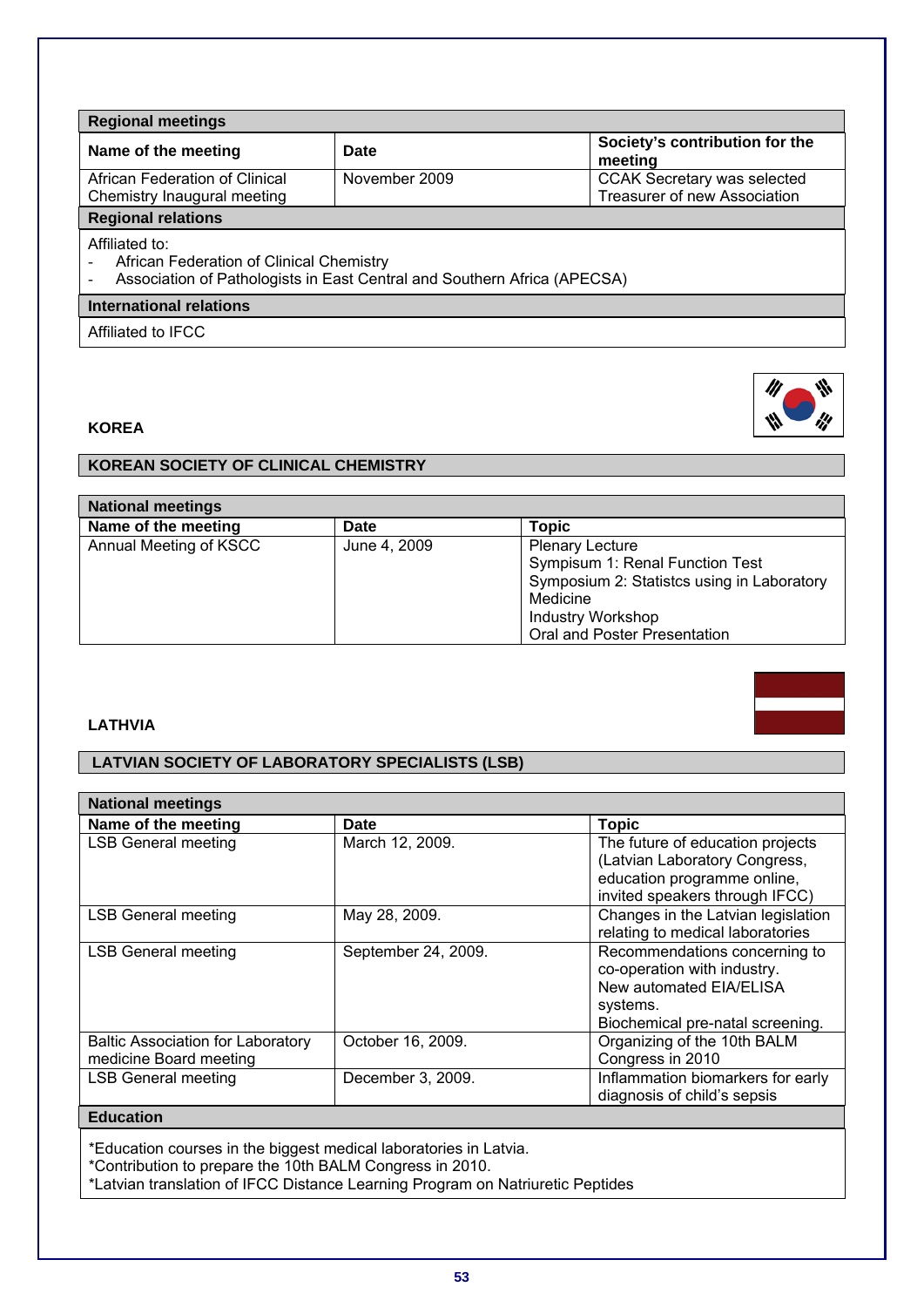# **LITHUANIA**



## **LITHUANIAN SOCIETY OF LABORATORY MEDICINE**

| <b>National meetings</b> |                   |                                                                                      |
|--------------------------|-------------------|--------------------------------------------------------------------------------------|
| Name of the meeting      | Date              | <b>Topic</b>                                                                         |
| Laboratory medicine days | May (preliminary) | Reproductive tract infections:<br>diagnostics, therapy, antimicrobial<br>resistance. |

#### **Education**

1) A course of laboratory medicine for the  $5<sup>th</sup>$  year students of all study programs (medicine, odontology, public health, nursing) at the Faculty of Medicine of Vilnius University.

2) Residentship in laboratory medicine organized by the Faculty of Medicine of Vilnius University (4 years) – every year 2-3 new residents.

3) Master degree program in Medical biology at the Faculty of Medicine of Vilnius University (2 years) – every year 5-8 students.

4) Advanced training courses at Vilnius University in different fields of Laboratory medicine – in total 7 different courses in 2010.

5) Society regional meetings – there are 5 regional bureous of the Lithuanian Society of Laboratory Medicine and 3-5 times per year they do organize meetings: conferences, seminars on different topics of laboratory medicine.

#### **Regional meetings**

| Name of the meeting                                                                                                       | Date               | Society's contribution for the<br>meeting |
|---------------------------------------------------------------------------------------------------------------------------|--------------------|-------------------------------------------|
| Regional meetings of the<br>Lithuanian Society of Laboratory<br>Medicine (there are 5 regional<br>bureaus of the Society) | 3-5 times per year | One of the organizers                     |
| International relations                                                                                                   |                    |                                           |

Close relations with the Latvian and Estonian Societies of Laboratory Medicine – Baltic Association of Laboratory Medicine was founded and this association is the main organizer of the Baltic Congresses of Laboratory Medicine, which are being held every second year in one of the Baltic countries. The coming – 10<sup>th</sup> Baltic Congress of Laboratory Medicine is going to be held in Tallinn. Estonia in September 16-18, 2010.

Good relations with the Nordic Societies of Clinical Chemistry and Laboratory Medicine –our specialists participate in the Congresses organized by the Nordic Societies.

Relations are being kept with the European and international organizations via participation in various working groups of these organizations.

#### **MEXICO**

# **MEXICAN ASSOCIATION OF CLINICAL BIOCHEMISTRY, AMBC**

| <b>National meetings</b>                                |                  |                                                                                                 |
|---------------------------------------------------------|------------------|-------------------------------------------------------------------------------------------------|
| Name of the meeting                                     | Date             | Topic                                                                                           |
| XXXII National Congress in                              | March 6-8, 2009  | <b>Clinical Biochemistry selected</b>                                                           |
| <b>Clinical Biochemistry</b>                            |                  | topics                                                                                          |
|                                                         |                  | www.ambcmexicana.org.mx                                                                         |
| 4 <sup>th</sup> International Conference on<br>Quality  | July 15, 2009    | Internet based Conference in<br>quality for the clinical Laboratory                             |
| XXII Quality assurance squeme<br>program annual meeting | October 18, 2009 | Quality assurance squeme<br>program and continuing education<br>on proficiency testing programs |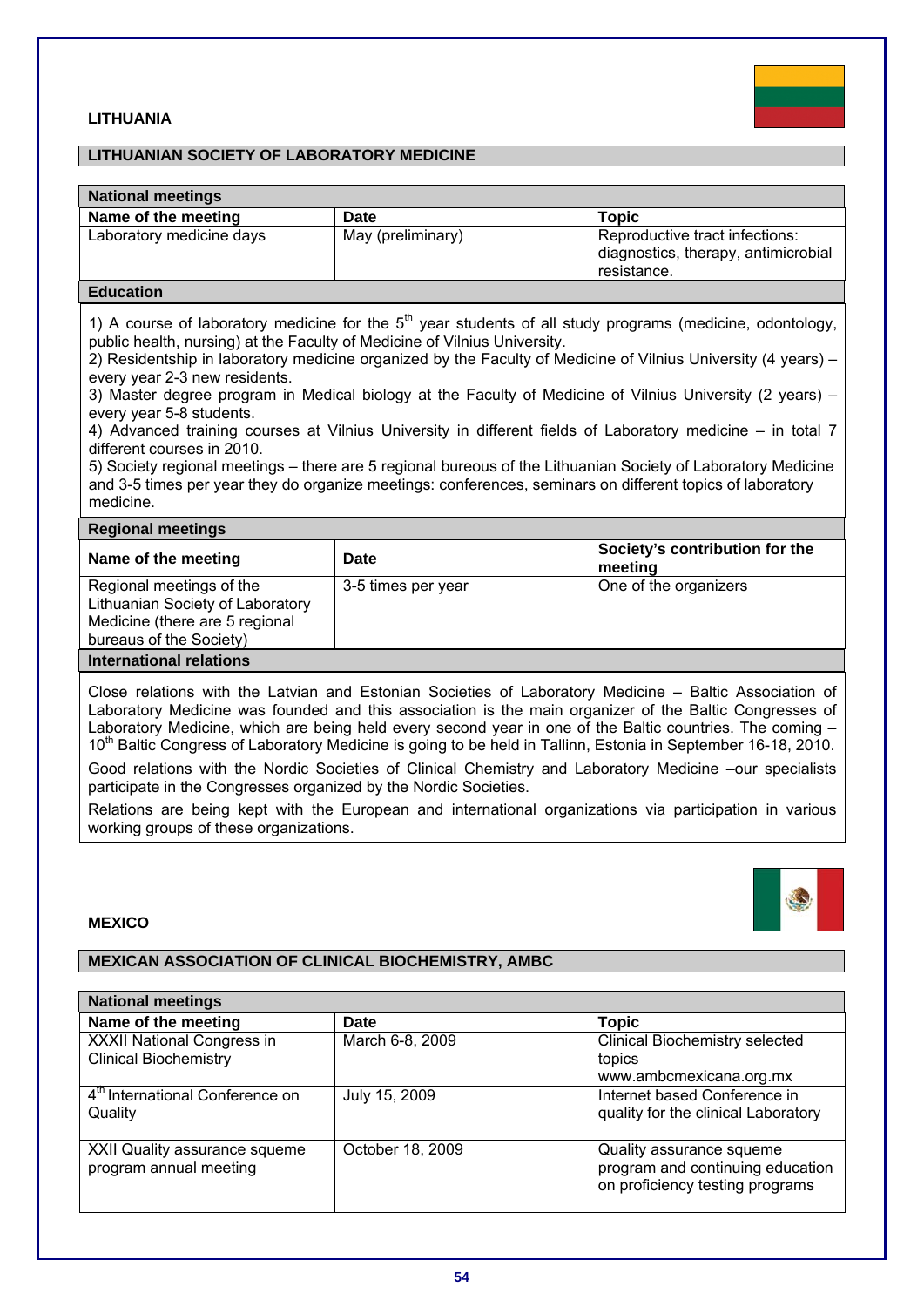Precongress Courses on: Cytomorphology of major haematological diseases; Biosefaty; Basic techniques of molecular biology and clinical application; Identification and ant microbial susceptibility testing of grampositive and gram-negative bacterial; Validation of culture medium; Food microbiology; Human cytogenesis and clinical rationale; Potential diagnosis of body fluids; Immunology; Chemical methodology applied to criminality; Physiology and biochemistry of the blood chemistry; Coagulation; Immunohematology; Diagnosis of genital infections and sexually transmitted diseases; Forensic Genetics; Blood gases and Management and interpretation of the AMBC proficiency-testing program.

Diplomados with University recognition on: Transfusional Medicine, Clinical Microbiology.

Monthly Conferences on Selected topics in Clinical Biochemistry.

Monthly review sessions on EQAS provided by experts in clinical biochemistry topics related to Hematology, Clinical Chemistry, Coagulation, Uroanalisis, Bacteriology, Parasitology and Hormones.

#### **Regional meetings**

| Name of the meeting                                   | Date      | Society's contribution for the<br>meeting |
|-------------------------------------------------------|-----------|-------------------------------------------|
| <b>COLABIOCLI Quality</b><br><b>Management Course</b> | June 2009 | <b>Full Attendance</b>                    |
|                                                       |           |                                           |

# **Regional relations**

COLABIOCLI Full Member society www.colabiocli.org

#### **International relations**

**Full member,** IFCC

**Member** ISO TC212 / WG1

**Member** Awards Committee IFCC

**Member** International Scientific and Advisory Scientific Board, IFCC Berlin WorldLab Congress **Member** Editorial Board, Biochemia Medica of the Croatian Society of Medical Biochemists **Member** Editorial Board, Point of Care Testing Journal, USA **Member** Editorial Board IDV/RIA/IFCC www.ifcc.org

**Member** Editorial Board Acta Bioquimica Latinoamericana, www.colabiocli.org

**Associated** Member, WG HbA1c SD IFCC

#### **Additional information**

**Board Member,** Mexican Accreditation Entity

**Member,** Subcommittee on Laboratory Accreditation, Mexican Accreditation Entity

**Member,** Working Groups in Laboratory Medicine, Mexican Accreditation Entity

#### **Delegate**

- a) Subcommittee on ISO Standards, Minister of Economy.
- b) Member of the Jury, Ceneval, Thesis Disertation and Diploma in Clinical Chemistry
- c) Member, Review of the Syllabus in Pharmacy and Clinical Biochemistry (Conefris)
- d) Member, Committee in Healthcare Policy Initiative (Minister of Health)
- e) Conferences and Courses given at Faculties of Chemistry, other Associations and Industry at National level.

# **AACC JCC– AMBC Bioquimia agreement on translations of published reviews in laboratory medicine**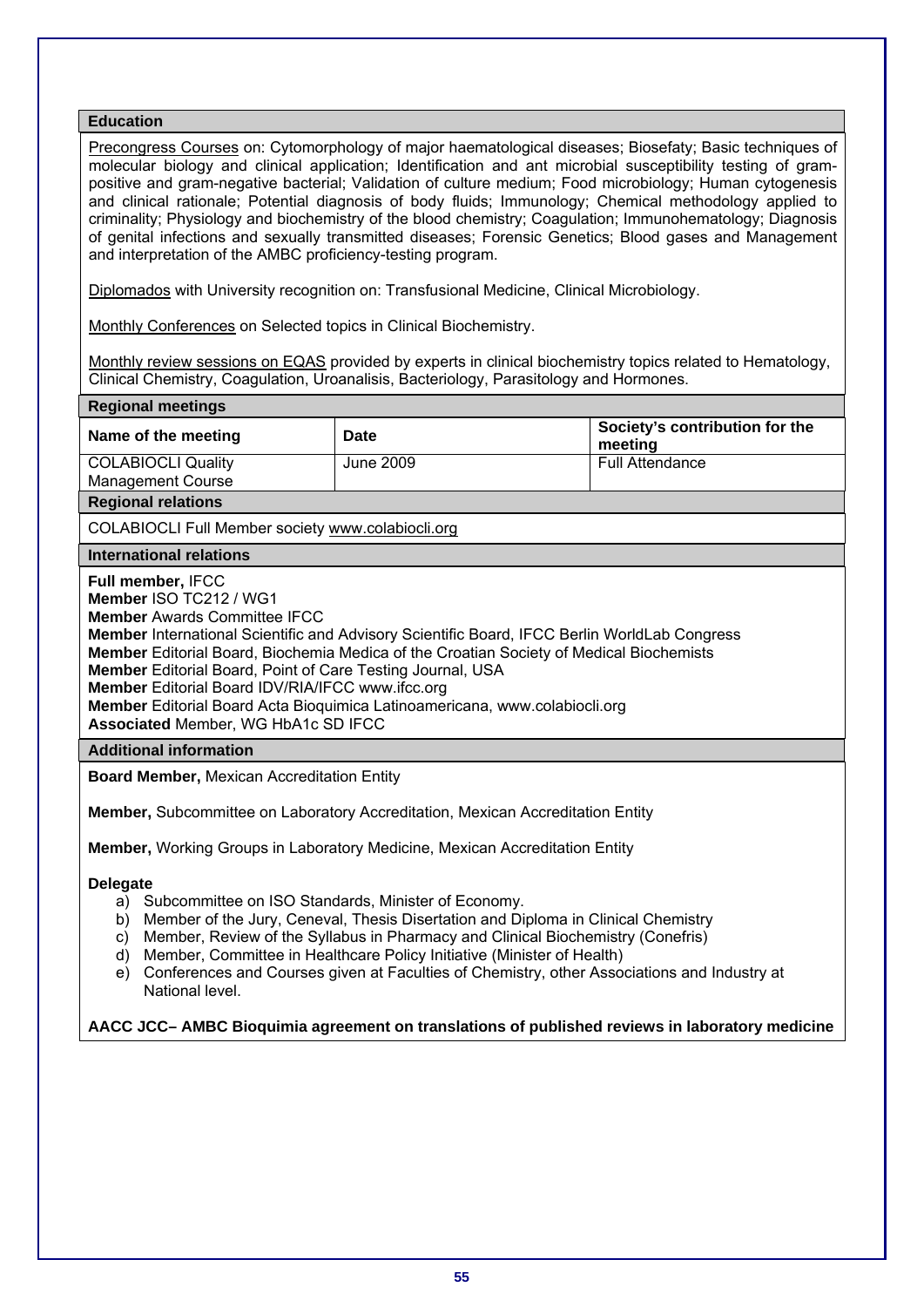

# **NETHERLANDS**

# **NETHERLANDS SOCIETY FOR CLINICAL CHEMISTRY AND LABORATORY MEDICINE**

| <b>National meetings</b>                                                                                                                                                                                                       |                                      |                                                          |
|--------------------------------------------------------------------------------------------------------------------------------------------------------------------------------------------------------------------------------|--------------------------------------|----------------------------------------------------------|
| Name of the meeting                                                                                                                                                                                                            | <b>Date</b>                          | <b>Topic</b>                                             |
| <b>Annual Conference</b>                                                                                                                                                                                                       | April 16-17, 2009                    | Neurobiochemics and behaviour                            |
| Spring conference laboratory                                                                                                                                                                                                   | April 15, 2009                       | Leadership and change                                    |
| senior laboratory technicians                                                                                                                                                                                                  |                                      |                                                          |
| General assembly                                                                                                                                                                                                               | November 18 and December 9,<br>2009  | Various, domestic: changes in<br>charter and regulations |
| Teachers meetings                                                                                                                                                                                                              | February 11 and November 12,<br>2009 | Assessment of competences                                |
| Benchmark presentation                                                                                                                                                                                                         | March 25, 2009                       | Benchmarking                                             |
| <b>Education</b>                                                                                                                                                                                                               |                                      |                                                          |
| CME Transfusion March 3, 2009<br>CME Heart Disease May 28, 2009<br>CME Monoclonal Gammopathy October 13, 2009<br>CME Point of Care Testing December 1, 2009<br>Meetings on Molecular Diagnostics June 26 and November 27, 2009 |                                      |                                                          |
| <b>Regional meetings</b>                                                                                                                                                                                                       |                                      |                                                          |
| Name of the meeting                                                                                                                                                                                                            | Date                                 | Society's contribution for the<br>meeting                |
| See below                                                                                                                                                                                                                      |                                      |                                                          |
| <b>Regional relations</b>                                                                                                                                                                                                      |                                      |                                                          |
| 9 regions with their own meetings and activities                                                                                                                                                                               |                                      |                                                          |
| <b>International relations</b>                                                                                                                                                                                                 |                                      |                                                          |
| IFCC, EFCC                                                                                                                                                                                                                     |                                      |                                                          |

# **NIGERIA**

# **ASSOCIATION OF CLINICAL CHEMISTS OF NIGERIA (ACCN)**

| <b>National meetings</b>                                                                                               |                                                                                              |                                              |
|------------------------------------------------------------------------------------------------------------------------|----------------------------------------------------------------------------------------------|----------------------------------------------|
| Name of the meeting                                                                                                    | <b>Date</b>                                                                                  | <b>Topic</b>                                 |
| <b>ACCN Zonal Seminar hosted by</b><br>the South West Zone                                                             | April 27, 2009                                                                               | Immunological basis of diseases              |
| 5th Biennial Scientific Conference<br>of the ACCN                                                                      | October 25-28, 2009                                                                          | Non-Communicable Diseases                    |
| <b>Education</b>                                                                                                       |                                                                                              |                                              |
| Subthemes of National Conference:                                                                                      |                                                                                              |                                              |
|                                                                                                                        | Lifestyle and Diseases<br>Diseases associated with Ageing<br><b>Environment and Diseases</b> |                                              |
| Both Zonal Seminar and National/Regional Conference were well attended and education was of<br>international standard. |                                                                                              |                                              |
| <b>Regional meetings</b>                                                                                               |                                                                                              |                                              |
| Name of the meeting                                                                                                    | Date                                                                                         | Society's contribution for the<br>meeting    |
| Inauguration of the African<br><b>Federation of Clinical Chemistry</b>                                                 | October 25-28, 2009                                                                          | Hosting of the meeting in Ibadan,<br>Nigeria |
|                                                                                                                        |                                                                                              |                                              |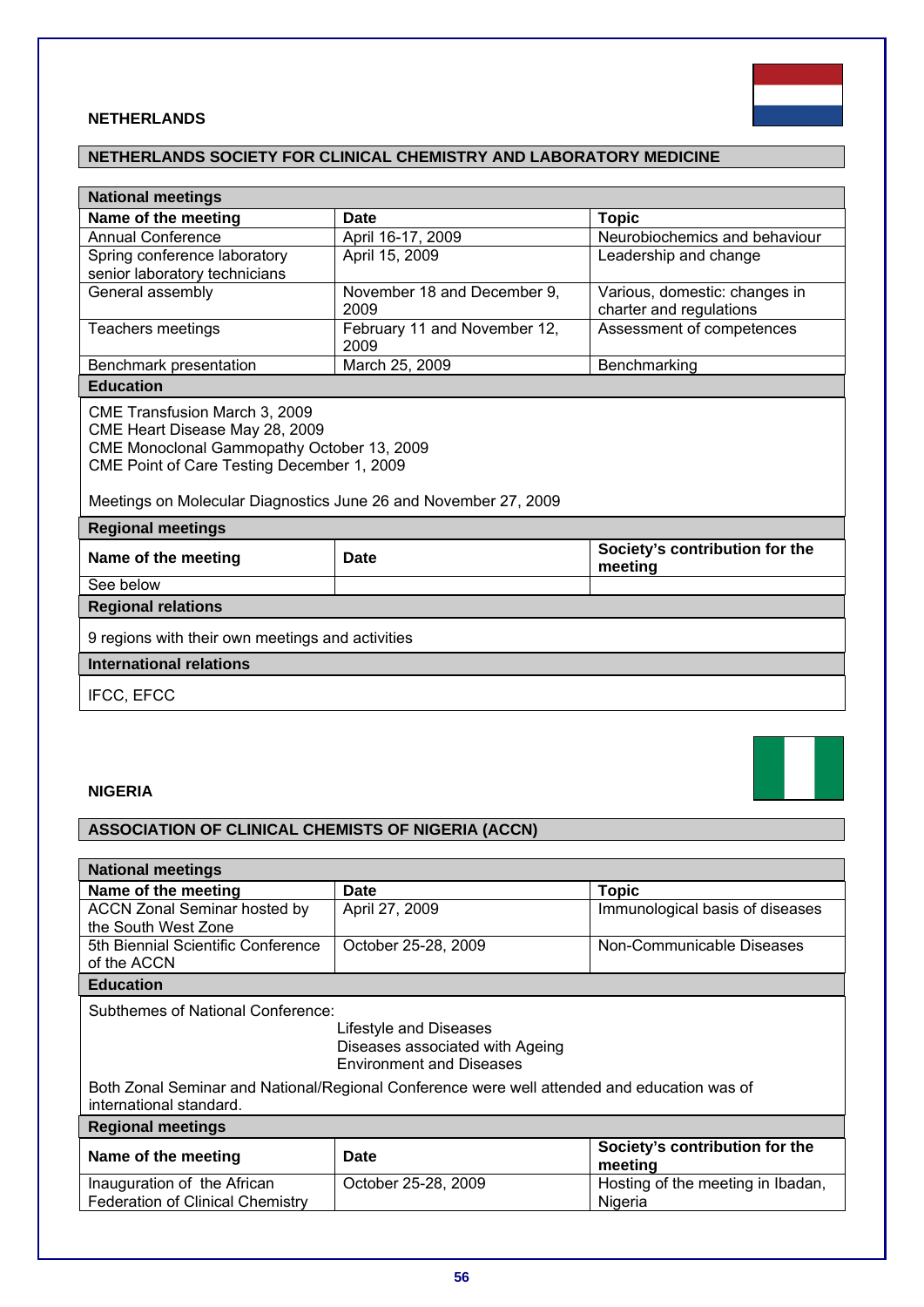**Regional relations** 

ACCN has an admirable relationship with sister African societies in Kenya, and South Africa. Invited Speakers at the last ACCN Conference/ AFCC Inauguration were Dr Angela Amayo (Kenya), Profs. Vanessa Steenkamp, Rajiv Erasmus, Tahir Pillay and Tandi Matsha.

#### **International relations**

Internationally, ACCN had two speakers on the Visiting Lectureship Program (VLP) for her national conference in the persons of Past Presidents, Profs. Jocelyn Hicks and Donald S. Young.

Dr Anthony Okorodudu from USA has always been available and helpful. He was also an invited Speaker at the last national/Regional conference.

Ortho-Clinical Diagnostics was one of the major supporters of the last national/regional conference.

### **Additional information**

Two national executive meetings held on April 26, 2009 and October 26, 2009 during which local activities were monitored.

Several Joint Executive and Local Organising Committee Meetings for (ACCN Conference/AFCC Inauguration) were held.

At the Biennial General Meeting which took place after the ACCN Conference, on the October 28, 2009, members of the last executive were returned.

Details are: Prof. A B. Okesina-President, Dr J.E. Ahaneku-Vice President, Dr Mabel A. Charles-Davies-l Secretary, Prof. E.O. Agbedana-Treasurer, Dr Paul Amodu, Past President.

Zonal Representatives are : Dr Josephine A.A. Onokoya- Lagos, Dr

O.M. Akinosun-South-West, Prof. G. Oyeyinka- North Central Zone, Dr O.P. Anaja- North, Prof. S. Meludu-South East, Dr Maisie Etukudo-South South.

Members of Board of Trustees are: Profs. B. O. Osotimehin, Henry Adewoye, O.A. Dada, Hassan Isah and Mrs S. Akinyanju

IFCC/Roche Award for one of our members and registration fees for another to attend the last EFCC were not utilised and forfeited because of the refusal of foreign embassy to grant to them visa. Regulations in this respect particularly if it is not the fault of the individual or association should be reviewed. Registration fees for international conferences are already exorbitant for our members. Forfeiting such can be discouraging to our members and can affect attendance of International Conferences.

The ACCN thanks the IFCC for her continued support and encouragement.

# **PAKISTAN**

# **PAKISTAN SOCIETY OF CHEMICAL PATHOLOGISTS (PSCP)**

| <b>National meetings</b>                                                                                                                                                                                                                                            |                   |                                                                                                                                             |  |
|---------------------------------------------------------------------------------------------------------------------------------------------------------------------------------------------------------------------------------------------------------------------|-------------------|---------------------------------------------------------------------------------------------------------------------------------------------|--|
| Name of the meeting                                                                                                                                                                                                                                                 | <b>Date</b>       | <b>Topic</b>                                                                                                                                |  |
| <b>Executive Council Meeting</b>                                                                                                                                                                                                                                    | February 1, 2009  | <b>National Conference</b>                                                                                                                  |  |
| <b>Executive Council Meeting</b>                                                                                                                                                                                                                                    | October 1, 2009   | 3 <sup>rd</sup> Biennial Course                                                                                                             |  |
| <b>Executive Council Meeting</b>                                                                                                                                                                                                                                    | December 15, 2009 | Pathology week, Symposium                                                                                                                   |  |
| <b>Education</b>                                                                                                                                                                                                                                                    |                   |                                                                                                                                             |  |
| 3 <sup>rd</sup> Biennial National Conference of PSCP was held on 5-6 March 2009.<br>Workshop on Diabetes Mellitus was held on August 2009<br>3 <sup>rd</sup> Biennial Course in Chemical Pathology will be held on 2-3 <sup>rd</sup> April 2010 at AFIP Rawalpindi. |                   |                                                                                                                                             |  |
| <b>Regional meetings</b>                                                                                                                                                                                                                                            |                   |                                                                                                                                             |  |
| Name of the meeting                                                                                                                                                                                                                                                 | Date              | Society's contribution for the<br>meetina                                                                                                   |  |
| Regular meetings of local<br>chapters of Lahore, Rawalpindi,<br>Karachi, Quetta, Bahawalpur and<br>Peshawar are held.                                                                                                                                               |                   | PSCP encourages the holding of<br>these meetings and decisions<br>made by local chapters are<br>discussed in executive council<br>meetings. |  |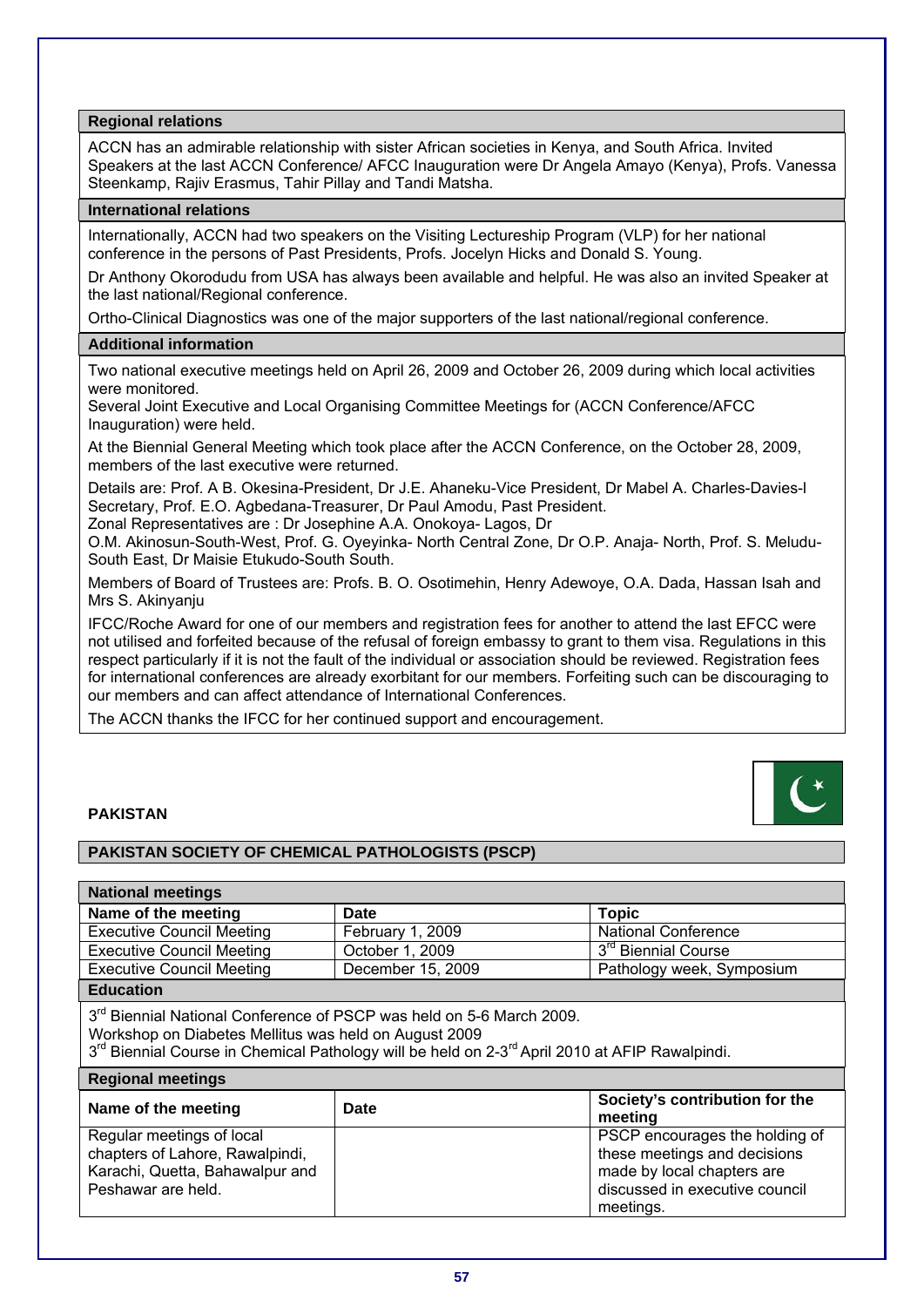**International relations** 

We hope to hold visiting lectures by distinguished speakers in collaboration with IFCC.

### **Additional information**

PSCP members wish to participate in research projects launched by IFCC or APFCB. Full cooperation and support will be available from PSCP.

# **PARAGUAY**



# **PARAGUAYAN BIOCHEMISTRY ASSOCIATION**

#### **Education**

### **ACTIVITIES CONTINUOUS EDUCATION**

1.- Update Conferences on Human Papilloma Virus. Lecturers from the Institute of Health Sciences Research (IICS in Spanish) from the National University of Asunción (UNA in Spanish). Sponsored by the Faculty of Chemical Sciences (UNA), March 20 and 21.

2.- Update Conferences on Microbiology. Lecturers from the Central Laboratory of Public Health, Ministry of Public Health and Social Welfare Social (MSPyBS in Spanish). Institute of Health Sciences Research (IICS-UNA). Sponsored by the Faculty of Chemical Sciences (UNA). April, 24 and 25.

3.- Update Conferences on puncture liquids. Lecturers: professionals from the Central Laboratory of the Hospital de Clínicas, Faculty of Medical Sciences. Central Laboratory (MSPyBS). Central Hospital of the Social Security Institute (IPS in Spanish). Paraguayan Society of Pneumology. Sponsored by the Faculty of Chemical Sciences (UNA). May 22 and 23.

4.- Update on A-H1N1 Influenza. Direction of Health Surveillance. Ministry of Public Health and Social Welfare. May 29

5.- The clinical laboratory in the Older Adult. Lecturers: Service of Geriatry. Buongermini Geriatric Hospital and Central Hospital of the Security Social Institute (IPS). Paraguayan Society of Geriatry and Gerontology. Sponsored by the Faculty of Chemical Sciences (UNA). June 26 and 27

6.- Update Course in Internal Environment. Lecturers; Central Hospital of the Social Security Institute (IPS). Institute of Tropical Medicine (MSPyBS). Sponsored by the Faculty of Chemical Sciences (UNA). July 24 and 25

7.- Update Conferences of the Association of Biochemists of Paraguay (ABP), Affiliate Encarnación. August 19 and 20

8.- International Conferences of Point of Care Testing. Sponsored by the IFCC Visitor Lecturer Program. Lecturers: Drs. Ellis Jacobs, Khosrow Adeli and Christopher Price. Sponsored by Index for its representative Abbott DX. Sponsored by the Faculty of Chemical Sciences (UNA). September 1 to 3

9.- Course of implantation and implementation of the Program of Internal Quality Control in clinical laboratories with emphasis in the areas of Clinical Chemistry, Hematology and Microbiology. Lecturers from the ABP and the Central Laboratory of Public Health, MSPyBS. November 20 and 21

We participated in the meetings of the Sectorial Committee 20 Mercosur (CSM20), Institute of Metrology and Standardization of Paraguay with vote of guidelines approval

- $\triangleright$  PNM 20:02- Laboratories of clinical analysis Determination of reference values.
- ¾ PNM 20:02-ISO 17511: Medical products for *in vitro* diagnosis use- Measuring of values in simples from biological origin – Metrologic traceability of values assigned to calibrated and control materials.
- ¾ PNM 20: 01 0008 Samples collection.
- $\triangleright$  PNM 20: 01 0009 Clinical laboratory. Pre-analytical phase Part 3. Register of patient. Samples collection. Reception of material collected by the patient, identification, distribution to the different departments, transport and storage. (Future NM 311-3)
- $\triangleright$  PNM 20:02-008 Laboratory of clinical analysis Parasitological stool analysis.
- ¾ PNM 20:02 AMN Guideline XXXX Laboratory of Clinical Analysis Procedures for parasites determination.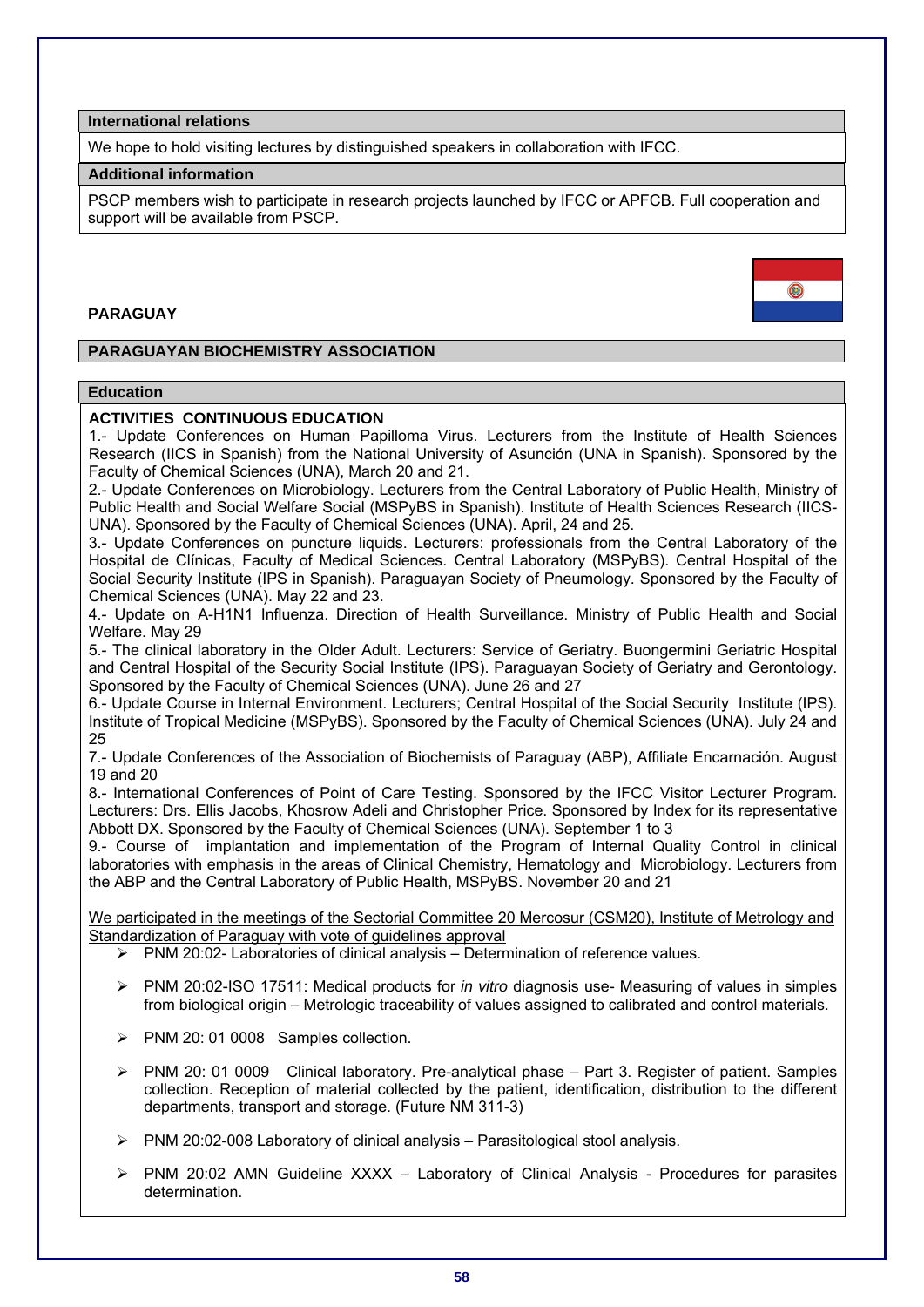The CSM 20 Paraguay Committee prepared a project of standards on Parasitology that was presented in the 18th Meeting of the Sectorial Committee at Mercosur level in Fortaleza. In this meeting, Paraguay was assigned to make a Standard and a guideline based on the presented document to be presented at the 19th Mercosur Meeting of the CSM 20.

# **Regional relations**

# **RELATION WITH COLABIOCLI**

1.- The composition of the Board of Directors of the ABP 2008-2010 was officially communicated.

2.- In relation to the COLABIOCLI 2010 Congress, the dates (April 20 to 24, 2010) and location (Santiago de Chile) were informed in the meeting of the Working Group Rincon Iberamericano held during the European Congress of Clinical Chemistry.

3.- There was a continuous communication with the President of COLABIOCLI, Dr. Ana Leticia de Maselli and the authorities of the Congress and the Chilean Society of Clinical Chemistry in relation to the COLABIOCLI 2010 Congress. Lectures were submitted by request of the Organizing Committee.

4.- The composition of the new Board of Directors of the Uruguayan Biochemical Association was informed.

# **FOLLOWING CONGRESSES ABP SPONSORED:**

1.- Mayas Conferences in the city of Sucre for the 200 years of Independence of Bolivia organized by the Association of Biochemists of Sucre, member of the Bolivian Association of Clinical Chemistry, May 1 to 3. 2.- XIX Latin American Congress of Parasitology, FLAP. October 22 to 24, Asunción, Paraguay

3.- X International Congress of the Collage of Bacteriologists of Colombia, October 9 to 12

4.- Congress of the Association of Biochemists of Uruguay, November

5.- X Congress of the Unified Biochemical Confederation of the Argentinean Republic, November 11 to 14, Mar del Plata. There were 120 Paraguayan professionals and biochemistry students.

6.- X National Congress of the Society of Clinical Biochemists of Ecuador SEBIOCLI to be held in March 25 to 28, 2010 in Quito, Ecuador

# **International relations**

# **RELATION WITH IFCC**

1.- The sponsorship of IFCC for the XIX Latin American Congress of Parasitology, held in October 2009, was requested being the ABP an organizing body, the relevant documentation was presented in due time and form so that Asunción, Capital of Paraguay, was the venue of the 2010 General Conference being elected Corfú, Greece.

2.- VLP 2009 (Visiting Lecturer Program) of the Educational and Management Division:

2.a International Conference of Point of Care testing given by Drs. Ellis Jacobs, Khosrow Adeli and Christopher Price, September 1 to 3, Hotel Crown, Asunción.

2.b Conference given by Dr. Ellis Jacobs in the Faculty of Chemical Sciences (UNA)

2.c Questionnaire during the event Lab are Vital in order to evaluate the interventions made by the ABP because of the results obtained in the first questionnaire applied during the V National Congress of Clinical Biochemistry in 2008.

3.- Dr. Montserrat Blanes attended the meeting of Publications and Communications Division as Editor of Diagnóstico in Vitro, Editor of Rincón Iberoamericano and Chair of the Working Group Iberoamerican Nomenclatures and Translations, presiding the working session of this mentioned working group

She also participated in the meetings of the IFCC Committee of Public Relations and the meeting called by the IFCC Presidency in June in Innsbruck, Austria within the frame of the Congress of the European Federation of Clinical Chemistry Societies.

4.- The 2008 Annual Report was submitted.

5.- Dr. Juana Ortellado de Canese, as Director of the Laboratory of the Maternal Children Center of the Faculty of Medical Sciences, UNA, was designated as member of the IFCC International Congress of Pediatrics, May 2011 held in Berlin.

6.- A positive vote was issued in due time and form for the acceptance of the new full members of IFCC 2009.

# **Additional information**

1.- The Program of External Quality Control was fulfilled.

Serum with values assigned from Human were used in Clinical Chemistry after exhaustive cost-benefit and cost-opportunity analyses.

In Bacteriology, the preparation of materials was assigned to the Service of Microbiology, Central Laboratory of the Hospital de Clínicas, Faculty of Medical Sciences, UNA

In Parasitology, the preparation of materials was assigned to the Service of Parasitology, Central Laboratory of the Hospital de Clínicas, Faculty of Medical Sciences, UNA

We still had the collaboration of the Institute of Health Sciences Research (IICS), UNA

The whole chronogram of planned activities was fulfilled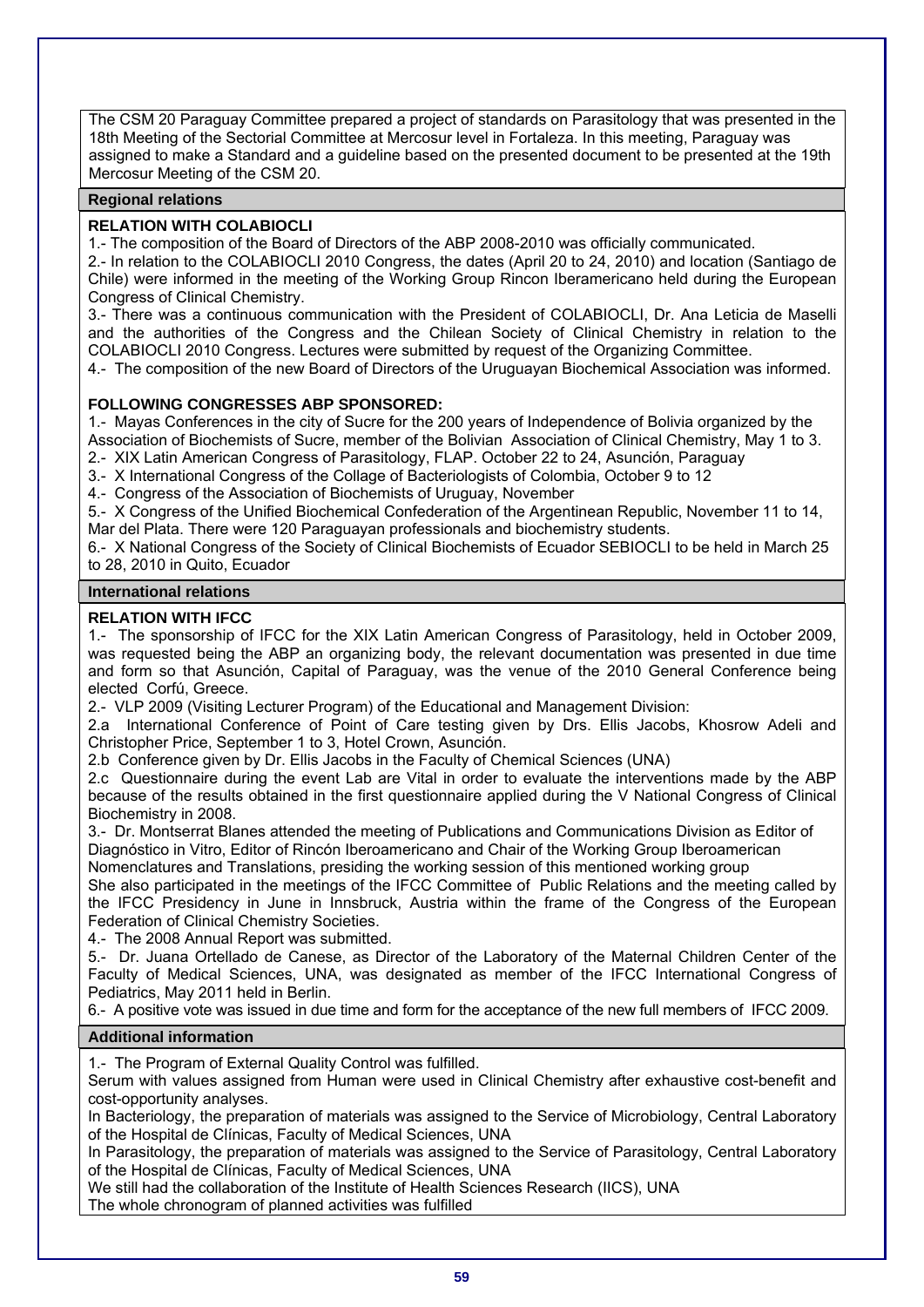2.- In March, the webpage WWW.ABP.ORG.PY started to be operative.

3.- We continued working with the Self-Evaluation Project based in competences in the Faculty of Chemical Sciences, UNA proposed by the Dimension 5 "Definition of professional competences". Result and impact: Component Graduated Students.

4.- The ABP was invited to the meetings called by the Ministry of Health in relation to the new regulations for designations, promotion ladder and rationalization of human resources in health.

We participated in the Sectorial meeting of the Direction of human resources of the MSPyBS sponsored by PAHO.

Currently, ABP is represented in the Laboratory of human resources in health of the American Region by Dr. Montserrat Blanes

5.- We participated in the Assembly of the Federation of Chemists of Paraguay held in Mayo with the attendance of the full number of entitled delegates of ABP.

6.- There were meetings with the ABP affiliates of Itapúa, Alto Paraná and Guairá. There was a scientific activity with the Biochemist Association of Itapua with participation of national colleagues and from the frontier city Posadas, Argentina with the sponsorship of the National University of Itapua.

7.- There were technical meetings with the authorities responsible of the Central Laboratory of Public Health about the following subjects: PEEC and Program of Laboratories Authorization.

Currently, we are working in the Update of Authorization Regulations including the modification of evaluation standards in order to find a consensus for the benefit of the Clinical Laboratories of Paraguay and for the exercise of the Biochemistry.

8.- We sponsored and participated in all the activities of continuous education of the Association of Microbiologists of Paraguay.

## **POLAND**

#### **POLISH SOCIETY OF LABORATORY DIAGNOSTICS**

| <b>National meetings</b>                                                                                                                                                  |                                                                                                                                       |                                                                                                                                                                                                                                                        |
|---------------------------------------------------------------------------------------------------------------------------------------------------------------------------|---------------------------------------------------------------------------------------------------------------------------------------|--------------------------------------------------------------------------------------------------------------------------------------------------------------------------------------------------------------------------------------------------------|
| Name of the meeting                                                                                                                                                       | <b>Date</b>                                                                                                                           | <b>Topic</b>                                                                                                                                                                                                                                           |
| Laboratory diagnostics in the<br>clinical practice                                                                                                                        | May 8-9, 2009, Kraków                                                                                                                 | 1. Laboratory diagnostics of the<br>chronic renal insufficiency<br>2. New tumor markers and new<br>faces of old ones<br>3. The future of the laboratory<br>diagnostics of cardiovascular<br>diseases<br>4. Advances in endocrynological<br>diagnostics |
| XV Lubuski Meeting with<br><b>Laboratory Diagnostics</b>                                                                                                                  | November 26-27, 2009, Łagów<br>Lubuski                                                                                                | 1. Advances in hematology<br>2. Relation between renal<br>impairment and coronary artery<br>disease                                                                                                                                                    |
| Joint Conference of the Polish<br>Society of Laboratory<br>Diagnostics, College of<br>Laboratory Medicine in Poland &<br>National Chamber of Laboratory<br>Diagnosticians | June 25, 2009, Kraków                                                                                                                 | Evidence-Based Laboratory<br>Medicine                                                                                                                                                                                                                  |
| Scientific meetings on the<br>occasion of 45th Anniversary of<br>the Polish Society of Laboratory<br>Diagnostics                                                          | May, 15-16, 2009, Szklarska<br>Poreba<br>June 26-27. 2009, Międzyzdroje<br>September 22, 2009, Warszawa<br>November 5,2009, Sosnowiec | Laboratory diagnostics: yesterday,<br>today and tomorrow                                                                                                                                                                                               |
| Poznań Branch of the PTDL<br>Scientific Conference                                                                                                                        | April 17-18, 2009, Boszkowo                                                                                                           | Laboratory diagnostics of the<br>gastrointestinal disease                                                                                                                                                                                              |
| Kielce Branch of the PTDL<br>Scientific Conference                                                                                                                        | November 14, 2009, Ameliówka                                                                                                          | Relation between laboratory test<br>results and disease management                                                                                                                                                                                     |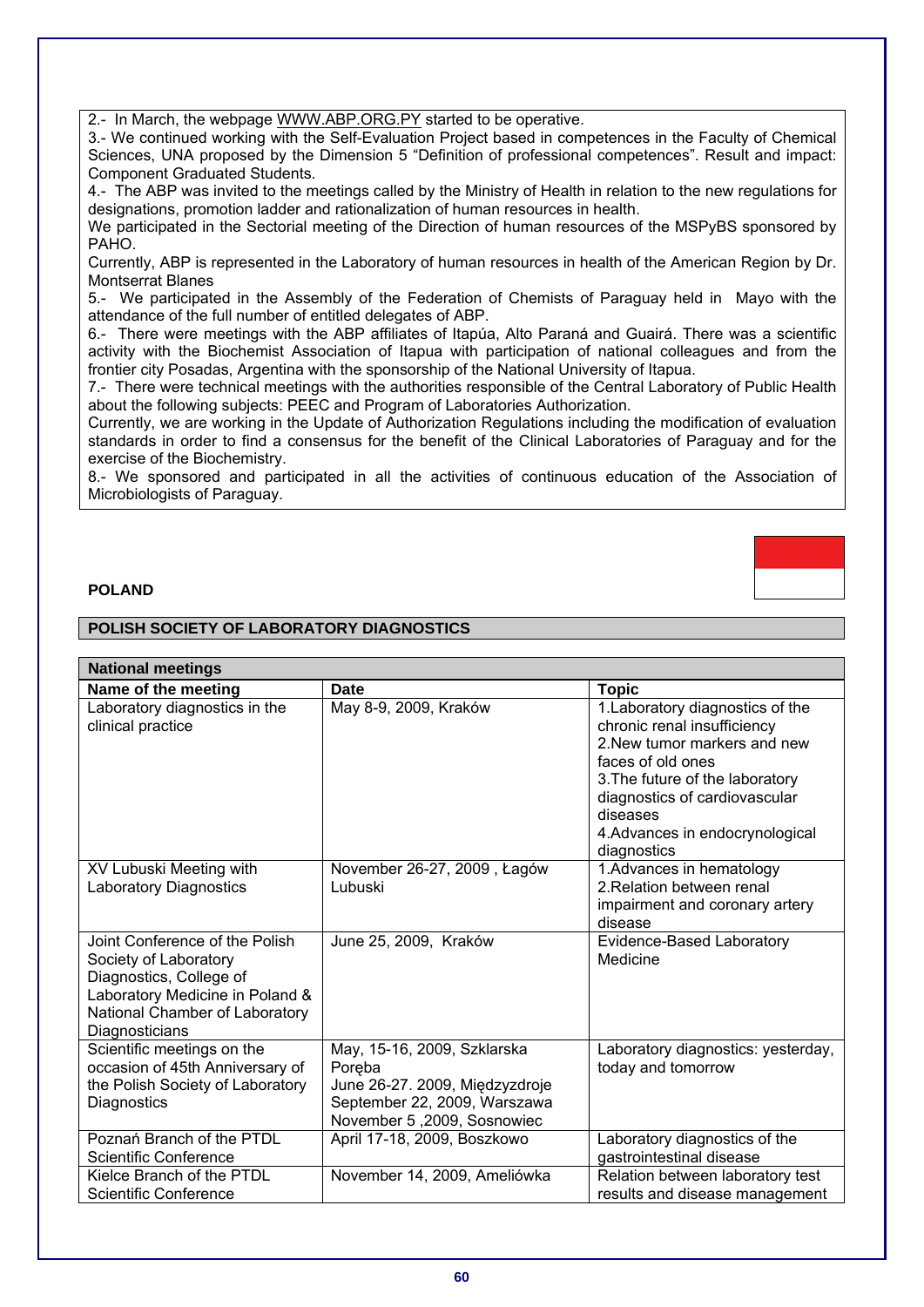

# **PORTUGAL**

# **SOCIEDADE PORTUGUESA DE QUÍMICA CLÍNICA PORTUGUESE SOCIETY OF CLINICAL CHEMISTRY**

| <b>National meetings</b>                                                                                                       |                     |                                       |
|--------------------------------------------------------------------------------------------------------------------------------|---------------------|---------------------------------------|
| Name of the meeting                                                                                                            | <b>Date</b>         | <b>Topic</b>                          |
| 1 <sup>st</sup> Portuguese Joint Congress of<br>Laboratory Medicine (Congresso<br>Nacional Conjunto do Laboratório<br>Clinico) | October 13-16, 2009 | Laboratory Medicine in Health<br>Care |

# **ROMANIA**

# **ROMANIAN SOCIETY OF LABORATORY MEDICINE (RSLM)**

| <b>National meetings</b> |                          |              |
|--------------------------|--------------------------|--------------|
| Name of the meeting      | Date                     | Topic        |
| <b>National Congress</b> | October 16-18, 2009 IASI | <b>VARIA</b> |

# **RUSSIA**

# **RUSSIAN SCIENTIFIC SOCIETY OF CLINICAL LABORATORY DIAGNOSTICS SPECIALISTS**

| <b>National meetings</b>                                                                                                                                                                                                                                                                                                  |                       |                                                                                                                                                                                                                                                                                                                                                                                                                                                                                                                                                           |  |
|---------------------------------------------------------------------------------------------------------------------------------------------------------------------------------------------------------------------------------------------------------------------------------------------------------------------------|-----------------------|-----------------------------------------------------------------------------------------------------------------------------------------------------------------------------------------------------------------------------------------------------------------------------------------------------------------------------------------------------------------------------------------------------------------------------------------------------------------------------------------------------------------------------------------------------------|--|
| Name of the meeting                                                                                                                                                                                                                                                                                                       | <b>Date</b>           | <b>Topic</b>                                                                                                                                                                                                                                                                                                                                                                                                                                                                                                                                              |  |
| 1. All-Russian forum for<br>Laboratory specialists in frame of<br>the traditional annual meeting<br>"National days of laboratory<br>medicine of Russia", Moscow -<br>"Laboratory medicine in the<br>development of public health<br>services of Russia till 2020" with<br>Clinical Lab Expo<br>"Interlabdiagnostics-2009" | September 28-30, 2009 | 1. Strategies and tactics of<br>laboratory investigations in<br>different disciplines of clinical<br>medicine;<br>2. Development of the<br>organization and activity of<br>medical laboratories (maintenance<br>of instruments and other<br>equipment, quality assurance of<br>laboratory results, requirements of<br>the Federal Law, organizational-<br>economical problems of laboratory<br>services, education and training of<br>experts in Laboratory Medicine.<br>quantities and units of<br>measurements in Laboratory<br>Medicine and Metrology) |  |
| 2. Conference "Technologies and<br>Innovations in Laboratory<br>Medicine", Moscow                                                                                                                                                                                                                                         | March 30-31, 2009     | Resources and activity of<br>laboratory service of Russia.<br>Strategy of development of clinical<br>laboratory diagnostics. Quality<br>Assurance. Problems of<br>metrological certification.<br>Laboratory technologies in<br>Hematology and Immunology.<br>Laboratory technologies in                                                                                                                                                                                                                                                                   |  |



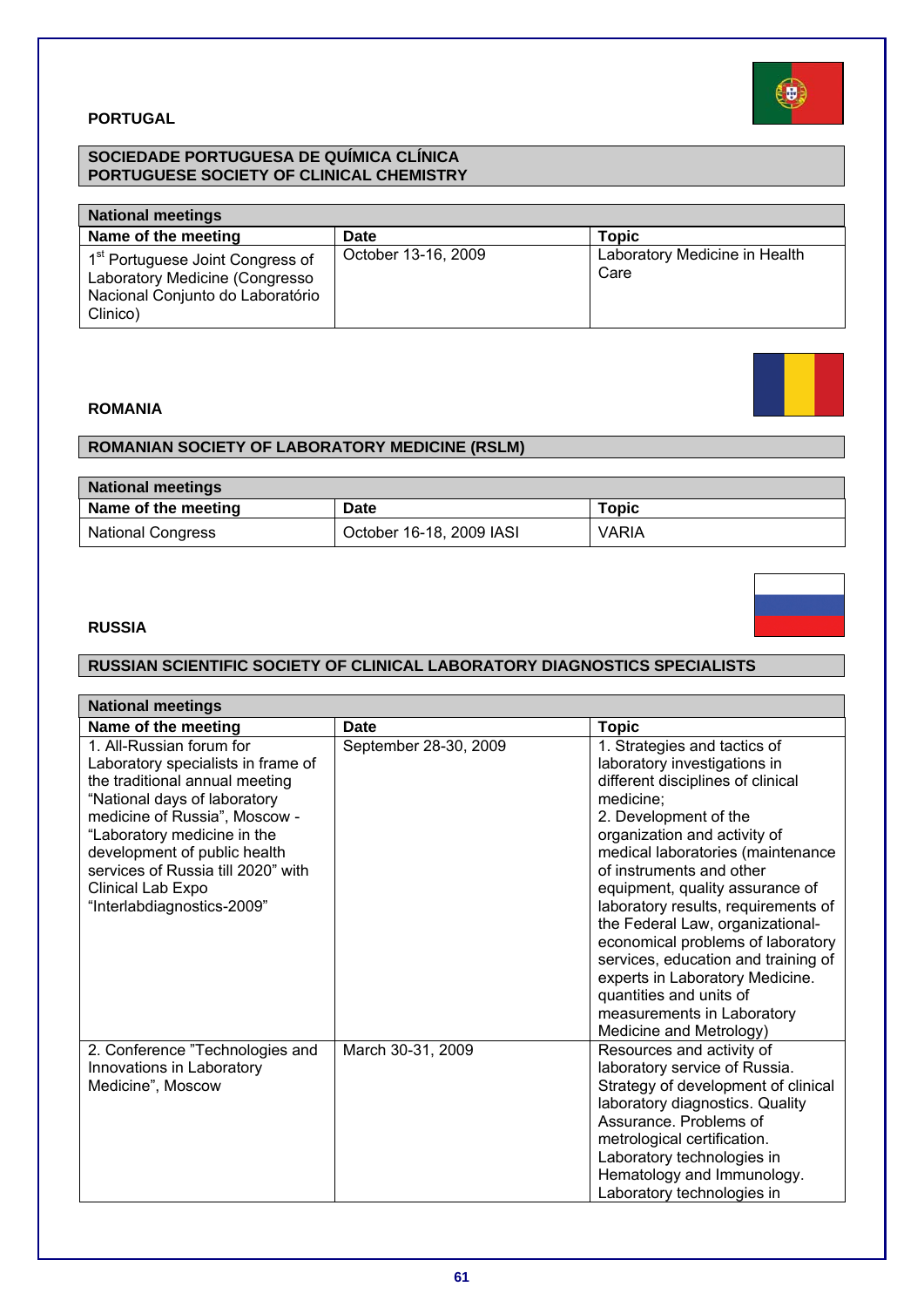|                                  |                 | Biochemistry and                |
|----------------------------------|-----------------|---------------------------------|
|                                  |                 | Immunochemistry. Molecular      |
|                                  |                 | Diagnostics and Nanotechnology. |
| 3. XIII Annual Forum             | June 8-11, 2009 | Nanotechnology for immunology.  |
| "Days of Immunology 2008" in St. |                 | Primary Immunodeficiency        |
| Petersburg, Russia               |                 | Disorders.                      |
| <b>Education</b>                 |                 |                                 |

1. During All-Russian forum for Laboratory specialists "National days of laboratory medicine of Russia" the question about edition of the National Guidance on clinical laboratory diagnosis and the textbook. 2. Symposium «Primary immunoDeficiency Disorders» in frame of XIII Annual Forum

"Days of Immunology 2008" in St. Petersburg, Russia (international educational project on primary immunodeficiency disorders – j-project) in collaboration with the Eastern and Central

European infectious and Pediatric Immunology Center, Debrecen, Hungary.

3. "School of innovations in the field of laboratory medicine" was organized in frame of Conference "Optimization of dialogue between clinicians and laboratory. Metrological aspects of quality" with LabExpo, St.-Petersburg, Russia June 15-16, 2009. IFCC, AACC and Russian speakers brought education information about new laboratory approaches in clinical practice and standardization procedures.

#### **Regional meetings**

| Name of the meeting                                                                                                                                        | Date             | Society's contribution for the<br>meeting                                                                                                                                                                                                                                                                                                                                                                          |
|------------------------------------------------------------------------------------------------------------------------------------------------------------|------------------|--------------------------------------------------------------------------------------------------------------------------------------------------------------------------------------------------------------------------------------------------------------------------------------------------------------------------------------------------------------------------------------------------------------------|
| Conference "Optimization of<br>dialogue between clinicians and<br>laboratory. Metrological aspects of<br>quality" with LabExpo, St.-<br>Petersburg, Russia | June 15-16, 2009 | Conference was organized by St.-<br>Petersburg Brunch of Russian<br>Association for Medical Laboratory<br>Diagnostics (SPbRAMLD) with<br>support of Russian Ministry of<br><b>Health Care and Social</b><br>development, Auspices of the<br><b>IFCC (IFCC speakers Anders</b><br>Kallner and Tomas Brinkmann)<br>and participation of AACC<br>speakers (Barbara M. Goldsmith,<br>James H. Nichols and Nader Rifai) |

# **Regional relations**

It was registered 836 laboratory specialists from 63 regions of Russia in All-Russian forum for Laboratory specialists in frame of the traditional annual meeting "National days of laboratory medicine of Russia", Moscow, 28-30.09.2009/

200 participants form 16 regions of Russian Federation visited conference Conference "Optimization of dialogue between clinicians and laboratory. Metrological aspects of quality" with LabExpo, St.-Petersburg, Russia.

# **International relations**

1. 29 experts from Armenia, Great Britain, Belarus, Kazakhstan, Moldova, the USA, Uzbekistan, Ukraine and Germany participated in All-Russian forum for Laboratory specialists in frame of the traditional annual meeting "National days of laboratory medicine of Russia", Moscow. It was edited the Abstract book "Laboratory medicine in the development of public health services of Russia till 2020" with 133 presentations of authors from 31 regions of Russia, Belarus, Kazakhstan, Switzerland and Sweden.

2. Conference "Optimization of dialogue between clinicians and laboratory. Metrological aspects of quality" with LabExpo, St.-Petersburg, Russia, was organized with Auspices of the IFCC. Program booklet and Abstract book received IFCC logo.

3. During Conference "Optimization of dialogue between clinicians and laboratory. Metrological aspects of quality" with LabExpo, St.-Petersburg two Agreements have been made between AACC for Clinical Chemistry Journal (publisher Mac Fancher) and Journal of St.-Petersburg Branch of Russian Association for Medical Laboratory Diagnostics "Clinical Laboratory Consilium" and between AACC for Clinical Chemistry Journal and Pavlov State Medical University to translate Review articles and Clinical Case Studies in "Consilium" and in other Journals published in Pavlov State Medical University.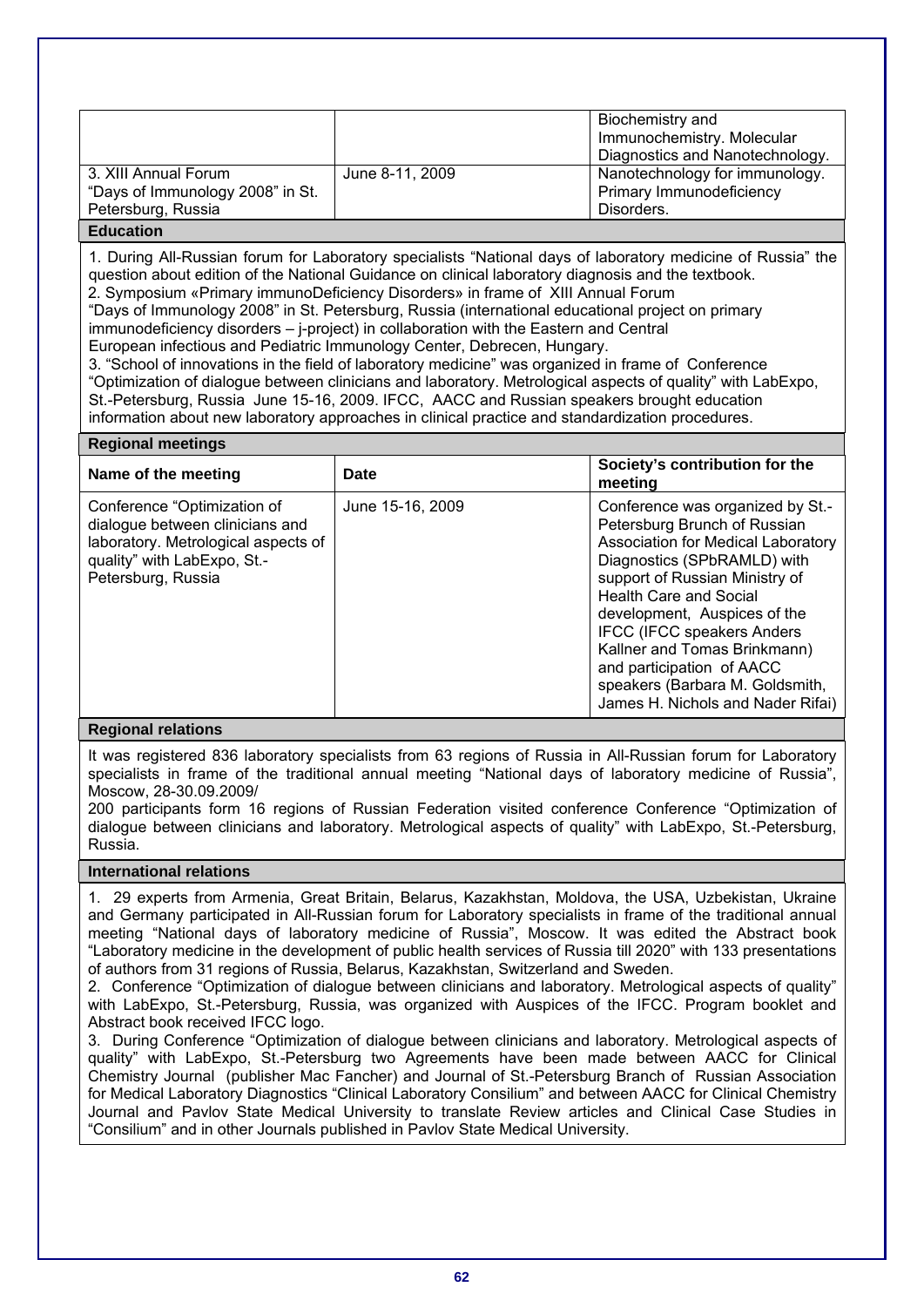

# **SERBIA**

# **SOCIETY OF MEDICAL BIOCHEMISTS OF SERBIA**

| <b>National meetings</b>                                                                                                                                                                                                                                                           |                                                                                                         |                                                                                                                                                                                                                          |  |
|------------------------------------------------------------------------------------------------------------------------------------------------------------------------------------------------------------------------------------------------------------------------------------|---------------------------------------------------------------------------------------------------------|--------------------------------------------------------------------------------------------------------------------------------------------------------------------------------------------------------------------------|--|
| Name of the meeting                                                                                                                                                                                                                                                                | <b>Date</b>                                                                                             | <b>Topic</b>                                                                                                                                                                                                             |  |
| XII <sup>th</sup> Scientific Conference<br>"Professor Ivan Berkes"                                                                                                                                                                                                                 | December 4, 2009, Belgrade                                                                              | The best master and doctoral<br>thesis are presented and the best<br>graduated students in Medical<br><b>Biochemistry at Pharmaceutical</b><br>Faculty are awarded by the<br>Society of Medical Biochemists of<br>Serbia |  |
| <b>Education</b>                                                                                                                                                                                                                                                                   |                                                                                                         |                                                                                                                                                                                                                          |  |
| the following topics:                                                                                                                                                                                                                                                              | Society of Medical Biochemists of Serbia in 2009 organised four educational seminars for the members on |                                                                                                                                                                                                                          |  |
| 1. IFCC standardisation<br>2. HbA1c standardisation and unites<br>3. Novelties in laboratory diagnostics<br>4. Point-of-Care Diagnostics                                                                                                                                           |                                                                                                         |                                                                                                                                                                                                                          |  |
| <b>Regional meetings</b>                                                                                                                                                                                                                                                           |                                                                                                         |                                                                                                                                                                                                                          |  |
| Name of the meeting                                                                                                                                                                                                                                                                | <b>Date</b>                                                                                             | Society's contribution for the<br>meeting                                                                                                                                                                                |  |
| 5 <sup>th</sup> EFCC Symposium for Balkan<br>Region - Proteins: from<br>electrophoresis to proteomics<br>Under IFCC end EFCC Auspices                                                                                                                                              | October 8-10, 2009, Belgrade                                                                            | Society of Medical Biochemists of<br>Serbia was organizer of the<br>Symposium                                                                                                                                            |  |
| XVI <sup>Ith</sup> Meeting of Balkan Clinical<br>Laboratory Federation                                                                                                                                                                                                             | September 16-18, 2009,<br>Ohrid, Macedonia                                                              | Organisation of the Round table<br>Discussion on "Accreditation of<br><b>Medical Laboratories</b> "<br>Presentation of the Plenary                                                                                       |  |
|                                                                                                                                                                                                                                                                                    |                                                                                                         | Lectures and number of posters                                                                                                                                                                                           |  |
| <b>Regional relations</b>                                                                                                                                                                                                                                                          |                                                                                                         |                                                                                                                                                                                                                          |  |
|                                                                                                                                                                                                                                                                                    | With all Societies from Balkan Region, members of Balkan Clinical Laboratory Federation (BCLF)          |                                                                                                                                                                                                                          |  |
| <b>International relations</b>                                                                                                                                                                                                                                                     |                                                                                                         |                                                                                                                                                                                                                          |  |
| Cooperation with other Societies members of IFCC and EFCC<br>Participation on EuroMedLab Innsbruck 2009<br>Participations in other Meetings                                                                                                                                        |                                                                                                         |                                                                                                                                                                                                                          |  |
| <b>Additional information</b>                                                                                                                                                                                                                                                      |                                                                                                         |                                                                                                                                                                                                                          |  |
| The members of the Society appointed by Ministry of Health of Serbia actively participated in activities of The<br>Chamber of Medical Biochemists of Serbia that work on all regulation of medical biochemistry (Clinical<br>Chemistry) as profession in health service of Serbia. |                                                                                                         |                                                                                                                                                                                                                          |  |

The Society of Medical Biochemists of Serbia actively participates in Accreditation Body of Serbia and Agency for Accreditation of Health Institutions. Through the Accreditation Commission the Society applied ISO 15189 in medical laboratories in Serbia.

In cooperation with Institute for Medical Biochemistry of Clinical Centre of Serbia, the Society continues the organisation of external quality control scheme – SNEQAS in all laboratories in the country.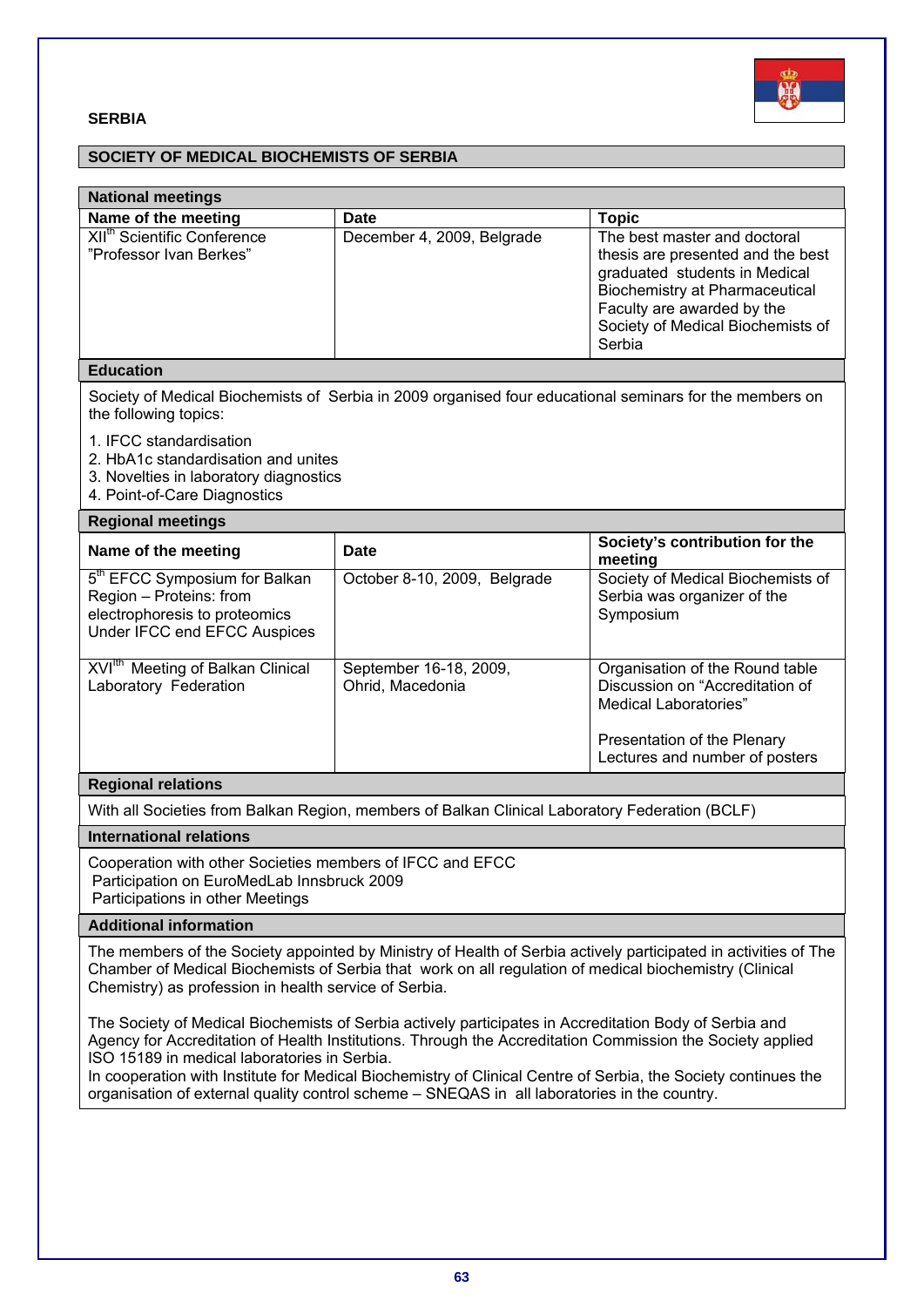### **SLOVAK REPUBLIC**



# **SLOVAK SOCIETY OF CLINICAL BIOCHEMISTRY (SSKB)**

| <b>National meetings</b> |                 |                                        |
|--------------------------|-----------------|----------------------------------------|
| Name of the meeting      | Date            | Topic                                  |
| Labquality               | May 22-27, 2009 | <b>Quality in Medical Laboratories</b> |

# **SOUTH AFRICA**



# **SOUTH AFRICAN SOCIETY OF CLINICAL BIOCHEMISTRY**

| <b>National meetings</b>                         |                      |                                                                                             |
|--------------------------------------------------|----------------------|---------------------------------------------------------------------------------------------|
| Name of the meeting                              | Date                 | Topic                                                                                       |
| Pathtec (Combined meeting with<br>technologists) | September 6-10, 2009 | Quality, Point of Care, Chronic<br>diseases of lifestyle, methods<br>comparison, management |

#### **Education**

Management Workshop on Quality, September 5, 2009

#### **Regional relations**

The association has played a key role in keeping contact with the Kenyan and Nigerian Associations of Clinical Chemistry. Members of these societies regularly attend our annual meetings.

# **International relations**

The SAACB helped establish the African Federation of Clinical Chemistry in Nigeria on October 24, 2009. The current president of SAACB, Prof Vanessa Steenkamp was elected as its first president of the AFCC. The meeting was attended by 4 associations and executive members and there was active participation in the congress through the deliverance of plenary talks and 5 guest lectures. The association has encouraged the training of clinical chemists from other countries in Africa. 2 physicians from Nigeria are expected to arrive in South Africa to gain experience in quality assurance programs and receive further specialist training in the field of clinical chemistry with specific emphasis on endocrinology and inborn errors of metabolism.

## **Additional information**

The association is trying to establish and maintain close contacts with IFCC and APCB. A case study on cystic fibrosis was published in the APCB newsletter (2009). It is also in close contact with other pathology affiliated societies in South Africa as well as the Association of Pathologists of Central and Southern Africa (APECSA).

#### **SLOVENIA**

# **SLOVENIAN ASSOCIATION FOR CLINICAL CHEMISTRY**

| <b>National meetings</b>        |                               |                              |
|---------------------------------|-------------------------------|------------------------------|
| Name of the meeting             | <b>Date</b>                   | <b>Topic</b>                 |
| SZKK (Slovenian Association for | March 11, 2009, Ljubljana     | Thyroid cancer               |
| Clinical Chemistry - SZKK)      |                               |                              |
| Symposyum                       |                               |                              |
| SZKK Symposyum                  | May 28, 2009, Maribor         | Sepsis                       |
| <b>SZKK and Slovenian</b>       | September 10, 2009, Ljubljana | Primary care organisation of |
| <b>Transfusiology Society</b>   |                               | medical laboratories         |
| Symposyum                       |                               |                              |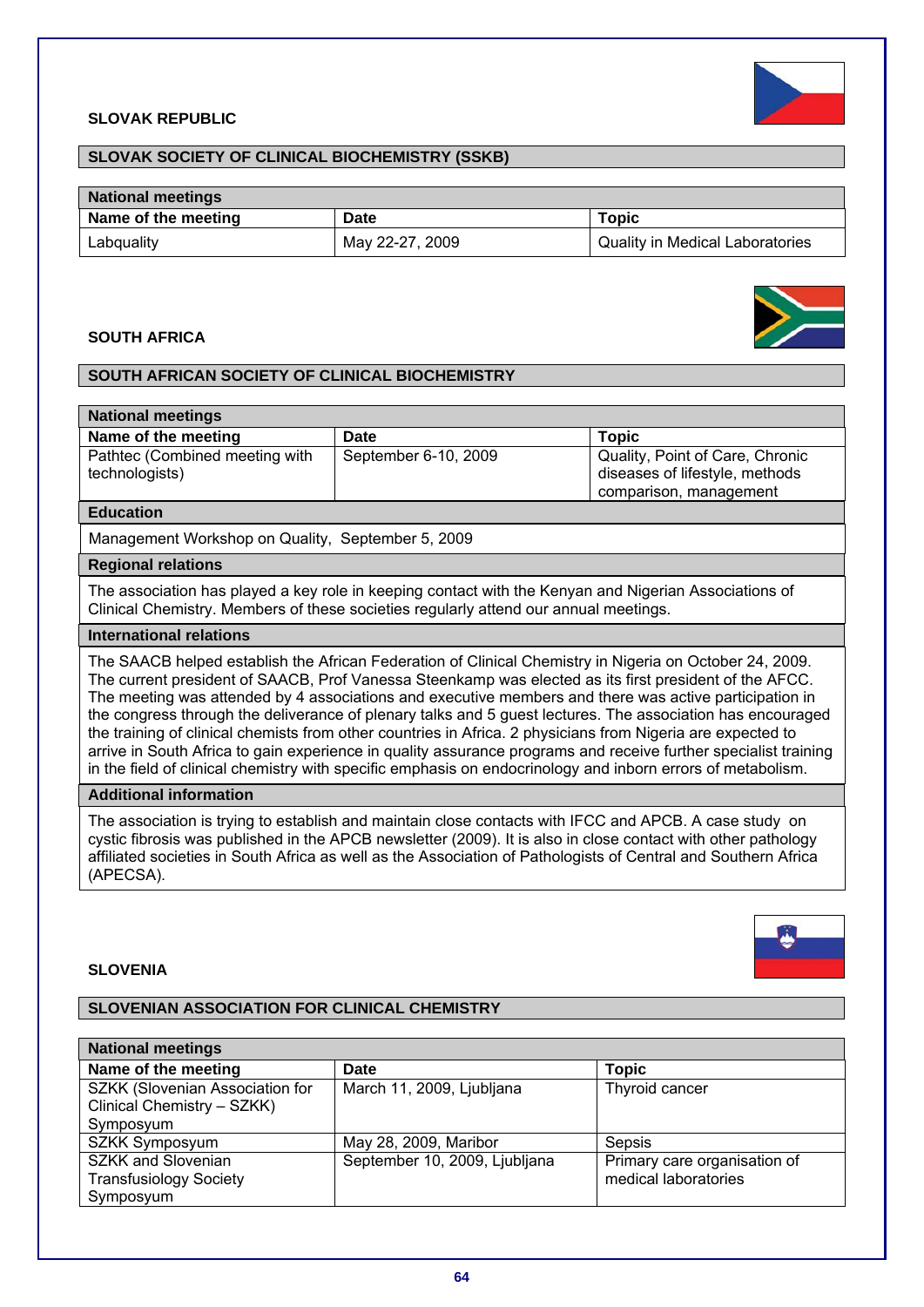| SZKK Symposyum | October 22, 2009, Ljubljanar | Automatisation and process                     |
|----------------|------------------------------|------------------------------------------------|
|                |                              | leadership approach in medical<br>laboratories |
|                |                              |                                                |

- October 24-25, 2009, Dubrovnik, Croatia – 9<sup>th</sup> EFCC Continuous Postgraduate Course: »New trends in classification, diagnosis and management of thyroid diseases« (in organization of EFCC, Croatian Society of Medical Biochemists and Slovenian Association for Clinical Chemistry);

- November 26, 2009 Ljubljana, Slovenia, 3<sup>rd</sup>. International conference on quality and accreditation of medical laboratories;

- Educational Course for Internal Assesors – ISO 15189 and Slovenian Bylaw in Laboratory Medicine (in organization of Slovenian Institute for Quality, Slovenian Association for Clinical Chemistry and Slovenian Chamber for Laboratory Medicine);

- Organization of Educational Courses for Medical Laboratory Technicians (5 different topics);

| <b>Regional meetings</b>                                                                                                                                                                                                                                          |                                            |                                                                                                                               |
|-------------------------------------------------------------------------------------------------------------------------------------------------------------------------------------------------------------------------------------------------------------------|--------------------------------------------|-------------------------------------------------------------------------------------------------------------------------------|
| Name of the meeting                                                                                                                                                                                                                                               | Date                                       | Society's contribution for the<br>meeting                                                                                     |
| <b>EFCC Continuous Postgraduate</b><br>Course: »New trends in<br>classification, diagnosis and<br>management of thyroid diseases«<br>(in organization of EFCC, Croatian<br>Society of Medical Biochemists<br>and Slovenian Association for<br>Clinical Chemistry) | October 24-25, 2009, Dubrovnik,<br>Croatia | (in organization of EFCC, Croatian<br>Society of Medical Biochemists<br>and Slovenian Association for<br>Clinical Chemistry); |
| 3 <sup>rd</sup> , International conference on<br>quality and accreditation of<br>medical laboratories                                                                                                                                                             | November 26, 2009, Ljubljana,<br>Slovenia  | in organization of Slovenian<br>Association for Clinical Chemistry,<br>under the auspices of EFCC;                            |
| <b>Regional relations</b>                                                                                                                                                                                                                                         |                                            |                                                                                                                               |
| Alpe - Adria Societies<br>- cooperation of Slovenian Association for Clinical chemistry (SZKK) and Croatian Society of Medical                                                                                                                                    |                                            |                                                                                                                               |

**Biochemists** 

# **International relations**

Active member of IFCC, EFCC

#### **SPAIN**

# **SOCIEDAD ESPAÑOLA DE BIOQUÍMICA CLÍNICA Y PATOLOGÍA MOLECULAR**

| <b>National meetings</b>  |                  |                                   |
|---------------------------|------------------|-----------------------------------|
| Name of the meeting       | <b>Date</b>      | <b>Topic</b>                      |
| Course, Córdoba           | February 4, 2009 | Management criteria of the        |
|                           |                  | Prenalytical step                 |
| Course, Valencia          | March 4, 2009    | Management criteria of the        |
|                           |                  | Preanalytical step                |
| Course, Santander         | April, 1, 2009   | Management criteria of the        |
|                           |                  | Preanalytical step                |
| Course, Barcelona         | April 29, 2009   | Management of the security in the |
|                           |                  | clinical laboratory               |
| VII meeting of scientific | May 11-12, 2009  | Andrology laboratory:             |
| committee, Girona         |                  | Recommendations for the semen     |
|                           |                  | study and interpretation of the   |

贏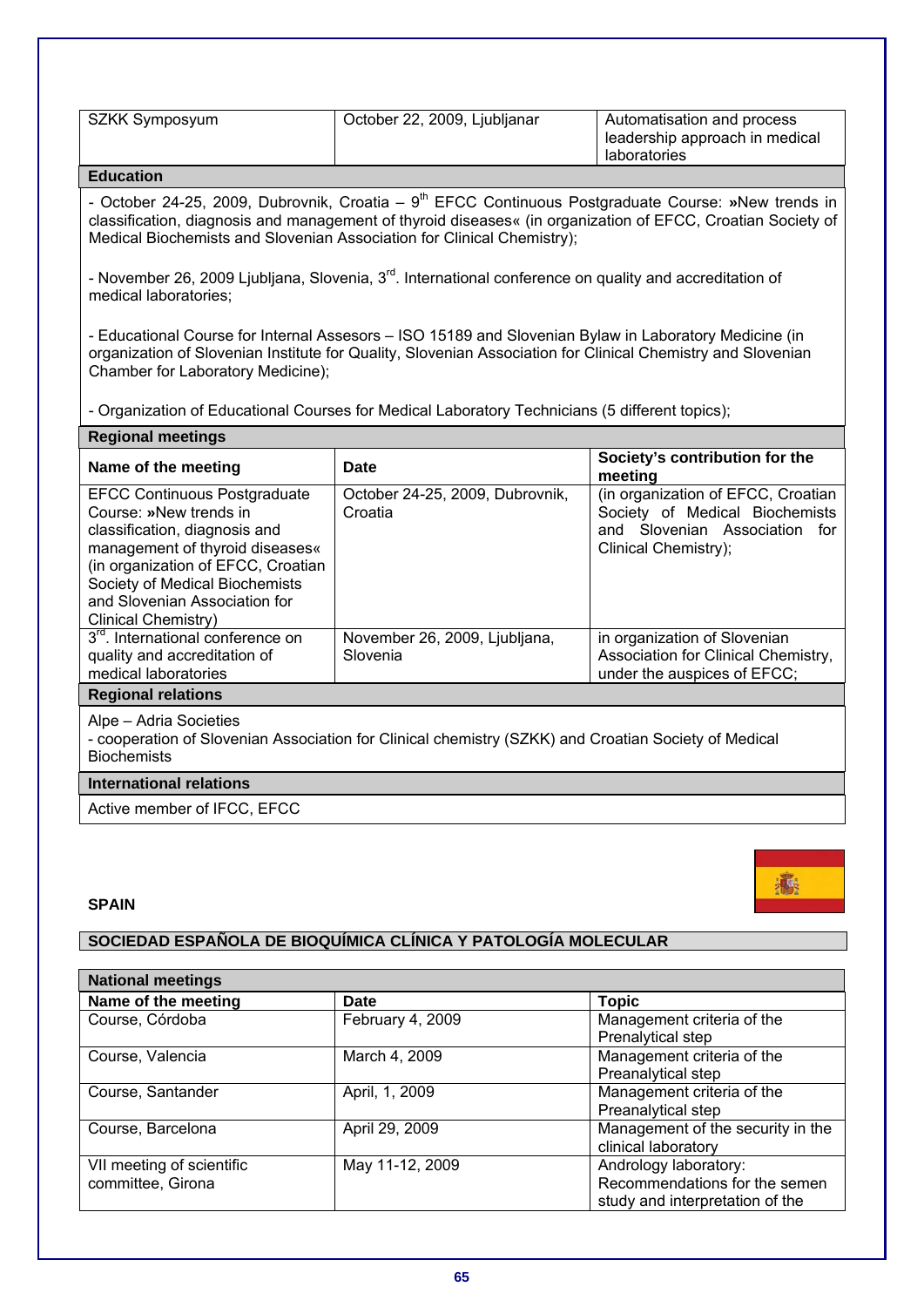|                                   |                     | seminal test. Rare autoimmuno<br>diseases: Laboratory contributions<br>and practical applications<br>Functional foods: Role of the<br>clinical laboratory and new<br>perspectives<br>Androgenic function in the<br>laboratory<br>Updating in the study of plasma<br>proteins<br>Interpretation of blood gases data |
|-----------------------------------|---------------------|--------------------------------------------------------------------------------------------------------------------------------------------------------------------------------------------------------------------------------------------------------------------------------------------------------------------|
| Seminario web                     | May 27, 2009        | Controversies about using PSA                                                                                                                                                                                                                                                                                      |
| Course, Madrid                    | June 4, 2009        | Security management in the<br>clinical laboratory                                                                                                                                                                                                                                                                  |
| Seminario web                     | September 23, 2009  | High sensitivity cardiac troponins.<br>¿Solution or confusion?                                                                                                                                                                                                                                                     |
| XXVIII National meeting, Valencia | October 14-16, 2008 | III meeting of Clinical Laboratory                                                                                                                                                                                                                                                                                 |
|                                   |                     |                                                                                                                                                                                                                                                                                                                    |

Annual Education programme, 9 lessons and 9 Clinical cases, with 800 registrations

# **Regional relations**

SEQC has collaborations with all the regional associations of Clinical Chemistry

# **International relations**

# **Additional information**

Evaluation programmes of external preanalytical quality.

Evaluation programmes of external quality of biochemistry tests: stat lab, hormones, proteins, blood gases, cardiac markers, tumor markers, autoimmunity in urine and serum specimens.

Farmaindustria award to the best initiative to the patient service, for developing the spanish Labtest on line, in the sanitary environment category,

# **SWITZERLAND**

# **SWISS SOCIETY OF CLINICAL CHEMISTRY**

| <b>National meetings</b>                                                                                                                                                                                                                                                    |                       |                                                                         |  |
|-----------------------------------------------------------------------------------------------------------------------------------------------------------------------------------------------------------------------------------------------------------------------------|-----------------------|-------------------------------------------------------------------------|--|
| Name of the meeting                                                                                                                                                                                                                                                         | Date                  | <b>Topic</b>                                                            |  |
| <b>SGKC/SSCC General Assembly</b><br>and Annual Congress 2009,<br>Lugano                                                                                                                                                                                                    | September 16-18, 2009 | "Clinical Chemistry: not only test<br>tubes!"<br>www.sscc-lugano2009.ch |  |
| Molecular Diagnostics Course,<br>Zurich                                                                                                                                                                                                                                     | March 5-6, 2009       | Molecular diagnostics<br>www.molekularediagnostik.ch                    |  |
| <b>Education</b>                                                                                                                                                                                                                                                            |                       |                                                                         |  |
| Publication of drug monographs on our homepage www.sscc.ch. These open access monographs provide<br>detailed information regarding therapeutic drug monitoring of frequently administered drugs (n=31). The<br>monographs are written in English and are clinically useful. |                       |                                                                         |  |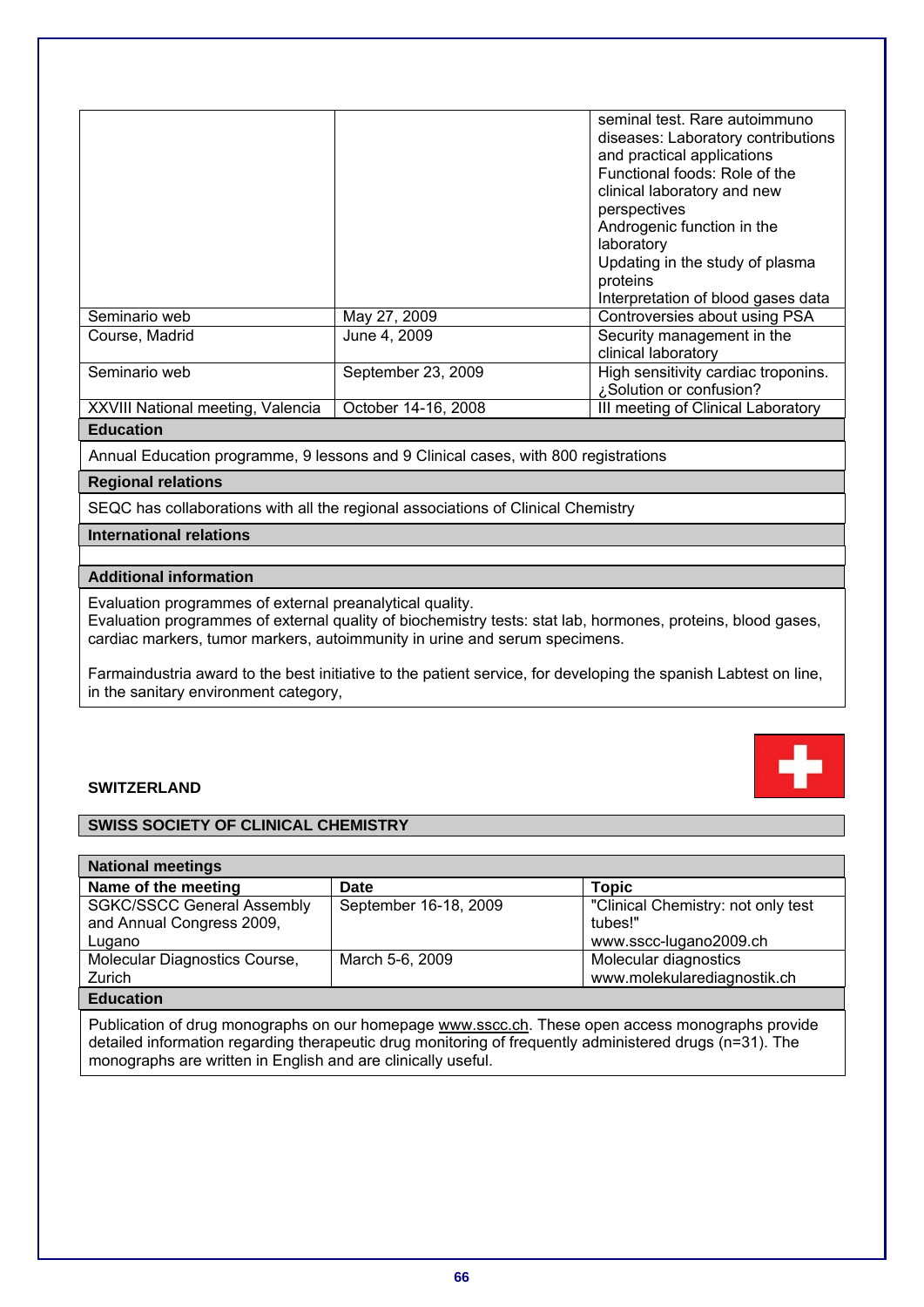# **SYRIA**



# **SYRIAN CLINICAL LABORATORY ASSOCIATION (SCLA)**

| <b>National meetings</b>                                                                                                                                                                                                                                                                                                                                                                                                                                                  |                     |                                                                                                                                                                                                                                               |  |
|---------------------------------------------------------------------------------------------------------------------------------------------------------------------------------------------------------------------------------------------------------------------------------------------------------------------------------------------------------------------------------------------------------------------------------------------------------------------------|---------------------|-----------------------------------------------------------------------------------------------------------------------------------------------------------------------------------------------------------------------------------------------|--|
| Name of the meeting                                                                                                                                                                                                                                                                                                                                                                                                                                                       | <b>Date</b>         | <b>Topic</b>                                                                                                                                                                                                                                  |  |
| Annual meeting of chairmen's of<br>Syrian Association in Regions                                                                                                                                                                                                                                                                                                                                                                                                          | January 22-23, 2009 | 1- Continuous education program<br>2- Social & health program<br>3- Quality Assurance program                                                                                                                                                 |  |
| <b>General Assemblu of SCLA</b>                                                                                                                                                                                                                                                                                                                                                                                                                                           | May 21-22, 2009     | 1- Annual report of EB<br>2- Education program<br>3- National journal and its role in<br>education program<br>4- Improving the quality of social<br>&health program<br>5- International & regional relation                                   |  |
| Symposium on: Inflammation<br>Markers& Cardiovascular Disease<br>Collaboration with The Arab<br>International University in Syria<br>and IFCC                                                                                                                                                                                                                                                                                                                             | April 23-24, 2009   | 1- HS CRP<br>2- Calcitonin<br>3- New markers in CVD<br>4- Other topics                                                                                                                                                                        |  |
| Beginner's Course in Molecular<br>Diagnostics collaboration with<br>Committee - Clinical Molecular<br>Biology Curriculum (C-CMBC) -<br>IFCC and International University<br>for Science and Technology<br>(Syria)                                                                                                                                                                                                                                                         | December 5-9, 2009  | 1- Introduction to IFCC-EMD, C-<br><b>CMBC Issues</b><br>2- DNA isolation and analysis<br>techniques<br>3- PCR and Amplication protocols<br>4- Specific Detection Methods<br>5- Introductory to assay design tools<br>6- Discution of results |  |
| <b>Education</b>                                                                                                                                                                                                                                                                                                                                                                                                                                                          |                     |                                                                                                                                                                                                                                               |  |
| 1- Monthly central program in Damascus<br>2- Monthly program in 4 cities around Syria<br>3- Distant learning program<br>Strength national journal role in education program<br>4-<br>5- Strength the role of national website in the education program and quality assurance program<br><b>Regional meetings</b>                                                                                                                                                          |                     |                                                                                                                                                                                                                                               |  |
| Name of the meeting                                                                                                                                                                                                                                                                                                                                                                                                                                                       | <b>Date</b>         | Society's contribution for the<br>meeting                                                                                                                                                                                                     |  |
| National Tunisian meeting                                                                                                                                                                                                                                                                                                                                                                                                                                                 | May 2009            | Arab Federation societies                                                                                                                                                                                                                     |  |
| 1 <sup>st</sup> National meeting of Algerian<br>society                                                                                                                                                                                                                                                                                                                                                                                                                   | May 2009            | <b>Arab Federation societies</b>                                                                                                                                                                                                              |  |
| <b>Regional relations</b>                                                                                                                                                                                                                                                                                                                                                                                                                                                 |                     |                                                                                                                                                                                                                                               |  |
| Syrian Clinical Laboratory Association has a very good relation with all national societies at the region<br>through AFCB<br>Syrian Clinical Laboratory Association plays important role improving the Quality Assurance program in<br>Sudan and Jordan and palatine                                                                                                                                                                                                      |                     |                                                                                                                                                                                                                                               |  |
| <b>International relations</b>                                                                                                                                                                                                                                                                                                                                                                                                                                            |                     |                                                                                                                                                                                                                                               |  |
| 1- SCLA is an active member in IFCC<br>2- SCLA has a good relation with WHO                                                                                                                                                                                                                                                                                                                                                                                               |                     |                                                                                                                                                                                                                                               |  |
| <b>Additional information</b>                                                                                                                                                                                                                                                                                                                                                                                                                                             |                     |                                                                                                                                                                                                                                               |  |
| 1- SCLA plays a effective role in improving the legislation procedure in Syria and improve at 2009<br>many procedures cooperation with Ministry of Health<br>2- SCLA improve the education program about Quality Assurance & Accreditation in Syria<br>3- SCLA plays effective role to upgrade the laboratory services around Syria in private sector<br>Starting the infra structure to at educational level to start Quality Assurance program in<br>4-<br>Bacteriology |                     |                                                                                                                                                                                                                                               |  |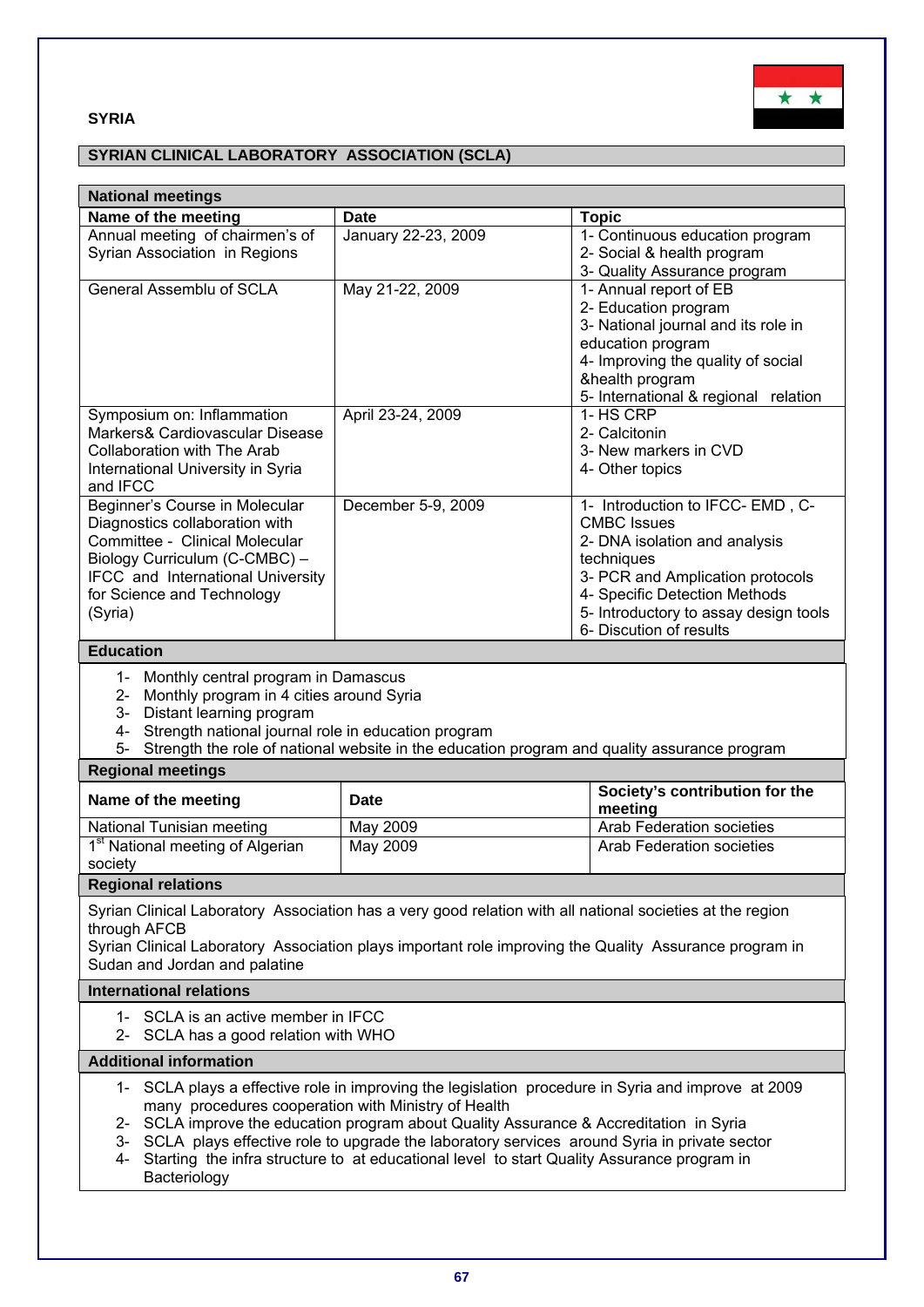



| <b>National meetings</b>                     |                   |                                   |
|----------------------------------------------|-------------------|-----------------------------------|
| Name of the meeting                          | <b>Date</b>       | <b>Topic</b>                      |
| The 24 <sup>th</sup> Joint Annual Conference | March 21-22, 2009 | A new microfluidic platform       |
| of Biomedical Science: Plenary               |                   | technology for fast diagnosis.    |
| lecture                                      |                   | By Prof. Gwo-Bin Lee              |
| The 24 <sup>th</sup> Joint Annual Conference | March 21-22, 2009 | The Adopting Trend for            |
| of Biomedical Science:                       |                   | Information Technology on         |
| Symposium                                    |                   | <b>Laboratory Automation</b>      |
|                                              |                   | By Dr. Po-Hsun Cheng              |
|                                              |                   | Improvement of Drug Virtual       |
|                                              |                   | Screen by GA/GP: Docking          |
|                                              |                   | Studies on Tubulin Inhibitors as  |
|                                              |                   | Anticancer Agents                 |
|                                              |                   | By Dr. Kuo-Long Lou               |
|                                              |                   | New Challenge in Data             |
|                                              |                   | Management for Ultrahigh          |
|                                              |                   | <b>Throughput DNA Sequencing</b>  |
|                                              |                   | By Dr. Lan-Yang Ch'ang            |
|                                              |                   | The Use of Laboratory Information |
|                                              |                   | System in Clinical Laboratory     |
|                                              |                   | By Dr. Kuo-Chien Tsao             |

# **Additional information**

# **Annual meeting (March 21-22, 2009)**

A students' research poster contest was held in 2009 annual meeting. The two-day annual meeting was successful and truly a fruitful academic gathering for the CACB members.

**Election:** 

Dr. Min-Long Lai was elected as the President of CACB at the end of 2009, and Prof. Shu-Chu Shiesh became the IFCC National Representative.

# **TURKEY**

# **TURKISH BIOCHEMICAL SOCIETY (TBS)**

| <b>National meetings</b>             |                        |                                                                                                                                                                                                                                                                                                                                                                                                                                                                                                                                                                                                                                                                                                                                                                                                                                                                                                                                                                          |  |
|--------------------------------------|------------------------|--------------------------------------------------------------------------------------------------------------------------------------------------------------------------------------------------------------------------------------------------------------------------------------------------------------------------------------------------------------------------------------------------------------------------------------------------------------------------------------------------------------------------------------------------------------------------------------------------------------------------------------------------------------------------------------------------------------------------------------------------------------------------------------------------------------------------------------------------------------------------------------------------------------------------------------------------------------------------|--|
| Name of the meeting                  | Date                   | <b>Topic</b>                                                                                                                                                                                                                                                                                                                                                                                                                                                                                                                                                                                                                                                                                                                                                                                                                                                                                                                                                             |  |
| National Congress of<br>Biochemistry | October 28-31,<br>2009 | Adding value to laboratory medicine:<br>Cancer and clinical laboratory; Expectations of clinicians<br>from laboratory in cancer, M30 antigene: A new biomarker<br>for response to chemotherapy; Tumor markers: Yesterday,<br>today and tomorrow; Clinical case studies; Laboratory<br>management: Evidence-based laboratory medicine, Central<br>laboratory management in hospital settings, Clinical<br>performance of laboratory tests and ROC analysis, Rational<br>test utilization, Reporting of laboratory test results;<br>Laboratory safety; Quality management: Quality<br>management in emergency laboratory; Quality control and<br>validation of genetic testing; Standardization of external<br>quality control; One-carbon metabolism and public health:<br>Regulatory mechanisms for one-carbon metabolism; One-<br>carbon metabolism with a perspective of evince-based<br>laboratory medicine; One-carbon metabolism in geriatry and<br>ischemic stroke |  |



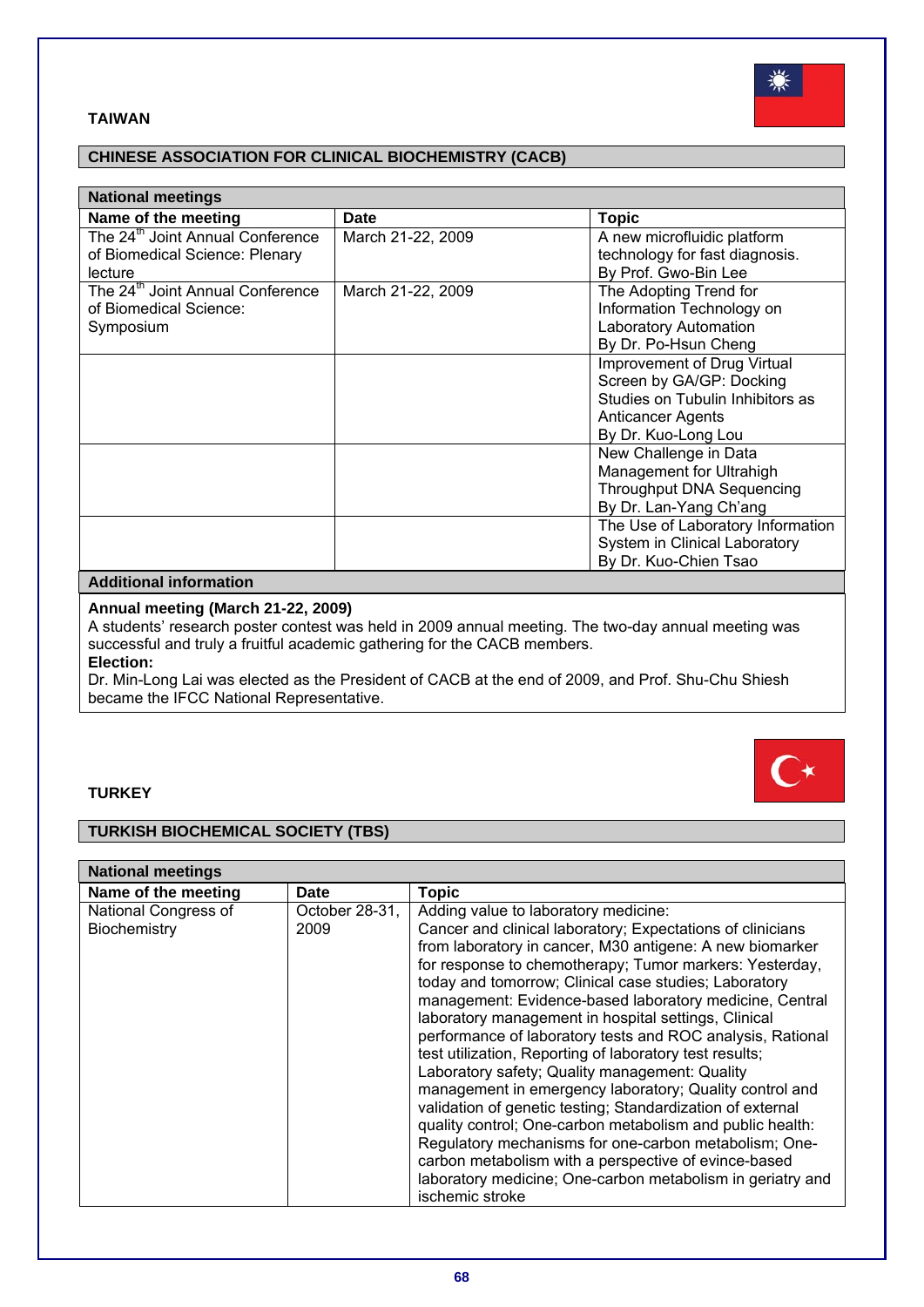| <b>Education</b>                                                                                                                                                                            |                                          |                                                                                                                                                                          |  |
|---------------------------------------------------------------------------------------------------------------------------------------------------------------------------------------------|------------------------------------------|--------------------------------------------------------------------------------------------------------------------------------------------------------------------------|--|
| Course on Biostatistics: October 28, 2009                                                                                                                                                   |                                          |                                                                                                                                                                          |  |
| Course on Molecular diagnostic techniques: October 28, 2009                                                                                                                                 |                                          |                                                                                                                                                                          |  |
| <b>Regional meetings</b>                                                                                                                                                                    |                                          |                                                                                                                                                                          |  |
| Name of the meeting                                                                                                                                                                         | Date                                     | Society's contribution for the<br>meeting                                                                                                                                |  |
| Conference on Olive oil, minor<br>constituents and health                                                                                                                                   | March 20, 2009, Ankara                   | Organized and managed by Society<br>(TBS)                                                                                                                                |  |
| Conference on Enzymatic<br>mechanisms in cancer metastasis                                                                                                                                  | May 8, 2009, Ankara                      | Organized and managed by Society<br>(TBS)                                                                                                                                |  |
| Conference on Hemoglobinopathy<br>problem in Turkey and the role of<br>biochemist                                                                                                           | May 22, 2009, Ankara                     | Organized and managed by Society<br>(TBS)                                                                                                                                |  |
| Conference on Paraoxonase and<br>clinical importance                                                                                                                                        | June 3, 2009, Ankara                     | Organized and managed by Society<br>(TBS)                                                                                                                                |  |
| Conference on New tests and<br>study areas in oxidant and<br>antioxidant status                                                                                                             | June 3, 2009, Ankara                     | Organized and managed by Society<br>(TBS)                                                                                                                                |  |
| Conference on Angiogenesis and<br>clinical importance                                                                                                                                       | December 9, 2009, Ankara                 | Organized and managed by Society<br>(TBS)                                                                                                                                |  |
| <b>Course on Proteomics Researches:</b><br><b>Basics and Clinical Application</b>                                                                                                           | December 10-11, 2009,<br>Istanbul        | Organized by TBS of Istanbul                                                                                                                                             |  |
| Course on Evidence-based<br>Laboratory Medicine                                                                                                                                             | January 11-16, 2009, Izmir<br>(Kuşadası) | Organized by TBS of Izmir in<br>coordination with IFCC C-EBLM                                                                                                            |  |
| Conference on Evidence-based<br>Medicine and Evidence-based<br>laboratory medicine                                                                                                          | January 19, 2009, Denizli                | Organized by TBS of Izmir in<br>coordination with IFCC C-EBLM and<br>Pamukkale University, Faculty of<br>Medicine, and sponsored by the IFCC<br>Visitor Lecturer Program |  |
| Conference on Diagnosis and<br>Management of Porphyrias; The<br>Role of Clinical Laboratories                                                                                               | January 20, 2009, İzmir                  | Organized by TBS of Izmir Faculty of<br>Medicine, and sponsored by the IFCC<br>Visitor Lecturer Program                                                                  |  |
| Conference on Drug Resistance<br>Mechanisms in Cancer and Its<br>Control by Molecular and<br><b>Biochemical Methods</b>                                                                     | April 13, 2009, İzmir                    | Organized by TBS of İzmir                                                                                                                                                |  |
| Conference on Insulin Resistance<br>and Endothelial Dysfunction                                                                                                                             | November 17, 2009, İzmir                 | Organized by TBS of Izmir                                                                                                                                                |  |
| Memorial Meeting for Prof. Dr.<br>Sermet Erlaçin                                                                                                                                            | December 1, 2009, İzmir                  | Organized by TBS of İzmir                                                                                                                                                |  |
| Molecular Genetic Methods in<br>Diagnosis Biochemistry Summer<br>School: Application of DNA<br>Microarray Technology                                                                        | May 11-15, 2009, Adana                   | Organized by TBS of Adana                                                                                                                                                |  |
| In The Memory of Prof.Dr. Yüksel<br>Özdemir, III. Symposium on<br><b>Quality Assurance for Medical</b><br>Laboratories                                                                      | February 5-6, 2009, Adana                | Organized by TBD of Adana                                                                                                                                                |  |
| <b>Regional relations</b>                                                                                                                                                                   |                                          |                                                                                                                                                                          |  |
| Activities in the decision making processes of Turkish Ministry of Health<br>Opinion of the society on the regulation in education and training of specialists in medicine: sent to Turkish |                                          |                                                                                                                                                                          |  |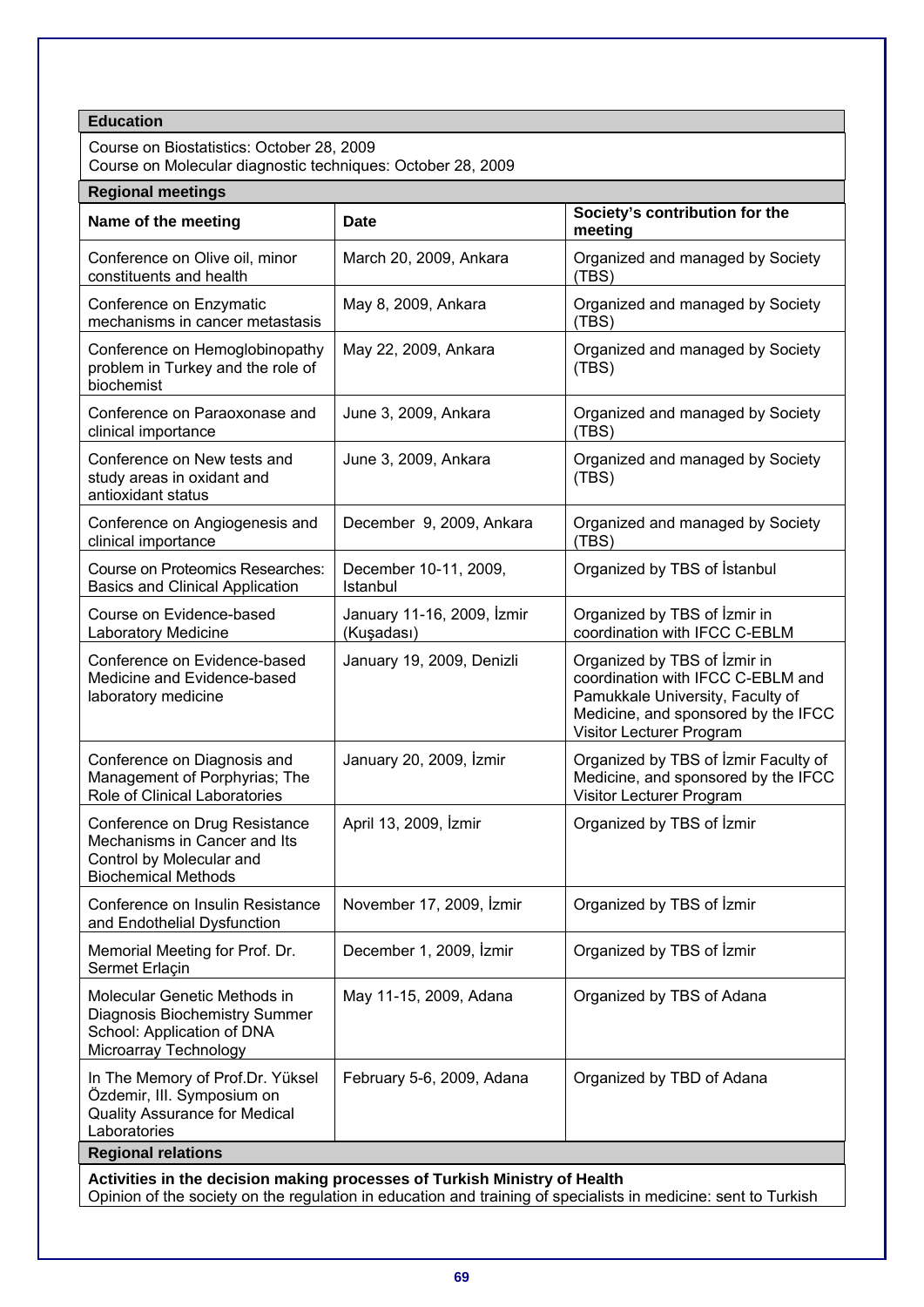# Chamber of Physicians, June 12, 2009.

Opinion of the society on the regulation in performance and quality in laboratory medicine: sent to Ministry of Health, November 5, 2009.

Notification of Ministry of Health about education and training in laboratory medicine in Europe and North America and IFCC principles: sent to Ministry of Health, November 11, 2009.

#### **Media publications:**

Notification of Medical Press (Medimagazin) on education and training in laboratory medicine in Europe and North America and IFCC principles: December 14, 2009.

# **Studies with The Turkish Union of Medical Specialists (**syllabus preparing, etc.)

# **International relations**

Transmission of reports, documents, and publications of IFCC and EFCC to members of the society. **National representative of** 

- International Union of Biochemistry and Molecular Biology (IUBMB)
- Federation of European Biochemical Societies (FEBS)
- Balkan Clinical Laboratories Federation (BCLF)

### **TBS has members and corresponding members of Committees of International Organizations:**

- IFCC Congress and Conference Division
- IFCC C-EBLM
- IFCC WG-HbA1c Standardization
- IFCC C-ECD
- FEBS Educational Committee
- IFCC C-RIDL

# **UKRAINE**

# **UKRAINIAN SOCIETY OF CLINICAL LABORATORY DIAGNOSTICS (USCLD)**

| <b>National meetings</b>      |              |                                                                           |  |
|-------------------------------|--------------|---------------------------------------------------------------------------|--|
| Name of the meeting           | Date         | <b>Topic</b>                                                              |  |
| Advanced Technologies in      | June 5, 2009 | Development of co-operation                                               |  |
| <b>Laboratory Diagnostics</b> |              | between IFCC and USCLD.                                                   |  |
|                               |              | New Trends in Nephritis Diagnostics                                       |  |
|                               |              | and its Therapy;                                                          |  |
|                               |              | Current aspects of Homeostasis;                                           |  |
|                               |              | Disorders Diagnostics;                                                    |  |
|                               |              | Quantitative Cytological Methods for                                      |  |
|                               |              | Diagnostics of Different Pathologies;                                     |  |
|                               |              | New Laboratory Methods for                                                |  |
|                               |              | Diagnostics of Early HIV Infection;<br>Molecular Mimicry and Non-Specific |  |
|                               |              | Reactions in Serological Diagnostics                                      |  |
|                               |              | of HIV Infection;                                                         |  |
|                               |              | Antibodies Avidity in Diagnostics of                                      |  |
|                               |              | Infections:                                                               |  |
|                               |              | Microscopic and Biochemical                                               |  |
|                               |              | Analysis of Urea. Analysis Quality                                        |  |
|                               |              | and Automation Improvement;                                               |  |
|                               |              | <b>Advanced Diagnostics of Pregnancy</b>                                  |  |
|                               |              | Pathology;                                                                |  |
|                               |              | Laboratory Diagnostics in Obstetrics                                      |  |
|                               |              | and Gynecology;                                                           |  |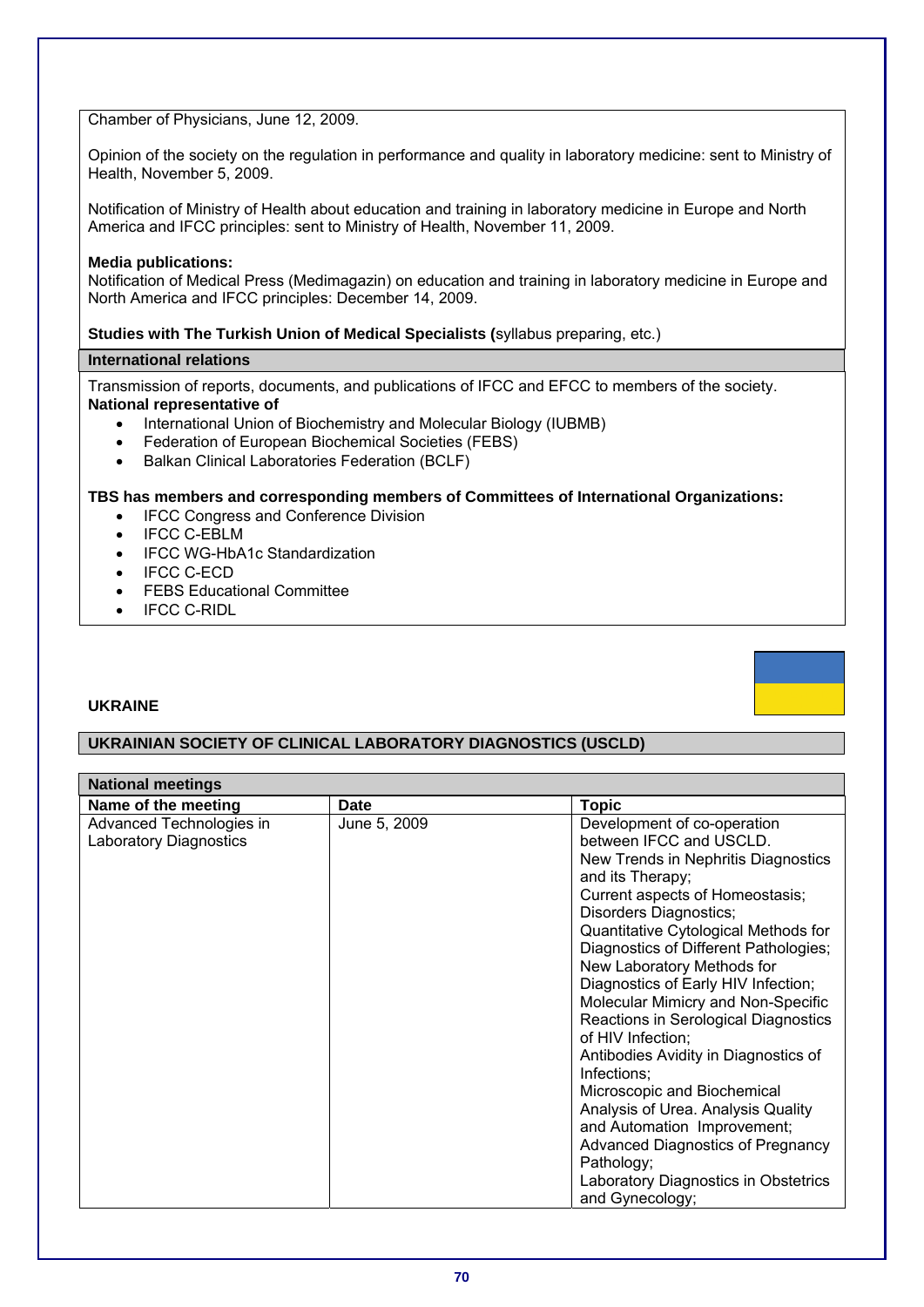|                                                                                                                                                       |                   | New WHO Classification of                                                                                                                      |
|-------------------------------------------------------------------------------------------------------------------------------------------------------|-------------------|------------------------------------------------------------------------------------------------------------------------------------------------|
|                                                                                                                                                       |                   | Lymphoid Tumors;                                                                                                                               |
|                                                                                                                                                       |                   | Management of Laboratory Quality                                                                                                               |
|                                                                                                                                                       |                   | Analysis;                                                                                                                                      |
|                                                                                                                                                       |                   | <b>Ensuring and Control of Preanalytical</b><br>Stage;                                                                                         |
| <b>Regional meetings</b>                                                                                                                              |                   |                                                                                                                                                |
| Name of the meeting                                                                                                                                   | <b>Date</b>       | Society's contribution for the<br>meeting                                                                                                      |
| <b>USCLD Zaporizhzhya Branch</b>                                                                                                                      | March 15, 2009    | Lectures by the members of USCLD.                                                                                                              |
| Quality Management of<br>Preanalytical Stage of Blood<br>Analysis;                                                                                    |                   | Materials publication in the<br>Laboratory Diagnostics journal;                                                                                |
| Quality Management of<br>Hemocytology Blood, Marrow,<br>Lymphoid Tissue;                                                                              |                   |                                                                                                                                                |
| Diagnostics of Strongyloidosis;                                                                                                                       |                   |                                                                                                                                                |
| Modern Trend in EIA Regulations                                                                                                                       |                   |                                                                                                                                                |
| <b>USCLD Ivano-Frankivsk Branch</b>                                                                                                                   | April 16, 2009    | Coordination of meeting program<br>and speaker support                                                                                         |
| Influenza: Epidemiology,<br>Pathogenesis, Laboratory<br>Diagnostics, Prophylaxis,<br>Epidemiological History of<br>Influenza On Prykarpattya          |                   |                                                                                                                                                |
| Oncology Diseases in Ukraine<br>and on Prykarpattya.<br>Clinic and Pathogenesis of Female<br>Genital Organs and Mammalian<br><b>Oncology Diseases</b> | June 20, 2009     | Coordination of meeting program<br>and speaker support                                                                                         |
| Rheological Properties of Blood<br><b>Methods of Analysis</b>                                                                                         | September 6, 2009 | Coordination of meeting program<br>and speaker support                                                                                         |
| Clinic Pathogenesis and<br>Diagnostics of Syphilis,<br>Gonorrhea, Trichomoniasis and<br><b>Skin Diseases</b>                                          | November 21, 2009 | Coordination of meeting program<br>and speaker support                                                                                         |
| <b>USCLD Kryvyj Rih Branch</b>                                                                                                                        | May 18, 2009      | Coordination of meeting program                                                                                                                |
| <b>Quality Control of Laboratory</b><br>Analyses, Laboratory Diagnostics<br>of Diabetes mellitus;                                                     |                   | and speaker support                                                                                                                            |
| Laboratory Diagnostics of Parasitic<br>Infections:                                                                                                    |                   |                                                                                                                                                |
| <b>Cytological Analysis of Lang</b><br>Cancer                                                                                                         |                   |                                                                                                                                                |
| <b>Education</b>                                                                                                                                      |                   |                                                                                                                                                |
| <b>Under auspices of National</b><br>Academy of Sciences of Ukraine                                                                                   | December 5, 2009  | Cytomorpholog, Cytochemistry and<br>Immunocytology of Acute Myeloid<br>and Lymphoid Leukemia;                                                  |
| Modern Laboratory Diagnostic<br>Methods in Oncology and<br>Hematology                                                                                 |                   | Diagnostics of Tumor Diseases of<br>Blood-Forming and Lymphoid<br>Tissues (workshop)                                                           |
|                                                                                                                                                       | December 6, 2009  | Cytology and Immunophenotypic<br>Peculiarities of Tumors from Mature<br>B-, T- and HK-Cells; Diagnostics of<br>Tumor Diseases of Blood-Forming |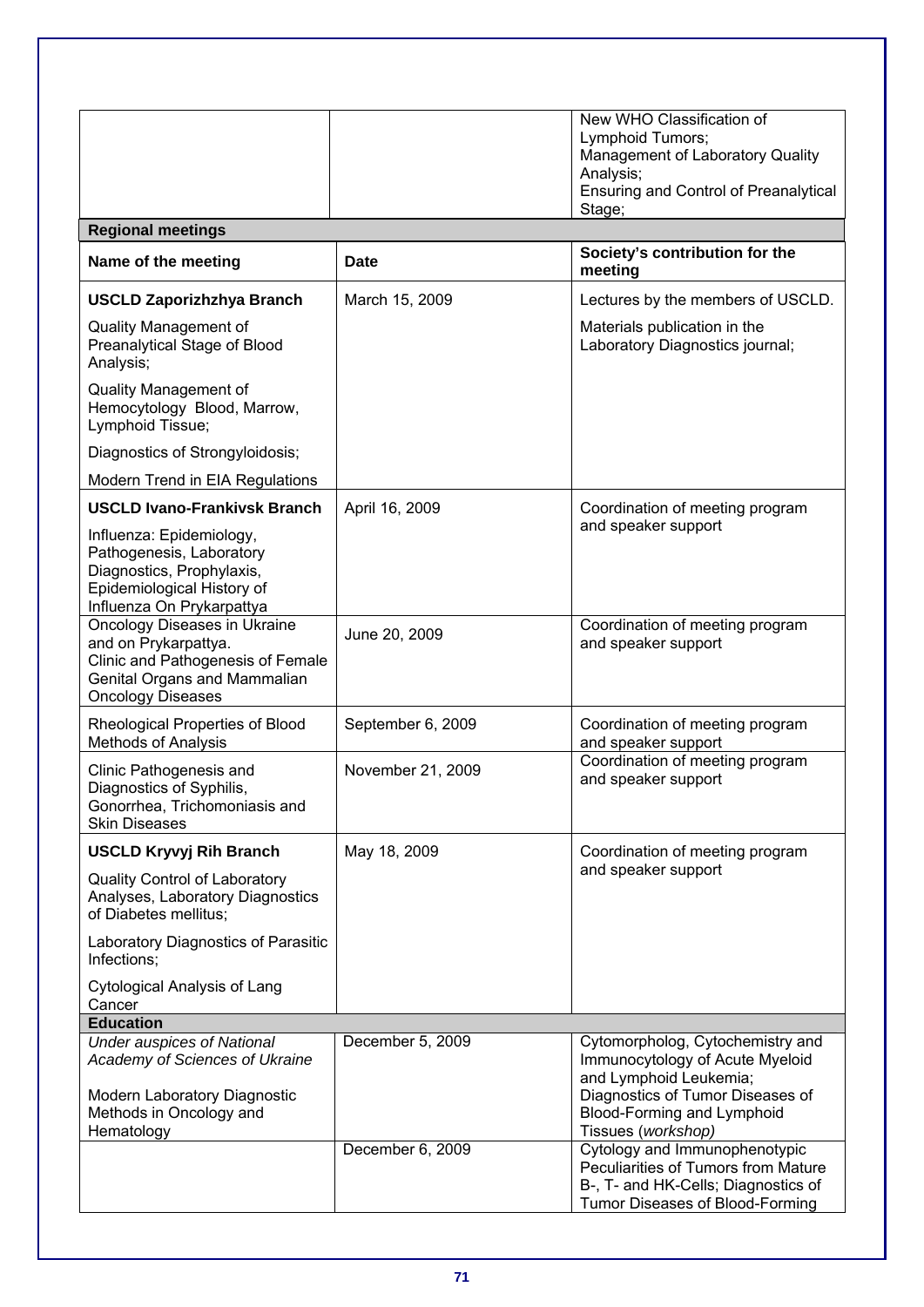|                                                                                                                                                        | and Lymphoid Tissues (workshop);<br>Presentation of New Laboratory<br>Diagnostics Guide for Oncology and<br><b>Hematology Diseases</b> |
|--------------------------------------------------------------------------------------------------------------------------------------------------------|----------------------------------------------------------------------------------------------------------------------------------------|
| <b>Issue of Training Appliances:</b><br>"Laboratory Hematology"<br>"Quality Management in<br>Laboratory Hematology" E-Atlas<br>"Laboratory Hematology" |                                                                                                                                        |

### **UNITED KINGDOM**

# **ASSOCIATION FOR CLINICAL BIOCHEMISTRY (ACB)**

| <b>National meetings</b>                                     |                                        |                                                                                        |
|--------------------------------------------------------------|----------------------------------------|----------------------------------------------------------------------------------------|
| Name of the meeting                                          | Date                                   | <b>Topic</b>                                                                           |
| Frontiers in Laboratory Medicine,<br>Birmingham              | January 27-29, 2009                    | Leading edge innovations in the<br>delivery of laboratory medicine<br>services         |
| FOCUS 09, Manchester                                         | May 18-21, 2009                        | Scientific and Clinical<br>presentations on leading topics by<br>international experts |
| Joint ACB AACC meetings in<br>Newport Beach, CA & London, UK | May 6-7, 2009 & September 3-4,<br>2009 | Latest advances in chronic<br>disease diagnosis and<br>management.                     |

# **Education**

Two one-week Training Courses in the cycle of six courses: training day at Focus meeting

# **Regional meetings**

| Name of the meeting                                                                                         | Date    | Society's contribution for the<br>meeting                                |
|-------------------------------------------------------------------------------------------------------------|---------|--------------------------------------------------------------------------|
| All nine regions hold scientific and<br>clinical meetings 2-3 times per<br>year on a wide variety of topics | various | Organised by the ACB, some<br>meetings are joint with other<br>societies |
|                                                                                                             |         |                                                                          |

#### **Regional relations**

While the ACB represents the UK, the country is divided into four administrations and the ACB is engaged with the devolved governments. There is also national collaboration with other laboratory organisations on a variety of political issues.

# **International relations**

The ACB has engagement in a variety of positions. As an organisation we have formal relations with other Clinical Biochemistry Associations, particularly in the area of publication of our journal and discounted rates for our publications to them and theirs to us. We also have reciprocal arrangements for presenting prestigious lectures at our National Meetings.

This year, the ACB has opened its membership to all healthcare professionals with an interest in clinical biochemistry.

#### **Additional information**

This year the ACB, along with other shareholders, sold CPA to the national accreditation service UKAS. The ACB continues to look to expand its membership.

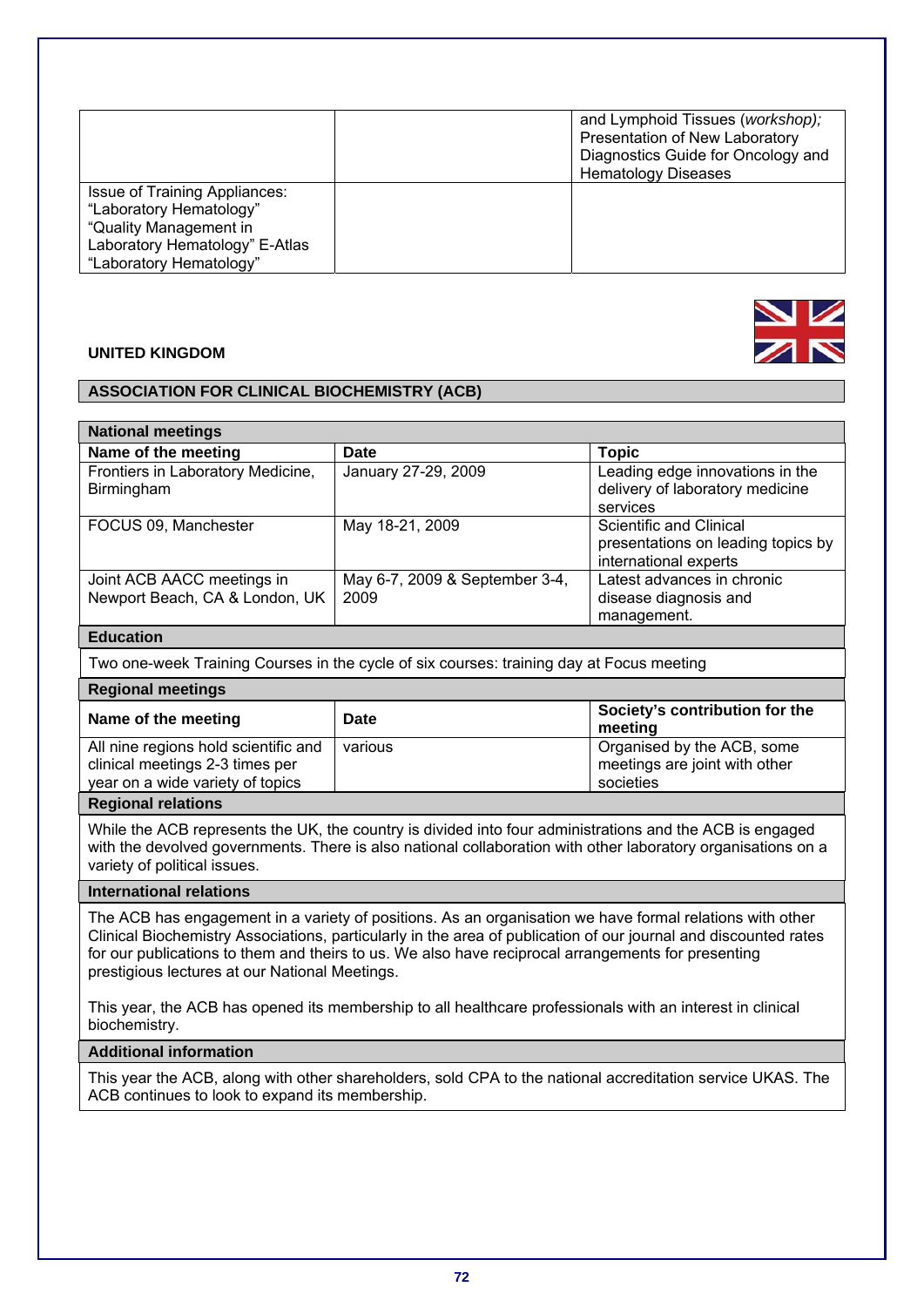

# **UNITED STATES OF AMERICA**

# **AMERICAN ASSOCIATION FOR CLINICAL CHEMISTRY (AACC)**

|  |  | See list of 2009 AACC Meetings |
|--|--|--------------------------------|
|  |  |                                |

| The Lab's Critical<br>Role in Managing<br>Hospital-Acquired<br>Infections                                                                        | Audio       |                                       | December 16, 2009     |                    |
|--------------------------------------------------------------------------------------------------------------------------------------------------|-------------|---------------------------------------|-----------------------|--------------------|
| Reimbursement<br>Update 2010                                                                                                                     | Audio       |                                       | November 18, 2009     |                    |
| <b>Biological Marker</b><br>Assay Development<br>and Validation                                                                                  | <b>CONF</b> | Lansdale, PA                          | November 13, 2009     | November 13, 2009  |
| Update on POCT<br>including regulatory<br>concerns                                                                                               | <b>LS</b>   | New Orleans, LA                       | November 5, 2009      | November 7, 2009   |
| <b>Translating Novel</b><br><b>Biomarkers to</b><br><b>Clinical Practice:</b><br>Role and<br>Opportunities for the<br><b>Clinical Laboratory</b> | <b>CONF</b> | Bethesda, MD                          | November 5, 2009      | November 6, 2009   |
| Lab Automation:<br>Finding the Right Fit CONF<br>for Your Lab                                                                                    |             | Salt Lake City, UT                    | October 29, 2009      | October 30, 2009   |
| Laboratory<br>Automation                                                                                                                         | <b>CONF</b> | Kuala Lumpur, Malaysia                | October 22, 2009      | October 23, 2009   |
| <b>Health Care Reform</b><br>and the Clinical<br>Laboratory                                                                                      | Audio       |                                       | October 13, 2009      |                    |
| Bad to the Bone:<br>Understanding the<br>Role Bone Markers<br>Play in Patient<br>Therapy                                                         | Webinar     |                                       | October 8, 2009       |                    |
| JUPITER and<br>Beyond: The Future<br>of hsCRP in<br>Assessing CVD Risk                                                                           | Audio       |                                       | October 7, 2009       |                    |
| 2009 Molecular<br>Pathology<br>Essentials:<br>Diagnosis and<br><b>Targeted Therapy</b>                                                           | <b>CONF</b> | Copenhagen, Denmark<br><b>Denmark</b> | October 1, 2009       | October 2, 2009    |
| Personalized<br>Medicine in<br>Oncology and the<br>Management of<br>Chemotherapeutics                                                            | <b>CONF</b> | Baltimore, MD                         | September 23,<br>2009 | September 24, 2009 |
| The Future of<br>Vitamin D Testing                                                                                                               | Audio       |                                       | September 17,<br>2009 |                    |
| Latest Advances in<br><b>Chronic Disease</b>                                                                                                     | <b>CONF</b> | London, United Kingdom                | September 3, 2009     | September 4, 2009  |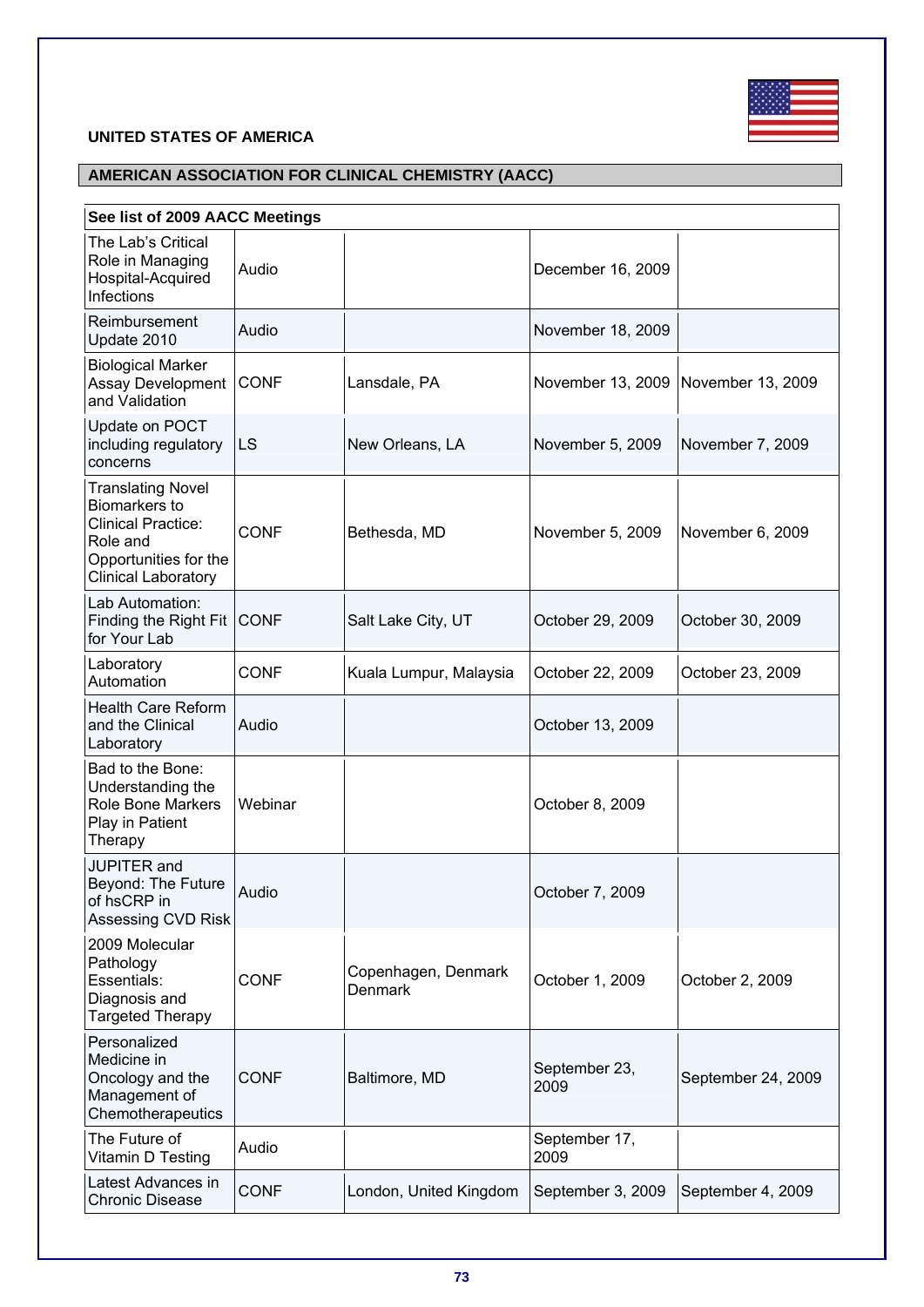| 2009 AACC/CSCC<br>Annual Meeting &                                                                                | <b>CONF</b> | Chicago, IL       | July 18, 2009  | July 23, 2009  |
|-------------------------------------------------------------------------------------------------------------------|-------------|-------------------|----------------|----------------|
| Clinical Lab Expo                                                                                                 |             |                   |                |                |
| Weathering the<br>Storm: Surviving<br>and Succeeding in<br>Today's Economy                                        | Webinar     |                   | June 24, 2009  |                |
| Laboratory QC:<br>Bridging the Gap<br>Between Theory and<br>Practice                                              | Webinar     |                   | June 17, 2009  |                |
| <b>Genetic Testing</b><br>Oversight 2009<br>and Beyond                                                            | Audio       |                   | March 3, 2009  |                |
| Personalized<br>Medicine and the<br>Clinical Laboratory -- Audio<br>What the Future<br><b>Holds</b>               |             |                   | May 20, 2009   |                |
| The Expanding Role<br>of Clinical Pathology:<br>Adding Value to the<br>Drug Discovery &<br>Development<br>Process | <b>CONF</b> | Groton, CT        | May 15, 2009   | May 15, 2009   |
| New Directions in<br><b>Bone Marker</b><br>Measurement                                                            | Audio       |                   | May 12, 2009   |                |
| Latest Advances in<br><b>Chronic Disease</b>                                                                      | <b>CONF</b> | Newport Beach, CA | May 6, 2009    | May 7, 2009    |
| The Lab's Changing<br>Role in Managing<br><b>Infectious Diseases</b>                                              | <b>CONF</b> | Atlanta, GA       | April 28, 2009 | April 28, 2009 |
| Autoverification:<br>Great Rules and<br>New Tools for<br>Getting the Most<br>from Your LIS                        | Audio       |                   | April 22, 2009 |                |
| 2009 Professional<br>Practice in Clinical<br>Chemistry: A Review<br>and Update                                    | <b>CONF</b> | Alexandria, VA    | April 19, 2009 | April 23, 2009 |
| 41st Oak Ridge<br>Conference                                                                                      | <b>CONF</b> | Baltimore, MD     | April 16, 2009 | April 17, 2009 |
| The Lab's Role in<br>Optimizing<br>Antiplatelet Therapy: Audio<br>A Personalized<br>Medicine Approach             |             |                   | April 2, 2009  |                |
| Demystifying Clinical<br>Use of Cardiac<br><b>Markers</b>                                                         | <b>CONF</b> | Orlando, FL       | March 28, 2009 | March 28, 2009 |
| Managing<br>Diagnostics Data for<br><b>Improved Patient</b>                                                       | Webinar     |                   | March 3, 2009  |                |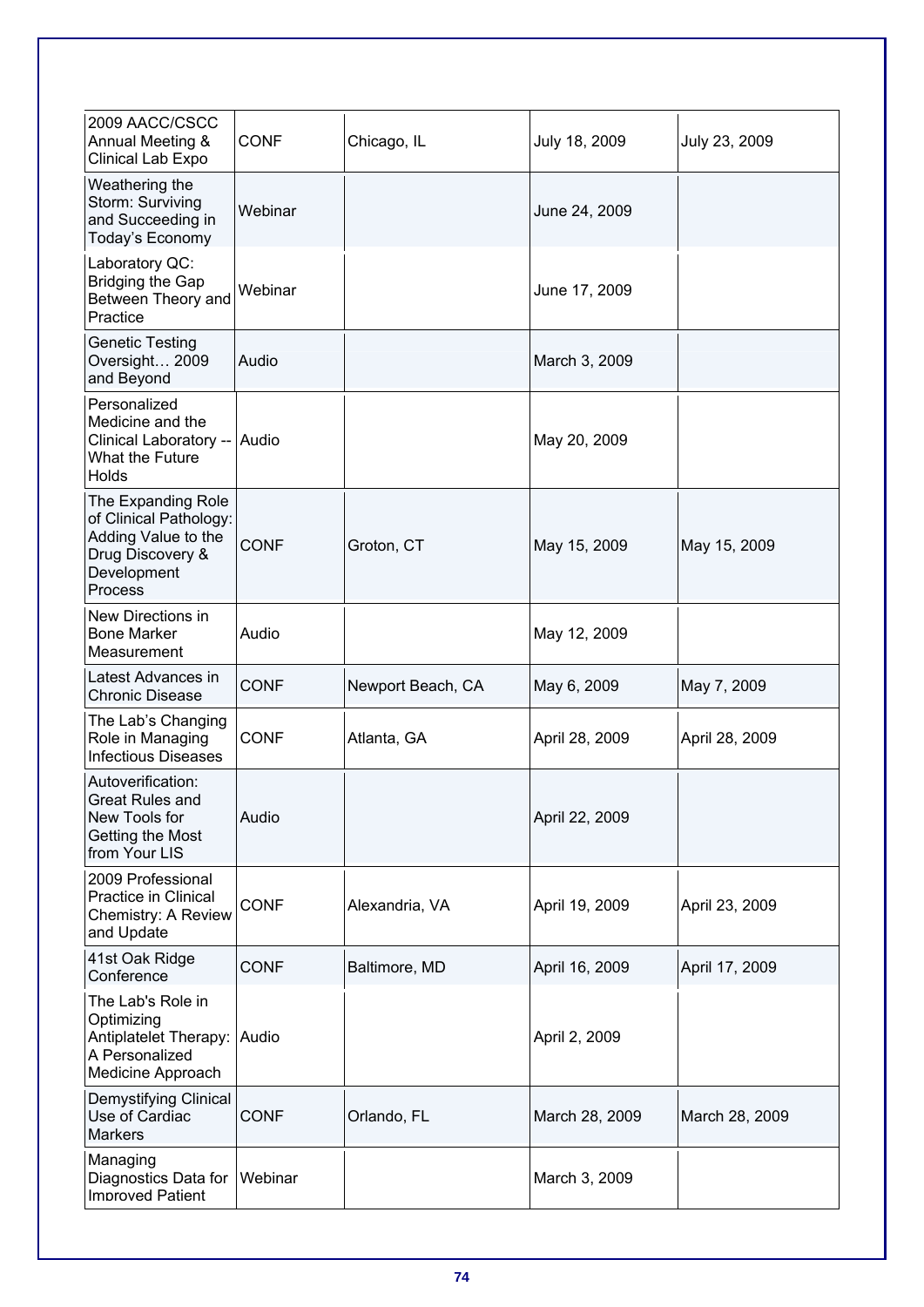| <b>Outcomes: A Case</b><br>Study                                                           |              |                  |  |
|--------------------------------------------------------------------------------------------|--------------|------------------|--|
| Using NT-proBNP to<br>Assess<br>Cardiovascular Risk<br>in the Elderly                      | Audio        | January 29, 2009 |  |
| Hemoglobin A1c<br>Comes of Age: New<br>Uses for Today and<br>Possibilities for<br>Tomorrow | <b>Audio</b> | December 9, 2008 |  |

## **URUGUAY**

# **URUGUAYAN ASSOCIATION OF BIOCHEMICAL**

| <b>National meetings</b>                                                                                                                                                                              |                                                                                                                                                                                                   |                           |  |  |  |  |
|-------------------------------------------------------------------------------------------------------------------------------------------------------------------------------------------------------|---------------------------------------------------------------------------------------------------------------------------------------------------------------------------------------------------|---------------------------|--|--|--|--|
| Name of the meeting                                                                                                                                                                                   | <b>Date</b>                                                                                                                                                                                       | <b>Topic</b>              |  |  |  |  |
| VII Congress of Clinical                                                                                                                                                                              | November 12-15, 2009                                                                                                                                                                              | New Technologies          |  |  |  |  |
| Biochemistry                                                                                                                                                                                          |                                                                                                                                                                                                   |                           |  |  |  |  |
| Annual meeting Quality Cecc                                                                                                                                                                           | April 24-25, 2009                                                                                                                                                                                 | Review of activities 2008 |  |  |  |  |
| Meeting of Standardization of                                                                                                                                                                         | December 12, 2009                                                                                                                                                                                 |                           |  |  |  |  |
| Creatinine                                                                                                                                                                                            |                                                                                                                                                                                                   |                           |  |  |  |  |
| <b>Education</b>                                                                                                                                                                                      |                                                                                                                                                                                                   |                           |  |  |  |  |
|                                                                                                                                                                                                       | 1. April 27-28: Latin American Working Group AACC Training and education for the laboratory                                                                                                       |                           |  |  |  |  |
| community in Latin America. Miami- City                                                                                                                                                               |                                                                                                                                                                                                   |                           |  |  |  |  |
|                                                                                                                                                                                                       | 2. August 14-15: Course "The Pharmacist in the diabetes team". within the Permanent Education                                                                                                     |                           |  |  |  |  |
|                                                                                                                                                                                                       | Program of the Faculty of Chemistry, given in the countryside, in "Los Naranjos Hotel" Salto city.                                                                                                |                           |  |  |  |  |
|                                                                                                                                                                                                       | Coordination: Prof. Dr. Eduardo Savio. Lecturers: Prof. Dra. Marta Vazquez (FQ )Prof.Dra. Stella                                                                                                  |                           |  |  |  |  |
|                                                                                                                                                                                                       | Raymondo (FQ y ABU)Q.F.Sandra Dos Santos (AQyF): Lic. Nut.Virginia Natero ( Nutrition                                                                                                             |                           |  |  |  |  |
|                                                                                                                                                                                                       | School)Representative of the Medical Continuous Education Program of the Society of Diabetology                                                                                                   |                           |  |  |  |  |
| 3.                                                                                                                                                                                                    | September 14-October 12: Distance course "Advances in Management for Clinical Laboratories"<br>within the Permanent Education Program of the Faculty of Chemistry. Coordination: Prof. Dr. Stella |                           |  |  |  |  |
|                                                                                                                                                                                                       | Raymondo. Lecturer: Prof. Dr. Montserrat Blanes (Paraguay).                                                                                                                                       |                           |  |  |  |  |
|                                                                                                                                                                                                       | 4. September 22-23-October 6-7: Course "The Pharmacist in the diabetes team". within the                                                                                                          |                           |  |  |  |  |
|                                                                                                                                                                                                       |                                                                                                                                                                                                   |                           |  |  |  |  |
| Permanent Education Program of the Faculty of Chemistry, given in the Prof.Piriz Mc Call red Room<br>, Faculty of Chemistry. Montevideo. Coordination: Prof. Dr. Eduardo Savio. Lecturers: Prof. Dra. |                                                                                                                                                                                                   |                           |  |  |  |  |
| Marta Vazquez (FQ Prof.Dra. Stella Raymondo (FQ y ABU)Q.F.Sandra Dos Santos (AQyF)Lic.                                                                                                                |                                                                                                                                                                                                   |                           |  |  |  |  |
|                                                                                                                                                                                                       | Nut. Virginia Natero (Nutrition School) Representative of the Medical Continuous Education Program                                                                                                |                           |  |  |  |  |
| of the Society of Diabetology                                                                                                                                                                         |                                                                                                                                                                                                   |                           |  |  |  |  |
|                                                                                                                                                                                                       | 5. October 30-31: Sponsorship given to the course "Implementation of ISO 15189 in the Clinical                                                                                                    |                           |  |  |  |  |
|                                                                                                                                                                                                       | Laboratory" taught by Dr. Gabriel Migliarino (Argentine) and Dr. Silvia Depardo (Argentine) in the                                                                                                |                           |  |  |  |  |
| Balmoral Hotel, Montevideo, Uruguay                                                                                                                                                                   |                                                                                                                                                                                                   |                           |  |  |  |  |
| <b>November 6:</b> Nomination of the Corresponding membership within the Committee on Education &<br>6.                                                                                               |                                                                                                                                                                                                   |                           |  |  |  |  |
| Curriculum Development, Prof. Dra. Graciela Borthagaray                                                                                                                                               |                                                                                                                                                                                                   |                           |  |  |  |  |
| 7. November 15: ABU General Assembly approved a Grant internal regulation, that will permit to                                                                                                        |                                                                                                                                                                                                   |                           |  |  |  |  |
| collaborate with the improvement of its membership scientific and professional level.                                                                                                                 |                                                                                                                                                                                                   |                           |  |  |  |  |
|                                                                                                                                                                                                       |                                                                                                                                                                                                   |                           |  |  |  |  |
| <b>Regional relations</b>                                                                                                                                                                             |                                                                                                                                                                                                   |                           |  |  |  |  |

- 1. **August 23:** Formulary distribution between the Latin-American national societies for the "Cellular Diagnostic" application. Prof. S. Raymondo.
- 2. **October 6:** Survey of Suppliers of External Assessment Program, PAHO WHO request to establish joint activities COLABIOCLI.